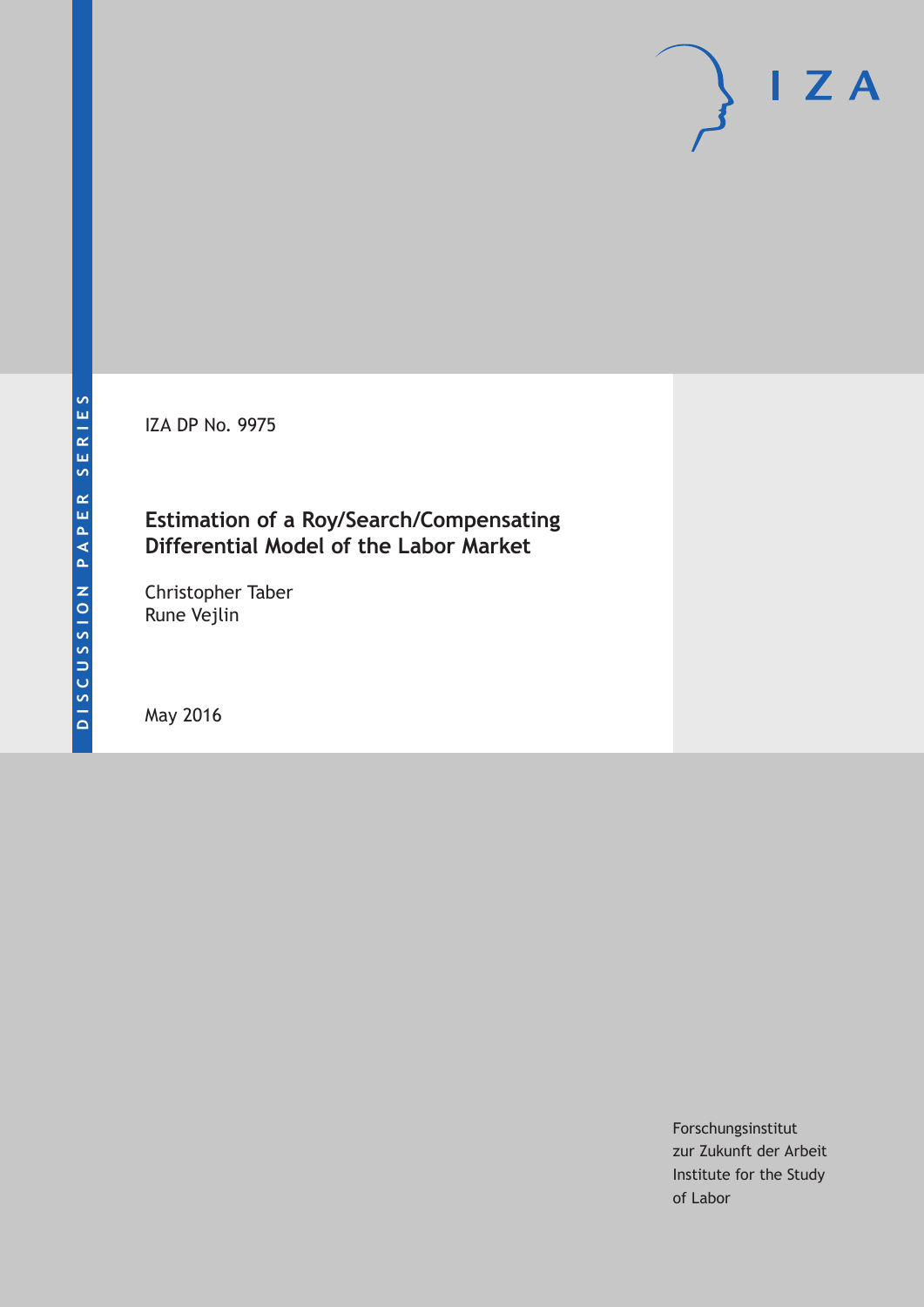# **Estimation of a Roy/Search/Compensating Differential Model of the Labor Market**

### **Christopher Taber**

*University of Wisconsin-Madison* 

### **Rune Vejlin**

*Aarhus University and IZA* 

### Discussion Paper No. 9975 May 2016

IZA

P.O. Box 7240 53072 Bonn Germany

Phone: +49-228-3894-0 Fax: +49-228-3894-180 E-mail: iza@iza.org

Any opinions expressed here are those of the author(s) and not those of IZA. Research published in this series may include views on policy, but the institute itself takes no institutional policy positions. The IZA research network is committed to the IZA Guiding Principles of Research Integrity.

The Institute for the Study of Labor (IZA) in Bonn is a local and virtual international research center and a place of communication between science, politics and business. IZA is an independent nonprofit organization supported by Deutsche Post Foundation. The center is associated with the University of Bonn and offers a stimulating research environment through its international network, workshops and conferences, data service, project support, research visits and doctoral program. IZA engages in (i) original and internationally competitive research in all fields of labor economics, (ii) development of policy concepts, and (iii) dissemination of research results and concepts to the interested public.

IZA Discussion Papers often represent preliminary work and are circulated to encourage discussion. Citation of such a paper should account for its provisional character. A revised version may be available directly from the author.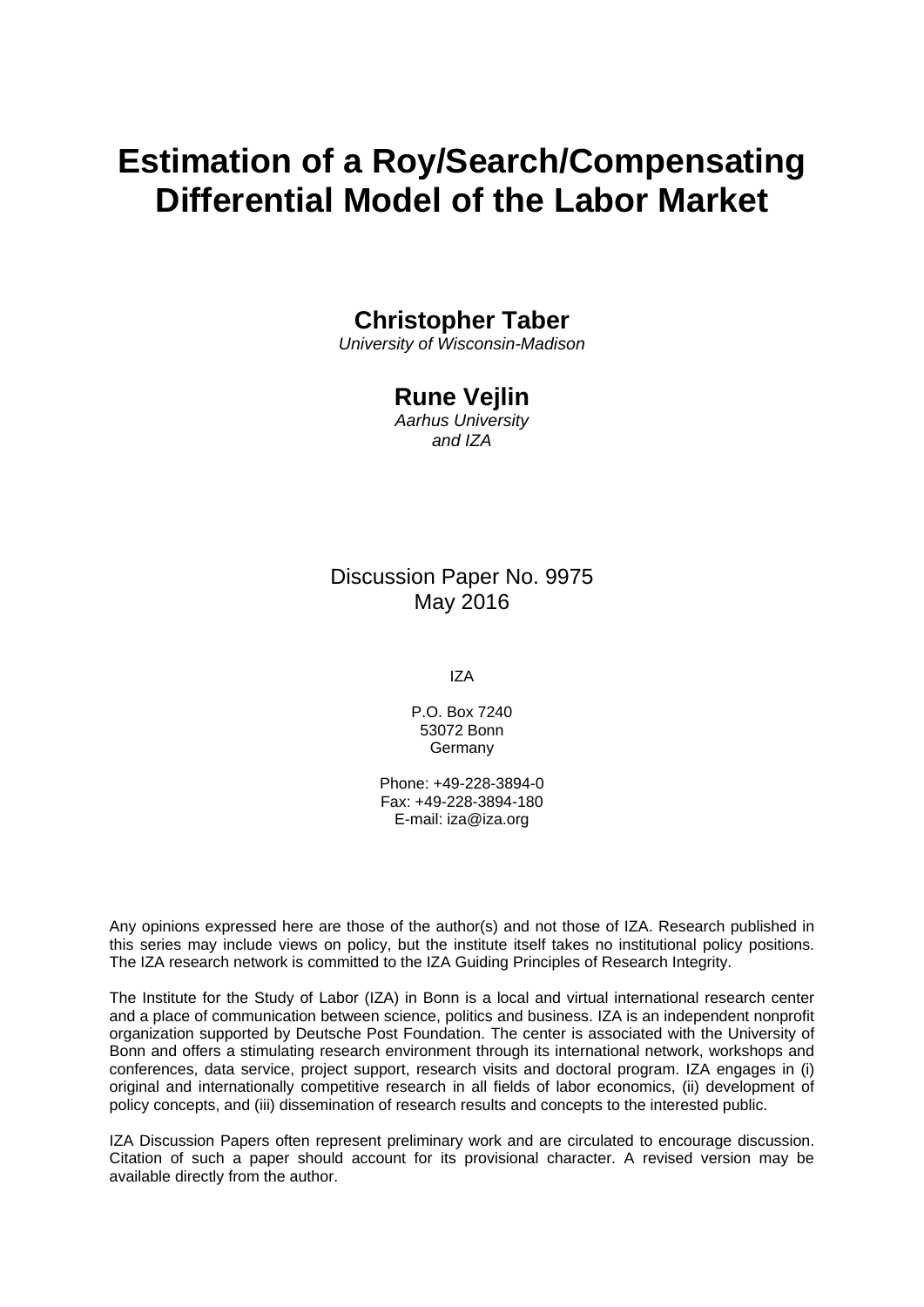IZA Discussion Paper No. 9975 May 2016

# **ABSTRACT**

## **Estimation of a Roy/Search/Compensating Differential Model of the Labor Market\***

In this paper we develop a model capturing key features of the Roy model, a search model, compensating differentials, and human capital accumulation on-the-job. We establish which features of the model can be non-parametrically identified and which cannot. We estimate the model and use it to assess the relative contribution of the different factors for overall wage inequality. We find that Roy model inequality is the most important component accounting for the majority of wage variation. We also demonstrate that there is substantial interaction between the other features – most notably the importance of the job match obtained by search frictions varies from around 9% to around 29% depending on how we account for other features. Compensating differentials and search are both very important for explaining other features of the data such as the variation in utility. Search is important for turnover, but so is compensating differentials: 1/3 of all choices between two jobs would have resulted in a different outcome if the worker only cared about wages.

JEL Classification: J31, J32, J24

Keywords: search, compensating differentials, Roy Model, wage inequality

Corresponding author:

 $\overline{\phantom{a}}$ 

Rune Vejlin Department of Economics and Business Aarhus University Fuglesangs Allé 4 8210 Aarhus V Denmark E-mail: rvejlin@econ.au.dk

<sup>\*</sup> We would like to thank seminar participants at a number of places for helpful comments and suggestions. We especially thank Joe Altonji, Jesper Bagger, Jim Heckman, John Kennan, Rasmus Lentz, and Greg Veramendi for comments and Carl Sanders for comments and research assistance. Taber thanks the NSF for suppport. Vejlin acknowledges financial support from the Danish Social Sciences Research Council (grant no. 09 - 066745). All remaining errors are our own.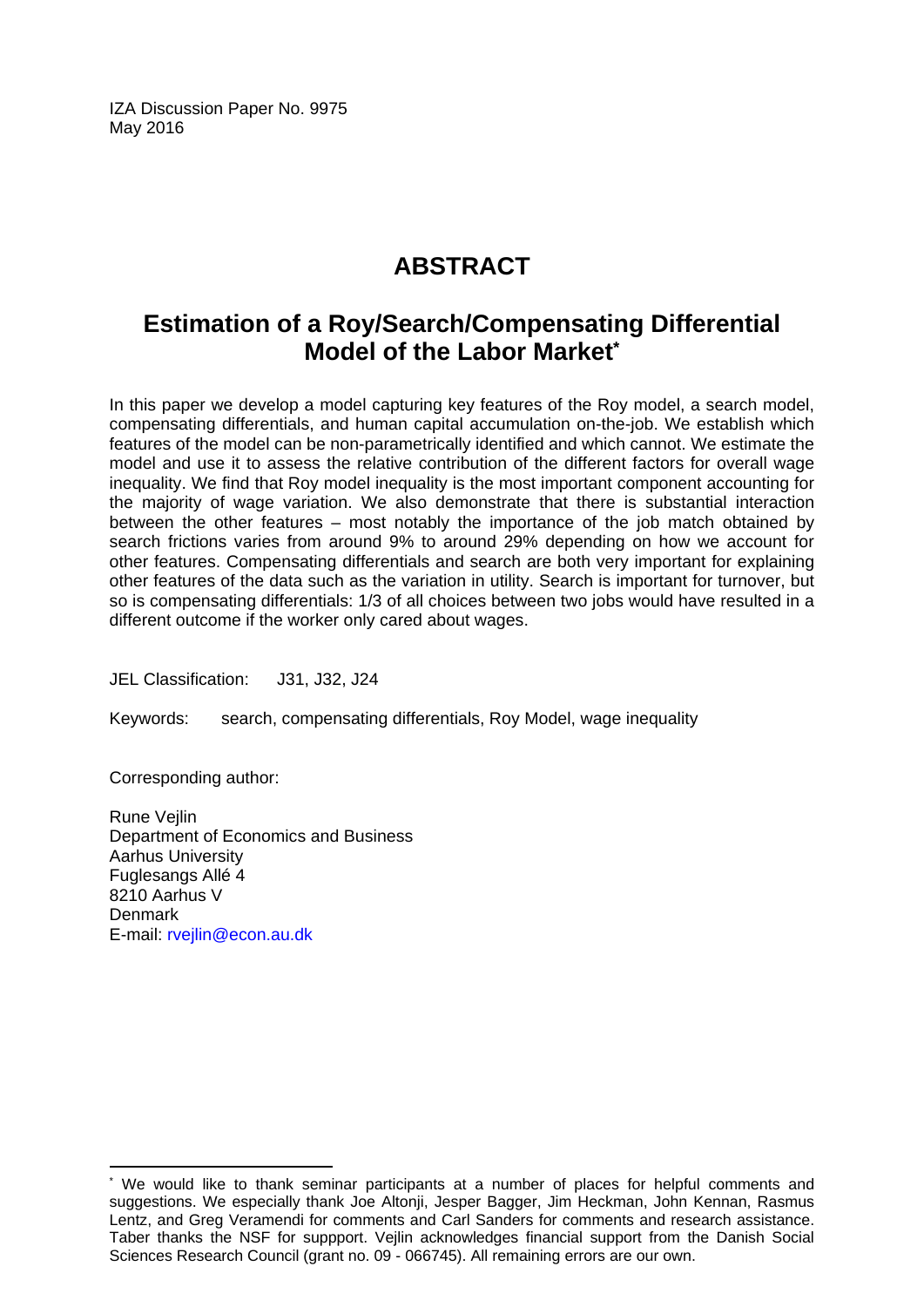### **1 Introduction**

It is well-known that variation in wages across observably similar workers is high. There are several competing theories as to why this is the case. Four of the most important models of postschooling wage determination are human capital, the Roy model, the compensating differentials model, and the search model. All four lead to wage heterogeneity. While separating human capital accumulation from the others is quite common, we know remarkably little about the relative importance and interactions of the other three sources of inequality. The goal of this paper is to quantify the effect of each of these explanations on overall wage inequality and to investigate how they interact.

In a human capital model, workers who have accumulated more human capital while working earn more money than less experienced workers. The key feature of the Roy model is comparative advantage in which some workers earn more than others as a result of different skill levels at labor market entry. In the canonical Roy model, workers choose the job for which they achieve the highest level of wages. By contrast, in a compensating wage differentials model, a worker is willing to be paid less in order to work on a job that they enjoy more. Thus, workers with identical skills and job opportunities can earn different wages. Finally, workers may just have had poor luck in finding their preferred job. Labor market frictions can lead to heterogeneity in wages for two different reasons. First, some workers may work for firms for which they are a better match and earn more money. The second is monopsony. In the framework we use, the bargaining power of the worker depends on their outside option so two equally skilled workers at the same firm may earn different wages. In short, one worker may have higher wages than another because a) he has accumulated more human capital while working (human capital), b) he has more talent at labor market entry (Roy model), c) he has chosen more an unpleasant job (compensating differentials), or d) he has had better luck in finding a good job and receiving outside offers (search frictions). The goal of this work is to uncover the contribution of these different components and how they interact to produce overall wage inequality.

Combining these four prominent theories into one coherent framework and investigating the relative importance in various dimensions is important not only from a theoretical point of view but also from a practical standpoint. An understanding of the underlying causes of inequality is essential for policymakers who wish to decrease wage inequality. Perhaps it is even important for deciding whether or not decreasing wage inequality is a major concern. If the primary driver behind wage inequality is compensating differentials inequality might be less problematic since it simply reflects different preferences for jobs. If the primary driver is Roy model heterogene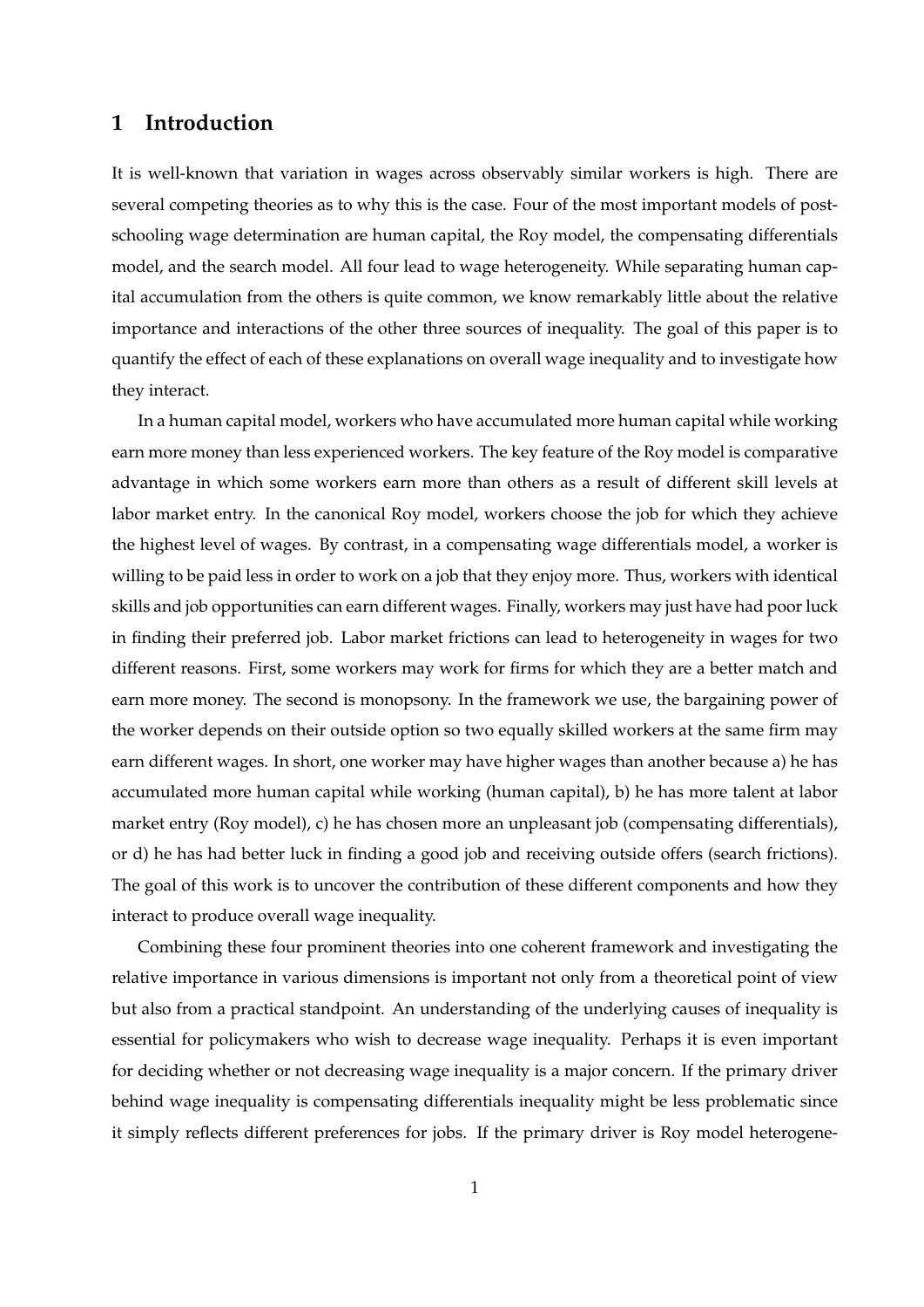ity (productivity differences), search frictions, or human capital then decreasing wage inequality might seem like a more appropriate action. However, the best way to do it depends on the relative importance of the different channels - if the primary source is Roy model inequality that would suggest focusing on pre-market factors (like education), but for the other two post labor market policies would be more effective.

In this paper we develop a structural model of wage determination that contains elements of all four models. The model is estimated on Danish matched employer-employee data from 1985-2003. We use the estimated parameters to decompose overall wage inequality into the four components in various ways. We find that while all four models are contributors to overall wage inequality, the Roy model inequality is the most important accounting for between 64% and 83% of wage inequality. The magnitude of the effects depend on the way we implement the decomposition as there are important interactions between the different components of the model. Most striking is search. The monopsony component of search frictions explains roughly 8% of wage variation. The importance of the direct source of search frictions (workers work at different firms due to frictions) varies from around 1% to around 21%.

While search and compensating differentials are less important for wage inequality than the Roy model, we show that they are both essential for explaining other features of the data. For example, they strongly impact the level of wages as we show that without them workers would get 0.20 and 0.17 log points higher wages, respectively. As another example, rather than looking in variation in wages we look at variation in utility. Together, compensating differentials and search frictions explain the bulk of of the variation in utility.

Also, compensating differentials are important in determining job choices. Roughly 1/3 of all choices would be different if workers only cared about wages and not the non-pecuniary aspect of a job. We conclude that all four of these features are important aspects of the labor market in Denmark and should be included for a full understanding of wage inequality and job turnover.

The paper proceeds as follows. We briefly discuss the relationship between this work and the previous literature in Section 2. We then describe the model and the decomposition in Section 3. Identification is discussed in 4 and the specific econometric specification is presented in Section 5. Obtaining the right data is crucial to this exercise. Ideally one needs matched employer-employee data as well as a long panel on workers and detailed information on job-to-job transitions. We describe the data and institutional features of the Danish labor market in section 6. Section 7 presents the auxiliary model that we use. Section 8 presents the results and section 9 concludes.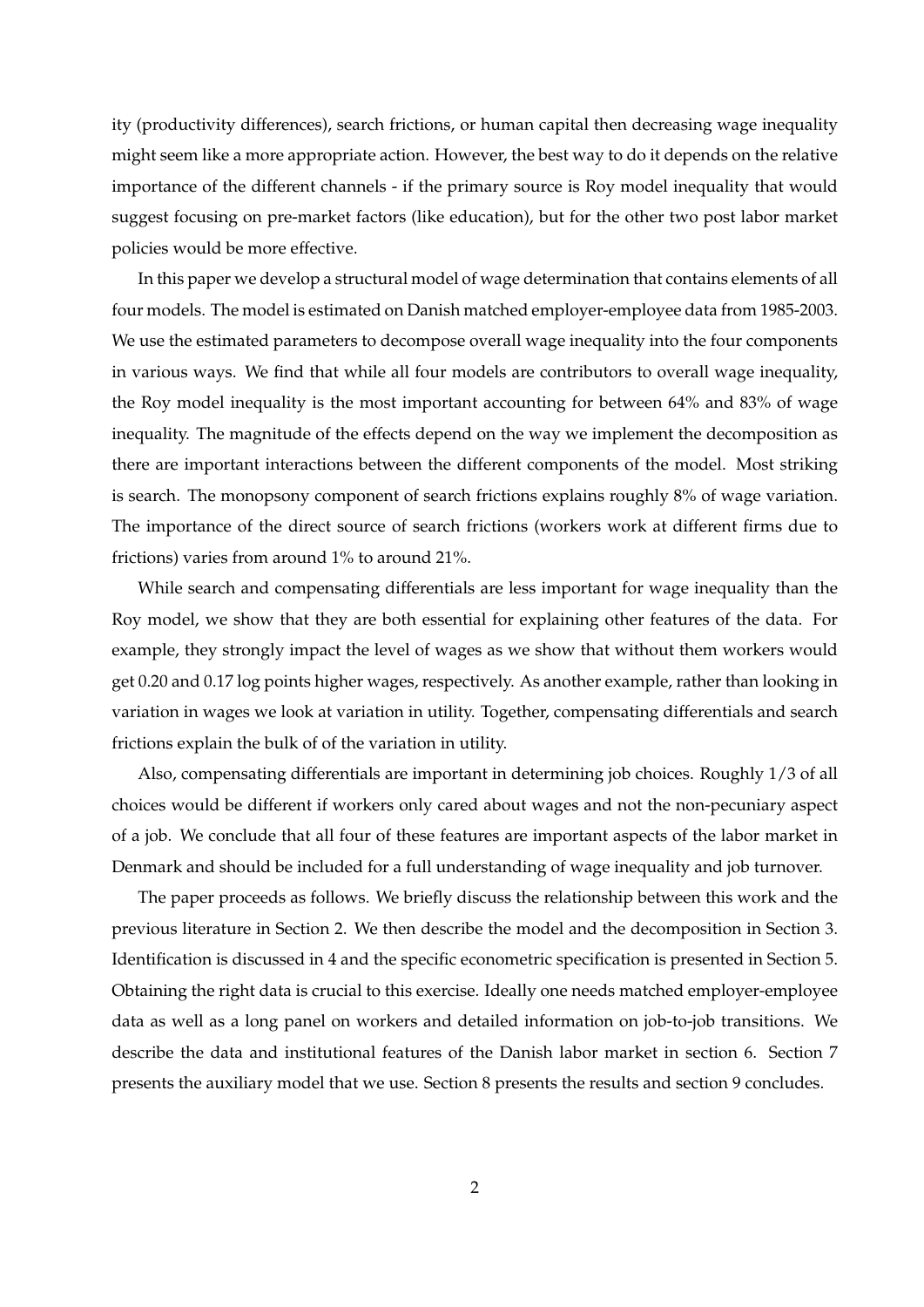#### **2 Relation to Other Work**

There is a huge amount of work on search models, on the Roy model, on human capital acquired on-the-job and on compensating differentials. A full review of all of these literatures is beyond the scope of this paper. See Roy (1951), Heckman and Sedlacek (1985), Heckman and Honoré (1990), or Heckman and Taber (2008) for a discussion about the Roy model. Rosen (1987) provides an excellent discussion of compensating differentials models and Eckstein and Van den Berg (2007), Rogerson, Shimer, and Wright (2005), and Roberson and Shimer (2011) provide a nice discussion of empirical search models. For human capital models see Weiss (1986) or Heckman, Lochner, and Todd (2006).

Rather than a broad discussion, we focus on the relationship between our work and a few other important key papers from the different literatures.

Two of the most important related literatures were started by Abowd, Kramarz, and Margolis (1999) and Postel-Vinay and Robin (2002). Both of these papers use panel data on both firms and workers from France. Abowd, Kramarz, and Margolis (1999) use a fixed effect approach to estimate firm effects and worker effects while Postel-Vinay and Robin (2002) estimate a structural equilibrium search model.

Abowd, Kramarz, and Margolis (1999) estimate a model analogous to

$$
\log(W_{it}) = X_{it}'\beta + \theta_i + \mu_{j(i,t)} + \zeta_{it}
$$
\n(1)

where *i* indexes an individual,  $j(i, t)$  indexes a firm, and  $t$  indexes time.  $\theta_i$  is an individual fixed effect, *µ<sup>j</sup>* is a firm fixed effect, and *ζijt* is independent and identically distributed. We use this as a motivation for our auxiliary model.

Abowd, Kramarz, and Margolis (1999) and the literature that has arisen around this methodology all find that variance in firm effects play an important role for wages. Important examples are Sørensen and Vejlin (2013), Andrews, Gill, Schank, and Upward (2008), Gruetter and Lalive (2004), Card, Heining, and Kline (2013), and Card, Cardoso, and Kline (2014).

The fact that some firms are able to survive while paying lower wages is often attributed to search frictions. However, in our model both search frictions and compensating differentials could result in differences in average wages across firms. Since we do not model the job formation process from the firm's point of view, we can not answer this question explicitly, but we can shed light on the nature of firm wage components from the perspective of the workers.

Postel-Vinay and Robin (2002) decompose wage inequality into a search component, a firm productivity component, and an ability related component. As such their research question is very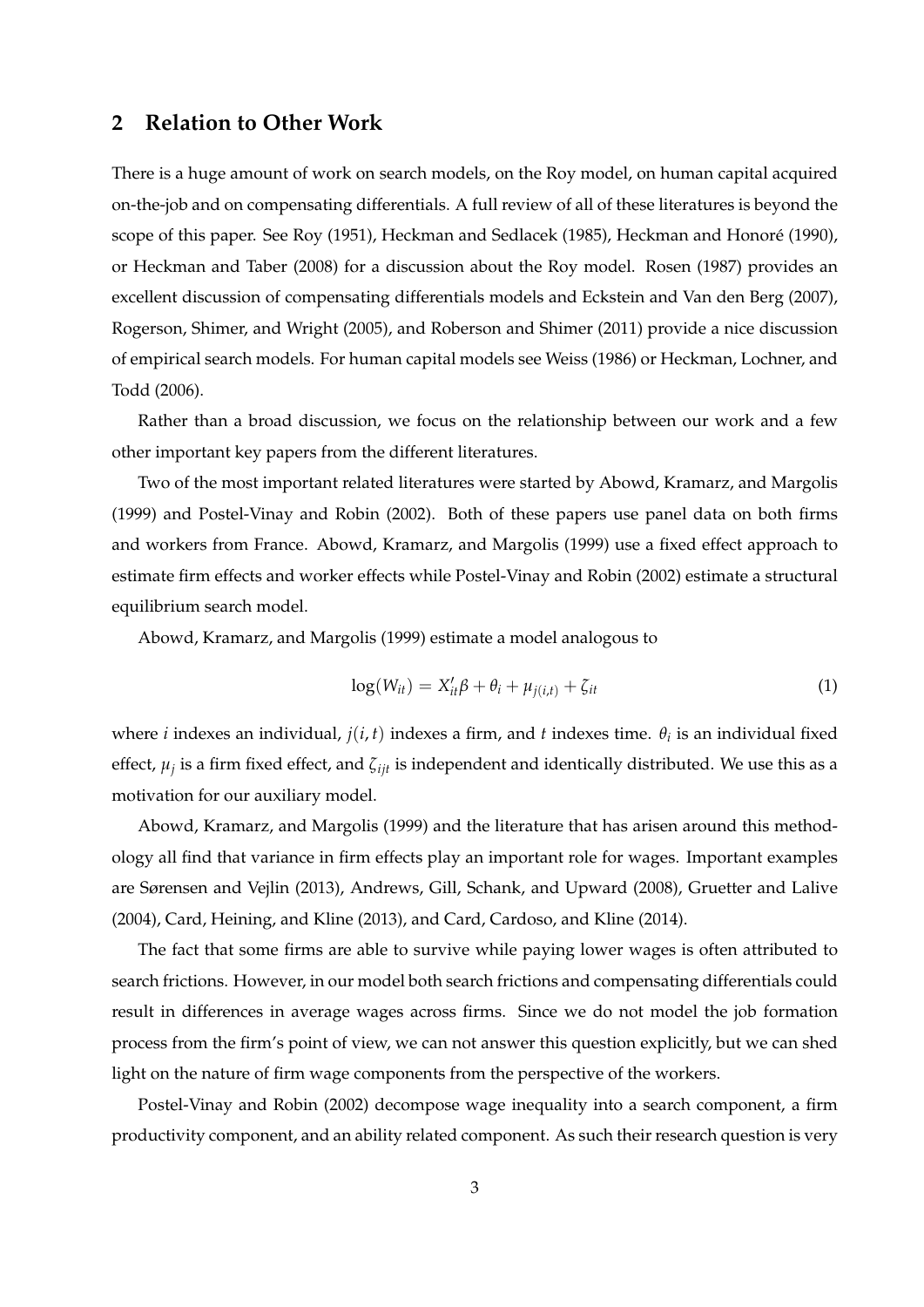much related to ours. They find that for skilled workers, the individual component is moderately important (explains up to 40% of wage inequality), but that for low skill workers virtually all of the inequality can be assigned to search frictions and differences in firm productivity. The main components that are in our model but not in theirs are human capital, compensating differentials and comparative advantage in jobs. Postel-Vinay and Robin allow for absolute advantage only in the sense that ability is one dimension and the relative productivity of two workers does not vary across firms. By contrast, we allow for a match specific productivity meaning that some workers match better with some firms (the Roy component of our model). Furthermore, our estimation and identification strategy are very different. They estimate assuming that the model is in steady state, so the information we get from looking at the rate at which people switch jobs and from the revealed preference argument is not a source of identification their model.

Several papers build on the framework developed by Postel-Vinay and Robin (2002). Cahuc, Postel-Vinay, and Robin (2006) extend it to account for a more general bargaining framework and Bagger, Fontaine, Postel-Vinay, and Robin (2014) allows for the accumulation of general human capital while working, see also Lentz (2010), Lise, Meghir, and Robin (2013), Robin (2011) for other applications. Our paper can most cleanly be seen as building on this literature by adding non-pecuniary aspects of jobs and much more heterogeneity in skills.

The idea about compensating differentials date all the way back to Smith (1776). More recently, another important related literature was started by Keane and Wolpin (1997). They estimate a model where they introduce compensating differentials into a model of human capital, and Roy model inequality. Similar to us, they find that initial conditions on labor market entry are the main drivers of earnings inequality. However, their model is very different in that they do not explicitly incorporate search frictions and do not make use of matched employer-employee data as their focus is on occupations rather than firms. Becker (2009) uses a framework similar to ours in that it incorporates compensating differentials into a search models. We build on this work by incorporating more Roy flexibility and by using matched employer-employee data, which allows us to perform the decompositions which are the focus of our paper. Becker (2009) focuses more on unemployment insurance than wage inequality. Dey and Flinn (2005) and Dey and Flinn (2008) estimate search models with a particular type of non-wage characteristics: health insurance.

There is a vast literature on human capital models. Most related to our work is that by Huggett, Ventura, and Yaron (2011). They estimate a life-cycle model with idiosyncratic shocks to human capital, heterogeneity in ability to learn, initial human capital, and initial wealth. Their focus is quiet different from our in that they are interested in what the driver is behind differences in life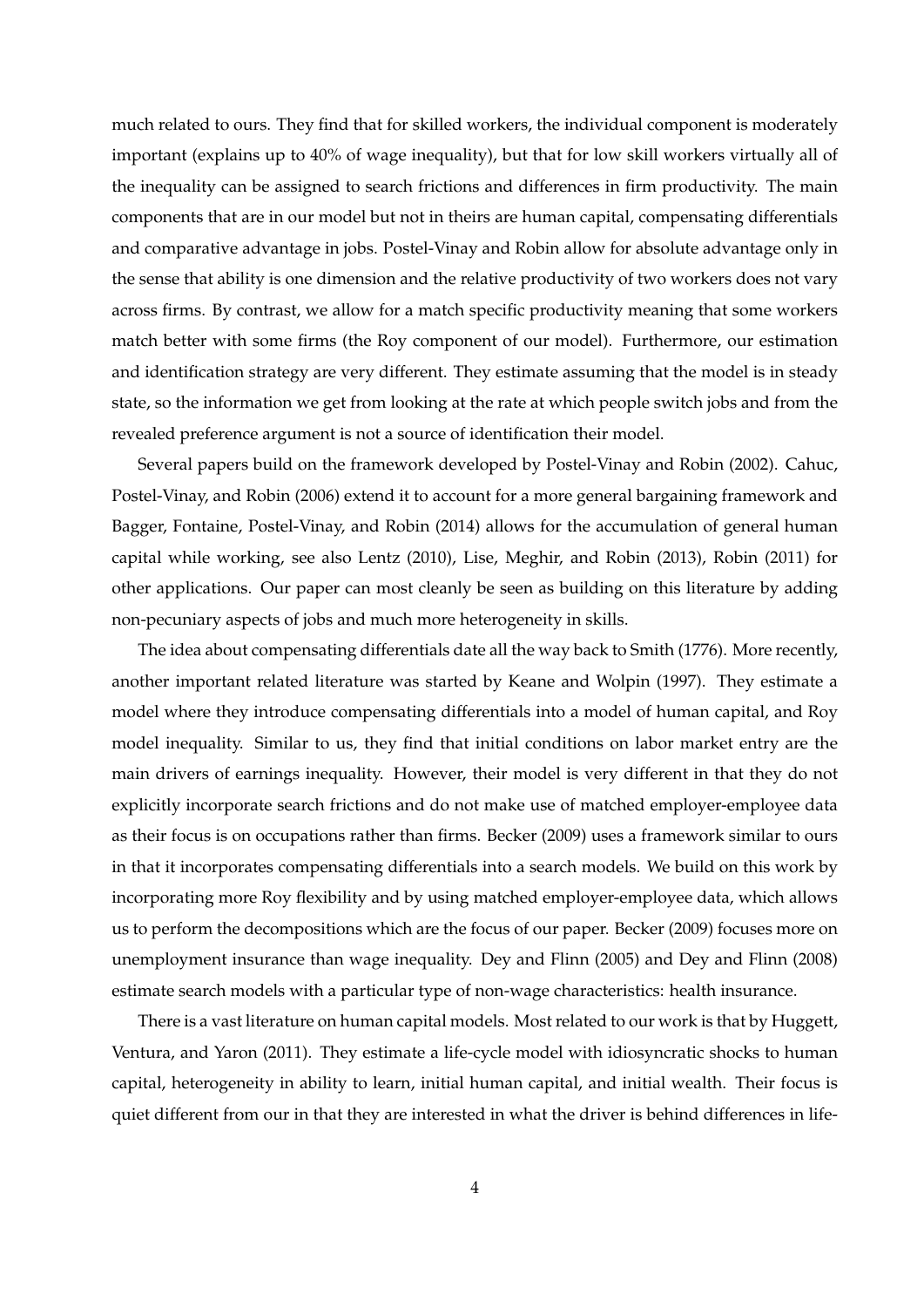time earnings, utility, and wealth. They find that most of the variation is due to differences in initial conditions. This is in accordance with our finding that most of the differences in instantaneous wage variation is due to differences in worker ability.

Closer to our setup is Sullivan (2010). This paper includes elements of all four components of our model above, though this is not the main focus. We build on this work by including a more complete search model with endogenous wage formation and by estimating it on matched employer-employee data (which, as said above, is essential to identify our counterfactuals). Other than that, our models are quite different. Sullivan and To (2014) is more similar in that they estimate a job search model with a general form of non-wage job characteristics. Thus, the model include search and compensating differentials. However, many differences exist between their paper and ours. First, they specify output as being only match specific, while we allow workers and firms to have constant ability and productivity across matches as well as match specific. The reason for this choice by Sullivan and To (2014) is likely motivated by the use of NLSY data in the estimation. The NLSY follows only workers, so it is not suited for dealing with firms. Secondly, their model is only a partial equilibrium model in the sense that workers draw a wage and a nonwage component, but there is no negotiation between firms and workers. E.g. a firm does not try to negotiate the wage down in a match where the worker have a high value of the non-wage component. Also their model does not include human capital. Finally, Sorkin (2015) distinguishes between search and compensating differentials using a similar type of revealed preference argument as we do. Other than that, our models are very different as he specifies the wage function in a more reduced form manner and focuses on the distinction between search frictions and compensating differentials on understanding the firm fixed effect in a wage regression and mostly abstracts from comparative advantage and human capital.<sup>1</sup> By contrast we use a firm random effect approach and focus on wage inequality.

#### **3 The Model and Decomposition**

The model is in continuous time and wages are determined similarly to Cahuc, Postel-Vinay, and Robin (2006), Dey and Flinn (2005), and Bagger, Fontaine, Postel-Vinay, and Robin (2014).<sup>2</sup> We formally treat agents in our model as infinitely lived though in practice we think of it as a life-cycle

 $1$ He also uses LEHD data which is quarterly data. While his paper studies a larger country, this data makes distinguishing job-to-job transitions from job-to non-employment to-job transitions much more difficult than in our data.

<sup>&</sup>lt;sup>2</sup>Note, that we assume bargaining over wages as opposed to wage posting. Hall and Krueger (2012) show that there is mixed evidence regarding the wage determination process. In their survey around one third of all workers report having bargained over their wage. Another third reports that they had precise information about the wage before meeting the employer, which is a sign of wage posting.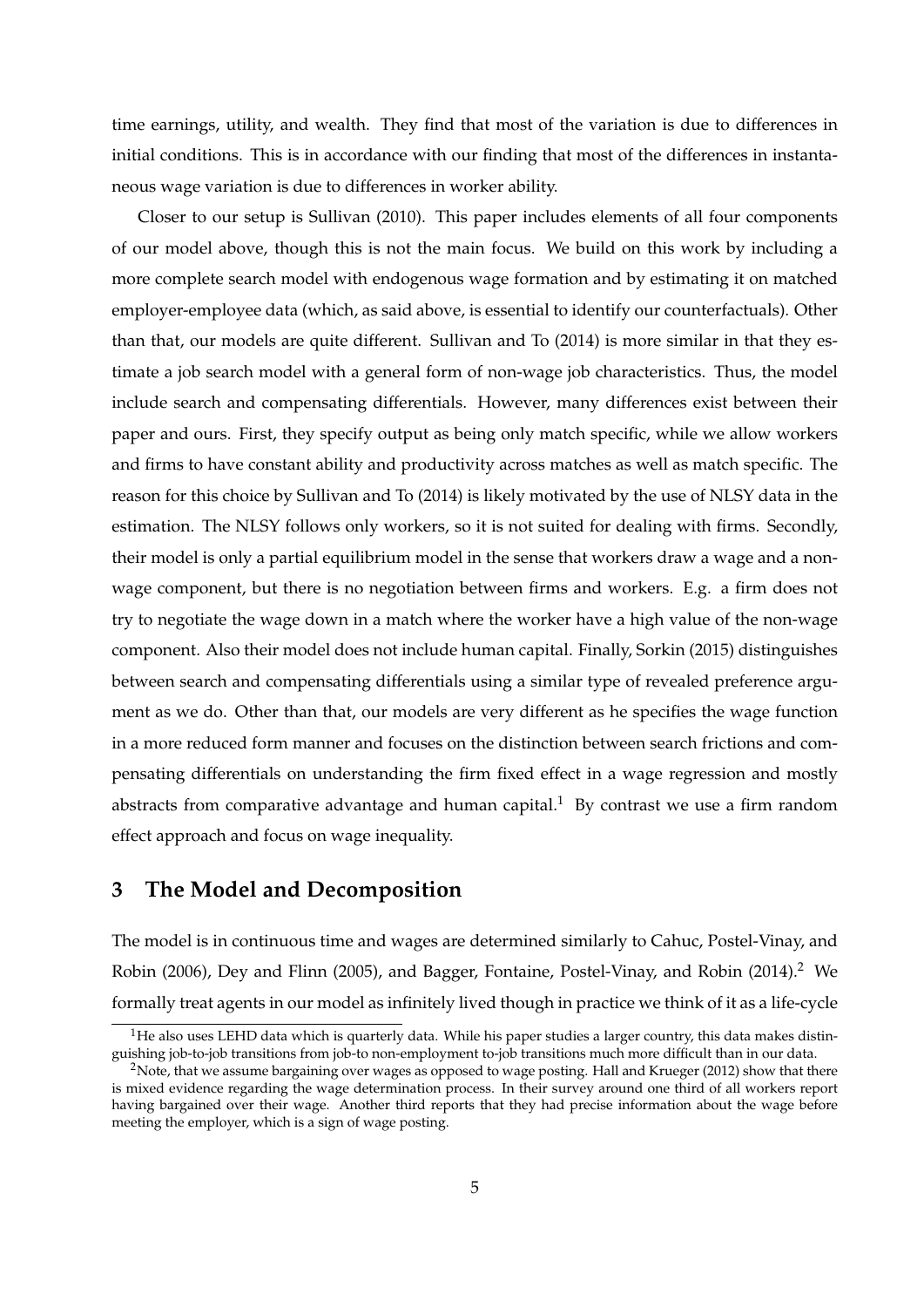model where the date of retirement is sufficiently far away that it can be ignored. A substantive difference between our paper and most of the search literature is that we assume that there are finite number of job types indexed  $j = 1, ..., J$  with  $j = 0$  denoting non-employment. In the data, job types correspond to establishments. We assume the economy consists of a very large number of potential employers of each type. In estimation this is similar to the finite number of types of individuals as is common in much of the structural labor literature, (see e.g. Heckman and Singer, 1984, or Keane and Wolpin, 1997). Job offers from each type of job arrive at rate  $\lambda_j^n$  for non-employed workers and  $\lambda_j^e$  for employed workers. We allow for worker heterogeneity in the job destruction rate, *δ<sup>i</sup>* . 3

We do not allow for borrowing or lending. Worker *i*'s flow utility from working at job *j* with wage *W* is  $u_{ii}(W)$ . The fact that this depends on *j* is an important aspect of our model that accommodates compensating differentials: workers care about jobs above and beyond the wage that they earn or expectations about future wages.

Human capital is completely general and takes on a discrete set of values *ψ*0, ..., *ψH*. When individuals are employed, human capital appreciates randomly to the next level ( $\psi_h$  to  $\psi_{h+1}$ ) at rate  $\lambda_h$  and does not accumulate when people are not working.<sup>4</sup> We let  $\pi_{ii}\psi_h$  be the productivity of worker *i* at job type *j* when the worker has human capital *ψ<sup>h</sup>* . Notice, that unlike many models which assume either additive or multiplicative production functions we allow*πij* to be completely general. In the bargaining protocol presented later, the object of negotiation is the human capital rental rate. That is, the employer and worker agree on a rental rate *R* that is fixed until the next negotiation which only takes place by mutual consent. This means that when human capital is augmented the wage is not renegotiated but automatically rises from  $R\psi_h$  to  $R\psi_{h+1}.^5$  We treat production on the job as if it is linear, so hiring worker *i* does not crowd out hiring of other workers (or affect the productivity of current workers), so the value of a vacancy is zero and the value of the match is  $\pi_{ij}\psi_h$ .

After a job is destroyed some individuals immediately receive an offer. Specifically, with probability *P*<sup>\*</sup> the worker immediately receives a job offer which is drawn from the same distribution of jobs as for non-employed workers. The worker can either accept it or reject it and enter nonemployment. Including this into the model reconciles involuntary job-to-job transitions which are

<sup>3</sup>We discuss below why we allow arrival rates to depend only on *j* and destruction rates to depend only on *i*.

<sup>&</sup>lt;sup>4</sup>Allowing human capital to depreciate when out of the labor force could easily be imbedded into this framework though we think it would change our counterfactuals very little.

<sup>5</sup>Another natural way to do this would be to assume that the absolute wage is agreed upon and that the return to human capital only accrues when workers receive outside offers. This would be similar in nature as Postel-Vinay and Turon (2010). Human capital does not play a major role in this analysis and we expect the alternative contracting to give very similar results though be somewhat messier to implement.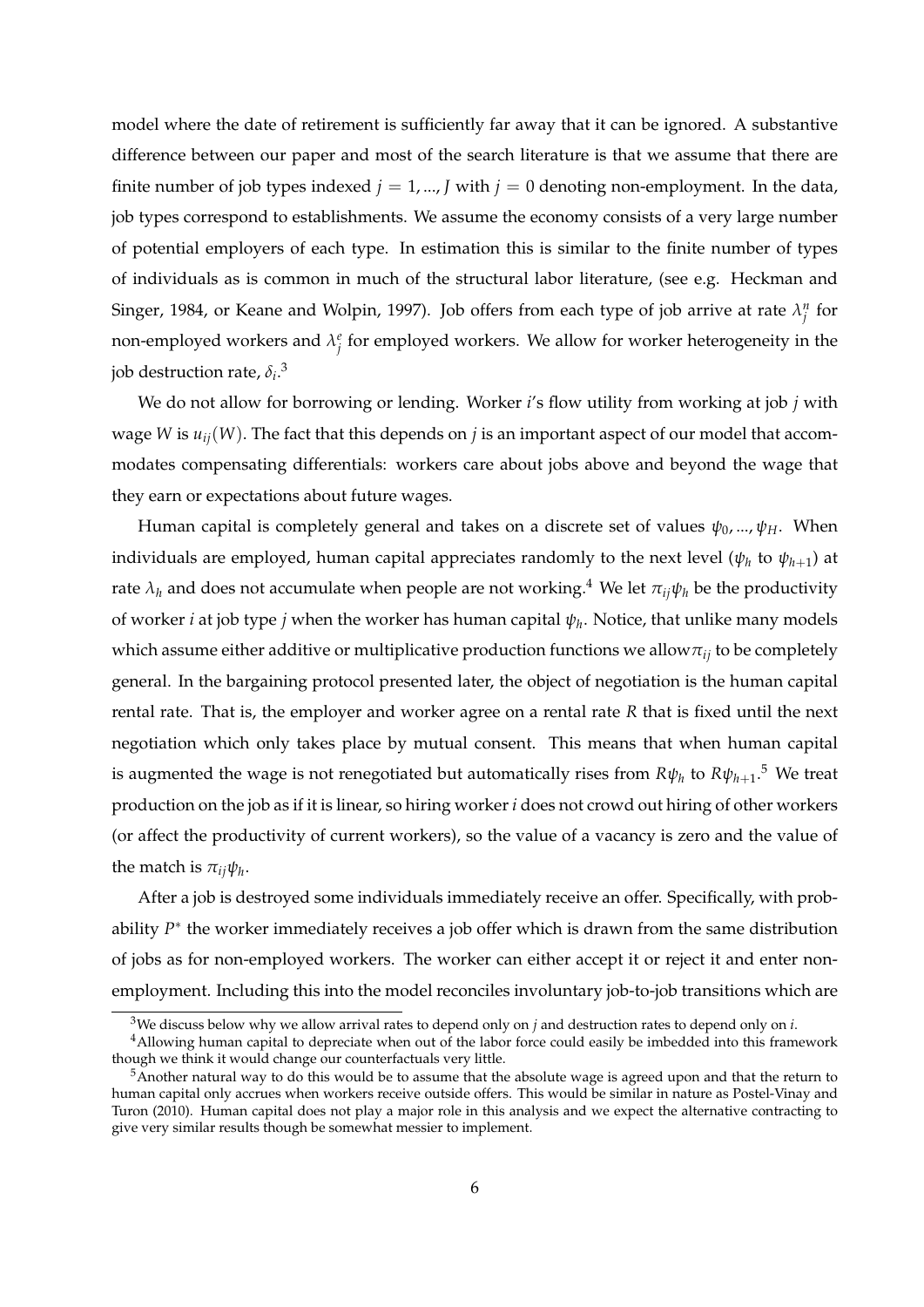seen in the data.

Following Bagger, Fontaine, Postel-Vinay, and Robin (2014), a key aspect of this model is that when a worker receives an outside offer then the human capital rental rate is determined by a form of generalized Nash Bargaining between the two firms. This form of wage setting leads to efficient turnover. Renegotiation requires mutual consent, so as long as the employment relationship continues, the rental rate is kept fixed until both parties agree to renegotiate it.<sup>6</sup>

Define  $V_{iik}(R)$  to be the value function for worker *i* with the rental rate  $R$  working in job *j* and having human capital level *h*. Workers who are non-employed have flow utility *Ui*0*<sup>h</sup>* and value function  $V_{i0h}$ . We let  $V_{i0}^*$  $\alpha_{i0h}^*$  denote the value function immediately after a match is destroyed. The difference between *V* ∗  $i_{i0h}^*$  and  $V_{i0h}$  is that the former incorporates the possibility of receiving an offer immediately.

If a non-employed worker *i* with human capital *ψ<sup>h</sup>* receives an offer from job type *j* a match is formed if  $V_{ijh}(\pi_{ij}) > V_{i0h}$ . Note, that this is efficient in the sense that joint surplus between workers and firms are maximized. A major issue is the determination of the wage in the match. Both the worker and the firm would prefer the potential rental rate *R* to not forming the match as long as  $V_{i0h} \leq V_{iih}(R) \leq V_{iih}(\pi_{ii})$ . The issue is that there are many such values of *R*. We denote the equilibrium rental rate as  $R_{ij\ell h_0}$  where it depends on worker *i*, the current establishment *j*, the best outside option  $\ell$ , and units of human capital,  $h_0$ , *at the negotiation time*. We assume that it is is defined by the solution to

$$
V_{ijh_0}(R_{ij0h_0}) = \beta V_{ijh_0}(\pi_{ij}) + (1 - \beta)V_{i0h_0}
$$
\n(2)

where  $\beta$  is the worker's bargaining power.<sup>7</sup> Since the bargaining position for a worker who has just been laid off is non-employment, this will also be the wage for workers who experience a match destruction, but are then immediately hired by a new firm. Note that when  $\beta = 1$  the worker has all of the bargaining power and extracts full rent  $R_{ij0h_0} = \pi_{ij}$ . When  $\beta = 0$  the firm has all of the bargaining power and pays the value of  $R_{ij0h_0}$  that makes the worker indifferent between accepting the offer or staying non-employed.

Now suppose that worker *i* is working in job type *j* and receives an outside offer from job type  $\ell$ . As in Postel-Vinay and Robin (2002), one of three things can happen. First, the new job offer

<sup>&</sup>lt;sup>6</sup>In the presentation of this model we assume that workers would never want to renegotiate when their human capital augments. This does not have to be true as a worker may prefer non-employment to the current job under some circumstances. However, this will not happen in our empirical specification so we abstract from it here.

<sup>&</sup>lt;sup>7</sup>We do not explicitly derive this from a bargaining game as do Cahuc, Postel-Vinay, and Robin (2006), but treat it as a functional form assumption: wages are indeterminate and this will give a wage that both parties will agree to. It has the nice property that if there is surplus in the match, when  $β = 1$  the worker get all of the surplus, when  $β = 0$  the firm gets all of the surplus, and when  $0 < \beta < 1$  the surplus between them is split.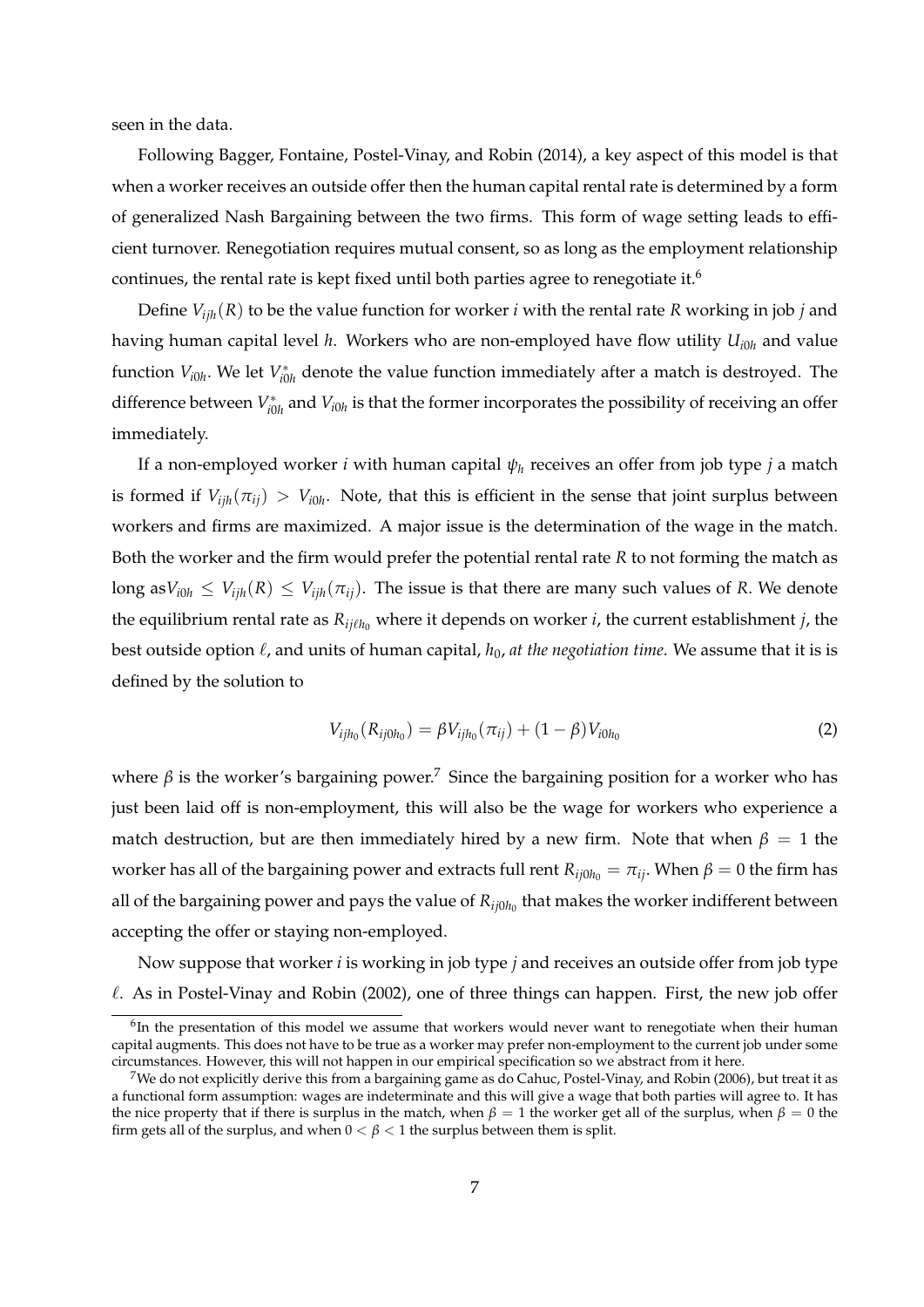could dominate the old one,  $V_{i\ell h}(\pi_{i\ell}) > V_{i\ell h}(\pi_{i\ell})$ . In this case the worker will switch to the new job and the new rental rate  $R_{ij\ell h_0}$  will be determined by

$$
V_{i\ell h_0}(R_{ij\ell h_0}) = \beta V_{i\ell h_0}(\pi_{i\ell}) + (1 - \beta) V_{ijh_0}(\pi_{ij}).
$$
\n(3)

If  $V_{i\ell h}(\pi_{i\ell}) < V_{i\ell h}(\pi_{i\ell})$  then the worker has the option to renegotiate their wage. If they choose to renegotiate, their new rental rate will be determined by

$$
V_{ijh}(R_{ij\ell h_0}) = \beta V_{ijh_0}(\pi_{ij}) + (1-\beta)V_{i\ell h_0}(\pi_{i\ell}).
$$
\n(4)

Since renegotiation only happens when both parties agree, the wage is renegotiated when  $R_{ij\ell h_0}$ is higher than the workers current rental rate. If it is lower the worker will ignore the offer. This condition is relatively straight forward to check. Let  $R_{ij\ell h_0}$  be the current rental rate. If  $V_{ijh}(R_{ij\ell h_0}) < V_{i\ell h}(\pi_{i\ell})$  the worker will want to renegotiate. Note that we have been a bit sloppy with notation as we use the notation  $R_{ij\ell h_0}$  to denote the rental rate that worker  $i$  with human capital  $\psi_{h_0}$  at the time of negotiation would receive from job type  $j$  when their outside option was job type  $\ell$ . As one can see from equations (3) and (4), it will be the same regardless of whether they started at job type  $\ell$  and moved to *j* or if they started at *j* and then used an outside offer from job type  $\ell$  to renegotiate their wage.

To solve the model we need to calculate the value functions  $V_{ijh}(R)$  and  $V_{i0t}$  as there are no easy closed form solutions for the wage as in Cahuc, Postel-Vinay, and Robin (2006) or Bagger, Fontaine, Postel-Vinay, and Robin (2014).

It is convenient to define

$$
\Lambda_{ijh}^e(R) \equiv \sum_{\{\ell:V_{ijh}(R) < V_{i\ell h}(\pi_{i\ell})\}} \lambda_{\ell}^e
$$
\n
$$
\Lambda_{i0h}^n \equiv \sum_{\{\ell:V_{i\ell h}(\pi_{i\ell}) > V_{i0h}\}} \lambda_{\ell}^n
$$

these are the sums of arrival rates that will lead to some reaction, either renegotiation or switching job, for employed workers and non-employed workers, respectively. Thus, for worker *i* with human capital *h* who is currently employed at job type *j* with rental rate *R* this is the arrival rate of some outside offer that will change behavior.

We can write the value function for worker *i* with human capital *h* who is currently employed at job *j* with rental rate *R* as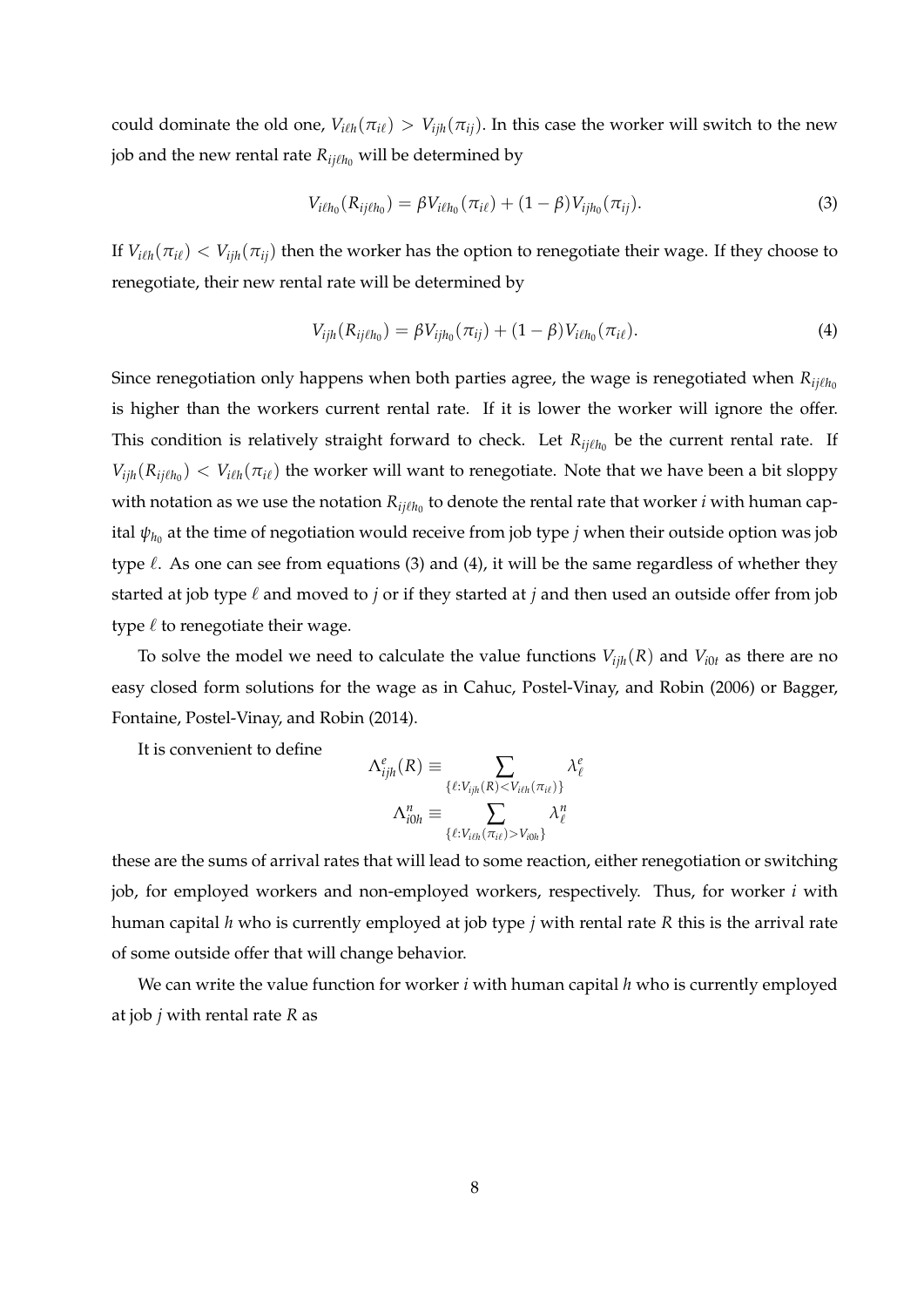$$
\left(\rho + \delta_i + \lambda_h + \Lambda_{ijh}^e(R)\right) V_{ijh}(R)
$$
\n
$$
= u_{ij}(R\psi_h) + \left(\sum_{\{\ell: V_{ijh}(R) < V_{i\ell h}(\pi_{i\ell}) \leq V_{ijh}(\pi_{ij})\}} \lambda_{\ell}^e \left[\beta V_{ijh}(\pi_{ij}) + (1 - \beta) V_{i\ell h}(\pi_{i\ell})\right]\right)
$$
\n
$$
+ \left(\sum_{\{\ell: V_{i\ell h}(\pi_{i\ell}) < V_{ijh}(\pi_{ij})\}} \lambda_{\ell}^e \left[\beta V_{i\ell h}(\pi_{i\ell}) + (1 - \beta) V_{ijh}(\pi_{ij})\right]\right) + \delta_i V_{i0h}^* + \lambda_h V_{ijh+1}(R).
$$

Consider the different components on the right hand side of this equation. The first,  $u_{ij}(R\psi_h)$ , is the flow utility that the worker receives until something happens. The second component denotes outside offers that will lead the worker to renegotiate their wage but ultimately stay at the current job. If  $V_{i\ell h}(\pi_{i\ell}) \leq V_{i j h}(R)$  the outside offer will not be useful for renegotiating and if  $V_{i j h}(\pi_{i j})$  <  $V_{i\ell h}(\pi_{i\ell})$  then the worker will leave to the next job. The component in brackets represents the value function of the renegotiated wage as described in equation (4). The next term denotes outside offers that lead the worker to leave the current job. Again, the term in brackets denotes the value function under the negotiated wage as described in equation (3). The next two terms  $\delta_i V^*_{i0}$  $i_{0h}^*$  and  $\lambda_h V_{i j h + 1}(R)$  represent respectively the events in which the worker is laid off and in which human capital augments.

When  $h = H$  we get an expression that is identical except that it no longer contains the possibility of human capital augmenting

$$
\left(\rho + \delta_i + \Lambda_{ijh}^e(R)\right) V_{ijH}(R)
$$
\n
$$
= u_{ij}(R\psi_H) + \left(\sum_{\{\ell:V_{ijH}(R) < V_{i\ell H}(\pi_{i\ell}) \leq V_{ijH}(\pi_{ij})\}} \lambda_{\ell}^e \left[\beta V_{ijH}(\pi_{ij}) + (1 - \beta) V_{i\ell H}(\pi_{i\ell})\right]\right)
$$
\n
$$
+ \left(\sum_{\{\ell:V_{i\ell H}(\pi_{i\ell}) < V_{ijH}(\pi_{ij}))\}} \lambda_{\ell}^e \left[\beta V_{i\ell H}(\pi_{i\ell}) + (1 - \beta) V_{ijH}(\pi_{ij})\right]\right) + \delta_i V_{i0H}^*.
$$

There is only one way for the status to change following a non-employment spell - the worker can take a job. This leads to the simpler formulation

$$
(\rho + \Lambda_{i0h}^n) V_{i0h} = u_{i0h} + \sum_{\{\ell: V_{i\ell h}(\pi_{i\ell}) > V_{i0h}\}} \lambda_j^n [\beta V_{i\ell h}(\pi_{i\ell}) + (1-\beta) V_{i0h}].
$$

The first term is the flow utility and the second denotes the outcome in which an offer is received that dominates non-employment. The term in brackets represents the value function under the renegotiated rate.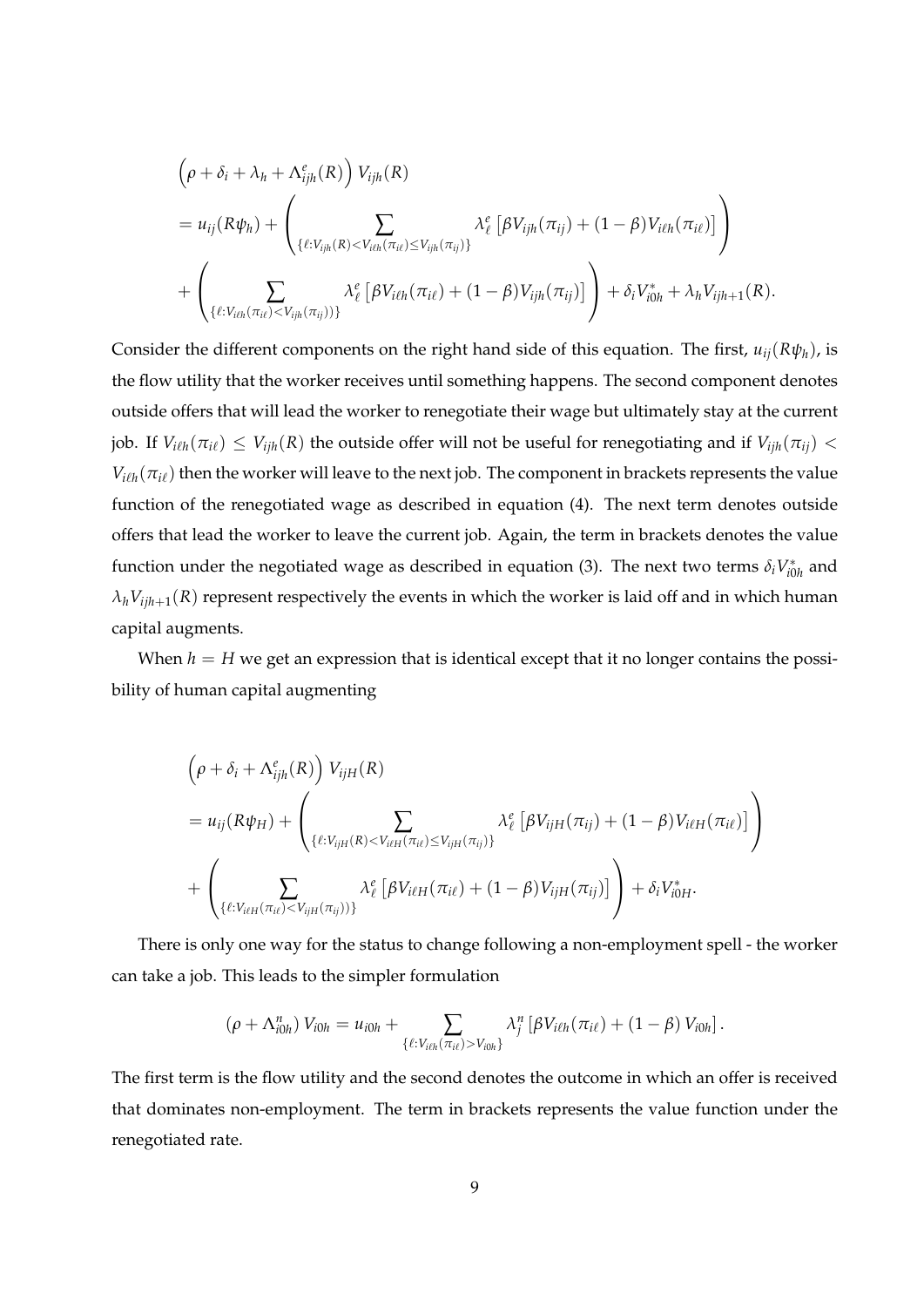Finally, the value function for workers immediately after their match is destroyed is

$$
V_{i0}^*(h) = P^* \frac{\sum_{\{\ell:V_{ilh}(\pi_{i\ell}) > V_{i0h}\}} \lambda_{\ell}^n V_{i\ell h}(R_{i\ell 0h})}{\sum_{\ell} \lambda_{\ell}^n} + \left(1 - P^* \frac{\Lambda_{i0t}^n}{\sum_{\ell} \lambda_{\ell}^n}\right) V_{i0h}
$$

The first term is result of an acceptable offer while the second is the result from either no offer or an unacceptable offer.

This is the full model. Notice, that unlike many other search models, job ladders in this model are individual specific. This is both due to comparative advantages and tastes for non-pecuniary aspects of the job. This makes the model computationally harder to solve than e.g. Bagger, Fontaine, Postel-Vinay, and Robin (2014). Obviously, there are many other features in the labor market that we have abstracted from. This is intentional. Our goal here is not to write down the most complicated model that is computationally feasible, but rather to write down the simplest model that captures the essence of our four models and allows us to distinguish between them.

Next consider a decomposition that allows us to understand the various components. We can choose any measure of wage inequality (we later use the variance of log wages). In the context of the model we have written down, one can see the different sources of wage inequality:

- Worker variation in potential rental rates  $\pi_{i1},...,\pi_{i}$  leads to "Roy model" inequality.
- Variation in the function  $u_{ij}(\cdot)$  across workers accommodate "compensating differentials" inequality. The mean of  $u_{ij}(\cdot)$  will vary across jobs, so some jobs on average offer a higher utility level.
- $\lambda_j^e$  and  $\lambda_j^n$  incorporate search frictions note that these affect wage inequality in two different ways: directly through the job at which one takes, and indirectly through the bargaining process.
- Variation in  $\psi_h$  incorporates human capital.

After estimating the parameters of the model, we use it to decompose overall post-schooling wage inequality into the different components. An orthogonal decomposition does not exist, so the order in which we perform the decomposition matters. This is not surprising because the different sources interact.

Thus, many possible ways to decompose wages exist and we use different ones to highlight different features of the model. The following simulations represent one example of a decomposition. We sequentially take the following steps.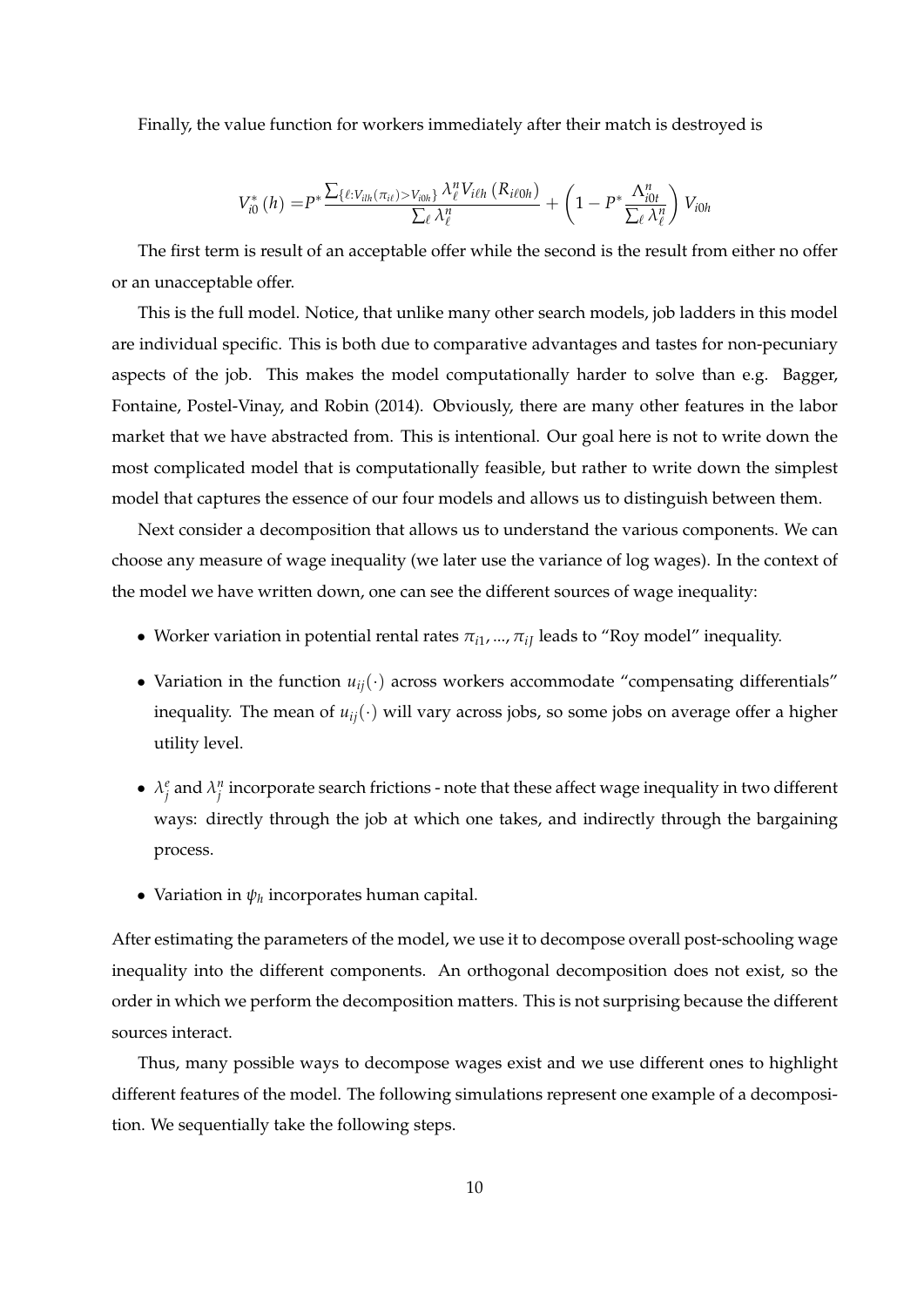- **a)** First simulate the cross section variance of wages using all parameters (which should be approximately the same as overall wage inequality in the data).
- **b)** Eliminate variation from human capital. We can do this by setting  $\lambda_h = \infty$  so that workers obtain their maximum human capital immediately.
- **c)** Eliminate variation coming from heterogeneity in monopsony power through renegotiated wages. We can do this by setting  $\beta = 1$  so that workers get paid their productivity immediately.
- **d)** Eliminate heterogeneity coming from worker luck in the job offers they have received. We do this by setting  $\lambda_j^e$  and  $\lambda_j^n$  arbitrarily high so that workers move to the preferred job immediately.
- **e)** To eliminate Roy model inequality we set rental rates to be  $R_{ij} = E(R_{ij} | j)$  for all *j* eliminating variation due to skill differences so that job types pay constant wages (but holding workers ordering of jobs constant).
- **f)** Eliminate inequality based on compensating differentials. We do this by assuming individuals choose jobs to maximize wages only.

The difference between a and b is due to human capital, the difference between b and d is due to search frictions (with b-c the monopsony part and c-d the match part), the difference between d and e is due to Roy model inequality, and the remaining fraction in e is due to compensating differentials. After implementing step f, all workers earn identical wages.

Notice, that we have estimated a model that tends to overstate the importance of search frictions when we take it to the data. First, preferences are stable. This means that job-to-job transitions only result from search frictions. Secondly, human capital is completely general. Specific human capital will play a very similar role as bargaining in our model in terms of increasing wages and in fact we use features of the returns to tenure in order to identify it.

One can also see the importance of matched employer-employee data. When we eliminate Roy model inequality we eliminate the match specific component of wages but allow for a job type level component.

Notice, that even though we have endogenous wage determination, the model does not endogenize job offer arrival rates nor the distribution of job types. This is important to keep in mind later when we do the decompositions - they are essentially partial equilibrium simulations. Allowing for these equilibrium effects would be an interesting and important extension of our work.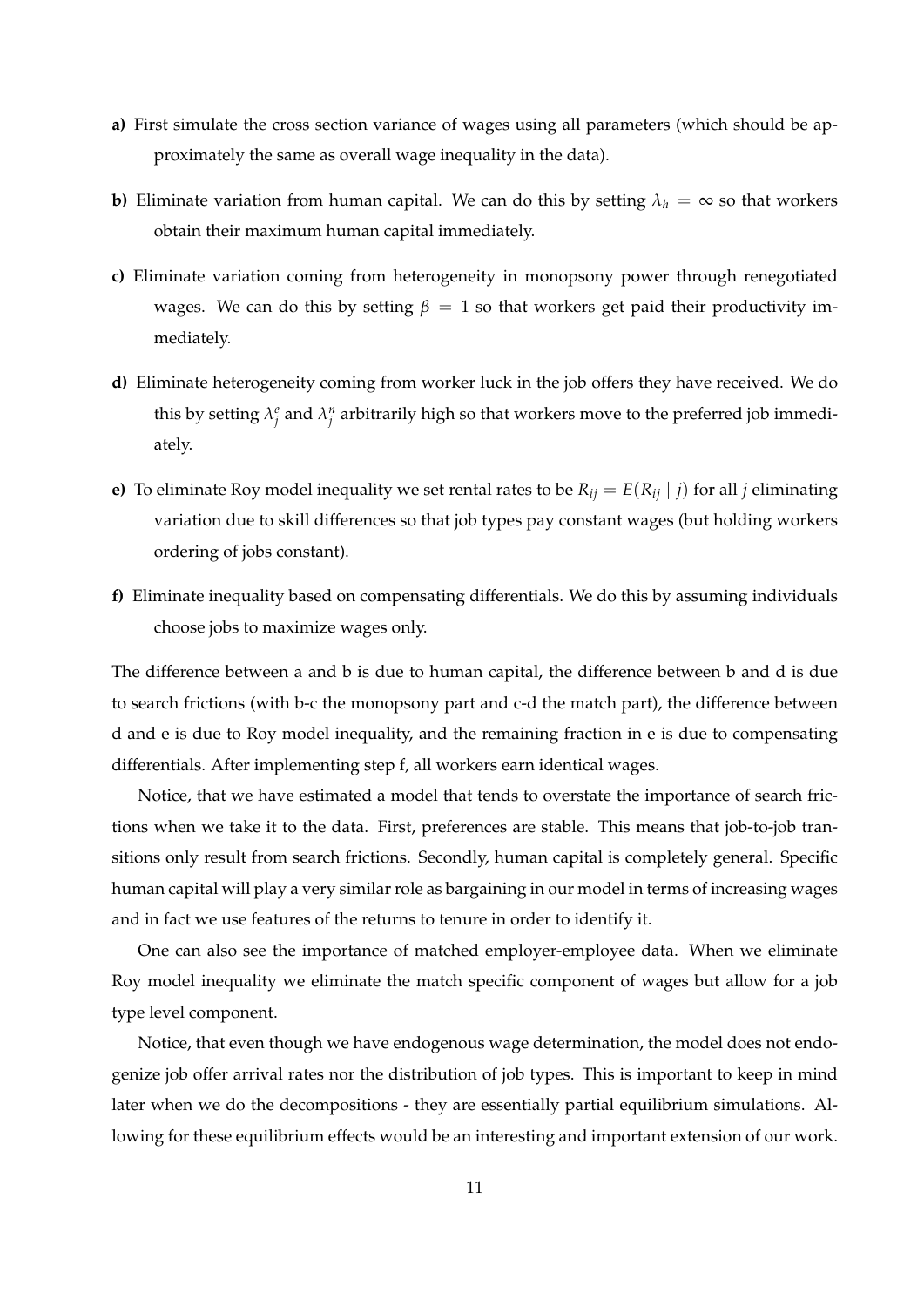### **4 Identification**

In this section we discuss non-parametric identification of our model. The details are given in Appendix A. We show which aspects of the model can and cannot be identified. Both parts are important. This is relevant in that we can not credibly simulate counterfactuals that are not identified from the data. We respect this in our main counterfactual exercises below by simulating counterfactuals that we have shown are identified (except in a couple of cases where we note it explicitly).

Proving general non-parametric identification of the model when the number of job types *J* is very large seems overly tedious, so instead we focus on a simpler case to illustrate how our model can be identified. There are two different types of jobs workers can get: *A* and *B*. We fully expect our result to generalize to larger (but finite) *J*. <sup>8</sup> One caveat to this argument is that the fact that we know there are only two job types and can observe the type proves useful for identification of some terms. Clearly, we can not literally operationalize this when we go to the data but rather take the finite job types as an approximation. In the empirical specification below we will recognize this issue and normalize the model appropriately. For example, with two job types we can identify  $\lambda^n_A$ , but we know from Flinn and Heckman (1982) that it is not non-parametrically identified from the reservation utility with a continuum of job types so we normalize the reservation utility.<sup>9</sup> We also simplify to the case in which human capital only takes on two values,  $h = \{0, 1\}$ .

We first consider what can be identified without data on wages. Throughout this section we assume that we observe workers from the beginning of their working career in which they start non-employed.<sup>10</sup> In this setting we can partition people into types depending on their preferences for jobs and non-employment. In a more general model the preference order would change with human capital accumulation, but we assume it does not to simplify the already complicated specification.<sup>11</sup> For example, one type prefers  $A$  to  $B$  and  $B$  to non-employment. This yields a total of 5 types:  $A \succ B \succ 0$ ,  $B \succ A \succ 0$ ,  $A \succ 0 \succ B$ ,  $B \succ 0 \succ A$ , and non-workers:  $0 \succ max(A, B)$ , where, for example,  $A \succ B \succ 0$  denotes *A* preferred to *B*, *B* preferred to non-employment.

In Appendix A we show that from the observed job choices and the timing of transitions we can identify the transition parameters,

$$
\lambda^{\mathfrak{n}}_A, \lambda^{\mathfrak{n}}_B, \lambda^e_A, \lambda^e_B, P^*
$$

 $8$ Though of course the length of the panel we would need for identification would also increase.

<sup>&</sup>lt;sup>9</sup>Barlevy (2008) provides a nice example of how to identify this type of model in the more complicated setting.

 $10$ In the data this is not true for all workers. However this is not relevant for identification in that we can focus only on those workers who we observe at the beginning of their careers.

 $11$ This will also be imposed in our empirical specification.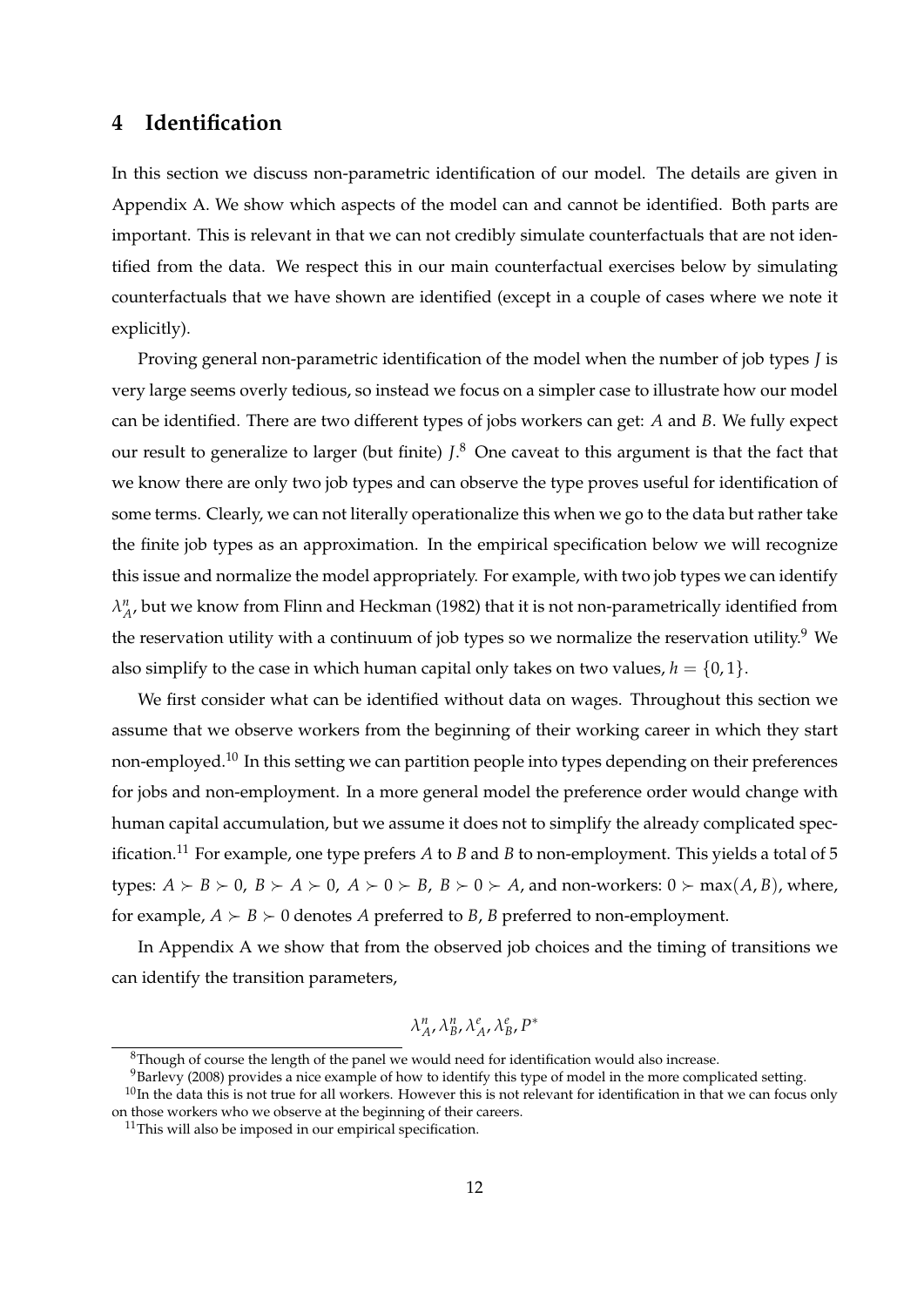the distribution of  $\delta_i$ , and the population proportions of each of the five different types.

Identification crucially depends on two types of arguments and also depends on some special aspects of our data. The first is that we follow Villanueva (2007) and others by using a revealed preference argument that a worker has shown a preference for one job over another if they voluntarily leave the first job to start the second.<sup>12</sup> As a result it will be very important for us to distinguish job-to-job transitions (in which we can sometimes use our revealed preference argument) from job-to non-employment to-job transitions where we can not use this argument. Intuitively, if we consistently observed that workers were willing to take wage cuts to go to a certain establishment, this would indicate that this establishment had high non-pecuniary benefits. A limitation of this approach is that we do not observe whether a job-to-job transition is voluntary. In the model we allow for some job-to-job transitions to be involuntary through  $P^*$ . We show that  $P^*$  can actually be identified directly from standard data by the rates at which people experience job-to-job transitions. However in the estimation we will augment our standard data with additional data in which we directly observe the fraction of job-to-job transitions that are voluntary. We prefer to use the direct evidence over the more model specific identification shown in the appendix.

A second key aspect of the model is that we show that the arrival rates for employed  $(\lambda_j^e)$  can be identified by the rate at which workers switch jobs. If the reason that all workers do not work for the highest paying job is because of search frictions, then eventually they should match with the highest paying job. Thus, if search frictions are a very important component of inequality, the rate of job switching should be fairly slow. However, if search frictions are relatively unimportant (arrival rates are high) workers will quickly receive an offer from their preferred job.<sup>13</sup> Thus, it is important to have high quality panel data on job switching and also matched employer-employee data.

We next incorporate information from wages. Let  $w_{it}$  denote the log of the wage measured at time *t* if the worker is working. To incorporate the main features of the Danish data, we assume that we only observe wages a finite number of times. For simplicity assume it is at the integers  $(t = 1.0, 2.0, ...)$ . Without loss of generality we can normalize the initial level of human capital  $\psi_0 = 1$ . In the appendix we show that we can identify the wage distribution for each type in each state of the world in which we might observe that type.

As an example focus on those individuals who prefer job *A* to job *B* and job *B* to non-employment

<sup>&</sup>lt;sup>12</sup>Other recent papers using job-to-job transitions as a revealed preference are Sorkin (2015) and Bagger and Lentz (2015).

 $13$ It is important to point out that this does not necessarily incorporate all forms of search frictions. If the worker's first job restricts all jobs they can subsequently obtain, this will look identical to what we call Roy model heterogeneity. However, the type of search friction we have modeled in this paper is the most common type in equilibrium search models such as Burdett and Mortensen (1998) or Postel-Vinay and Robin (2002).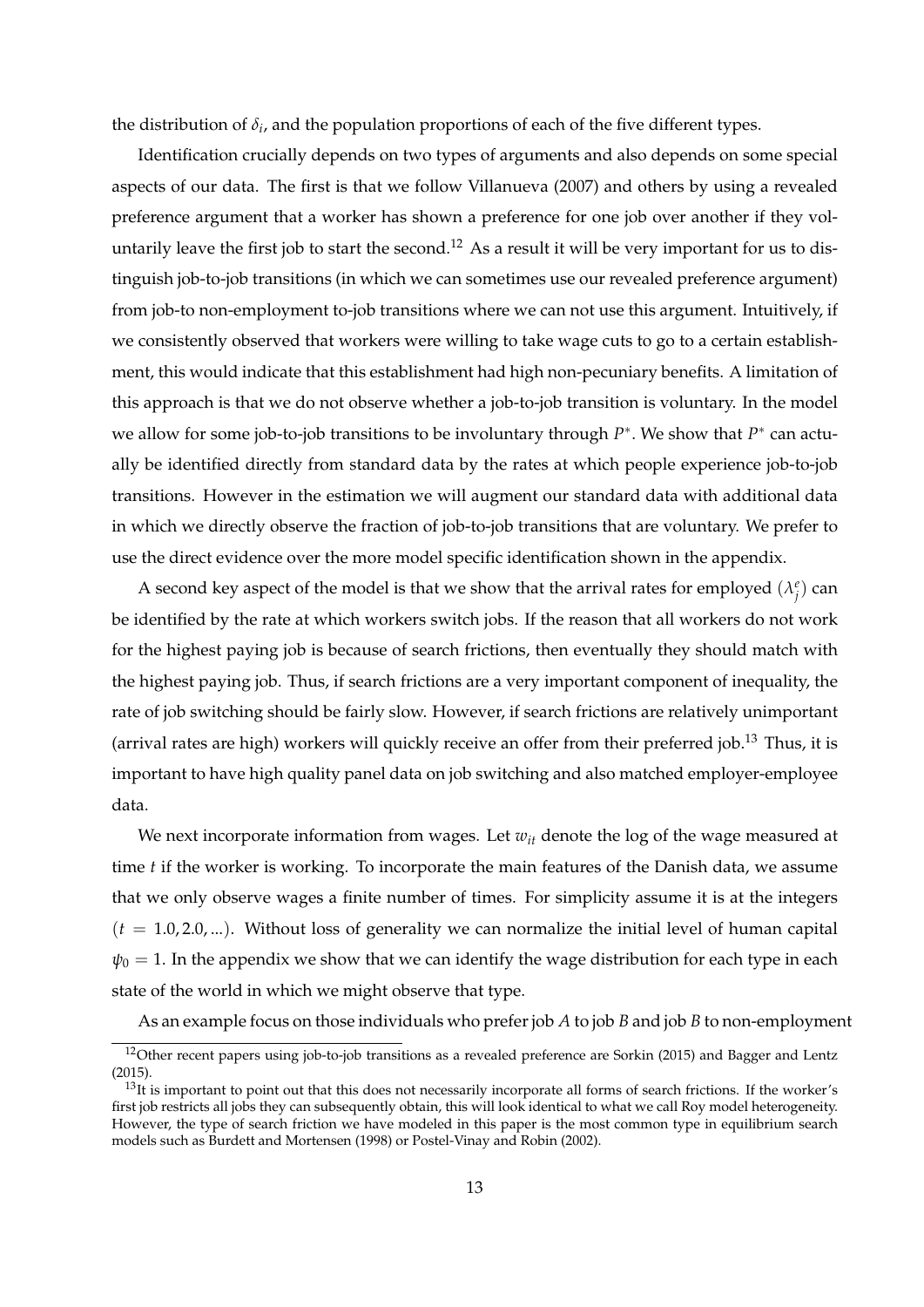$(A \succ B \succ 0)$ . For each level of human capital there are seventeen possible labor market statuses depending upon current employment, current human capital, the workers best outside offer, and the level of human capital when the wage was negotiated. The wages for these workers depend on the human capital arrival rate,  $\lambda_h$ , and  $\psi_1$ , the distribution of measurement error, and the eight dimensional set of wages

$$
(R_{iA00}, R_{iAB0}, \pi_{iA}, R_{iB00}, \pi_{iB}, R_{iA01}, R_{iAB1}, R_{iB01}).
$$

where  $R_{ij\ell h_0}$  is the rental rate for worker *i* in the current job *j* with the best outside option  $\ell$  who had *h*<sub>0</sub> units of human capital at the negotiation time. We show that we can identify the joint distribution of the wages for this type of worker. This requires panel data on wages for which we can observe the same worker with different employers. The employment status is not known with certainty but we can still identify this distribution by varying the timing of transitions. We show that similar types of expressions can be identified for the other types of workers. This is much simpler for workers that only work at one type of firm.

There are three important parts of our model that are not identified. We can not hope to identify the wage a worker would receive on a job they would never take. For example, consider the workers who prefer *A* to non-employment to *B*. They would never take a *B* type job so we can not identify the wage they would have earned in such a job. For these workers we can only identify the joint distribution of

### $(R_{iA00}, \pi_{iA}, R_{iA01}).$

While obvious at some level, it is important to keep in mind that this limits the type of counterfactuals which can be simulated. We view this not as a limit of our model or particular data, but rather as a fundamental identification problem that will be an issue for non-parametric identification with any model and data set. It is essentially the identification at infinite problem discussed in Heckman (1990) and Heckman and Honoré (1990). Without an exclusion restriction moving the conditional probability of doing each job to one, we can not identify the full unconditional distribution of wages in that job.

Second, we explicitly show in the appendix that we can not non-parametrically identify the bargaining parameter *β*. The basic intuition is that we use a revealed preference argument to identify the preference workers have across jobs (i.e. the population distribution of the preference types) which identifies ordinal utility but not cardinal utility. We can not distinguish the magnitude of *β* from the magnitude of the strengths of preferences for jobs. As an example, consider the case above for workers that would only take job *A* and assume no human capital. There are only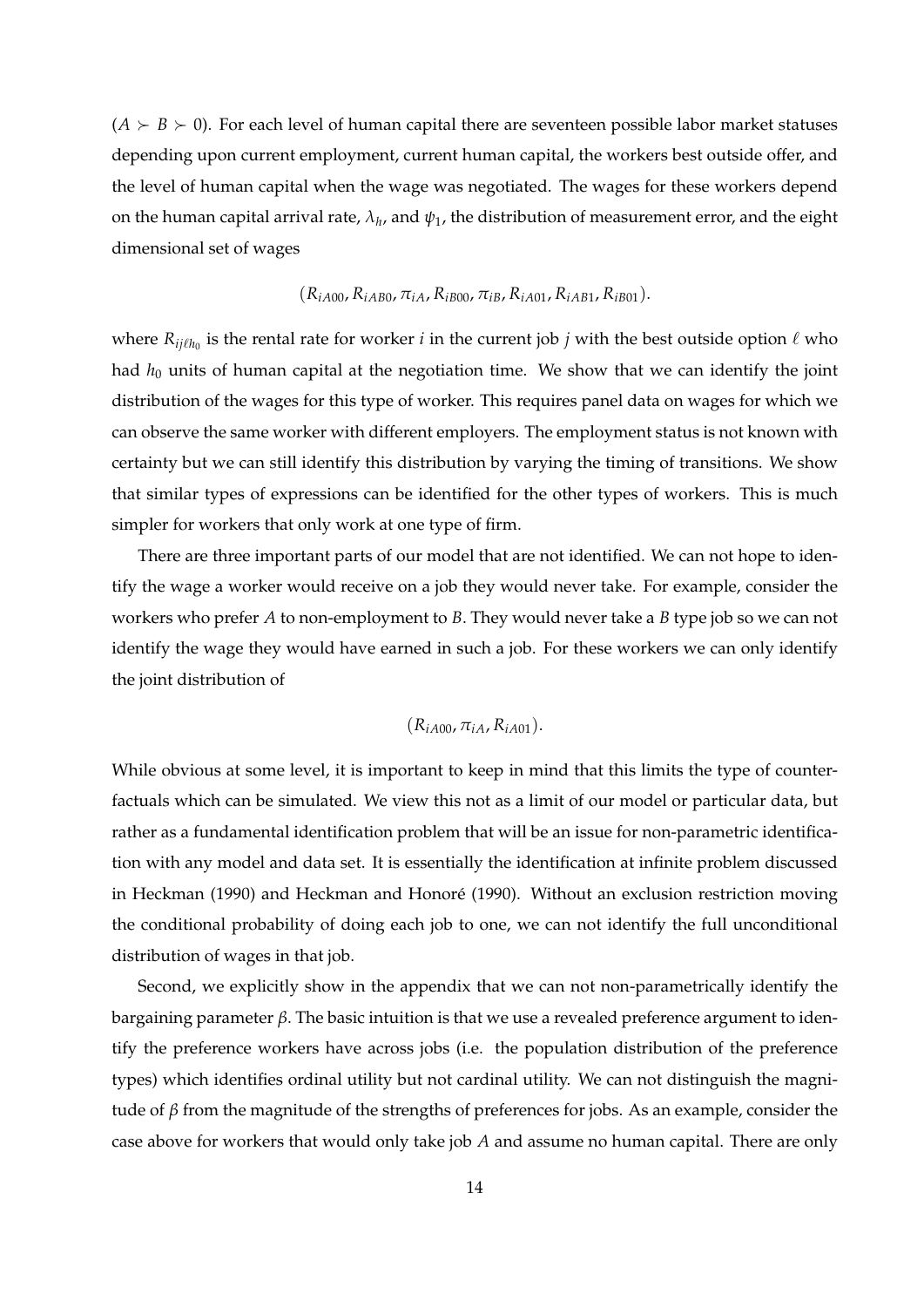two relevant labor market statuses for this group: a) they have received one offer from a type *A* job and b) they have received 2 or more offers from type *A* jobs within the employment spell. In the second state of the world, since two *A* firms have bid for them, they will receive a wage equal to their productivity at job *A* which is  $\pi_{iA}$ . In the other state of the world we can identify their wage and and the difference between it and their productivity  $(\pi_{iA})$ . As long as they are different we know that  $\beta$  < 1. However, that wage depends on two different things; the bargaining parameter, *β*, and the difference in utility between not working and working at firm *A*. For any *β*, we can find some set of preferences that can reconcile the wage. We show in the appendix that this identification problem extends to more complicated cases so that *β* is not identified. In the empirical model, we fix this issue not by setting *β* ex-ante but by setting the intensity of preferences by assuming that the variance of the preference error terms is unity. A different value would yield a different *β*.

Third, we can identify the wages individuals would earn at each job and their preference ordering across jobs. However, we cannot identify how the preference ordering would change if productivity changed. This is closely related to the non-identification result for *β*. Since revealed preferences can not identify the relative importance of wages versus non-pecuniary aspects of jobs, we cannot identify how job orderings would change if we change productivity and/or wages. Presumably one could identify this by using wage changes at different establishments as an exclusion restriction, but this information is not needed for the counterfactuals we estimate.

It is important to point out that even though we can not identify *β* non-parametrically, we can perform two interesting counterfactuals. Completely eliminating search friction will lead people to be paid their productivity at their preferred job - this is non-parametrically identified. We will also simulate a counterfactual where, we get rid of inequality arising from the bargaining process (the difference between the wage in status a and status b above). We implement this by setting  $\beta = 1$  and this counterfactual is identified because the worker will be paid  $\pi_{ij}$  in that case.

### **5 Econometric Specification/Parameterization**

Even though the model is mostly non-parametrically identified, estimating it non-parametrically is not an option. In this section we present our empirical specification, where we try to be flexible. We assume that log productivity of individual *i* at job type *j* is specified as

$$
\log(\pi_{ij}) = \theta_i + \mu_j^p + v_{ij}^p
$$

where  $\theta_i$  is the same for individuals at all jobs,  $\mu_i^p$  $\frac{p}{j}$  is the same for all individuals at job *j* and  $v_{ij}^p$  is the match specific component. Thus, we allow for worker and firm heterogeneity in productivity as well as match (worker-firm) specific productivity.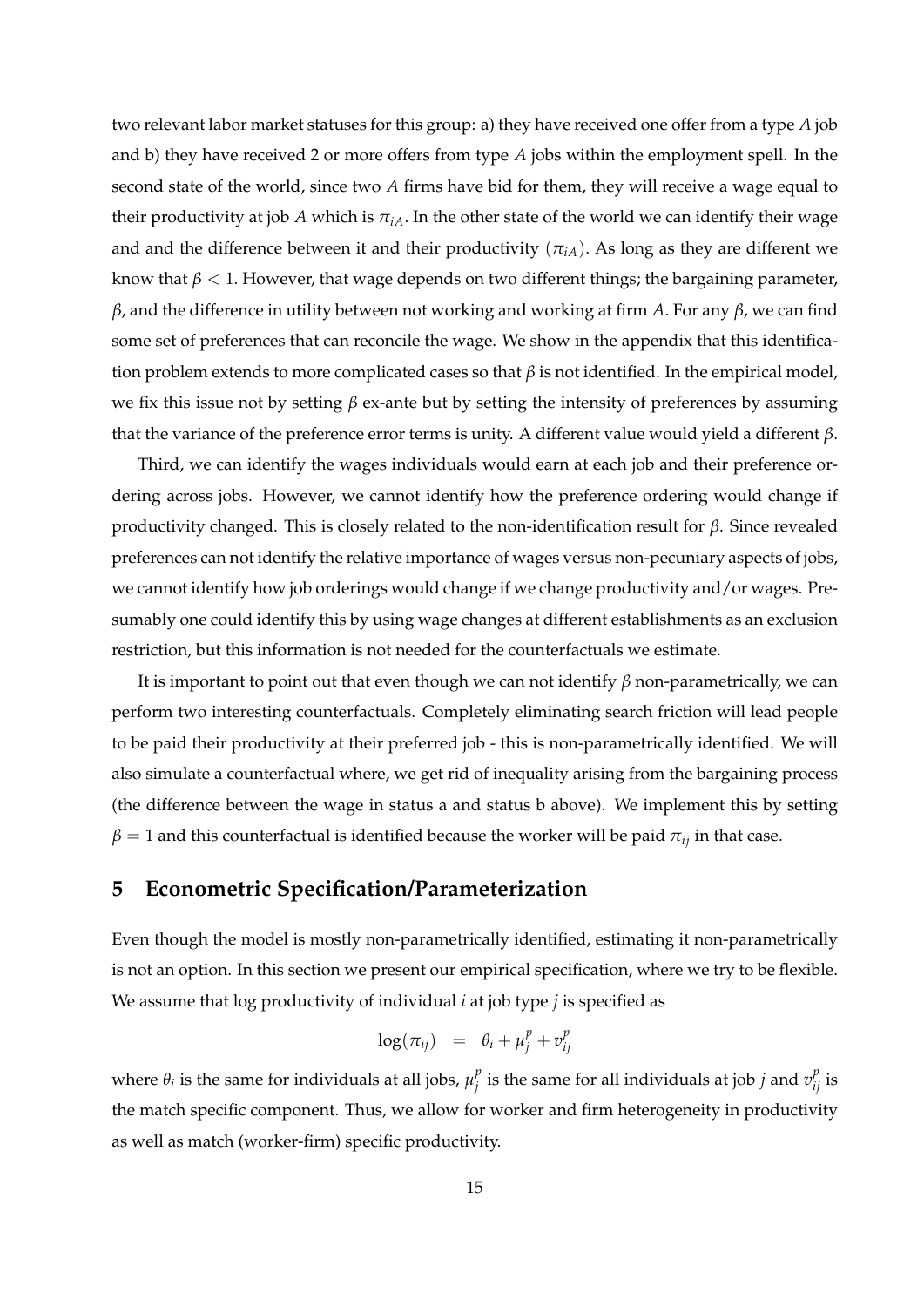The flow utility for individual *i* at job type *j* with human capital rental rate *R* is

$$
u_{ij}(R\psi_h) = \alpha \log(R\psi_h) + \mu_j^u + v_{ij}^u.
$$

where *α* is the weight workers put on log consumption compared to the non-pecuniary aspects of a job. What matters for occupational choice will be the utility evaluated at *πijψ<sup>h</sup>* . We can rewrite this flow utility as the sum of three terms

$$
u_{ij}(\pi_{ij}\psi_h) = \alpha \left(\theta_i + \mu_j^p + v_{ij}^p\right) + \alpha \log(\psi_h) + \mu_j^u + v_{ij}^u
$$
  
=  $\alpha(\theta_i + \log(\psi_h)) + \left(\alpha \mu_j^p + \mu_j^u\right) + \left(\alpha v_{ij}^p + v_{ij}^u\right).$ 

The first term is common across jobs so all that matters for job-to-job turnover are the latter two terms. The second term pertains to firm specific factors and the last term pertains to match specific factors. Log utility has a special feature that when human capital increases the income and substitution effects balance so that the taste across jobs does not change. This greatly simplifies the computation and given that human capital takes a relatively minor role, likely makes little difference to the ultimate results.<sup>14</sup>

We assume that  $\theta_i$  is normally distributed with mean  $E_\theta$  and variance  $\sigma_\theta^2$  $\frac{2}{\theta}$  and that we observe log wages with classical i.i.d. normally distributed measurement error *ξit* with mean zero and variance *σ* 2 *ξ* .

The joint distributions  $(\mu_i^p)$  $\int_a^p \mu_j^u$  and  $(v_{ij}^p, v_{ij}^u)$  are ex-ante independent of each other.<sup>15</sup> We set  $var(v_{ij}^u)=1.^{16}$  Moreover, we assume that  $\left(v_{ij}^u,v_{ij}^p\right)$  are jointly normal distributed which gives us two parameters,  $cov\left(v_{ij}^u, v_{ij}^p\right)$  and  $var\left(v_{ij}^p\right)$ . However, note from the equation above that the part of the idiosyncratic error term that is relevant for decisions is  $\left(\alpha v_{ij}^p + v_{ij}^u\right)$ . Thus all that matters for the model in determining wages is the joint distribution of  $v_{ij}^p$  and  $\left(\alpha v_{ij}^p+v_{ij}^u\right)$  . As a result, we can not separately identify  $cov\left(v_{ij}^u,v_{ij}^p\right)$  from *α*, so we normalize  $cov\left(v_{ij}^u,v_{ij}^p\right)=0$  and estimate *α* along with  $\sigma_{v^p}$ , the standard deviation of  $v^p_{ij}$ .<sup>17</sup>

<sup>&</sup>lt;sup>14</sup>We are able to solve the model without the assumption of log utility, but it complicates the numerical problem. Also the income effect associated with human capital would be quite different if we allowed workers to borrow against future human capital growth. It also might be quite different if human capital was not perfectly general. For the question at hand this does not seem particularly important so we keep it simple, but allowing for a richer model of human capital is an important avenue for future research.

 $15\text{As}$  a result of selection they will be correlated conditional on the jobs actually chosen.

<sup>&</sup>lt;sup>16</sup>Normally, we would think of this as a normalization, but with its interaction with *β* and the other functional forms it is not technically a normalization.

<sup>&</sup>lt;sup>17</sup>To see this notice that even after a scale normalization, what we can hope to identify is  $cov(xv_{ij}^p + v_{ij}^u, v_{ij}^p) =$ avar  $\left(v_{ij}^p\right)+cov(v_{ij}^u,v_{ij}^p).$  We can not separate the first component from the second. Thus, setting  $cov(v_{ij}^u,v_{ij}^p)=0$  is an innocuous normalization for us, though there are some counterfactuals for which it would not be innocuous.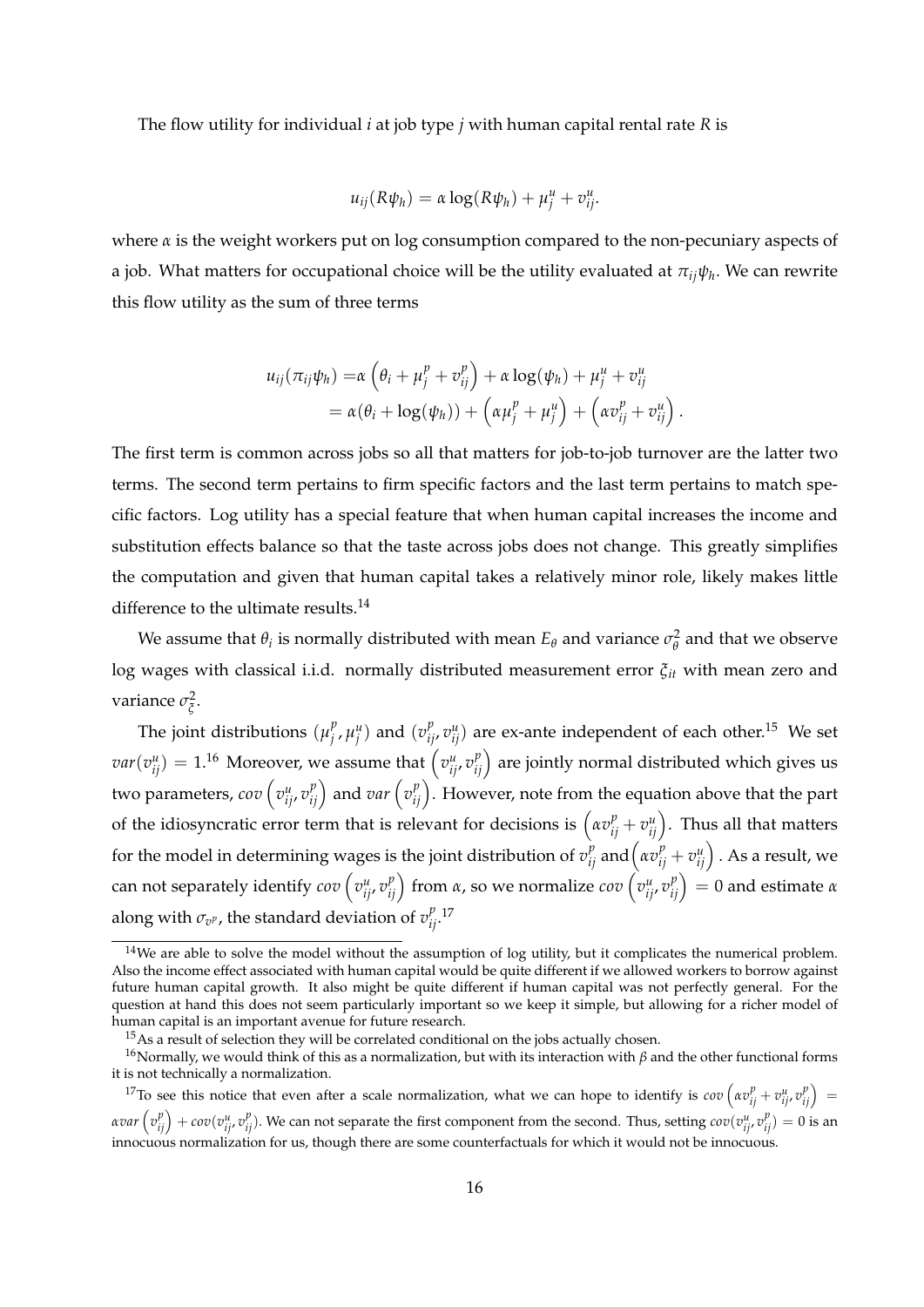The same is true for the joint distribution of  $\mu_j^u$  and  $(\alpha \mu_j^p + \mu_j^u)$ . We can not separate  $\alpha$ from the joint distribution of  $\mu_j^u$  and  $\mu_j^p$ *j* . However, we only get one normalization. Normaliz- $\int_0^u \int_0^u v_{ij}^p v_{ij}^p \, dx = 0$  delivers identification of  $\alpha$  from the joint distribution of  $cov\left(v_{ij}^u,v_{ij}^p\right)$  and *var*  $\left(v_{ij}^p\right)$ . Knowledge of this *α* takes the place of the normalization for the joint distribution of  $\mu_j^u$  and  $\left(\alpha \mu_j^p + \mu_j^u\right)$ . Thus covariance of  $(\mu_j^p)$  $_j^p$ ,  $\mu_j^u$ ) is left unrestricted but its estimated value fundamentally depends on the  $cov\left(v_{ij}^u, v_{ij}^p\right) = 0$  normalization.

Human capital evolves as

$$
\log(\psi_h) = b_1 h + b_2 h^2 + b_3 h^3
$$

In most specifications<sup>18</sup> we use a cubic spline so there are two free parameters and we choose the third to impose that

$$
\frac{\partial \log(\psi_H)}{\partial h} = 0.
$$

The time period is assumed to be one year, so we fix  $\lambda_h = 1$ . In Bagger, Fontaine, Postel-Vinay, and Robin (2014) human capital evolves deterministic. We do not view this difference as important, but if anything our specification tends to make human capital more important in explaining wage variation.

As mentioned above we allow the job destruction rate to vary across individuals but not across jobs. We specify it as

$$
\log\left(\delta_i\right)\sim N\left(\mu_\delta,\sigma_\delta^2\right).
$$

Allowing  $\delta_i$  to vary across establishments in a way that is correlated with job types is feasible, but our goal is to keep the model simple and allowing the job destruction rate to vary across jobs does not add much to the model.

In terms of identification of the arrival rates of jobs  $\lambda^e$  and  $\lambda^n$ , there are two important considerations. The first is the identification issue noticed by Flinn and Heckman (1982). With a continuous number of jobs, we can not separately identify the arrival rate of jobs from the reservation utility. We address this issue by estimating the *λ*'s but restricting the location of the utility of non-employment. We take a simple specification for the value of non-employment by assuming

$$
u_{i0t} = \alpha \left[ E(\theta_i) + \gamma_\theta \left( \theta_i - E(\theta_i) \right) + v_{io}^n \right]
$$

with  $v_{i0}^n \sim N(0,\sigma_v^2)$ . When  $\theta_i = E(\theta_i)$  and  $v_{i0}^n = 0$  then  $u_{i0t} = \alpha E(\theta_i)$ . This means that when they have no human capital, average workers acceptance rate of jobs from non-employment would

 $18$ We use this specification for the base model and for low education men and women. This led to a strange shape for highly educated men and women so in that case we set  $b_3 = 0$  and just estimated an unrestricted quadratic.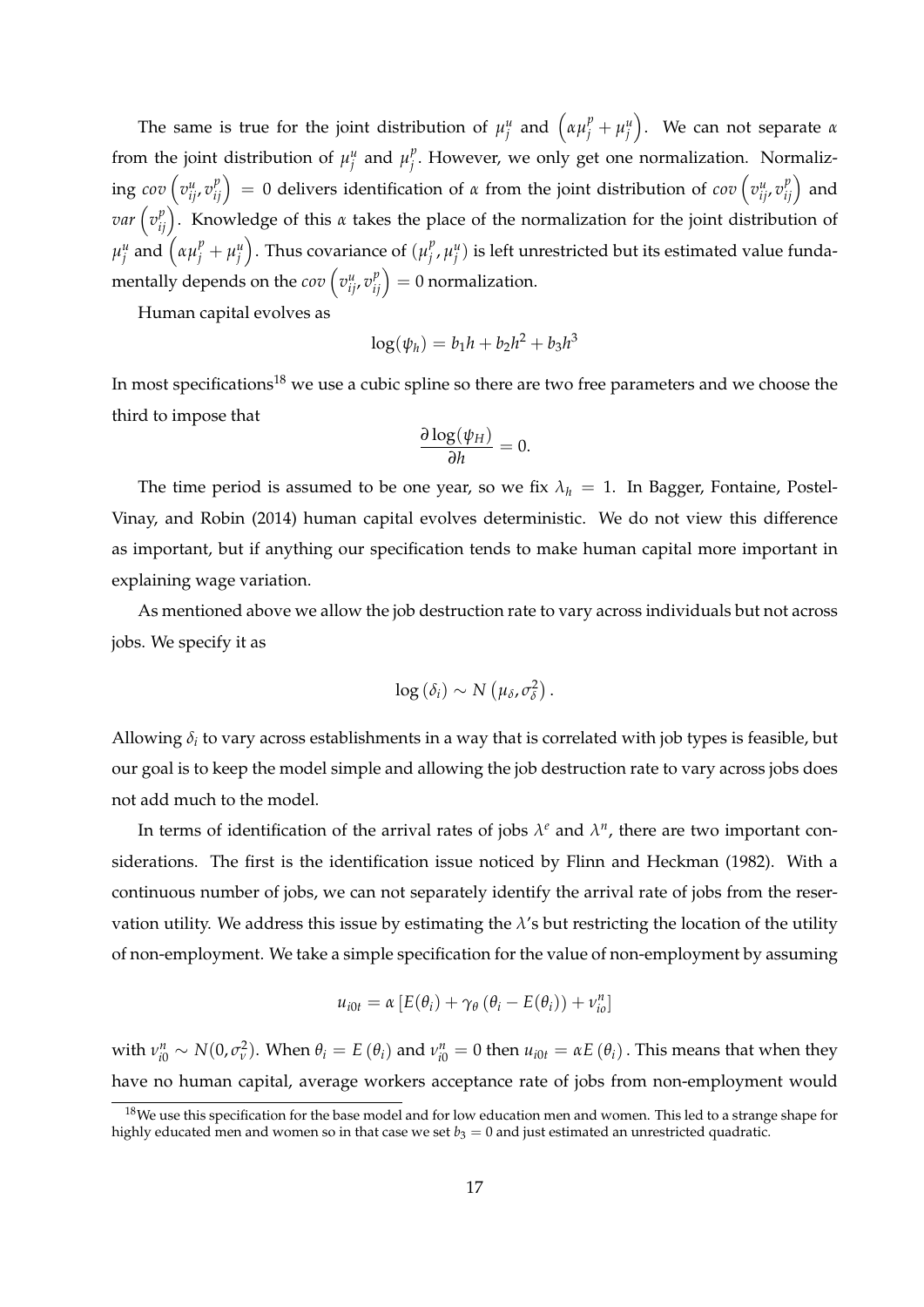be roughly 50%. We think of this as a normalization; choosing a different value would lead to different estimates of *λ*.

For exactly the same reason as we can not separately identify the level of  $\lambda^e$  and  $\lambda^n$  from the level of  $u_{i0t}$ , we can not separate individual heterogeneity in  $\lambda^e$  and  $\lambda^n$  from heterogeneity in  $u_{i0t}$ . As can be seen we incorporate this as heterogeneity in  $u_{i0t}$  and do not allow for individual specific heterogeneity in the *λ*'s which again we think of as a normalization.

The second issue is allowing for job specific arrival rates, i.e. *j* subscripts on  $\lambda_j^e$  and  $\lambda_j^n$ . We parameterize the model somewhat differently. We estimate  $\lambda^e$  and  $\lambda^n$  which are the arrival rate of *any* job. We then estimate the distribution from which those jobs are drawn (and assume this is the same regardless of whether it comes from employment or non-employment). Thus, instead of allowing for differences in arrival rates across job types (and assume one of each type) we allow the mass of job types to differ. We tried to choose a relatively parsimonious functional form for the distribution of  $(\mu_i^p)$  $\left( \begin{smallmatrix} p \ j \end{smallmatrix} \right)$  which is a discrete distribution. With no obvious parametric alternative we use the following one:

$$
\mu_j^u = f_1 [U_1(j) + f_3 U_2(j)]
$$
  

$$
\mu_j^p = f_2 [f_3 U_1(j) + U_2(j)]
$$

where  $U_1(j)$  and  $U_2(j)$  are distributed as discrete uniform across [-1,1]. In our specification we allow each of *U*<sup>1</sup> and *U*<sup>2</sup> to take ten different values and assume these are unrelated to each-other giving us one hundred different firm types. Essentially  $f_1$  governs the variance of  $\mu_j^u$ ,  $f_2$  governs the variance of  $\mu_i^p$  $j'$ , and  $f_3$  governs their correlation.

We fix the discount rate at  $\rho = 0.05$ . This leaves a total of 18 parameters to be estimated:

$$
\left[\mu_{\delta}, \lambda^n, \lambda^e, E_{\theta}, \sigma_{\theta}, \sigma_{\xi}, \sigma_{v^p}, \alpha, f_1, f_2, f_3, b_1, b_2, \beta, P^*, \sigma_{\delta}^2, \sigma_{v}^2, \gamma_{\theta}\right]
$$

Recall that even though we showed that *β* is not identified in the non-parametric model, we estimate it here. We fixed this problem by setting  $var(v_{ij}^u) = 1$ . This defines the scale of utility in which case *β* can be identified relative to this scale. The issue is that it is impossible to distinguish bargaining power from the intensity of preferences because all we could identify was ordinal utility not cardinal utility. Once we have normalized  $var(v_{ij}^u) = 1$ , we no longer have this problem and *β* is identified essentially from the importance of the bargaining process. The larger is *β* the smaller will be the importance of this process. Note as well that since  $\beta$  is identified from this normalization it can not be interpreted literally and can not be compared across different samples or the bargaining power estimated in related models.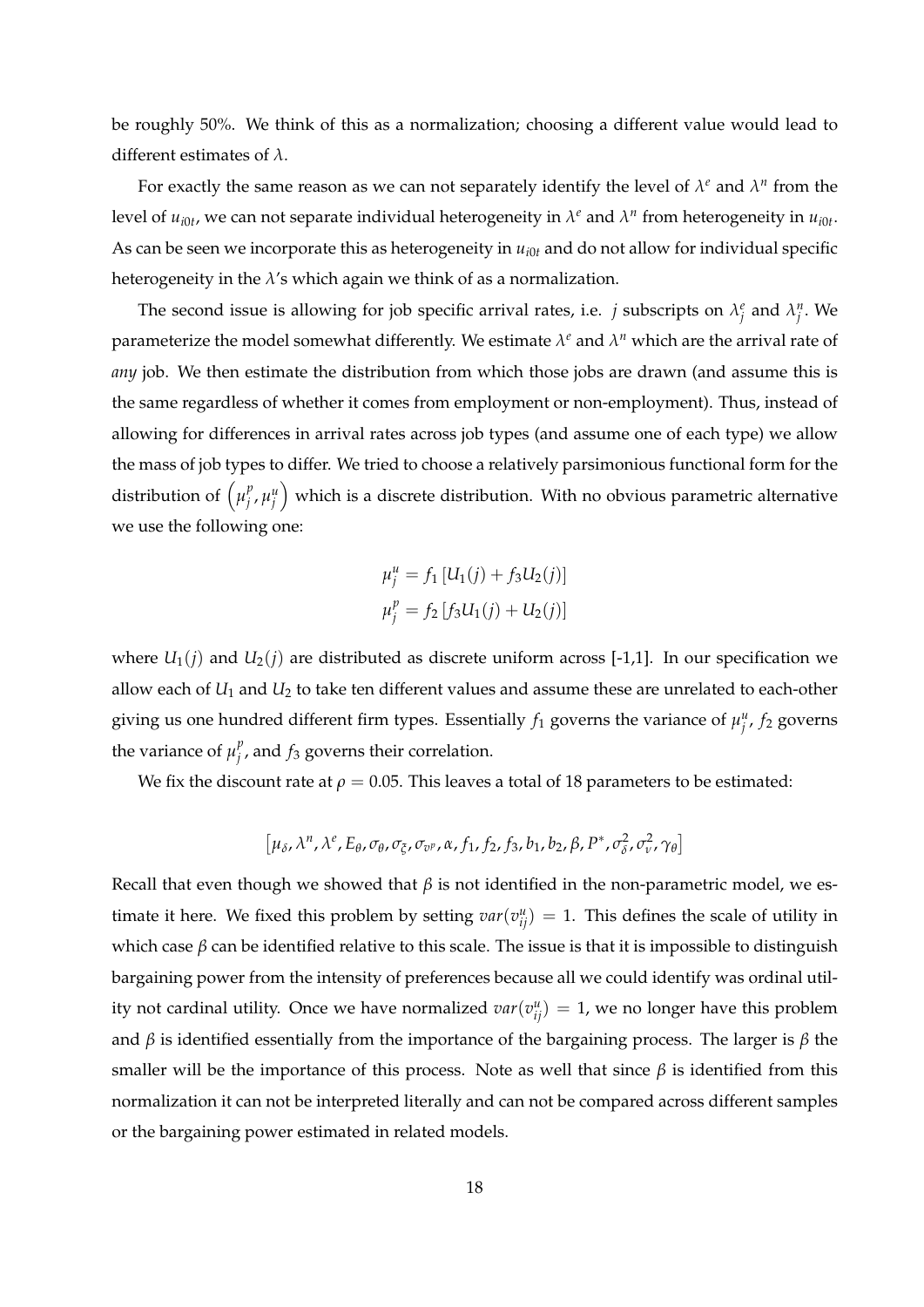### **6 Data and Danish Institutional Features**

We use Danish matched employer-employee data. The data consists of two types. The first is weekly spell data that covers all individuals aged 15-74 in Denmark from 1985 to 2003. The data period stops in 2003 because this is as far as the spell data has been constructed.<sup>19</sup> The version of the spell data used in this paper is generated from various raw registers maintained by Statistics Denmark. It consists of a worker identifier, firm and establishment identifiers, start and end date of the spell, and a state variable. The states are employed, unemployed, self-employed, retired, and non-participation. Unemployment is defined by receiving either unemployment insurance benefits or social assistance. Non-participation is a residual state in the sense that it means that we do not observe the worker in any of the available registers. The second type of data is annual cross-section data from the Danish register-based matched employer-employee data set IDA and other annual data sets.<sup>20</sup> IDA contains socioeconomic information on workers and background information on employers, and covers the entire Danish population age 15 to  $74<sup>21</sup>$  Thus, the unit of observation in our data set is a worker-week-labor market state-establishment (if employed).

We choose to have our empirical analogue of a job type be at the establishment level and not the firm level. We differ on this point from most of the empirical search literature which uses firms as the employer unit. Using establishments have at least three advantages in the current setting. The firm identifier in the Danish data is not well defined over time, since it is based on a mixture of tax reporting numbers and legal units. Firms might change both the tax reporting number and the legal unit (and hence firm identifier) without changing anything else. The establishment identifier is consistent over time.<sup>22</sup> Secondly, when thinking about compensating differentials, which is an integral part of the model, the most appropriate unit seems to be the establishment and not the legal firm. Third, it provides a more convenient way to think about government jobs. Treating the government is one firm is problematic. Since different government establishments often have very different responsibilities and do not coordinate with each other, thinking about them as if

<sup>&</sup>lt;sup>19</sup>See Bunzel (2010) and Bobbio (2010) for a longer description. The research group at Aarhus University responsible for creating the spell data have made several attempts at extending the period that it covers. This has proven a great difficulty due to several data breaks in the raw registers in the mid-2000's. At the current moment there is an effort being made trying to update the spell data, but the data is not in a state such that it can be used for research as it is still being debugged.

<sup>&</sup>lt;sup>20</sup>Both IDA (Integreret Database for Arbejdsmarkedsforskning/Integrated Database for Labor Market Research) and the other annual data sets are constructed and maintained by Statistics Denmark.

 $^{21}$ IDA contains the annual average hourly wage for the job occupied in the last week of November. However, as shown in Lund and Vejlin (2015) the hourly wage measure developed by Statistics Denmark have several drawbacks. Instead we use the hourly wage measure suggested by Lund and Vejlin (2015), which improves the original measure in multiple dimensions.

 $22$ The establishment is constructed by Statistics Denmark and is the same across years if one of three criteria is met: same owner and industry; same owner and workforce; same workforce and either same address or same industry.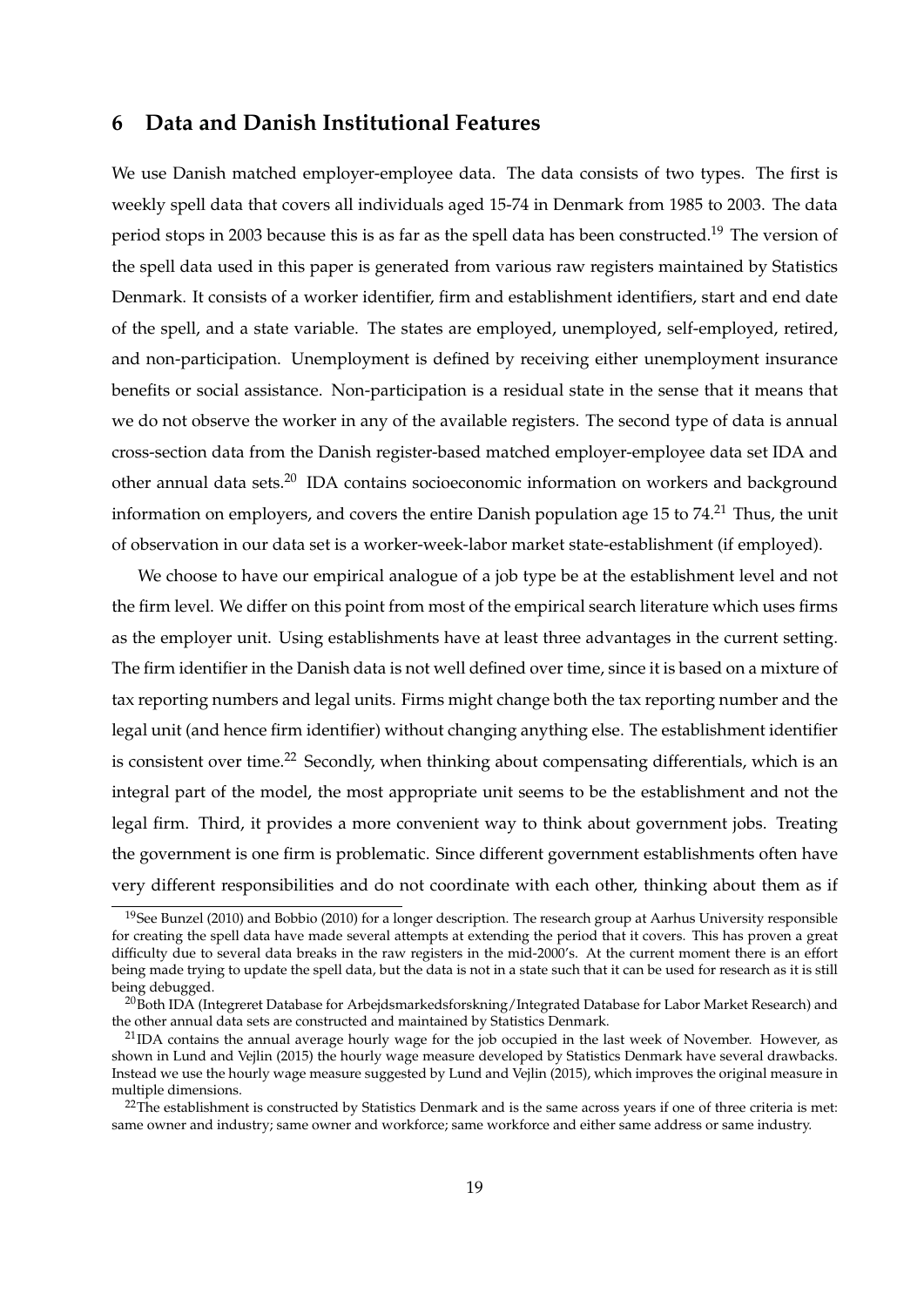they are separate seems like the best approximation.

We aggregate unemployment and non-participation into non-employment. It is an open question how to think about non-participation. Looking at the data, it is clear that non-participation in the data is not an absorbing state in the sense that the hazard rate into employment from nonparticipation is around half of the hazard from unemployment. Our model allows for workers who do not take any job, so including workers who are not active in the labor market is not a big issue, since it will be captured by a high flow utility from non-employment.

We categorize a job-to-job transition as a transition between two establishments with a very short intermediate non-employment spell (details below). From the identification strategy it is clear that we need to distinguish between voluntary job-to-job transitions and involuntary job-tojob transitions in order to interpret them as a revealed preference. It is obvious that not all jobto-job transitions in the data are indeed voluntary. In Denmark, an average notice period is 2-3 months.<sup>23</sup> This means that on average a fired worker has around 2-3 months in order to find a new job before the old job stops. If the worker finds a job in this period and start before the old one stops it will look like a job-to-job transition in the data. Using only population-wide register data we are not able to credibly distinguish such a case from a true voluntary job-to-job transition. As shown above we can identify  $P^*$  (immediate offer after job destruction) without direct information on the status of the job-to-job transition. However, we chose to augment the standard data from Statistics Denmark with survey data from two representative samples of workers in 1995 and 2000.<sup>24</sup> Both surveys contain questions on whether the job spell in November 5 years ago terminated due to the employer or the employee. This is matched with the register data and used later to form a moment that identifies the parameter,  $P^*$ .

#### **6.1 Sample Selection Criteria**

In order to select an appropriate estimation sample, we use the following sample selection criteria.<sup>25</sup> First, we censor workers after age 55 in order to avoid retirement related issues. We also disregard spells before labor market entry (or age 19) defined as the time of highest completed education (and not observed in education later). This is done in order not to draw inference from jobs that are not a part of the worker's primary job market. We then proceed by disregarding workers with errors in educational information. Temporary non-employment spells with 12 weeks or less in between jobs at the same establishment are overwritten by the employment spell. Non-

<sup>&</sup>lt;sup>23</sup>The notice period typically depends positively on tenure and also varies across sectors.

<sup>&</sup>lt;sup>24</sup>The survey is the "The Danish Work Environment Cohort Study."

<sup>&</sup>lt;sup>25</sup>See Appendix B for a more thorough description.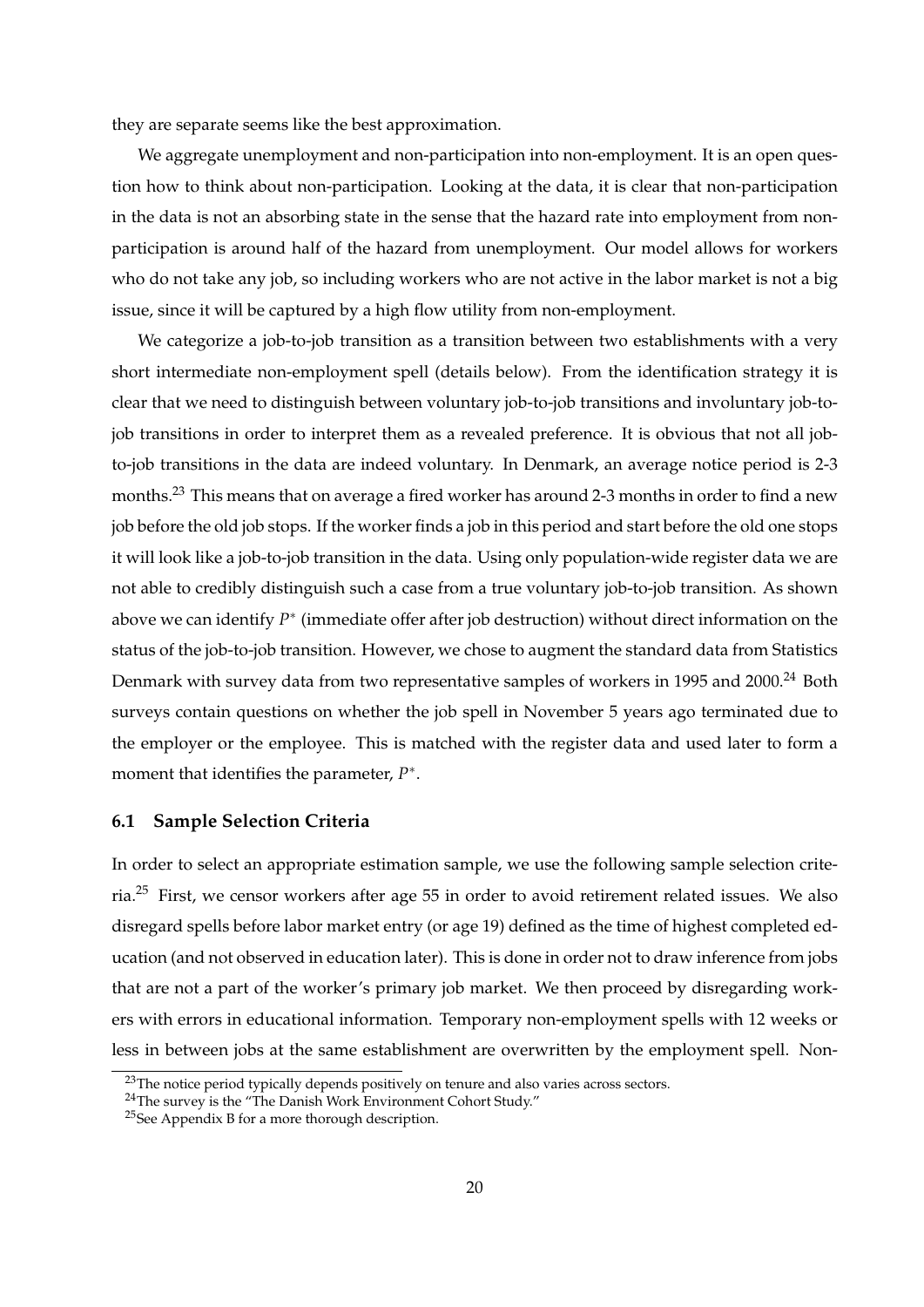employment spells that are 2 weeks or shorter are allocated to the first of the two employment spells. In the first case this is done because we believe that recalls are substantially different from being laid off permanently. In the second case we believe that for non-employment spells shorter than two weeks it is most likely the case that the job was obtained before starting non-employment and the two weeks are basically caused by a timing issue or short vacation in between jobs.<sup>26</sup> Since the model does not contain retirement or self-employment, we censor workers when they enter those two states. Finally, we also disregard workers who have gaps in their spell histories. This could arise if the worker for some reason have missing IDA data in a given year due to e.g. temporary emigration. This gives us our estimation sample.<sup>27</sup>

Since the model is cast in steady state and cross-sectional wages therefore have no trend we detrend wages in logs by gender-educational groups conditional on experience. We condition on experience since the composition of workers change over the sample period due to an aging workforce.

Since job-to-job transitions play a vital role for the identification of our model, we ignore transitions from two types of establishments. The first are transitions for workers to or from establishments with missing ID (0.5 percent, cf. Table 2). We also ignore job-to-job transitions from closing establishments or establishments with mass layoffs.<sup>28</sup>

#### **6.2 Descriptive Statistics**

In this section we present different descriptive statistics for the estimation sample. The number of years in sample and the number of establishments for each worker are important for the identification of the model. Table 2 show statistics for these measures together with other descriptive statistics. The worker is on average in the sample for 11 years and is employed in 2.7 different establishments. There are almost as many women as men in the sample. This is because we are not censoring or deleting public employees of which many are women. The workers have on average twelve years of education. However, this moderately changes over the sample period, since entering workers are better educated that those leaving the sample. The average cross-section age is 38. A total of 83 percent are employed in general, while 32 percent are employed in the public sector. The fact that only 83 percent are employed is intentional and is a result of the mild sample selection

 $26$ The Danish labor market institutions give rise to the possibility of laying of workers temporary, so they actively support the possibility of recalls. Regarding the second case, it seems unlikely that a job should start just 1-2 weeks after entering non-employment. Usually, jobs are advertised at least 1-2 months before the starting date.

 $27$ One worry about imposing strict sample selection criteria is that the sample will be unbalanced over the sample period. However, the sample selection results in an almost balanced sample in the sense that the sample consists of around 1.8 mill. workers in 1985 and 1.65 mill. in 2003.

<sup>28</sup>A mass layoff is defined as the establishment having more than 15 workers in year *t* and less than 30 percent left in year *t* + 1. We define an establishment to be closing if we do not observe it in the data any longer.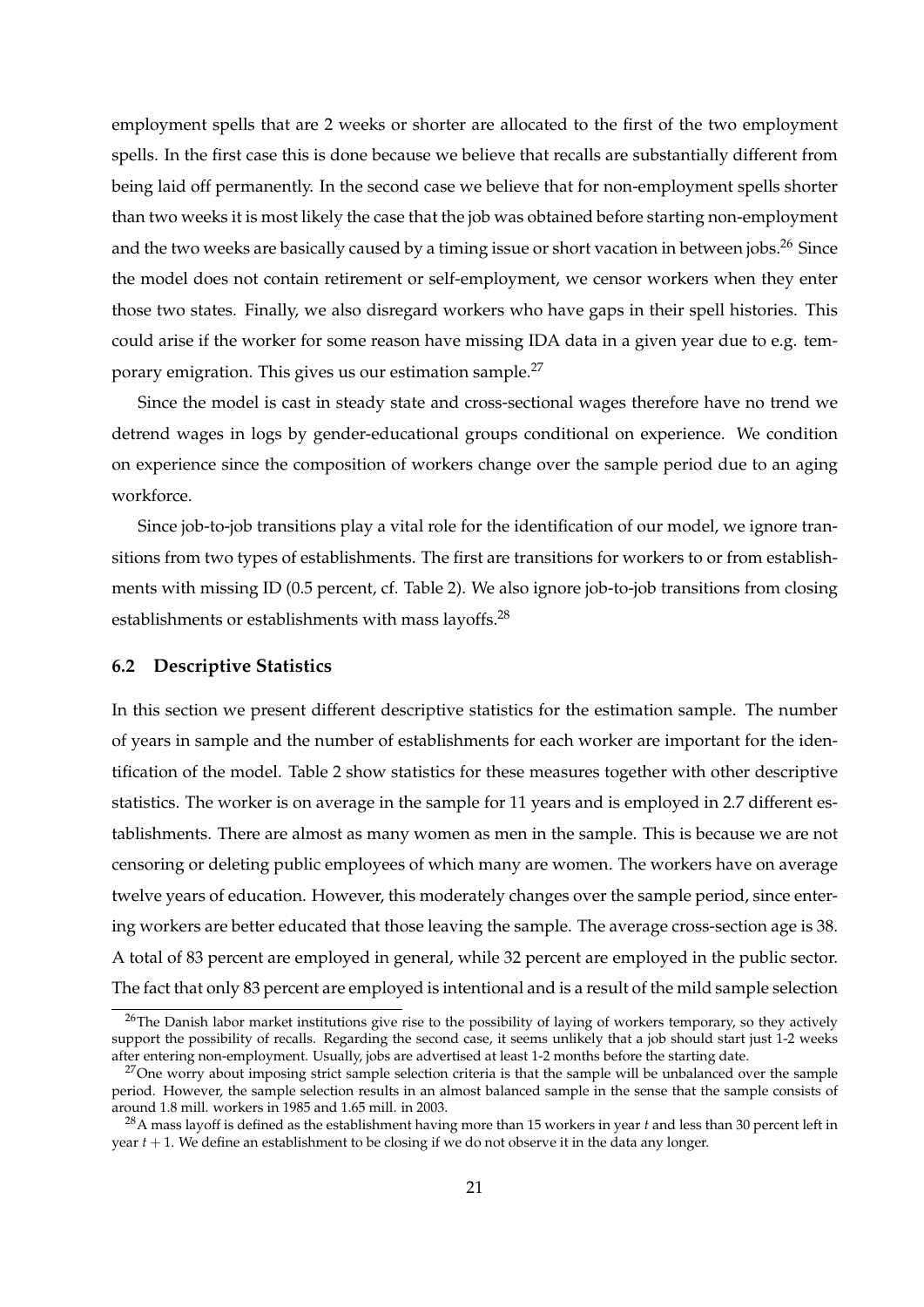that we impose. The average labor market experience is 13 years. Finally, in a given cross-section the establishment identifier is missing for 0.5 percent of all employment observations.

Figure 9 shows the estimates from a Kaplan-Meier estimator of the survival probability for employment spells (time between non-employment spells), job spells (a job is defined as an employment spell within an establishment), and non-employment spells. Notice, we only use non-left censored spells, so shorter spells are overrepresented compared to the moments presented later. The survival rate for non-employment is higher than what is normally observed as a consequence of the mild sample selection. The job survival rate is lower than the employment survival rate indicating significant job-to-job turnover between establishments. This is important for identification of job ladders.

The dips in both the survival rates for jobs and non-employment come from a "New Year" effect. In the reported data there is an over-representation of state changes at January 1st each year. Most of the state changes are coming from transitions the past year that have not been reported correctly.

#### **6.3 Institutional Setting**

The Danish labor market is characterized by having a so-called flexicurity system. The three main pillars in the flexicurity system are a generous social security system, flexible hiring and firing rules, and an active labor market policy with a focus on job search and re-employment possibilities, see Andersen and Svarer (2007) for a more thorough review. The generous social security system is a variant of the Ghent-model and consists of two main parts; unemployment insurance benefits and social assistance which is means-tested. The first is heavily subsidized by the government with members of unemployment insurance funds paying around one third of the total cost. If an individual is not eligible for unemployment insurance he or she can apply for social assistance. This is means-tested and eligibility requires among other things that the worker does not own much of value and is available for the labor market. The flexible hiring and firing rules and the low degree of employment protection results in a highly fluent labor market, see e.g. Bertheau, Bunzel, Hejlesen, and Vejlin (2016). These first two pillars were already in place in the 70's. However, in the 70's and 80's Denmark did not do very well in international comparisons. A series of reforms in the early 90's shifted focus from passive to active labor market policies, shortened the maximum unemployment duration, and increased the eligibility criteria. It is this combination that has been become known as the flexicurity model.

A full-time job in Denmark is around 1700 hours per year, which is lower than in the US. While hours are low the participation rate is rather high around 75-80 percent. Furthermore, as indicated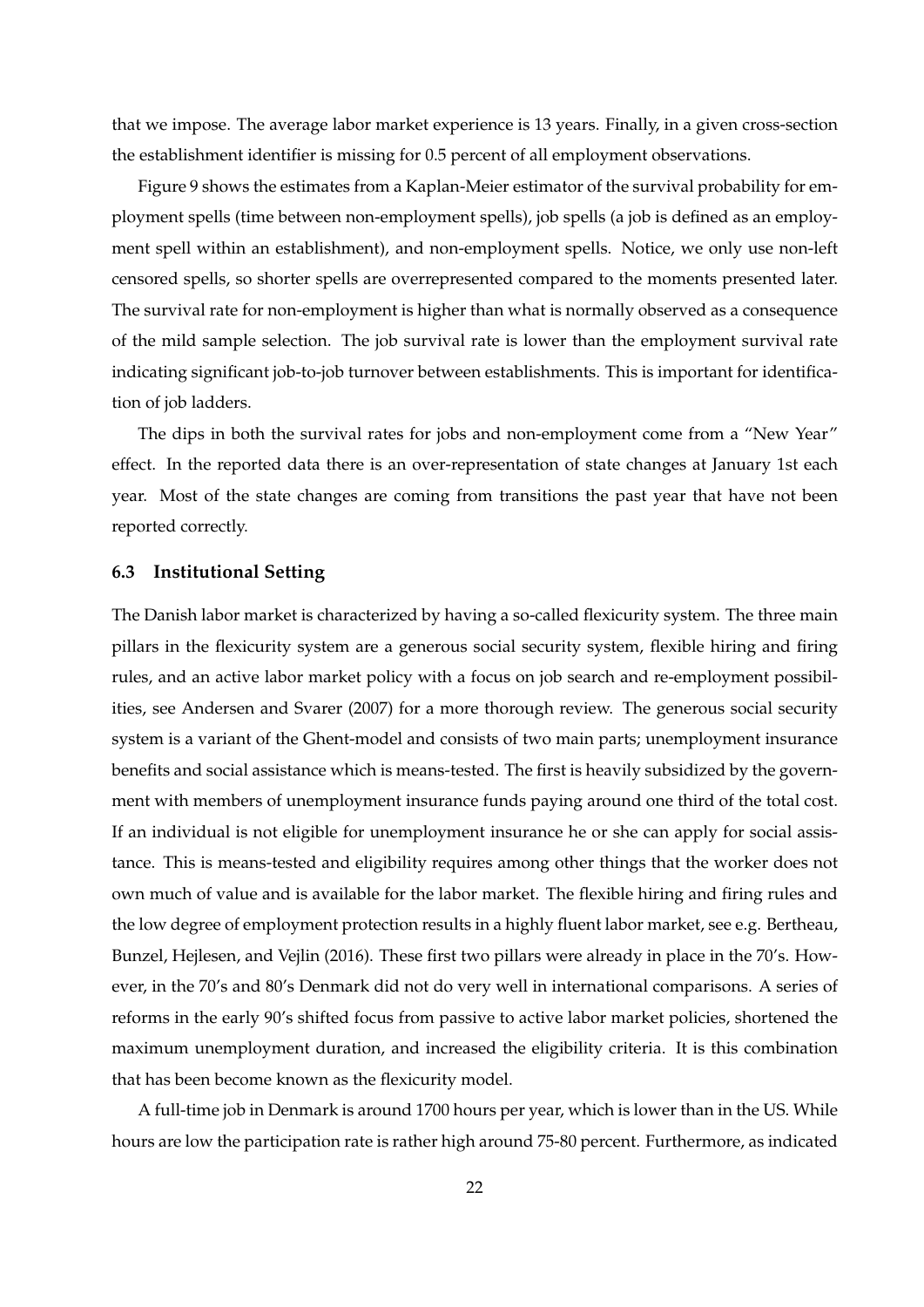by the sample above the public sector is rather large, which is typical for a Scandinavian welfare state.

Clearly, the model presented makes some strong assumptions. Most notably regarding the wage setting mechanism. The fact that wages can and will be renegotiated when credible outside offers presents themselves is not something that necessarily happens in a labor market that is as highly unionized as the Danish. Even though unionization has been persistently high (around 70-80 % of workers are unionized) during the estimation period, Denmark underwent a transformation in the 80's and early 90's from having a centralized wage bargaining system to having a more and more decentralized wage setting system (see e.g. Fontaine and Vejlin, 2016 and Dahl, le Maire, and Munch, 2013). According to Boeri and Calmfors (2001) the centralization index of the Danish bargaining system has dropped from 0.64 for 1973–77 to 0.47 for 1983–87 and 0.34 for 1993–97.<sup>29</sup> This is also pointed out by Dahl, le Maire, and Munch (2013) who use the decentralization process to investigate how different wage bargaining systems affect wage dispersion. With this change in mind, centralized bargaining is still an important part of the Danish labor market especially for the public sector. It is clear that for most public sector jobs wage renegotiations does not take place when an outside offer appears. However, there are a wide use of tenure contracts in both the public and private sector in the sense that wages go up with tenure at a specific pace. This is especially true for contracts negotiated in the more centralized system. There are several papers starting with Burdett and Coles (2003) that study wage-tenure contracts theoretically. In these models tenure effects arise as a result of firms trying to reduce their quit rate by back-loading wages. This is essentially the same underlying mechanism as in our framework, where tenure effects also arise as a result of firms trying to retain workers. With obvious caveats tenure contracts could be interpreted as firms realizing that workers over time accumulate outside offers, but without being able or willing to renegotiate wages as they do. Thus, the same underlying economic mechanism is at play.

### **7 Auxiliary Model**

We estimate our model using indirect inference following Gourieroux, Monfort, and Renault (1993). Our approach is to use the formal non-parametric identification results as a guide to which aspects of the data identify the different parameters. To keep the relationship between the parameters and the data as transparent as possible, we focus on the exactly identified case. In particular,

<sup>29</sup>The index takes values from 0 to 1.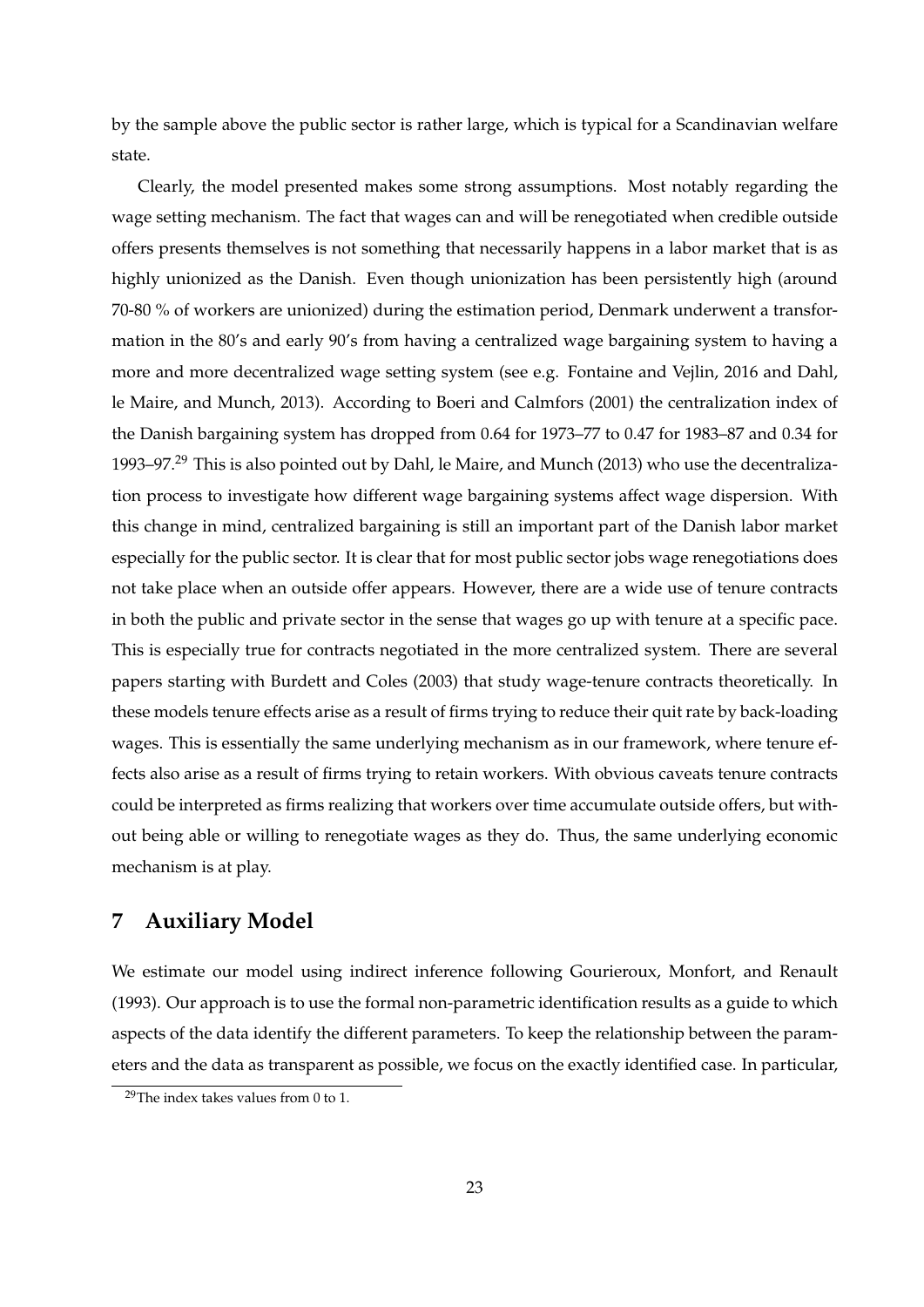for each parameter we choose one auxiliary parameter that we think is useful for identifying it.<sup>30</sup> We find this approach to be highly beneficial for us in understanding the mapping between the parameters and the data. This is also relevant because identification of some of our parameters is more subtle than others. The most important example is *β* versus, for example, *E<sup>θ</sup>* . We see that *β* is primarily identified by the tenure squared term in a fixed effect regression. This is a relatively imprecisely estimated parameter as opposed to mean wages which is very precisely measured. If we included a lot more moments in the data this feature would get very little weight and identification of *β* would come more from higher order moments of the wage distribution rather than the patterns of wage growth within a job which is why it is important.<sup>31</sup>

#### **7.1 Notation**

Let us define the variables used from the data

- $\bullet$  *i* = 1, ..., *N* index individuals
- $\bullet \ell = 1, ..., L_i$  index employment spells-a spell of consistent employment with no non-employment in between
- $j = 1, ..., J_{i\ell}$  index a job spell that occurs within employment spell  $\ell$  for individual *i*
- $t = 1, ..., T_{i\ell j}$  index the set of wage observations on job spell  $i\ell j$ .
- $f_{i\ell j}$  the establishment associated with this job spell
- $D_{i\ell j}$  the duration of time that the worker worked on job spell  $i\ell j$
- $w_{i\ell j}$  the t<sup>th</sup> wage observation at job  $i\ell j$
- $E_{i\ell j}$  the t<sup>th</sup> experience observation at job  $i\ell j$
- *TE*<sub>*i* $\ell$ <sup>*jt*</sup> tenure observation at job *i* $\ell$ *j*. It is set to 0 at the first November cross-section in</sub> job  $i\ell j$  and from that it increases with  $E_{i\ell j t}$ .
- $k = 1, \dots, K_i$  the number of non-employment spells for individual *i*
- *D<sup>n</sup> ik* the duration of non-employment spell *ik*

 $30$ While we use this language, it is not precisely how the estimation works. In practice, all the auxiliary parameters are useful for identifying all of the structural parameters.

 $31$ It is also not obvious which other features of the data we would use. Our main job is to decompose the variance of log wages and we target and fit the variance of log wages. We could look at higher order moments of the data and fit them - presumably if one really wanted to do that they would want to go beyond Gaussian assumptions about the error term. While adding this data and new parameters is feasible, we do not think it would add much to the current paper and it certainly would make the mapping between parameters and data much more opaque.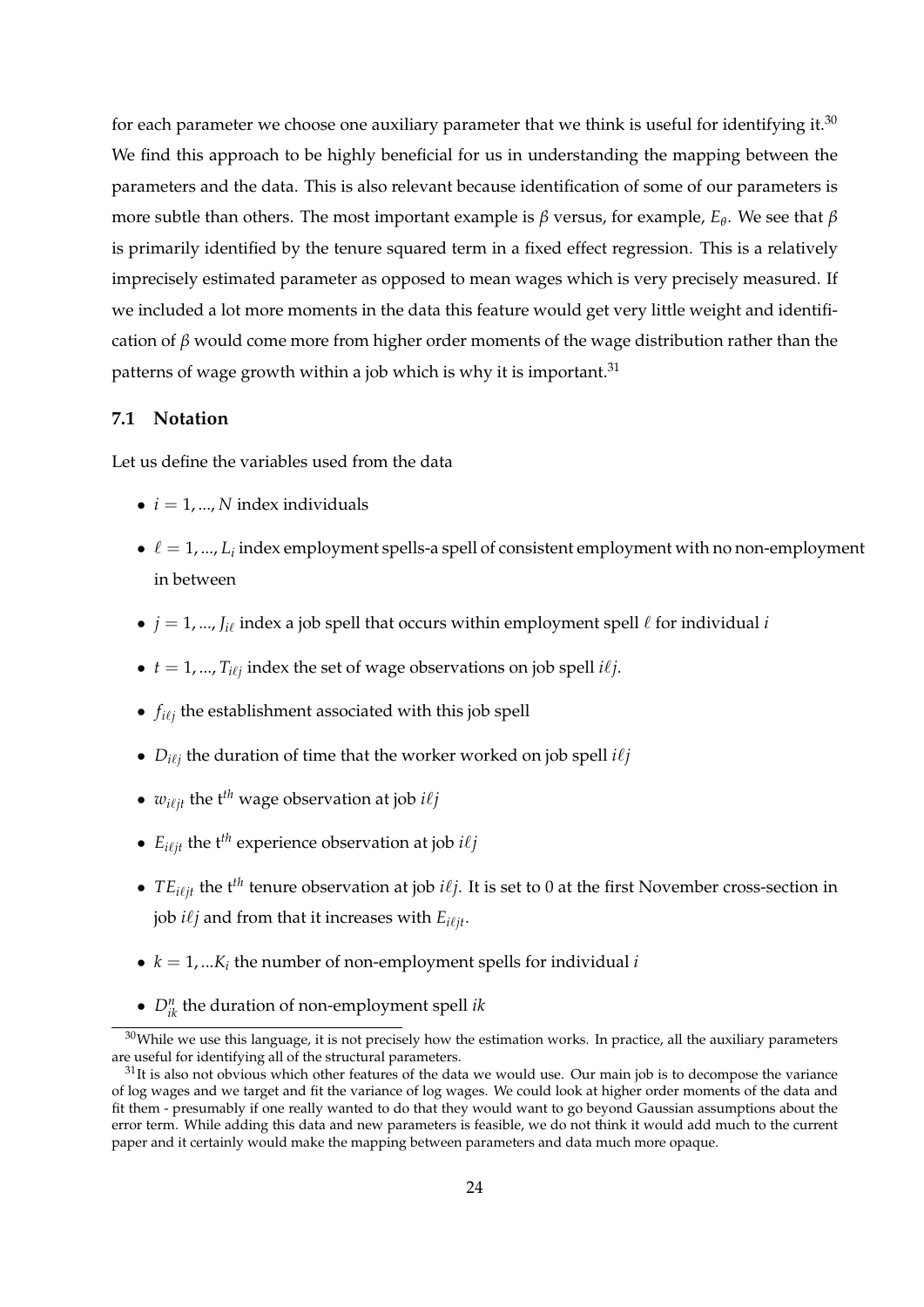We assume that there are a large number of people in the economy, but a finite number of *J* job types. Our econometric specification differs from the identification section above in that we do not observe precisely which type an establishment is. Instead we infer the types of the establishments by using data from co-workers.<sup>32</sup>

Given these variables from the data, we now define intermediate variables which we will use in the actual moments. First, we define intermediate variables related to transitions. As argued previously we use the revealed preference of a job-to-job transition to indicate preference for a job. With this in mind we define

$$
S_{i\ell j} \equiv \begin{cases} 1 & \text{if spell } i\ell j \text{ starts with a job-to-job transition and does not end with one} \\ -1 & \text{if spell } i\ell j \text{ ends with a job-to-job transition and does not start with one} \\ 0 & \text{otherwise.} \end{cases}
$$

Thus,  $S_{i\ell j}$ =1 indicates that the worker has shown a preference for the job in the sense that he/she likely voluntarily chose it over another initially, but did not voluntarily choose another job when the employment relationship ended. Similarly  $S_{i\ell j} = -1$  indicates that the worker did not particularly like the job the sense that they only entered when they had no other job offers and then left for another job. Since it is part of an auxiliary model it does not need to be a perfect measure of preference, just correlated with preference.

Notice, that if the spell is left censored we assume that it starts from non-employment. Likewise, if the job is right censored we assume that it ends in a job destruction.  $S_{i\ell j}$  should sum to zero for each individual when summing over jobs, but not when summing over establishments.  $S_{i\ell j}$  thus measures whether the worker has revealed a preference for working in establishment  $f_{i\ell j}$ . There could potentially be many different ways to construct a function related to revealed preferences. The above function only puts weight on the least preferred job (the first job in an employment spell) and the most preferred job (the last job in an employment spell) and assigns equal weight to the jobs in between. We prefer this functional form due to its simplicity.

As mentioned above, the other complicated aspect of identification is that we use co-workers as a proxy for job types. In particular, we use co-workers to estimate the covariance of workers preferences over jobs. For this we define the number of job-to-job separations,  $s^q$  $\int_{-i}^{q}$  and the number of job-to-job hires,  $h^q$  $\frac{q}{q}$ , for each establishment *q*. Since we want to use this to estimate the correlation between person *i*'s preferences and their co-workers, we exclude individual *i* from this calculation.

<sup>&</sup>lt;sup>32</sup>We could use co-workers to estimate the posterior type probabilities for each establishment, but this is not central to anything we do.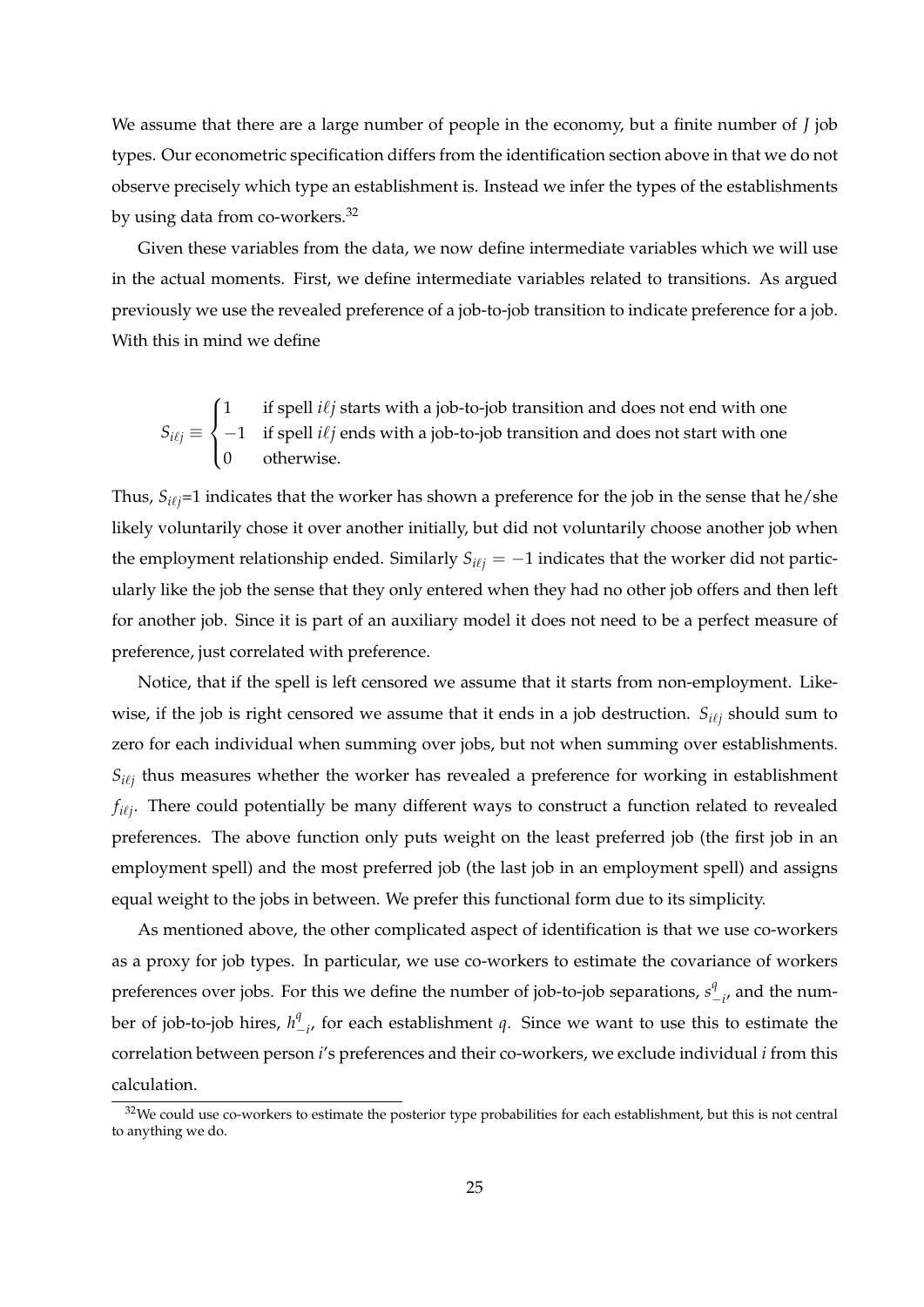$$
s_{-i}^q = \sum_{i^* = 1}^N \sum_{\ell=1}^L \sum_{j=1}^{J_{i\ell j} - 1} 1[q = f_{i^* \ell j}, i \neq i^*]
$$

$$
h_{-i}^q = \sum_{i^* = 1}^N \sum_{\ell=1}^L \sum_{j=2}^{J_{i\ell j}} 1[q = f_{i^* \ell j}, i \neq i^*]
$$

From this define

$$
h_{-i\ell j} \equiv \frac{h_{-i}^{f_{i\ell j}}}{h_{-i}^{f_{i\ell j}} + s_{-i}^{f_{i\ell j}}}
$$

Thus*, h<sub>−iℓj</sub>* is a measure of the degree to which individual *i'*s co-workers at establishment  $f_{i\ell j}$  like working there expressed by looking at job-to-job transition patterns. Since our goal is to construct a covariance we construct a residualized version of  $h$ <sub>−*i* $i$ </sub> by subtracting the mean value of  $h_{-i\ell j}$  across jobs for individual *i* 

$$
\widetilde{h}_{-i\ell j} \equiv \frac{h_{-i}^{f_{i\ell j}}}{h_{-i}^{f_{i\ell j}} + s_{-i}^{f_{i\ell j}}} - \frac{1}{\sum_{\ell^*=1}^{L_i} J_{i\ell^*}} \sum_{\ell^* = 1}^{L_i} \sum_{k=1}^{J_{i\ell}} \frac{h_{-i}^{f_{i\ell^* k}}}{h_{-i}^{f_{i\ell^* k}} + s_{-i}^{f_{i\ell^* k}}} 1(N(f_{i\ell j}) > 50)
$$

where  $N(f_{i\ell j})$  is the number of individuals that contribute to  $h_{-i}^{f_{i\ell j}}$  $\frac{J^{ij}}{J}$  33 Notice, that this does not include employment spells where the employee is employed by firm  $f_{i\ell j}$  in the first job spell.

We also need some analogous intermediate variables regarding wages. First define  $\overline{w_i}$  as the mean worker wage over his working life

$$
\overline{w}_{i} = \frac{\sum_{\ell=1}^{L_{i}} \sum_{j=1}^{J_{i\ell}} \sum_{t=1}^{T_{i\ell j}} w_{i\ell j t}}{\sum_{\ell=1}^{L_{i}} \sum_{j=1}^{J_{i\ell}} T_{i\ell j}}
$$

For the jobs where we observe a wage we also define the average job wage

$$
\overline{w}_{i\ell j} = \frac{1}{T_{i\ell j}} \sum_{t=1}^{T_{i\ell j}} w_{i\ell j t},
$$

If we do not observe any wages in the job we set  $\overline{w_{i\ell j}}$  to zero.

 $^{33}$ We condition on the establishment having more than 50 observations,  $N(f_{i\ell j})>$  50, in order to be able to calculate the covariance matrix of the moments by bootstrap. The issue is that within a bootstrap repetition we might draw the same individual multiple times. This will generate an upward bias in the estimate of e.g.  $\tilde{h}_{-i\ell j}$  as copies of the individual will have the same preference. However, this is only a problem for smaller establishments as the bias goes away when the establishment size increase. We will use this condition for moments involving co-workers.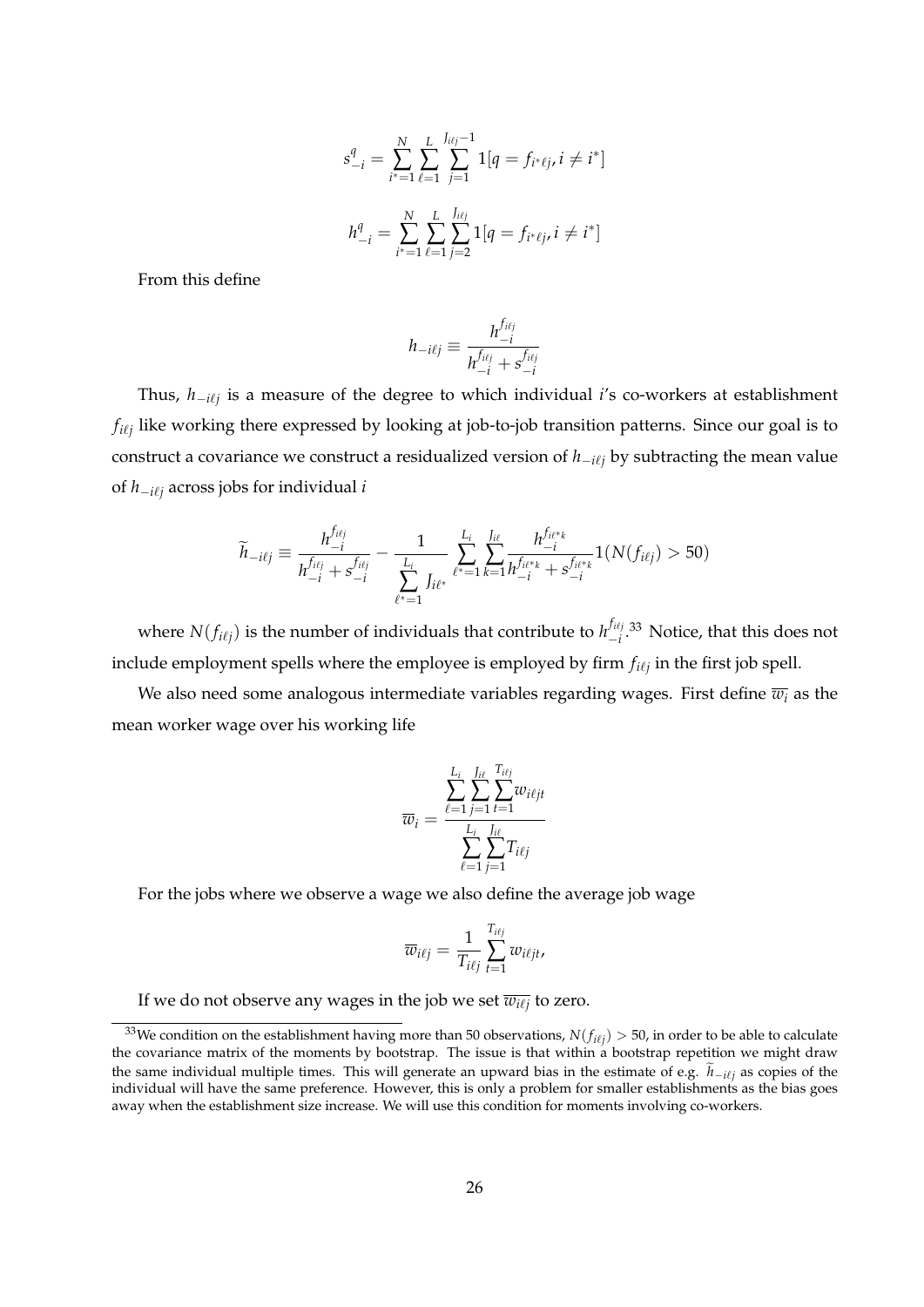For the jobs where we observe at least one wage define

$$
\widetilde{w}_{i\ell j} \equiv \overline{w}_{i\ell j} - \frac{\sum_{\ell^* = 1}^{L_i} \sum_{j^* = 1}^{J_{i\ell^*}} \overline{w}_{i^* \ell^* j^*}}{\sum_{\ell^* = 1}^{L_i} \sum_{j^* = 1}^{J_{i\ell^*}} 1 \left[ T_{i\ell^* j^*} > 0 \right]}
$$

 $\widetilde{w}_{i\ell j}$  has the nice feature that it will sum to zero across jobs for each individual.

When we look at co-workers, for the same reason as for  $h_{i\ell j}$  sometimes need to take the individual out of the calculation, so define

$$
\widetilde{w}_{-i\ell j} \equiv \frac{\sum_{i^* = 1}^N \sum_{\ell^* = 1}^{L_{\ell^*}} \sum_{j^* = 1}^{J_{i^* \ell^* j^*}} \widetilde{w}_{i^* \ell^* j^*} 1 \left[ i^* \neq i, f_{i^* \ell^* j^*} = f_{i\ell j} \right]}{\sum_{i^* = 1}^N \sum_{\ell^* = 1}^{L_{\ell^*}} \sum_{j^* = 1}^{J_{i^* \ell^* j^*}} 1 \left[ i^* \neq i, f_{i^* \ell^* j^*} = f_{i\ell j} \right]}
$$

 $\widetilde{w}_{-i\ell j}$  is measuring the average value of  $\widetilde{w}_{i^*\ell^*j^*}$  over jobs at establishment  $f_{i^*\ell^*j^*}$  taking out the contribution from individual *i*.

#### **7.2 Auxiliary Model**

Using the definitions of the intermediate variables, we now define the moments used in the estimation. In general notice that many of the moments are calculated over different samples, since not all variables are defined for each job spell.

For expositional reasons we divide the parameters into two groups: those that are primarily important for turnover and those that are primarily important wages. There are 8 parameters that are important for turnover:  $\sigma_{\zeta}^2$ *ζ* , *d*0, *λ e* , *λ n* , *σν*, *f*1, *P* ∗ , *γ<sup>θ</sup>* .

We first discuss which moments we chose to identify these variables.

• Level and variance of job destruction rate,  $\mu_{\delta}$ ,  $\sigma_{\delta}^2$  $\frac{2}{\delta}$  : This is the rate at which people enter non-employment. We identify the mean and variance by using the duration of employment spells

$$
\overline{L} = \frac{\sum_{i=1}^{N} \frac{\sum_{\ell=1}^{L_i} \left( \sum_{j=1}^{J_{i\ell}} D_{i\ell j} \right)}{L_i}}{\sum_{i=1}^{N} 1[L_i > 0]}
$$

and the variance

$$
\frac{\sum_{i=1}^{N} \left( \frac{\sum_{\ell=1}^{L_i} \left( \sum_{j=1}^{J_{i\ell}} D_{i\ell j} \right)}{L_i} - \overline{L} \right)^2}{\sum_{i=1}^{N} 1[L_i > 0]}
$$

• Arrival rate of outside offers from employment,  $\lambda^e$  : This will be important for determining how long someone stays on a job before moving to the next job. We use the average length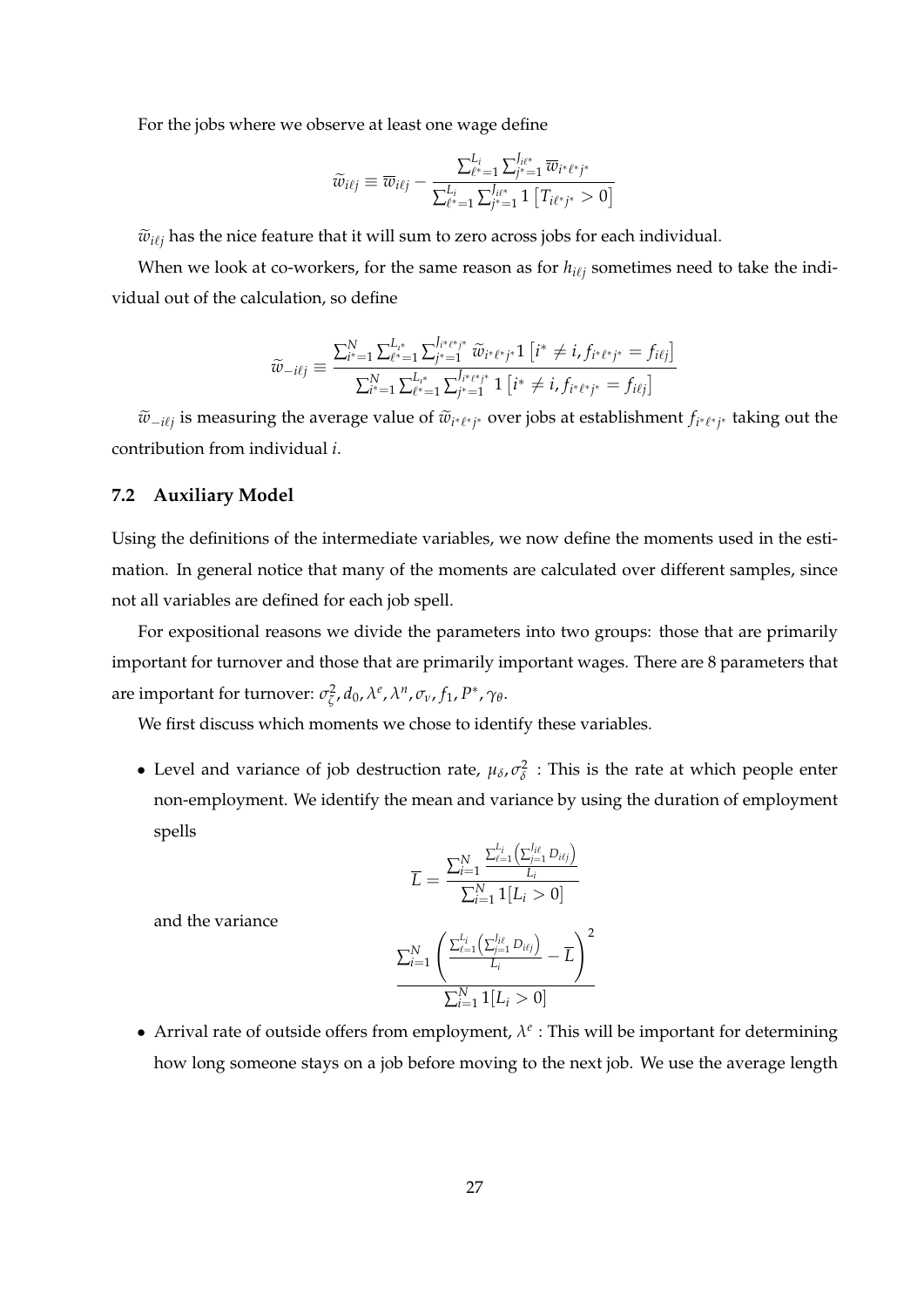of time on a job. $34$ 

$$
\overline{J} = \frac{\sum_{i=1}^{N} \frac{\sum_{\ell=1}^{L_i} \left( \sum_{j=1}^{J_{i\ell}-1} D_{i\ell j} \right)}{\sum_{i=1}^{L_i} J_{i\ell} - 1}}{\sum_{i=1}^{N} \mathbb{1}[\sum_{\ell=1}^{L_i} J_{i\ell} - 1 > 0]}
$$

• Arrival rate of jobs from non-employment,  $\lambda^n$  : Similar to the previous one this will be important for the rate at which people enter employment from non-employment and we use the average length of non-employment spells

$$
\overline{K} = \frac{\sum_{i=1}^{N} \frac{\sum_{k=1}^{K_i} D_{ik}^n}{K_i}}{\sum_{i=1}^{N} 1[K_i > 0]}
$$

• Variance in tastes for non-work,  $\sigma_v^2$  : The way we have parameterized this, it will be related to the variance in non-employment spells

$$
\frac{\sum_{i=1}^N\left(\frac{\sum_{k=1}^{K_i}D_{ik}^n}{K_i}-\overline{K}\right)^2}{\sum_{i=1}^N\mathbf{1}[K_i>0]}
$$

• Variation in non-pecuniary benefits at the establishment level,  $f_1$ : This parameter picks up whether there is a lot of commonality across workers in the tastes for particular establishments. We use the covariance between co-workers in the preference for the job as measured through job-to-job transitions. Again, we condition on the size of the establishment, since this moment involves co-workers of individual *i*.

$$
cov(h_{-i\ell j}, S_{i\ell j}|N(f_{i\ell j}, h_{-i\ell j}, S_{i\ell j}) > 50)
$$

• Probability of immediate offer after job destruction, *P* ∗ : This will be important because it depends on what fraction of job-to-job transitions are voluntary. We have direct evidence on this from the survey data. We select those from the survey that are in our data and who made a job-to-job transition between the job asked about in the interview and the time of the interview. We then calculate the fraction that report that employment terminated on their employer's initiative. Formally, we match on

$$
\frac{\sum_{i=1}^{N} 1[Survey_{1995,i} = 1 \land J_{1990,i} = 1 \land S_{1995,1990,i} = 1 \land R_{1995,i} = 1]}{\sum_{i=1}^{N} 1[ Survey_{2000,i} = 1 \land J_{1995,i} = 1 \land S_{2000,1995,i} = 1 \land R_{2000,i} = 1]}{\sum_{i=1}^{N} 1[ Survey_{1995,i} = 1 \land J_{1990,i} = 1 \land S_{1995,1990,i} = 1]} + 1[ Survey_{2000,i} = 1 \land J_{1995,i} = 1 \land S_{2000,1995,i} = 1]
$$

 $34$ The distinction between this one and the first is that this one is the length of time working for a particular employer while the first is the length of time between non-employment spells. Thus, the first one includes more than one job if the movement was through a job-to-job transition.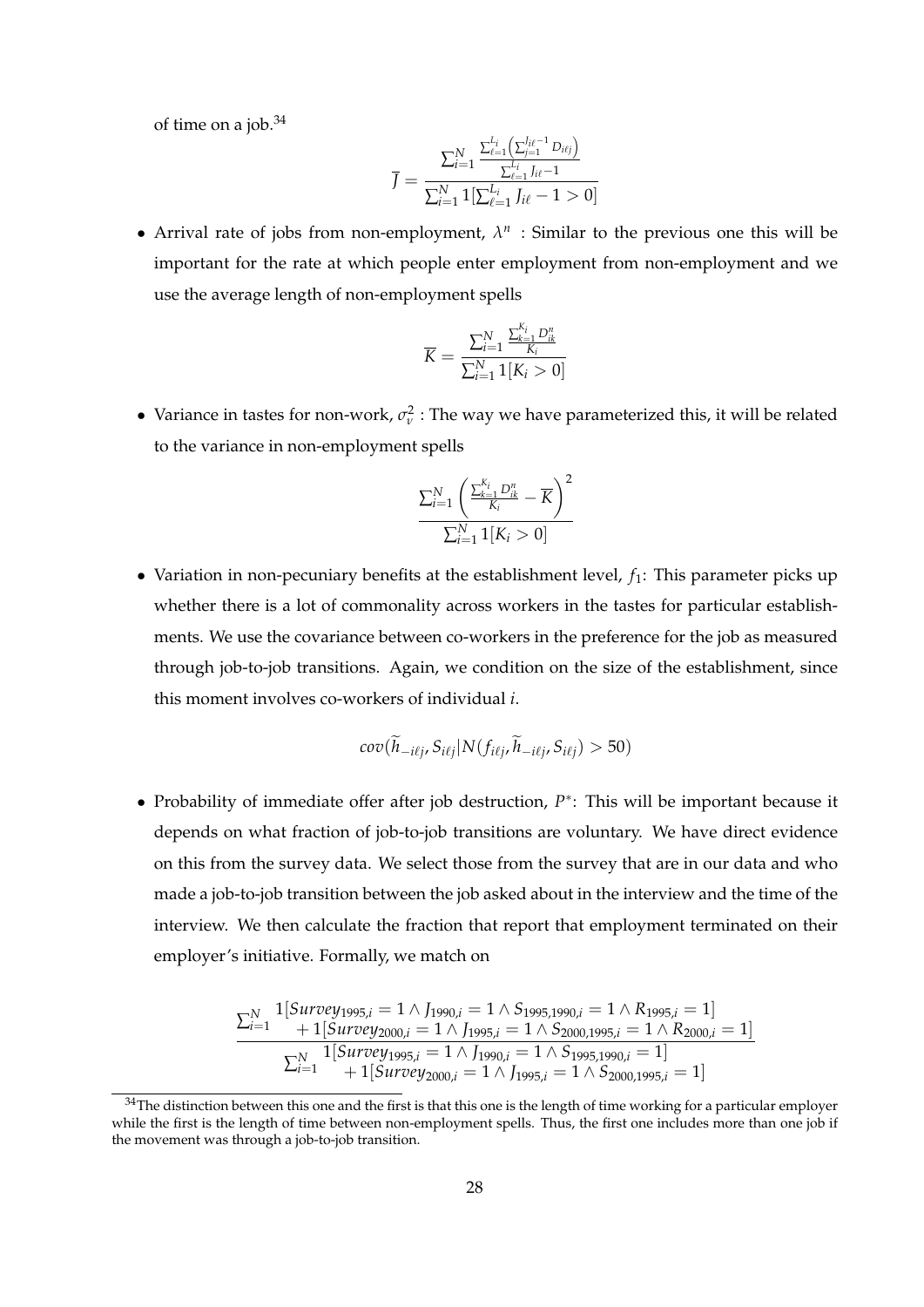where *Surveyx*,*<sup>i</sup>* is an indicator variable for being in the survey in year *x*, *Jy*,*<sup>i</sup>* is an indicator variable for being in a job in November year *x*, *Sx*,*y*,*<sup>i</sup>* is an indicator for having a November cross-section job in year *y* ending in a job-to-job transition before year *x*, and *Ry*,*<sup>i</sup>* is an indicator for having reported in year *x* that the employment terminated on the employers initiative.

• Importance of ability in tastes for non-employment, *γ<sup>θ</sup>* : It is important for how the duration varies with general ability *θ*. We use the covariance between the length of a non-employment spell and average wages over the data (for people that ever work)

$$
\frac{\sum_{i=1}^{N} \sum_{k=1}^{K_i} D_{ik}^n \overline{w_i}}{\sum_{i=1}^{N} K_i} - \left(\frac{\sum_{i=1}^{N} \sum_{k=1}^{K_i} D_{ik}^n}{\sum_{i=1}^{N} K_i}\right) \left(\frac{\sum_{i=1}^{N} \sum_{k=1}^{K_i} \overline{w_i}}{\sum_{i=1}^{N} K_i}\right)
$$

For wages we have 10 parameters:  $E_{\theta}$ ,  $\sigma_{\theta}$ ,  $\sigma_{\xi}$ ,  $\sigma_{v}^2$ ,  $f_3$ ,  $f_2$ , α, β,  $b_1$ ,  $b_2$ 

We use the following moments.

• Mean level of general ability, *E<sup>θ</sup>* : Since all other variables are mean zero, this will be important for getting the overall wage in the economy, so we use the average wage across all time periods.

$$
\overline{w} \equiv \frac{\sum_{i=1}^{N} \sum_{\ell=1}^{L_i} \sum_{j=1}^{J_{i\ell}} \sum_{t=1}^{T_{i\ell j}} w_{i\ell j\ell}}{\sum_{i=1}^{N} \sum_{\ell=1}^{L_i} \sum_{j=1}^{J_{i\ell}} T_{i\ell j}}
$$

• The variance of general ability, the variance of measurement error, and the variance of the comparative advantage piece: *σ*<sup>2</sup><sub>θ</sub> *θ* , *σ* 2  $\frac{2}{\xi}$ ,  $\sigma_{v^p}^2$  : Since these parameters will be important for variance at different levels we decompose the overall variance into three components: within job spell, between job spell/within worker, between worker. We think that *σ<sup>ξ</sup>* will be important for the first,  $\sigma_{v^p}$  will be important for the second, and  $\sigma_\theta$  will be important for the third

$$
\frac{\sum_{i=1}^{N}\sum_{\ell=1}^{L_i}\sum_{j=1}^{T_{i\ell j}}(w_{it} - \overline{w})^2}{\sum_{i=1}^{N}\sum_{\ell=1}^{L_i}\sum_{j=1}^{I_{i\ell}}T_{i\ell j}} = \frac{\sum_{i=1}^{N}\sum_{\ell=1}^{L_i}\sum_{j=1}^{T_{i\ell j}}(w_{i\ell j t} - \overline{w}_{i\ell j})^2}{\sum_{i=1}^{N}\sum_{\ell=1}^{L_i}\sum_{j=1}^{I_{i\ell}}T_{i\ell j}}\n\frac{\sum_{i=1}^{N}\sum_{\ell=1}^{L_i}\sum_{j=1}^{I_{i\ell}}T_{i\ell j}}{\sum_{i=1}^{N}\sum_{\ell=1}^{L_i}\sum_{j=1}^{I_{i\ell}}(\overline{w}_{v} - \overline{w}_{i})^2}\n+ \frac{\sum_{i=1}^{N}\sum_{\ell=1}^{L_i}\sum_{j=1}^{I_{i\ell}}(\overline{w}_{i} - \overline{w})^2}{\sum_{i=1}^{N}\sum_{\ell=1}^{L_i}\sum_{j=1}^{I_{i\ell}}T_{i\ell j}} + \frac{\sum_{i=1}^{N}\sum_{\ell=1}^{L_i}\sum_{j=1}^{I_{i\ell}}(\overline{w}_{i} - \overline{w})^2}{\sum_{i=1}^{N}\sum_{\ell=1}^{L_i}\sum_{j=1}^{I_{i\ell}}T_{i\ell j}}
$$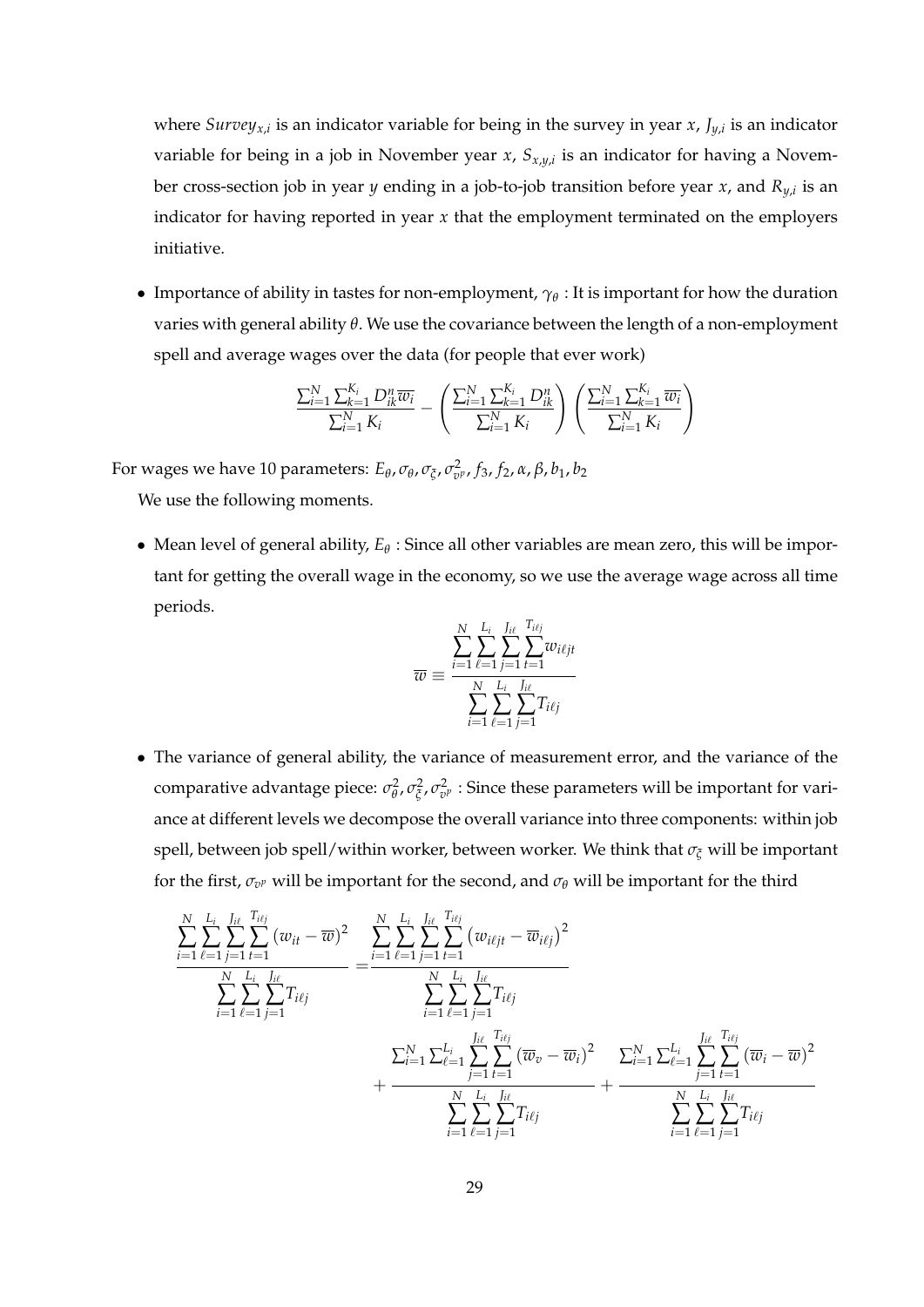• Importance of establishment for productivity,  $f_3$ : Here we use the covariance of co-workers wages relative to the wages these workers have received at other firms. Again, we condition on the size of the establishment, since this moment involves co-workers of individual *i*.

$$
cov(\widetilde{w}_{i\ell j}, \widetilde{w}_{-i\ell j}|N(f_{i\ell j}, \widetilde{w}_{i\ell j}, \widetilde{w}_{-i\ell j}) > 50)
$$

• Correlation between establishment productivity and establishment non-pecuniary aspects, *f*<sup>2</sup> : Here we use the covariance between workers wages at the firm and tastes for the firm. Again, we condition on the size of the establishment, since this moment involves co-workers of individual *i*.

$$
cov(\widetilde{h}_{-i\ell j}, \widetilde{w}_{i\ell j} | N(f_{i\ell j}, \widetilde{h}_{-i\ell j}, \widetilde{w}_{i\ell j}) > 50)
$$

• Importance of wages as a component of utility, *α* : To identify this we use the fraction of wage losses that occur at job-to-job transitions.

$$
Pr(\overline{w}_{i\ell j+1} < \overline{w}_{i\ell j}) = \frac{\sum_{i=1}^{N} \sum_{\ell=1}^{L_i} \sum_{j=2}^{J_{i\ell}} 1[\overline{w}_{i\ell j} < \overline{w}_{i\ell j-1}]}{\sum_{i=1}^{N} \sum_{\ell=1}^{L_i} (J_{i\ell} - 1)}.
$$

The idea behind this is that the more important wages are as a determinant of job preference the less often we will see wage losses at job-to-job transitions.

• Bargaining parameter and human capital production parameters,  $\beta$ ,  $b_1$ ,  $b_2$ : Estimation of these parameters is quite subtle and distinguishing between them is difficult. Choosing which moments to use was not straight forward and we explored many options ultimately deciding the following approach was intuitively better and more robust than the alternatives. In our model, *β* essentially picks up the importance of the bargaining process as a determinant of wages (smaller values of *β* imply that it is more common). Thus, *β* can be identified by measuring the importance of tenure. We estimate the following regression using those observations with no left censored tenure (meaning job spells where we do not observe the beginning of the spell)

$$
w_{i\ell j t} = \beta_{i\ell j} + \beta_1 E_{i\ell j t} + \beta_2 E_{i\ell j t}^2 + \beta_3 T E_{i\ell j t}^2 + \epsilon_{i\ell j t}
$$

where  $β_{i\ell j}$  is a job spell fixed effect. We match on the estimates of  $β_1$ ,  $β_2$ , and  $β_3$ . Note that since  $β_{i\ell j}$  is a job spell fixed effect, as pointed out by Altonji and Shakotko (1987) and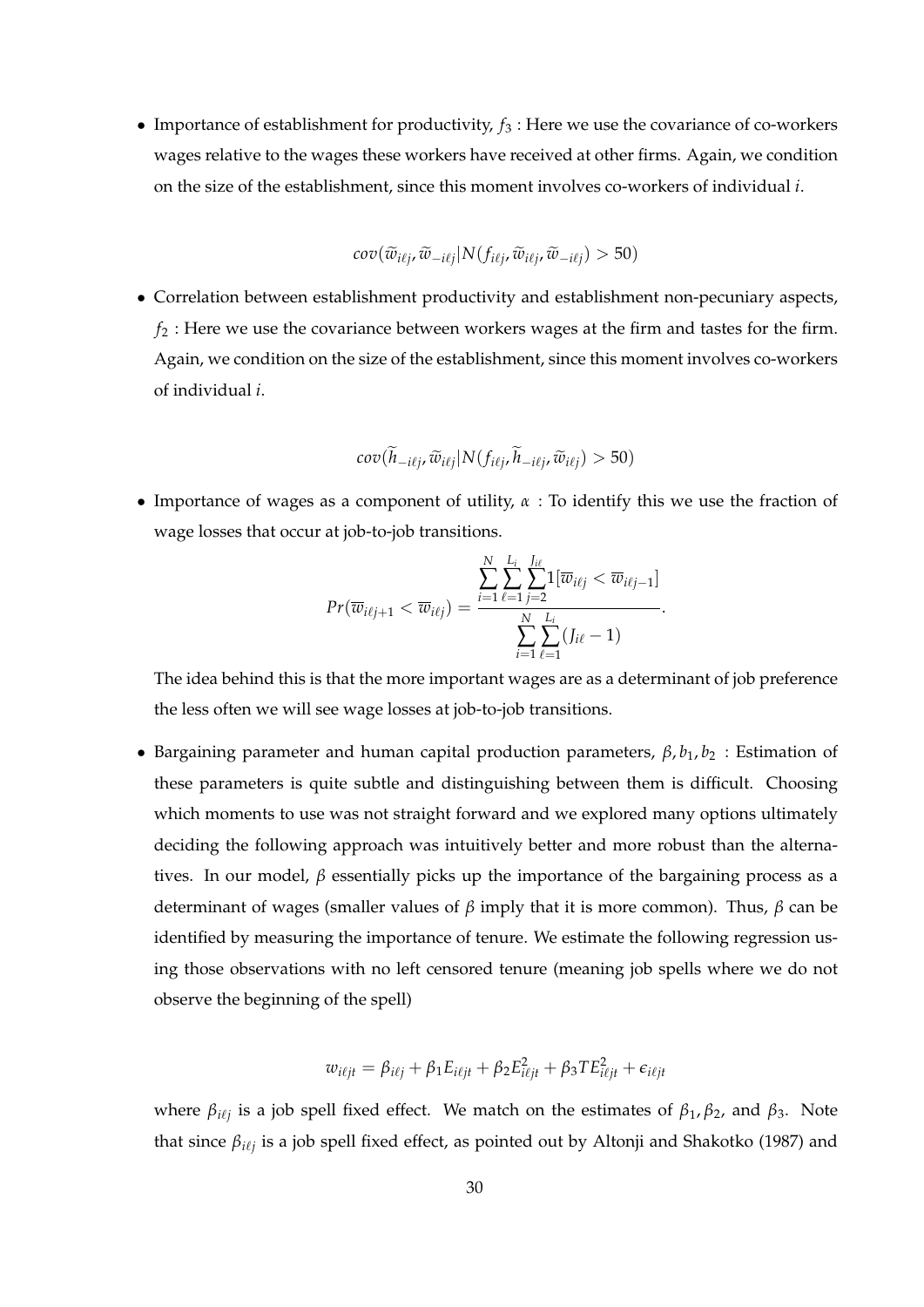Topel (1991) and others, experience and tenure are perfectly correlated within a spell. As a result we can not identify the coefficient on tenure directly. Instead use the coefficient on tenure square to pick up the importance of bargaining. Intuitively, this works because the rate at which people switch jobs is identified from other moments so for any level of bargaining power we know the rate at which that bargaining power should decline. The squared term should pick up both the magnitude of the tenure effect and the rate at which it stops increasing, and since other components of the model pick up the rate the magnitude of this parameter should identify the magnitude of the bargaining effect.

#### **8 Results**

We estimate the model using indirect inference with the auxiliary model described above. Our objective function is the sum of the squared deviation between the simulated model and the data weighted by the inverse of the absolute value of the estimated parameters.<sup>35</sup> The covariance matrix of the data moments have been calculated by bootstrapping the sample 200 times. $36$  We estimate first using the full sample and then by dividing into four different demographic groups on the basis of gender and education.

#### **8.1 Fit and Estimates**

The results for the full sample are presented in Tables 3 and 4. Table 3 shows the auxiliary parameters from the sample and model. One can see that the fit is excellent. This is perhaps not surprising because we have as many free parameters as we do auxiliary parameters to match. However, the model is non-linear, so there is no guarantee of a match.<sup>37</sup> The structural parameters of the model are presented in Table 4. We do not view these estimates as interesting in their own right as they can only be interpreted in the context of the other parameters. We judge them in the context of their contribution to the counterfactuals.

One thing to note is our estimate of  $\lambda^e$  relative to  $\lambda^n$  as we find a much higher value of the former than the latter. This is largely due to the fact that we are looking at non-employment rather

<sup>&</sup>lt;sup>35</sup>We do this instead of the most common approach which is to normalize weight by the inverse of the standard errors (which is related to the efficient weighting matrix). Our goal is to match all the moments, but the standard errors are very different for the different auxiliary parameters and often very small. We worry that the standard approach might put essentially no weight on some auxiliary parameters. Given the fit of the model, the weighting matrix should not matter very much.

 $36$ More specifically, in each bootstrap repetition we draw N (recall that N is the sample size) individuals with replacement from the data and recalculate the moments on the bootstrap sample. After having done 200 repetitions we calculate the covariance matrix of the estimated moments.

 $37$ It is also possible that there are multiple solutions of the model that all fit the data. While one can never guarantee a global optima, we have found no evidence of this.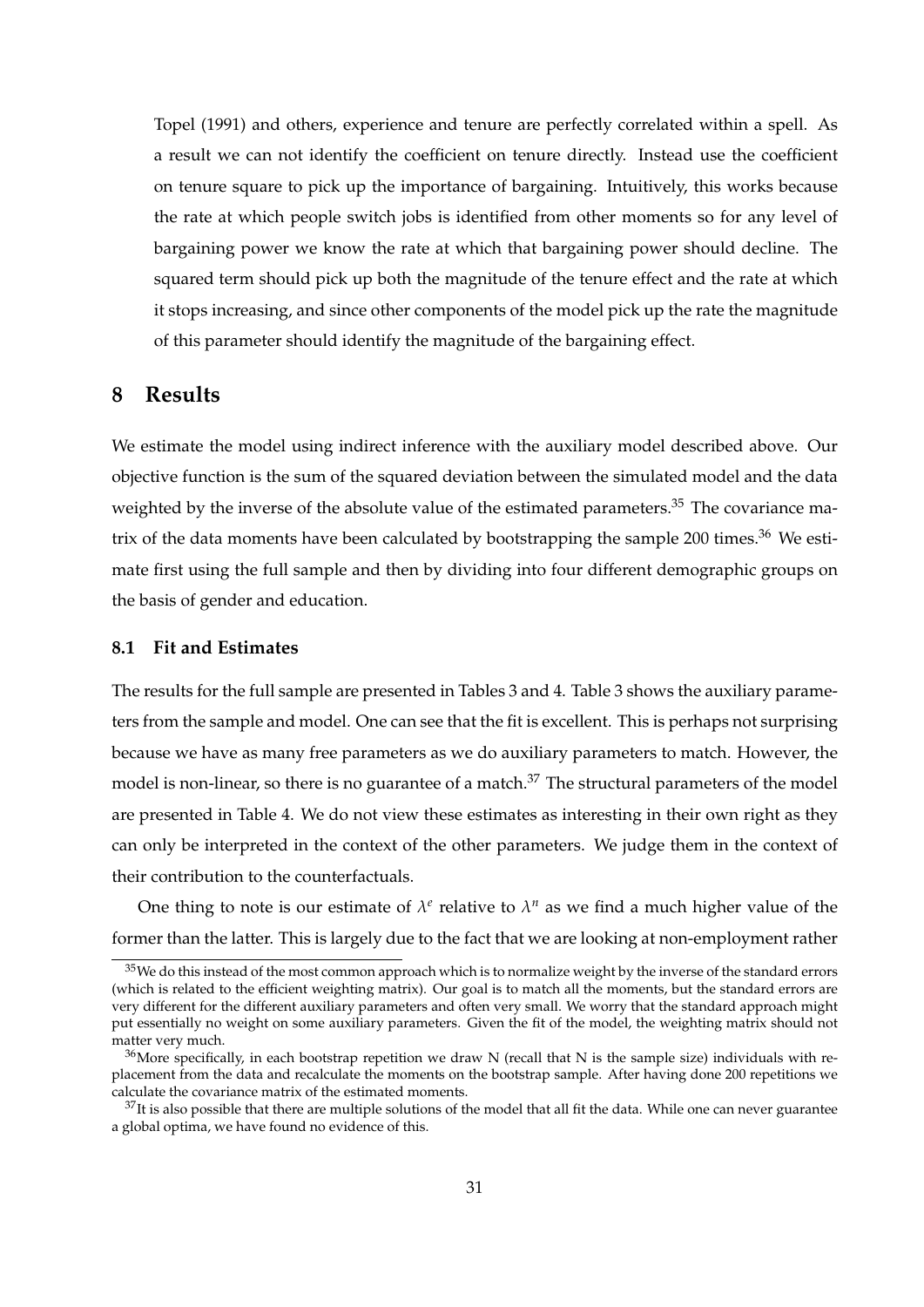than unemployment. We see in the raw data that non-employment spells tend to be similar in length to job spells, but switching jobs from employment should happen at a lower rate since workers with jobs are presumably much pickier. Whether this is due to heterogeneity in arrival rates or reservation values is hard to identify and we have made a certain normalization through heterogeneity in reservation utility rather than heterogeneity in arrival rates. The primary goal of this project is to explain wages rather than employment, so we do not view this issue as first order for this paper but worth exploring for other papers that are more concerned with explaining unemployment.

We also make some remarks about the raw data. We have talked about the importance of the coefficient on tenure squared in identifying *β*. One can see in the raw data that this coefficient is much larger in absolute value than the coefficient on experience squared. This results in the bargaining process being quite important for earnings inequality. Secondly, note that wage drops at job-to-job transitions are not at all uncommon, roughly 40%. Some of this will be explained by the fact that many of these transitions, 20%, are involuntarily. The rest will be explained by compensating differentials and the fact that workers will take a hit to wages in the short run for more wage growth in the long run.

#### **8.2 Decomposition of Wage Variation**

We focus on the decomposition of total log wage variance which is presented in Table 5. We sequentially eliminate the different sources of wage inequality and document their effect on inequality. Prior to the decomposition in the table, we eliminate measurement error. The total variance of log wages in the model and in the raw data is 0.124, but it falls to 0.106 without the measurement error.

We begin with the variance of 0.106 and try to determine which factors contribute to it. Recall that given the issues with the non-employment, eliminating compensating differentials makes less sense than the others. We simulate four different sequences of decompositions (A-D) in Table 5. It is important for the interpretation to understand that we eliminate things sequentially. For example in column (A) the first row presents results in which we eliminate human capital. The second row presents results where we eliminate human capital and monopsony. In the third we eliminate human capital, monopsony, and Roy model inequality, etc.

In all columns, our first two steps are the same. We eliminate human capital first by setting it to the maximum level,  $\psi_H$ . We do this since it is well known to have little explanatory power (i.e. the  $R^2$  in a Mincer model does not change much when experience and experience squared are dropped), so we view this as well known and less interesting for the purpose of explaining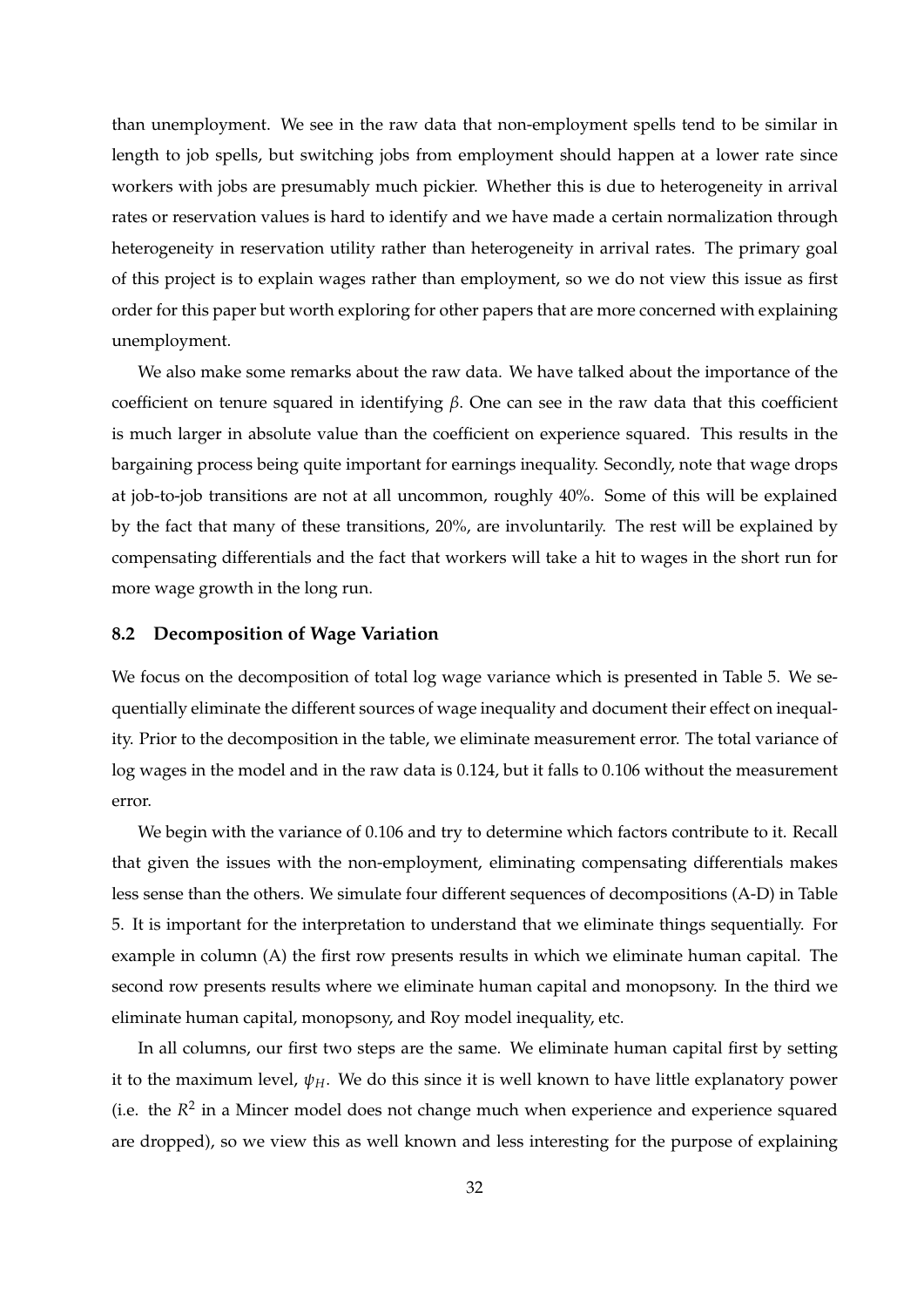variation in wages. In addition, given the structure of the model, human capital largely operates exogenously and separately from other aspects of the model, so it does not interact as much. We show that the small explanatory power is true here as well as human capital explains about 5% of wage variation.

The second step is to eliminate the variation in monopsony powers that firms have over workers reflected in the bargaining process by setting  $\beta = 1$ . We set  $\beta = 1$  prior to the other counterfactuals for the reasons discussed above; the level of *β* is is set by normalizations on other parameters (mostly the scale of preferences), so it does not make sense to hold it fixed while changing the other parameters. Setting  $\beta = 1$  eliminates the variation in the model that comes from negotiation by giving all of the bargaining power to the worker. This lowers the variance of wages by about another 8%. The fundamental source in the model that leads to this heterogeneity is search frictions, i.e., in a perfectly competitive environment firms would have no monopsony power. Thus in an accounting sense, this 8% should be attributed to search frictions.

We next eliminate the remaining part of search frictions, compensating differentials, and Roy model inequality. As discussed above, the selection problem makes eliminating compensating differentials is the most tenuous of these. Thus, the most reliable simulations are (A) and (B) in which we eliminate the other two first. More specifically we do the following

- We eliminate search frictions by allowing workers to find the most preferred job immediately  $(i.e. \lambda^e, \lambda^n \to \infty)$
- We eliminate Roy inequality by eliminating variation in wages within job type, but we hold the preference ordering across jobs exactly the same, but set  $\sigma_{\theta} = \sigma_{v^p} = 0$  in the wage setting. We hold the preference ordering for jobs constant since we cannot non-parametrically identify how these would change when we change productivity as discussed in section 4 on identification. Note, that for this counterfactual one can see the necessity of matched employer-employee data. We still allow for  $\mu_i^p$  $j'$ , the variation across job types that is common to all workers.
- We eliminate compensating differentials by assuming workers choose among acceptable jobs only by comparing wages (i.e.  $v_{ij}^u = \mu_j^u = 0$ ). However, for the reasons discussed above we condition on acceptable jobs by which we mean any job the worker would accept from nonemployment in the real world. That is, any job rejected from non-employment in the full model would always be rejected in this counterfactual.

The first thing to note from Table 5 is that in all four simulations Roy model inequality is the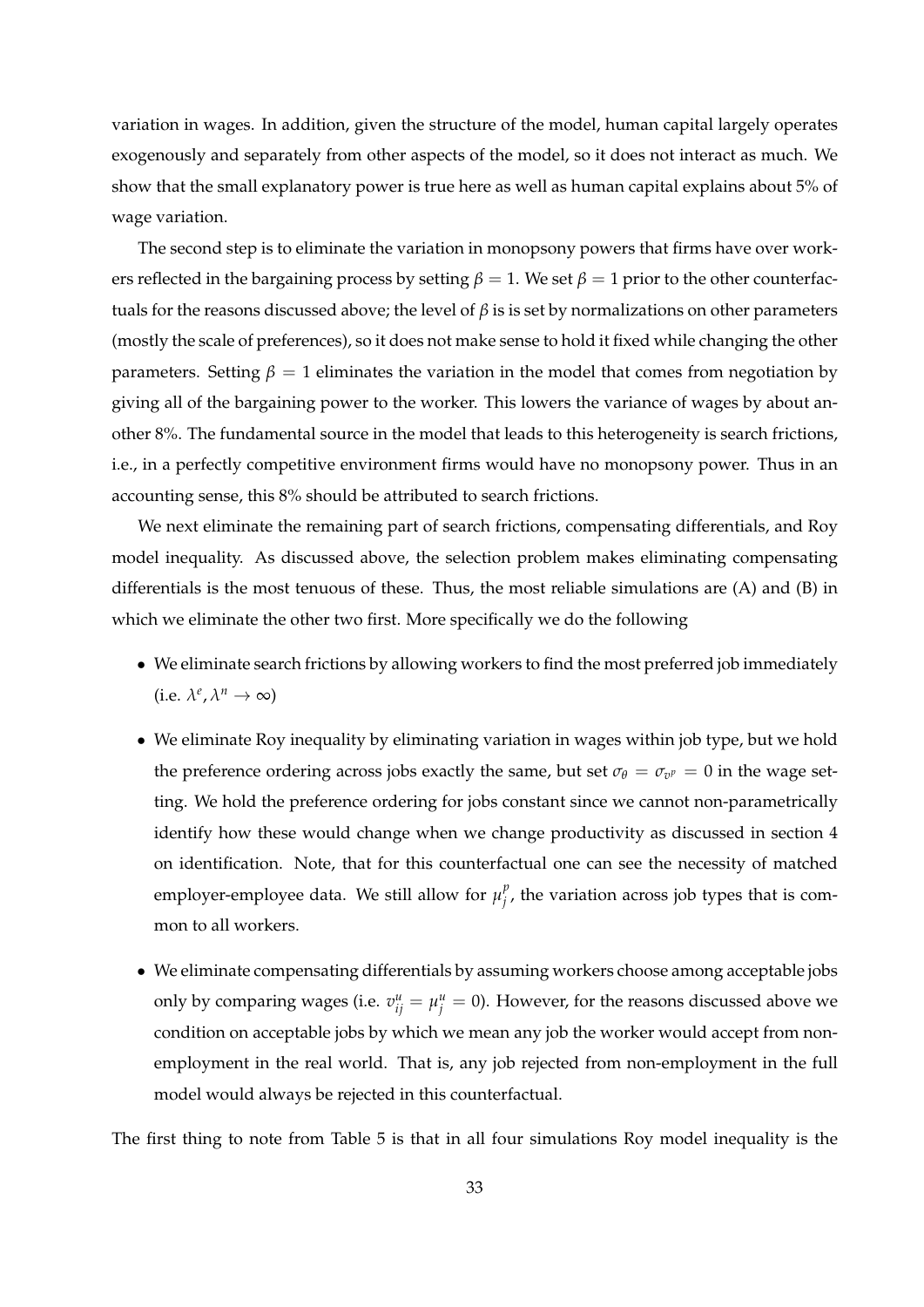most important accounting for the vast majority of the variation in every decomposition. Nonparametrically we can not separately identify how much of this comes from the common component,  $\theta_i$ , versus the match component,  $v_{ij}^p$  as this separability is a functional form restriction to make estimation feasible. Given the parametric form we find that roughly 60% of the Roy component comes from the common component.

The relative importance of search frictions and compensating differentials varies considerably across the four simulations so this is clearly not an orthogonal decomposition. We do not view this feature as a weakness of our decomposition but rather as a way of demonstrating how the aspects of the model interacts. Most interesting is search frictions. Recall that the monopsony aspect explains 8% of the variation in every case and that monopsony power arise in the this model because of search frictions. The remaining amount varies considerably across the specifications. It is about 1% in (A), 3% in (B), 21% in (C) and 2% in (D). What leads to these large differences in the importance of frictions? The order of the decomposition fundamentally alters the aspects of jobs that workers are searching for. In the base case, which corresponds to (B), workers are searching for good matches in four different dimensions - firm specific productivity  $\left(\mu_j^p\right)$  $\binom{p}{j}$ , firm specific non-pecuniary aspects  $\left(\mu_j^u\right)$ , match (individual×firm type) productivity  $\left(v_{ij}^p\right)$ , and match (individual×firm type) utility  $\left(v_{ij}^u\right)$ . When workers are searching for all four of these aspects this leads to 3% variation in wages (0.093-0.090 in column (B)). In experiment (A) we first eliminate Roy inequality. This means that we have eliminated the individual  $\times$  firm type productivity match  $\left(v_{ij}^p\right)$ , which is a very important source of wage inequality. In this case workers are searching for a good match in terms of the non-pecuniary aspects (both match specific and firm specific) and firm productivity only. Perhaps not surprising these aspects are not particularly important for wage inequality and search only explains 1% of the inequality. In (C) we do the opposite, we first get rid of compensating differentials which means we are getting rid of both the firm specific and individual×firm specific non-pecuniary characteristics ( $\mu_j^u$  and  $v_{ij}^u$ ). In this case workers are searching only for pecuniary aspects of the job and search frictions turn out to be very important. They explain 21% of the variation (29% total if one includes the monopsony part). In (D) we eliminate both the search for non-pecuniary aspects and the individual $\times$ firm type productivity match, so that all is being searched for is the firm type productivity. This explains 2% of the variation.

## **8.3 Decomposition of Utility Variation**

Table 5 quantifies the amount of variation in log wages. However, workers care about more than just wages. Another way of quantifying inequality is to look at variation in utility rather than just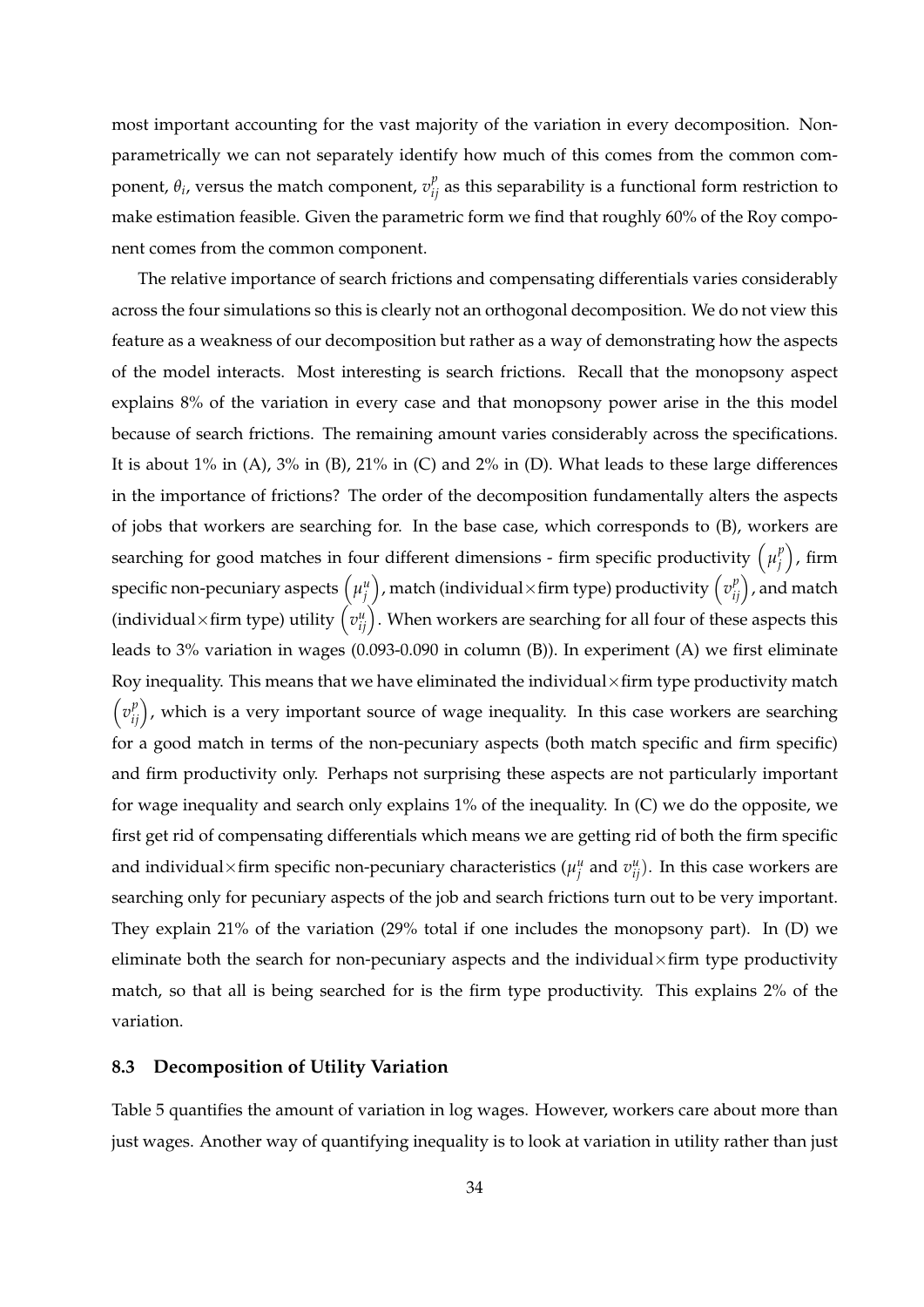wages which we do in Table 5. We should emphasize that unlike the main decomposition of Table 5, this one is not non-parametrically identified because we can only non-parametrically identify ordinal utility not cardinal utility. Thus, it should be viewed with some caution. For example, while we could get some bounds on utility (measured in units of foregone wages) by observing the wage cuts one could take, but the results would be sensitive to tail behavior at the most favored job which can not be bounded non-parametrically. Despite the limitations, the results show how potentially important the other two channels might be. For comparison we only use employed workers and we normalize utility to log wage equivalent units. That is, recall that flow utility is defined as

$$
U_{ij}(W\psi_h)=\alpha log(W\psi_h)+\mu_j^n+v_{ij}^n.
$$

To put utility in the same units as log wages we can rescale simply by re-normalizing by dividing by *α*

$$
\widetilde{U}_{ij}(W\psi_h) \equiv log(W\psi_h) + \left(\frac{\mu_j^n + v_{ij}^n}{\alpha}\right).
$$

The results of this decomposition are presented in Table 6 and they are very different. This can be seen purely from looking at the variance in the first row - variance in tastes for non-pecuniary aspects contributes more to the variance than does variance in wages. First of all, from the overall variance one can see that the variance in wages accounts for only about 1/3 of the variation in utility. Unlike the wage variance, where the Roy model explained most of the variation, most of the variation in utility is explained by the interaction between compensating differentials and search. In this case it does not matter all that much how we do it, but getting rid of either search or compensating differentials eliminates most of the variation in flow utility.

#### **8.4 Life-Time Profiles**

So far we have investigated how the different components matter for cross-sectional variation in wages and utility. Here we turn our attention to how they affect average wage and utility over the life-cycle.<sup>38</sup> Figure 9 shows average wages for different combinations of counterfactuals. In the base model all four components of wage variation are present. The wage profile is increasing and concave, which we would also expect given our moments. The first step is to eliminate human capital by setting it to the maximum level. One can see that not surprisingly a large part

 $38$ Once again, there is a large literature looking at this and a full literature review is beyond the scope of this paper. Weiss (1986) and Sanders and Taber (2012) provide nice surveys. Recent examples include Bagger, Fontaine, Postel-Vinay, and Robin (2014), Sanders (2014),Lu (2016), and Han (2016).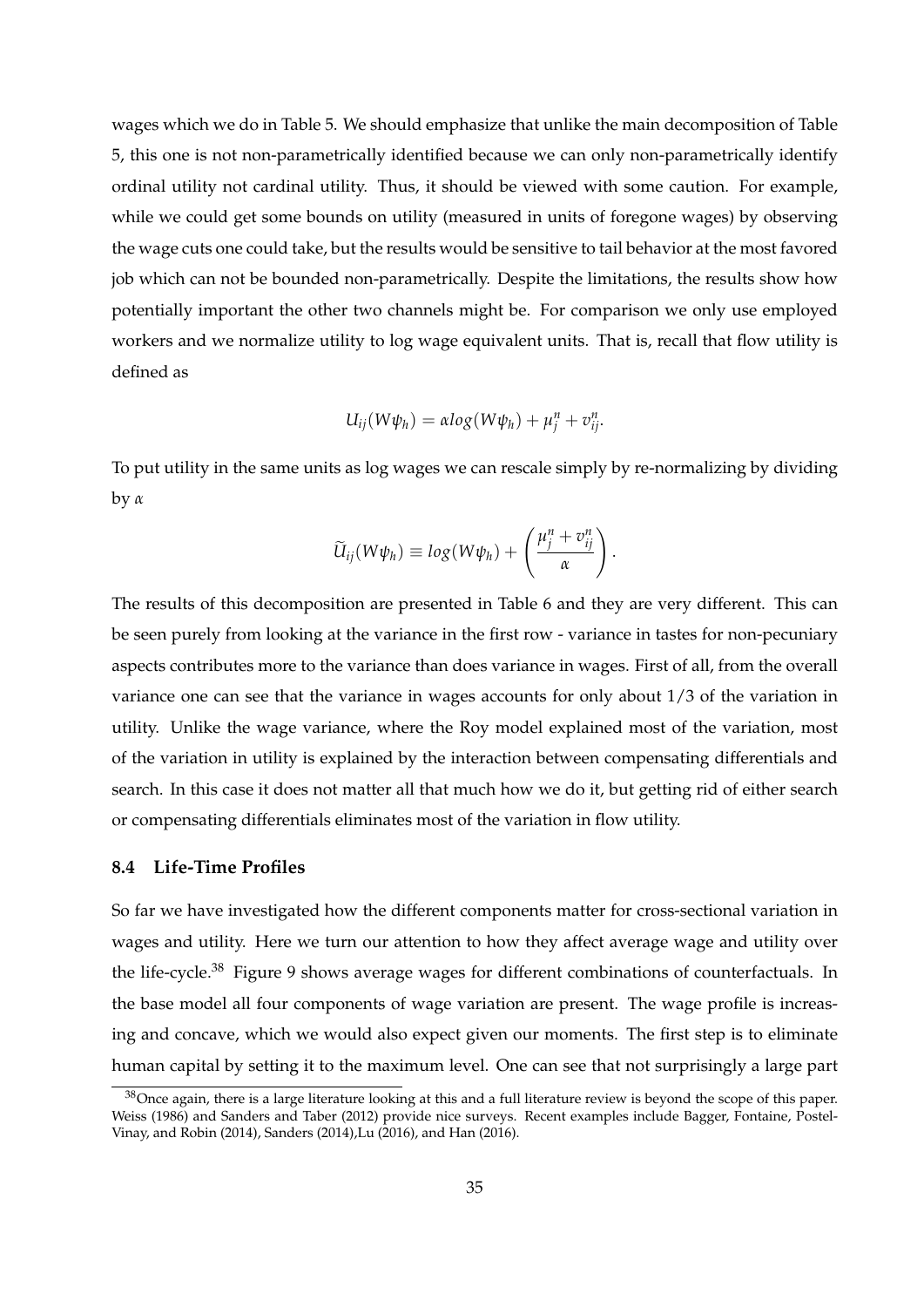the increase in average wages over the life-cycle is due to increases in human capital. This is in accordance with the results from Bagger, Fontaine, Postel-Vinay, and Robin (2014). The next step is to eliminate monopsony power by setting  $\beta = 1$ , so workers get their full productivity. This eliminates any effect of outside wage offers. We can see that this is more important than general human capital and also relatively more important early in workers carriers. However, it is also interesting that it still has a large effect on the level of wages after 20 years, which basically tells use take as evidence that it takes a long time for the worker to move to his/her preferred firm match and to then generate outside offers for rent extraction. Next, we delete search frictions by letting employed workers move to their preferred job immediately. We can see that this increase wages and essentially makes the profile flat.<sup>39</sup> Finally, we delete Roy model heterogeneity. This decrease average wages by about 0.2 log points. This is due to the considerable variance in selection on match productivity which no longer exists.

Figure 9 shows average utility with the same decomposition as the one above for wages. Eliminating human capital and monopsony power has about the same effect as before. Contrary to before, eliminating search increase utility by much more than search and monopsony power combined. This is a result of workers moving to their preferred job, which does not only have higher wages on average, but also have a higher non-pecuniary return. It is clear from this that search frictions and compensating differentials are not only important for explaining the variation in utility, but also for explaining the level. Eliminating Roy model heterogeneity has the exact same effect as on wages.

## **8.5 Other Aspects of the labor market**

The fact that search frictions and compensating differentials are not that important for wage inequality does not mean that they are not important for the labor market more generally. We quantify their importance in a few other ways. Compensating differentials are important for turnover. In roughly 1/3 of the competing offers we see in the simulation of our full model, the workers would have made a different choice if they only cared about wages. The consequences are large as workers earn about 0.20 log points lower wage as a result of these choices. In our model search frictions are obviously important in explaining turnover as there would be no turnover without them. To quantify, wages would be about 0.17 higher in the absence of search frictions. Of these 0.17, roughly 0.07 is due to the negotiation and 0.10 is due to the actual job match.

 $39$ The reason it is not completely flat is because all workers start as non-employed. High ability individuals have lower flow utility from unemployment, so they are willing to take more jobs out of non-employment and since they are high ability individuals they have high wages, so the profile is slightly decreasing.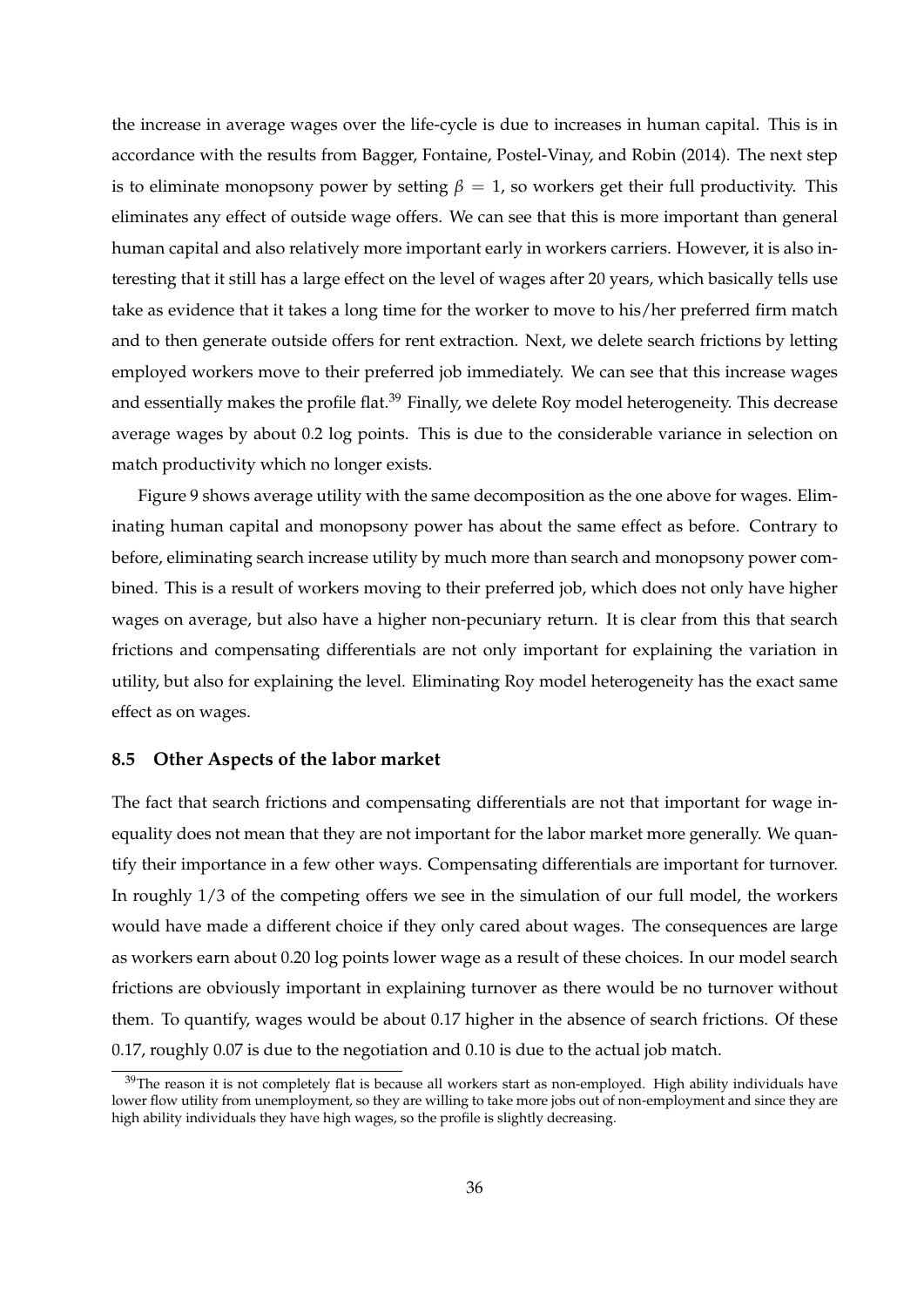## **8.6 Sub-groups**

As mentioned previously, we also estimate the model for different subgroups. In particular, we divide individuals by gender and whether or not they have more education than high school. In Tables 7 and 8 we present the results for the different demographic groups in terms of moment fit and parameter estimates. First, as is clear from Table 7 the fit is very good for each of the four groups. For the most part the parameters are quite similar across the different groups and the differences make sense. However, there are two notable differences about college men as compared to the other groups: they have a substantially higher value of *α* and a substantially lower value of *β*. This will lead to differences in the simulations between college men and the other groups that we discuss below.

Table 9 presents the decomposition results for all four groups. To fit the information in a single table, rather than present the results in four different types of decompositions as in Table 5, we present the results of the different counterfactuals that can be used to produce those results. That is while the decompositions in Table 5 are sequential, the counterfactuals presented in Table 9 are more complicated. The first two rows are analogous to Table 5. The remaining rows continue to assume no human capital and no monopsony, but otherwise are not sequential. The main result holds for all four groups. Roy model inequality is clearly the most important factor for all four demographic groups. Furthermore, the basic results above regarding the interaction between search and the other components are generally true as well.

Despite the similarities, there are quite a few factors that are different across the different groups. As suggested by the parameter estimates above college men differ from the other groups in three important ways. First, the level of inequality is very different: the variance is more than twice as large for college men as it is for high school women. Second, compensating differentials are less important for college men than for the other groups. Third, the importance of monopsony is also quite different: it is a very important factor for college men explaining almost 30% of the variation while it only explains 12% for high school women. As discussed above this comes directly from the fact that the coefficient on tenure squared is much larger for this group which leads to a smaller value of *β*. With the exception of college men, the largest drops for search occur when we drop compensating differentials first. Second, the bargaining process is much more important for college men than it is for the other groups.

These two results can be anticipated from the difference in parameter estimates. The *α* dictates the importance of wages relative to the idiosyncratic taste since the variance of  $v_{ij}^p$  is normalized to one. The higher value suggests that college men place a relatively higher value on pecuniary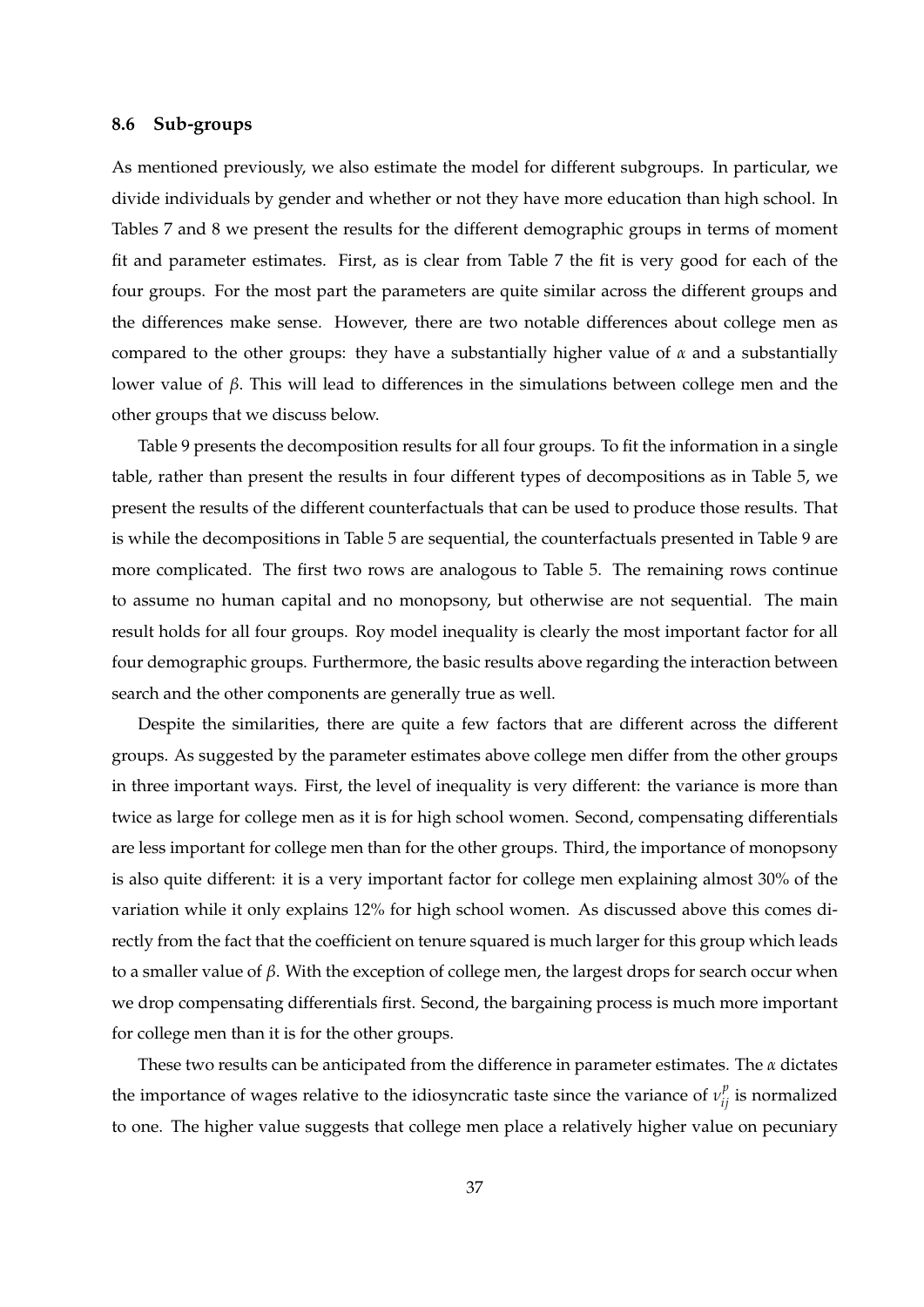aspects of the job than non-pecuniary aspects. The lower value of *β* suggests that these men have lower bargaining power leading to a greater role for monopsony. While a smaller bargaining parameter for college men seems surprising on its face, it makes more sense from a broader perspective. First, one should keep in mind that it is only identified given the normalization on the variance of  $v_{ij}^p$  so we can not literally compare it across groups. It could just be picking up the fact that the true variance of  $v_{ij}^p$  is lower for this group of people. However, as we see in the simulations it does lead to a larger importance of bargaining. As a practical matter, this occurs because the coefficient on tenure squared is considerably larger for college men than the other groups as can be seen in Table 7. The implication is that the bargaining process is more important for this group than the others. Intuitively this makes sense to us. While it is not incorporated in our model, one could interpret *β* as picking up the relative importance of jobs that post wages versus those that bargain with employers. That is, if a firm commits to wage posting our model will interpret that as the worker having all the bargaining power, since there will be no return to tenure. One can see that the order of the magnitude of *β* perfectly corresponds with the order of the coefficient on tenure squared, so one can see what factor in the data are driving these results. Intuitively, it seems plausible to us that college educated men is the group that will encounter wage posting offer the least. There exists a small literature on the choice of wage posting versus sequential auction from the firms point of view.Postel-Vinay and Robin (2004) propose a random search model with onthe-job search. Workers can choose search intensity thereby potentially generating a moral hazard problem in the sequential auction setting. Firms can commit to either matching (sequential auction) or not matching (wage posting) outside offers. In this environment high productive firms chose to match, while low productive firms chose to post wages. $40$  If there is positive assortative matching as suggested by Bagger and Lentz (2015) and Lise, Meghir, and Robin (2016) then college men would be more likely to be employed in a high productive firm which chooses to match outside offers. Distinguishing a model with both wage posting and bargaining from one with bargaining but allowing for a flexible *β* seems extremely difficult and as a practical manner we are not sure how to distinguish them. We leave this as an open research question for future work.

The relative importance of search frictions depends quite a bit on the experiment we do. For example, if we eliminate compensating differentials first, then the impact of getting rid of search frictions next leads to a large decline for all groups except college educated men, but if we just eliminate search friction the largest decline happens for college educated men.

 $40$ Doniger (2015) use a similar setup but in a more general framework.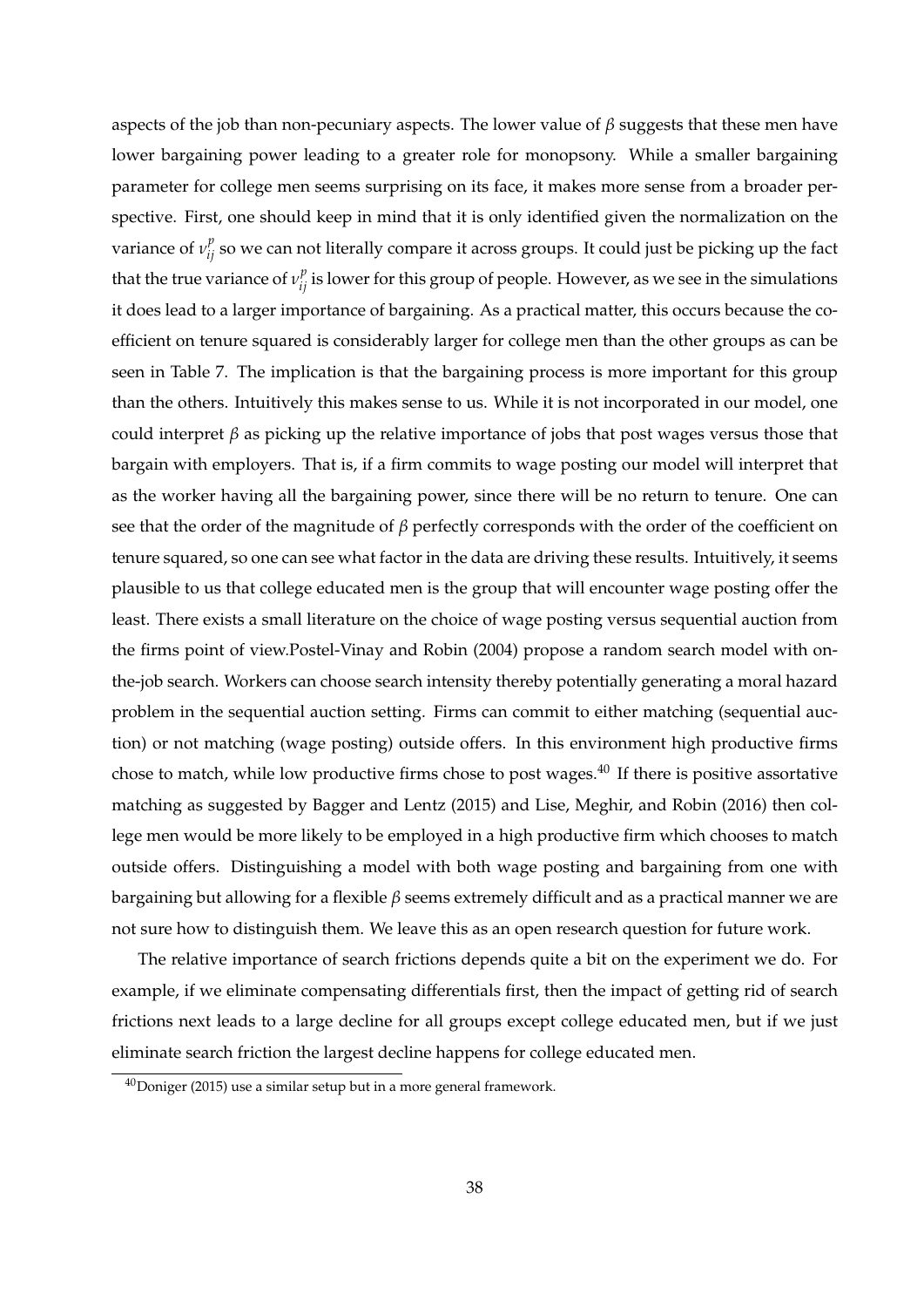## **9 Conclusions**

The goal of this paper is to estimate the primary drivers behind wage variation. For this purpose we have developed and estimated a general labor market model. The model includes features from the Roy model (productivity differences across workers), search frictions, general human capital acquired on the job, and compensating differentials. The model includes endogenous wage determination.

We add to the literature by investigating non-parametric identification of the model given revealed preferences from job-to-job transitions and wages. We show that almost all aspects of the model are identified. Two important exceptions are bargaining power and wages in jobs that workers would never take. The later is expected, while the former was unanticipated by us, but comes from the fact that revealed preferences can identify the preference order, but not the differences in utility.

We estimate the model on Danish matched employer-employee data using indirect inference. The model fit is very good. Using the estimated model we show that Roy model heterogeneity is the most important driver behind wage variation explaining between 64% to 83% of the total. Search friction, human capital, and compensating differentials matter to a lesser extent. These factors also interact in important ways.

Simulations show that compensating differentials and search friction are both important for other aspects of the data. One third of all encounters between two firms and a worker would have changed transition path if workers only cared about wages and not the non-pecuniary aspect of a job. Worker would on average earn 0.20 log point high wages if they did not care about non-pecuniary aspects of the job but only about wages and 0.17 log points higher if there were no search frictions. We show that variance in utility is primary driven by search frictions and compensating differentials and not Roy model heterogeneity. These conclusions in general hold across education-gender subgroups.

We should also emphasize that we have intentionally kept the model very simple. Computation of this model is quite fast so adding other features into this framework is straight forward computationally (although likely difficult to identify). Two that come to mind are job specific human capital and non-pecuniary costs of switching jobs. We conclude that future research that wants to understand wage determination and labor market transitions should worry about all four features.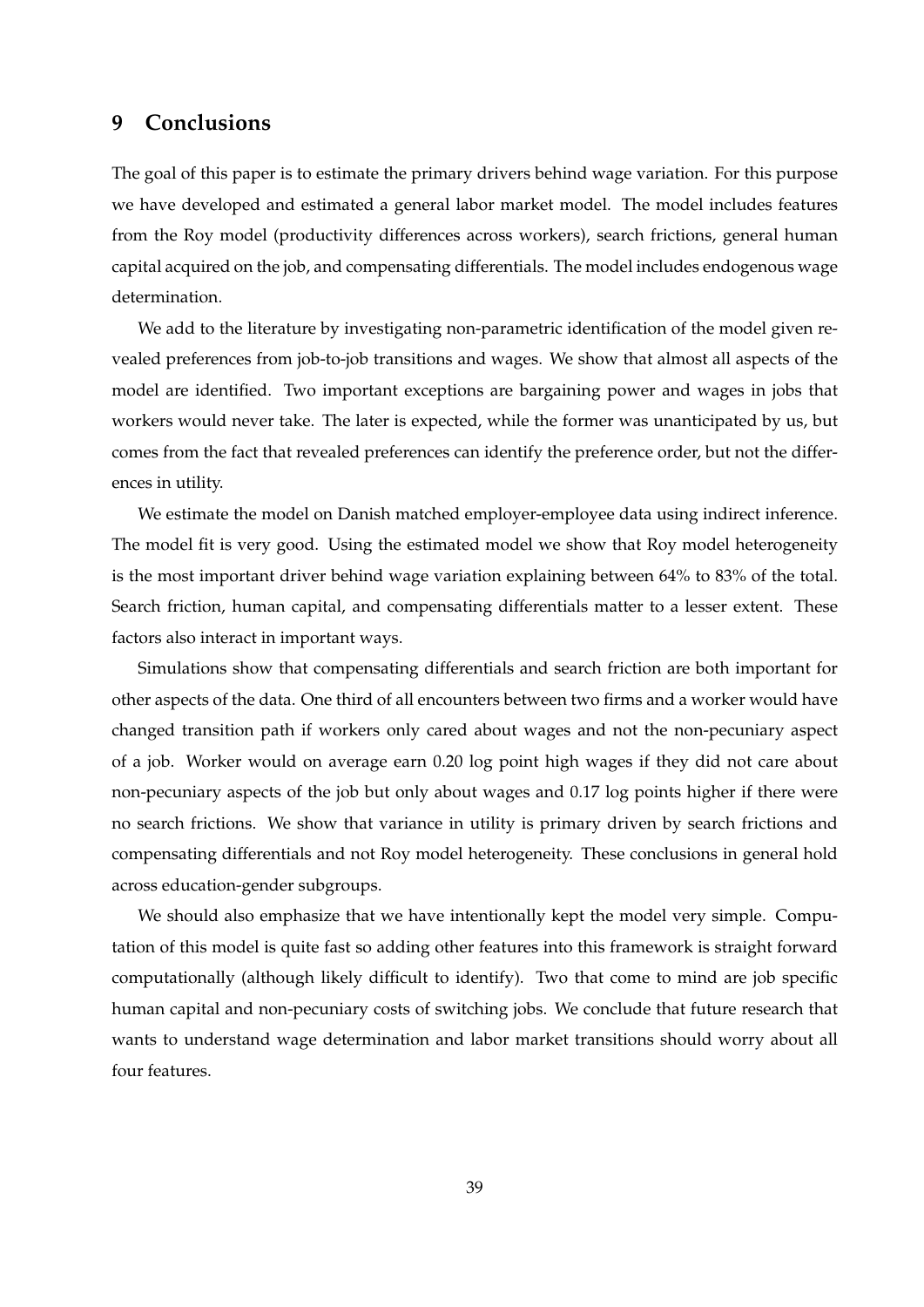# **References**

- Abowd, J. M., F. Kramarz, and D. N. Margolis (1999). High Wage Workers and High Wage Firms. *Econometrica 67*(2), 251–333.
- Altonji, J. G. and R. A. Shakotko (1987, July). Do wages rise with job seniority? *Review of Economic Studies 54*(3), 437–59.
- Andersen, T. and M. Svarer (2007). Flexicurity Labour Market Performance in Denmark. CE-Sifo Working Paper Series 2108, CESifo Group Munich.
- Andrews, M. J., L. Gill, T. Schank, and R. Upward (2008). High wage workers and low wage firms: negative assortative matching or limited mobility bias? *Journal of the Royal Statistical Society A(2008) 171*(Part 3), 673–697.
- Bagger, J., F. Fontaine, F. Postel-Vinay, and J.-M. Robin (2014). Tenure, experience, human capital, and wages: A tractable equilibrium search model of wage dynamics.
- Bagger, J. and R. Lentz (2015). An equilibrium model of wage dispersion and sorting. Working Paper.
- Barlevy, G. (2008, January). Identification of search models using record statistics. *Review of Economic Studies 75*(1).
- Becker, D. (2009). Non-wage job characteristics and the case of the missing margin. Federal Trade Commision.
- Bertheau, A., H. Bunzel, M. Hejlesen, and R. Vejlin (2016). Labor market transitions over the business cycle. Unpublished Working Paper, Department of Economics, Aarhus University.
- Bobbio, E. (2010). The Danish Matched Employer-Employee Data. *Unpublished Manuscript*.
- Boeri, Tito, A. B. and L. Calmfors (2001). *The role of unions in the twenty-first century*. Oxford University Press.
- Bunzel, H. (2010). The LMDG Data Sets. *Unpublished Manuscript*.
- Burdett, K. and M. Coles (2003). Equilibrium wage-tenure contracts. *Econometrica 71*(5), 1377– 1404.
- Burdett, K. and D. T. Mortensen (1998). Wage differentials, employer size, and unemployment. *International Economic Review 39*(2), 257–273.
- Cahuc, C., F. Postel-Vinay, and J.-M. Robin (2006, March). Wage bargaining with on-the-job search: Theory and evidence. *Econometrica 74*(2), 323–364.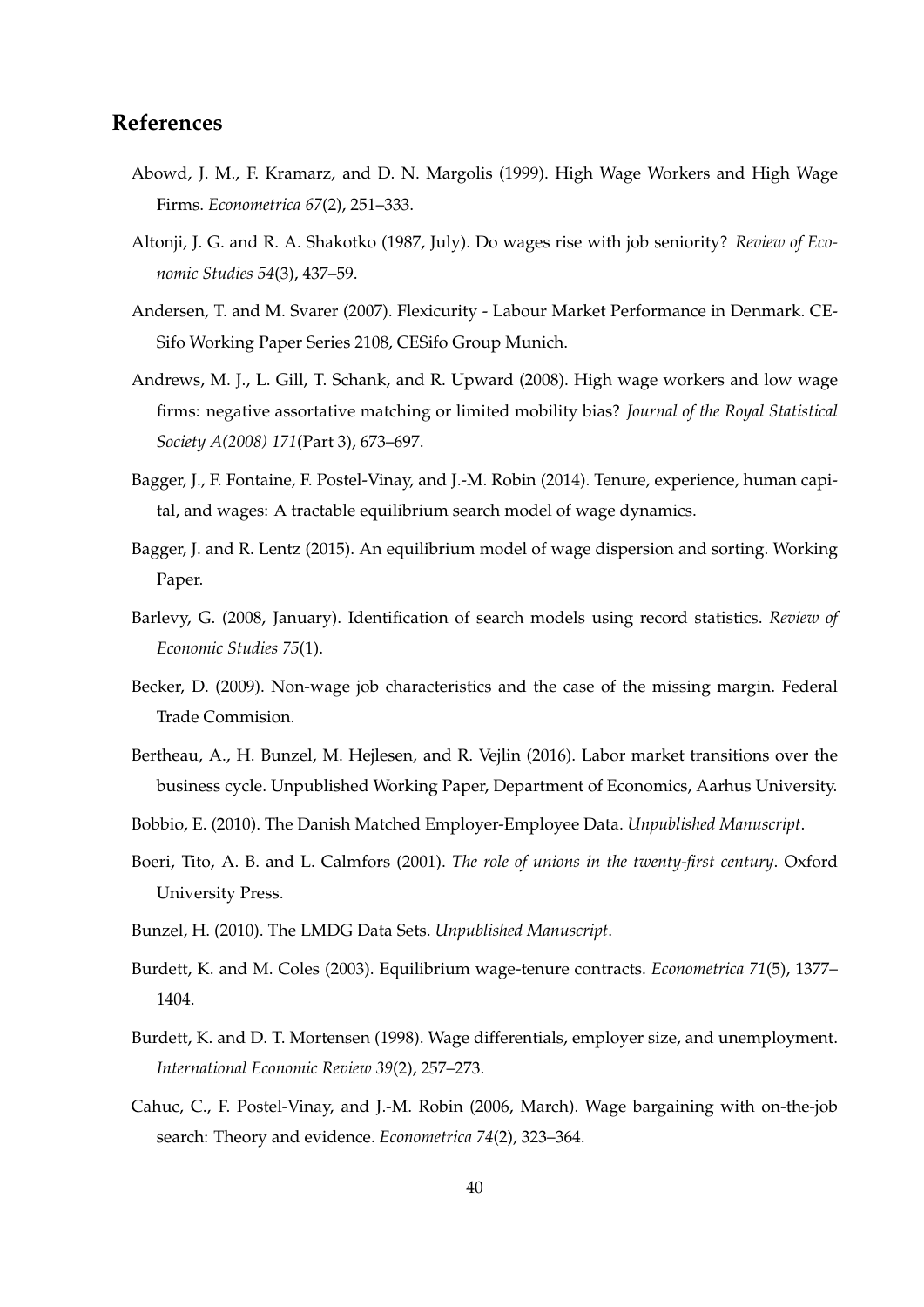- Card, D., A. Cardoso, and P. Kline (2014). Bargaining, sorting, and the gender wage gap: Quantifying the impact of firms on the relative pay of women.
- Card, D., J. Heining, and P. Kline (2013). Workplace heterogeneity and the rise of west german wage inequality. *Quartely Journal of Economics 128*(3), 967–1015.
- Dahl, C. M., D. le Maire, and J. R. Munch (2013). Wage dispersion and decentralization of wage bargaining. *Journal of Labor Economics 31*(3), 501–533.
- Dey, M. S. and C. J. Flinn (2005, 03). An equilibrium model of health insurance provision and wage determination. *Econometrica 73*(2), 571–627.
- Dey, M. S. and C. J. Flinn (2008, January). Household search and health insurance coverage.
- Doniger, C. L. (2015, August). Wage dispersion with heterogeneous wage contracts. Finance and economics discussion series 2015-023. washington: Board of governors of the federal reserve system.
- Eckstein, Z. and G. Van den Berg (2007). Empirical labor search. *Journal of Econometrics 136*(2), 531–564.
- Flinn, C. and J. Heckman (1982). New methods for analyzing structural models of labor force dynamics. *Journal of Econometrics 18*, 115–168.
- Fontaine, F. and R. Vejlin (2016). Who benefits from the unemployment insurance?
- French, E. and C. Taber (2011). Identification of models of the labor market. In D. C. O. Ashenfelter (Ed.), *The Handbook of Labor Economics Volume 4A*.
- Gourieroux, C., A. Monfort, and E. Renault (1993, December). Indirect inference. *Journal of Applied Econometrics 8*, S85–S118.
- Gruetter, M. and R. Lalive (2004). The importance of firms in wage determination. IEW Working Papers 207, Institute for Empirical Research in Economics - IEW.
- Hall, R. E. and A. B. Krueger (2012, September). Evidence on the incidence of wage posting, wage bargaining, and on-the-job search. *American Economic Journal: Macroeconomics 4*(4), 56– 67.
- Han, J. (2016, April). Multidimensional learning and earnings dynamics.
- Heckman, J. (1990). Varieties of selection bias. *American Economic Review, Papers and Proceedings 80*.
- Heckman, J. and B. Honore (1989). The identifiability of the competing risks mode. *Biometrika 76*, 325–330.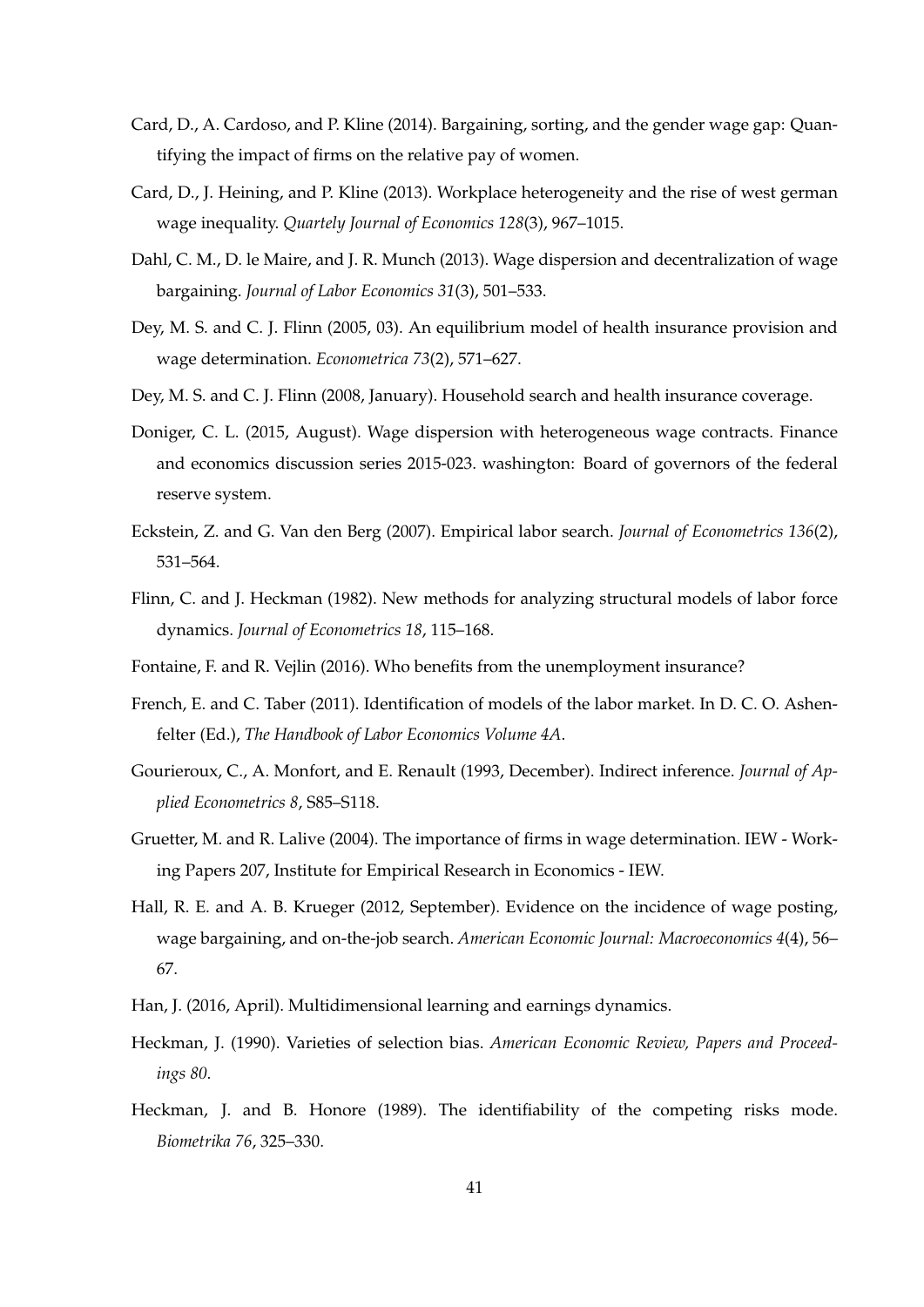- Heckman, J. and G. Sedlacek (1985). Heterogeneity, aggregation, and market wage functions: An empirical model of self-selection in the labor market. *Journal of Political Economy 93*(6), 1077–1125.
- Heckman, J. and B. Singer (1984). A method for minimizing the impact of distributional assumptions in econometric models for duration data. *Econometrica 52*, 271–320.
- Heckman, J. J. and B. E. Honoré (1990). The empirical content of the roy model. *Econometrica 58*(5), 1121–1149.
- Heckman, J. J., L. J. Lochner, and P. E. Todd (2006). *Earnings Functions, Rates of Return and Treatment Effects: The Mincer Equation and Beyond*, Volume 1, Chapter 7, pp. 307–458. Amsterdam: North Holland.
- Heckman, J. J. and C. R. Taber (2008). Chapter Roy model. Palgrave Macmillan.
- Huggett, M., G. Ventura, and A. Yaron (2011). Sources of lifetime inequality. *American Economic Review 101*(7), 2923–54.
- Keane, M. P. and K. I. Wolpin (1997). The career decisions of young men. *The Journal of Political Economy 105*(3), 473–522.
- Kotlarski, I. (1967). On characterizing the gamma and the normal distributions. *Pacific Journal of Mathematics 20*(1), 69–76.
- Lentz, R. (2010). Sorting by search intensity. *Journal of Economic Theory 145*(4), 1436 1452. Search Theory and Applications.
- Lise, J., C. Meghir, and J.-M. Robin (2013, January). Mismatch, sorting and wage dynamics. Working Paper 18719, National Bureau of Economic Research.
- Lise, J., C. Meghir, and J.-M. Robin (2016). Matching, sorting and wages. *Review of Economic Dynamics 19*, 63 – 87. Special Issue in Honor of Dale Mortensen.
- Lu, C. (2016, January). Wages, career progress, and multidimensional skills: What do recessions tell us?
- Lund, C. and R. Vejlin (2015). Documenting and improving the hourly wage measure in the danish ida database.
- Postel-Vinay, F. and J.-M. Robin (2002, November). Equilibrium Wage Dispersion with Worker and Employer Heterogeneity. *Econometrica 70*(6), 2295–2350.
- Postel-Vinay, F. and J.-M. Robin (2004). To match or not to match?: Optimal wage policy with endogenous worker search intensity. *Review of Economic Dynamics 7*(2), 297 – 330.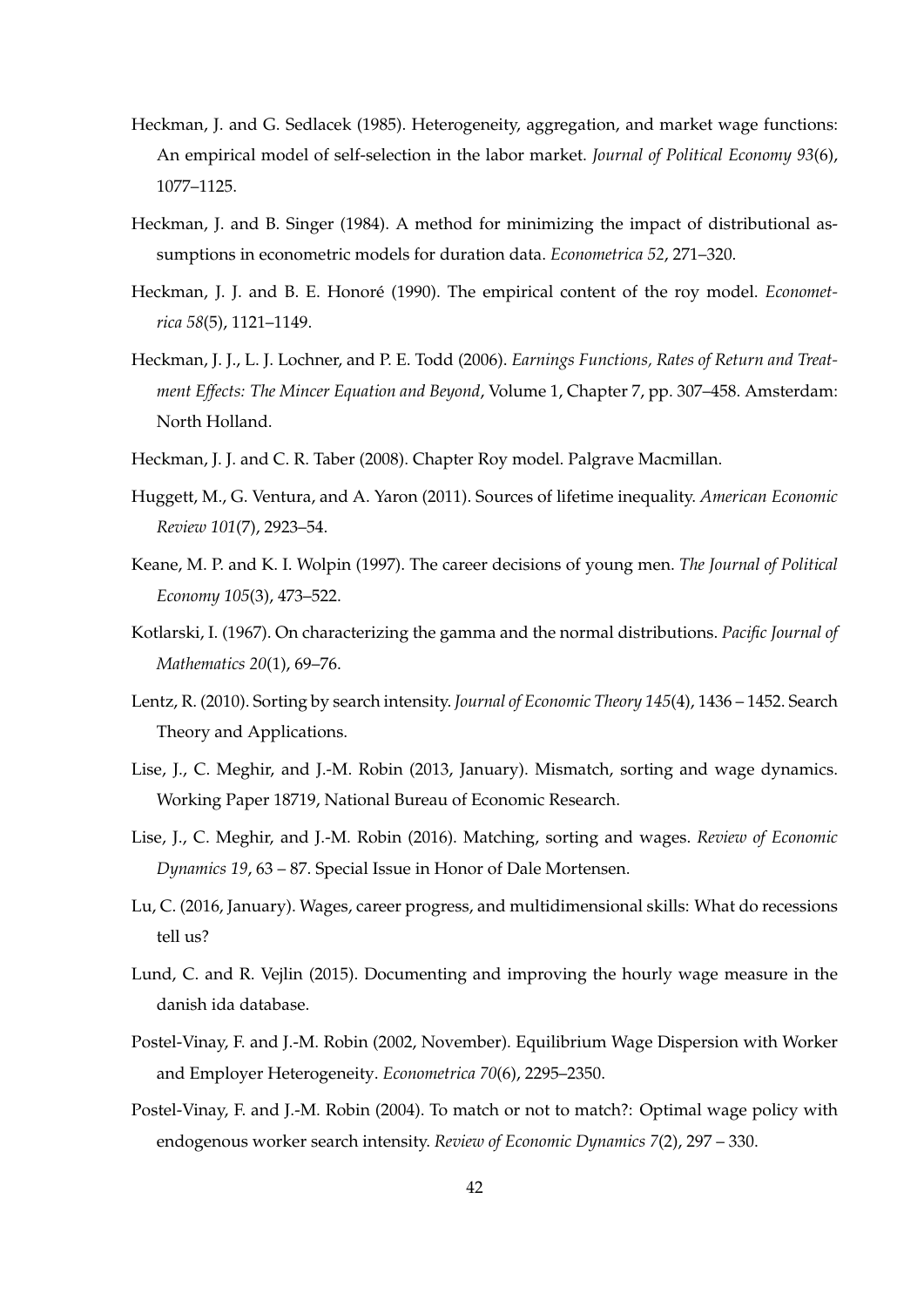- Postel-Vinay, F. and H. Turon (2010). On-the-job search, productivity shocks, and the individual earnings process\*. *International Economic Review 51*(3), 599–629.
- Roberson, R. and R. Shimer (2011). Search in macroeconomic models of the labor market. In D. C. O. Ashenfelter (Ed.), *The Handbook of Labor Economics Volume 4A*.
- Robin, J.-M. (2011). On the dynamics of unemployment and wage distributions. *Econometrica 79*(5), 1327–1355.
- Rogerson, R., R. Shimer, and R. Wright (2005). Search-theoretic models of the labor market: A survey. *Journal of Economic Literature XLIII*, 959–988.
- Rosen, S. (1987). *Handbook of Labor Economics*, Volume 1, Chapter 12, The Theory of Equalizing Differences, pp.  $641-692$ .
- Roy, A. D. (1951). Some thoughts on the distribution of earnings. *Oxford Economic Papers 3*(2), 135–146.
- Sanders, C. (2014, August). Skill accumulation, skill uncertainty, and occupational choice.
- Sanders, C. and C. Taber (2012). Life-cycle wage growth and heterogeneous human capital. *Annual Review of Economics 4*.
- Smith, A. (1776). *An Inquiry into the Nature and Causes of the Wealth of the Nations*. W. Strahan and T. Cadell.
- Sørensen, T. and R. Vejlin (2013). The importance of worker, firm and match effects in the formation of wages. *Empirical Economics 45*(1), 435–464.
- Sorkin, I. (2015, October). Ranking firms using revealed preference.
- Sullivan, P. (2010). A dynamic analysis of educational attainment, occupational choices, and job search. *International Economic Review 51*(1), 289–317.
- Sullivan, P. and T. To (2014). Search and nonwage job characteristics.
- Topel, R. (1991). Specific capital, mobility, and wages: wages rise with job seniority. *The Journal of Political Economy 99*(1), 145–176.
- Villanueva, E. (2007). Estimating compensating wage differentials using voluntary job changes: Evidence from germany. *Industrial and Labor Relations Review 60*(4), 544–561.
- Weiss, Y. (1986). The determination of lifecycle earnings: A survey. In O. Ashenfelter and D. Card (Eds.), *Handbook of Labor Economics*, Volume 1, pp. 603–640. Amsterdam: North-Holland.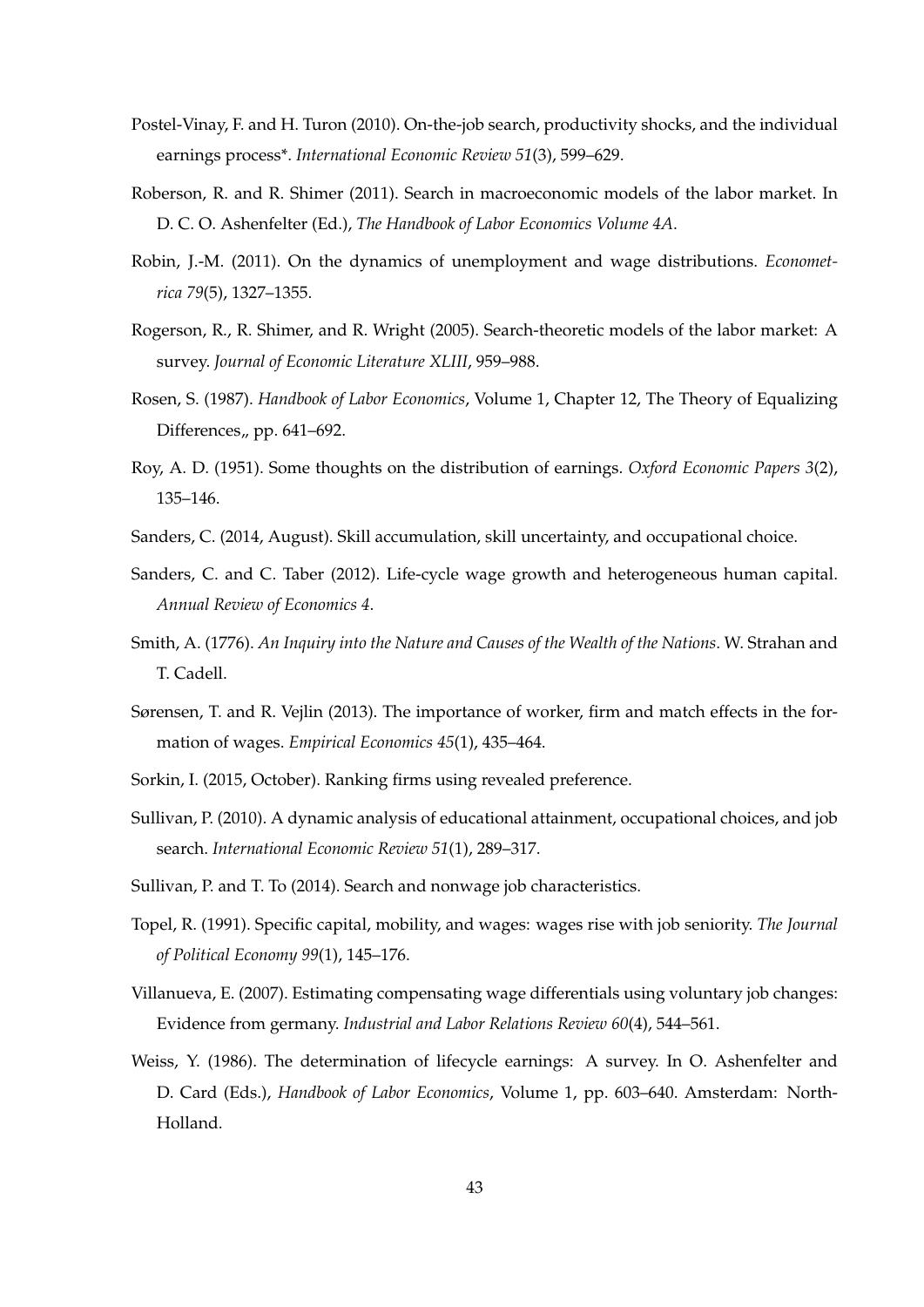# **Appendix A: Identification**

This section is composed of three different parts. We first consider what can be identified without information on wages. We then show what can be additionally identified with wage information. Finally, we show that the bargaining parameter, *β*, is not identified.

## **Identification of parameters determining turnover (without using wages)**

As mentioned in the text, we assume that workers begin their working life non-employed and that we observe all data on workers from time 0 to *T*. To identifying the full distribution of  $\delta_i$  nonparametrically we need to observe completed spells so we assume that we can let *T* go to some arbitrarily large number. Since we allow for the possibility of large *T* anyway, we use it for some other arguments. We expect (but have not showed explicitly) that if we eliminated or restricted heterogeneity in  $\delta_i$  we could place an upper bound on the length of the panel needed. We observe labor force status during a worker's entire life - that is whether the worker is working and if so, the and establishment for which they work. We assume that we only observe wages at a finite number of times. For simplicity assume it is at the integers  $(t = 1.0, 2.0, ...)$ . Both the assumption on continuous observable labor market status and on wages being only observable at integers match the Danish data, where we have labor market status at a weekly basis and where wages are only observed for the job in the last week of November. Let *wit* denote the log of the wage measured at time *t* for individual *i* working at time *t*. Human capital takes on only two values 0 and 1.

As mentioned in the text, we can classify workers into different "types" by their preferences over jobs. For example one type is:

$$
V_{iA0}(\pi_{iA}) < V_{i00} < V_{iB0}(\pi_{iB}) \quad V_{i01} < V_{iA1}(\pi_{iA}) < V_{iB1}(\pi_{iB}).
$$

We can define all of these different combinations of types. However, to keep this already complicated section tractable we will assume that there are only 5 different types by not allowing workers to change their ordering after human capital accumulates. We see no reason why this would be an issue, but focus on this case for simplicity. It will be true for our empirical specification. The five types are: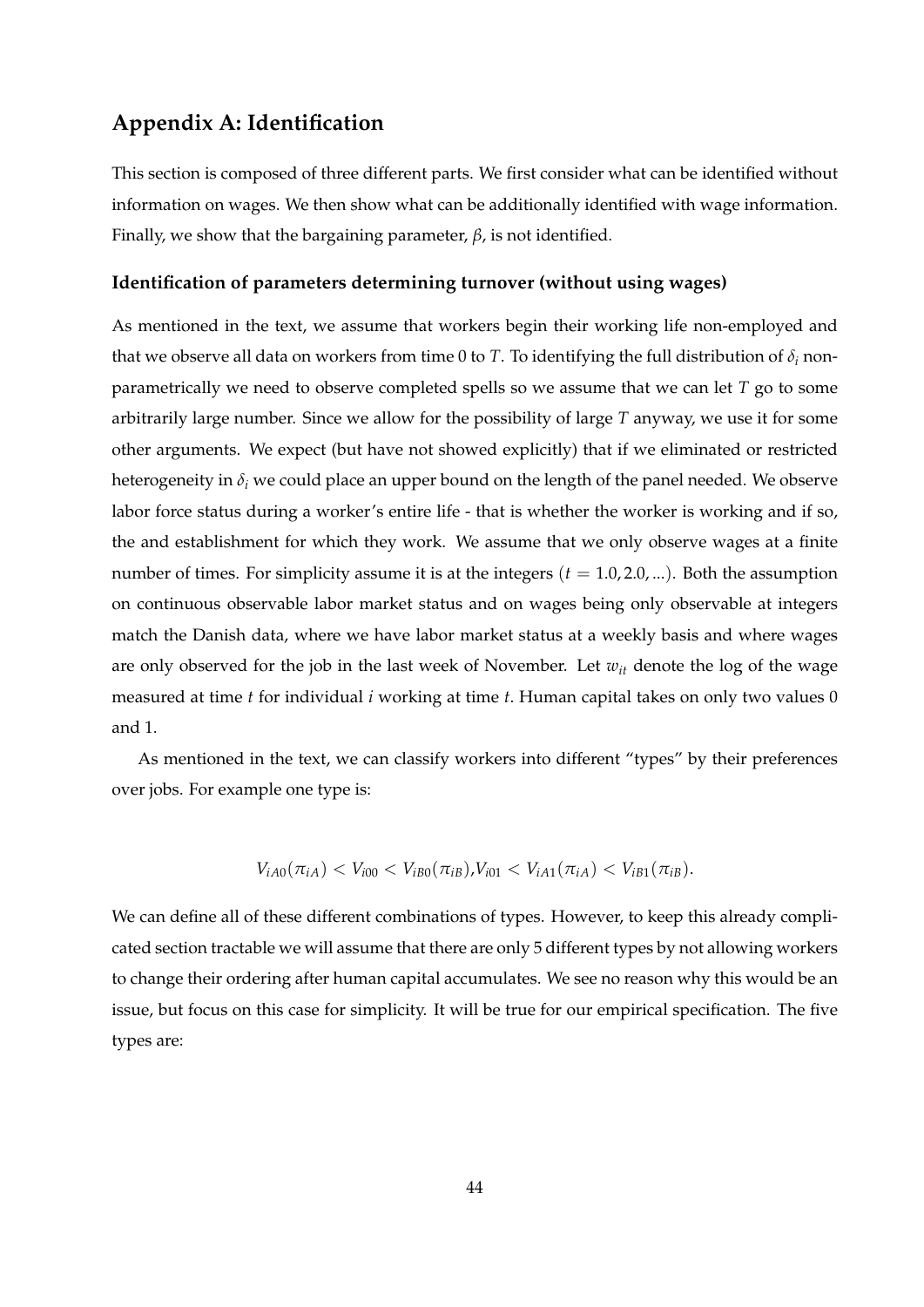| <b>Type</b>    |                                                               |
|----------------|---------------------------------------------------------------|
| $\Omega$       | $V_{iAh}(\pi_{iA}) < V_{i0h}$ , $V_{iBh}(\pi_{iB}) < V_{i0h}$ |
| B <sub>0</sub> | $V_{iAh}(\pi_{iA}) < V_{i0h} < V_{iBh}(\pi_{iB})$             |
| A0             | $V_{iBh}(\pi_{iB}) < V_{i0h} < V_{iAh}(\pi_{iA})$             |
| B A            | $V_{i0h} < V_{iAh}(\pi_{iA}) < V_{iBh}(\pi_{iB})$             |
| A R            | $V_{i0h} < V_{iBh}(\pi_{iB}) < V_{iAh}(\pi_{iA})$             |

for  $h = \{0, 1\}.$ 

We start by showing that we can identify  $\lambda_A^n$ ,  $\lambda_B^n$ ,  $\lambda_A^e$ ,  $\lambda_B^e$ ,  $P^*$ , the sample probabilities of the five types above, and the distribution of *δ<sup>i</sup>* (denote it *Fδ*) without using data on wages. The biggest complication is the addition of *P* <sup>∗</sup> because when we observe a job-to job-transition we do not know whether it was voluntary or involuntary.

# **Identification of**  $\lambda_A^n$  and  $\lambda_B^n$

Condition on workers who are initially non-employed, start at an *A* type firm, become nonemployed, start at a *B* type firm, become non-employed, and then start at another firm. We know these are either *AB* types or *BA* types. The probability that the third firm is a *B* type firm is

$$
P_B \equiv \frac{\lambda_B^n}{\lambda_A^n + \lambda_B^n}.
$$

We define  $P_A$  in an analogous manner. Let  $T_1$  be the duration of the first non-employment spell, *T*<sup>2</sup> be the duration of the first employment spell, *T*<sup>3</sup> the duration of the second non-employment spell,  $T_4$ the duration of the second employment spell, and  $T_5$  the duration of the third nonemployment spell. For any value  $(t_1^a, t_1^b, t_2, t_3, t_4, t_5)$  we can identify

$$
\frac{Pr(T_1 > t_1^a, T_2 \le t_2, T_3 \le t_3, T_4 \le t_4, T_5 \le t_5)}{Pr(T_1 > t_1^b, T_2 \le t_2, T_3 \le t_3, T_4 \le t_4, T_5 \le t_5)} = \frac{e^{-(\lambda_A^n + \lambda_B^n)t_1^a}}{e^{-(\lambda_A^n + \lambda_B^n)t_1^b}}.
$$

Clearly,  $\lambda_A^n + \lambda_B^n$  is identified as long as we pick values such that  $t_1^a \neq t_1^b$ . From this sum and  $P_B$ we can identify  $\lambda_A^n$  and  $\lambda_B^n$ .

We should point out that the fact that we observe the identity of the firm facilitates identification. As mentioned in the text, in general we know from Flinn and Heckman (1982) that separating arrival rates from reservation wages can not be done non-parametrically. In the actual empirical application we do not use the identity of the firms, so we identify this only after normalizing the location of the taste for non-employment.

## **Identification of** *P* ∗

Next, we establish identification of  $P^*$ . This is the probability of getting an offer from a firm immediately after a spell is terminated conditional on being terminated. As a practical manner in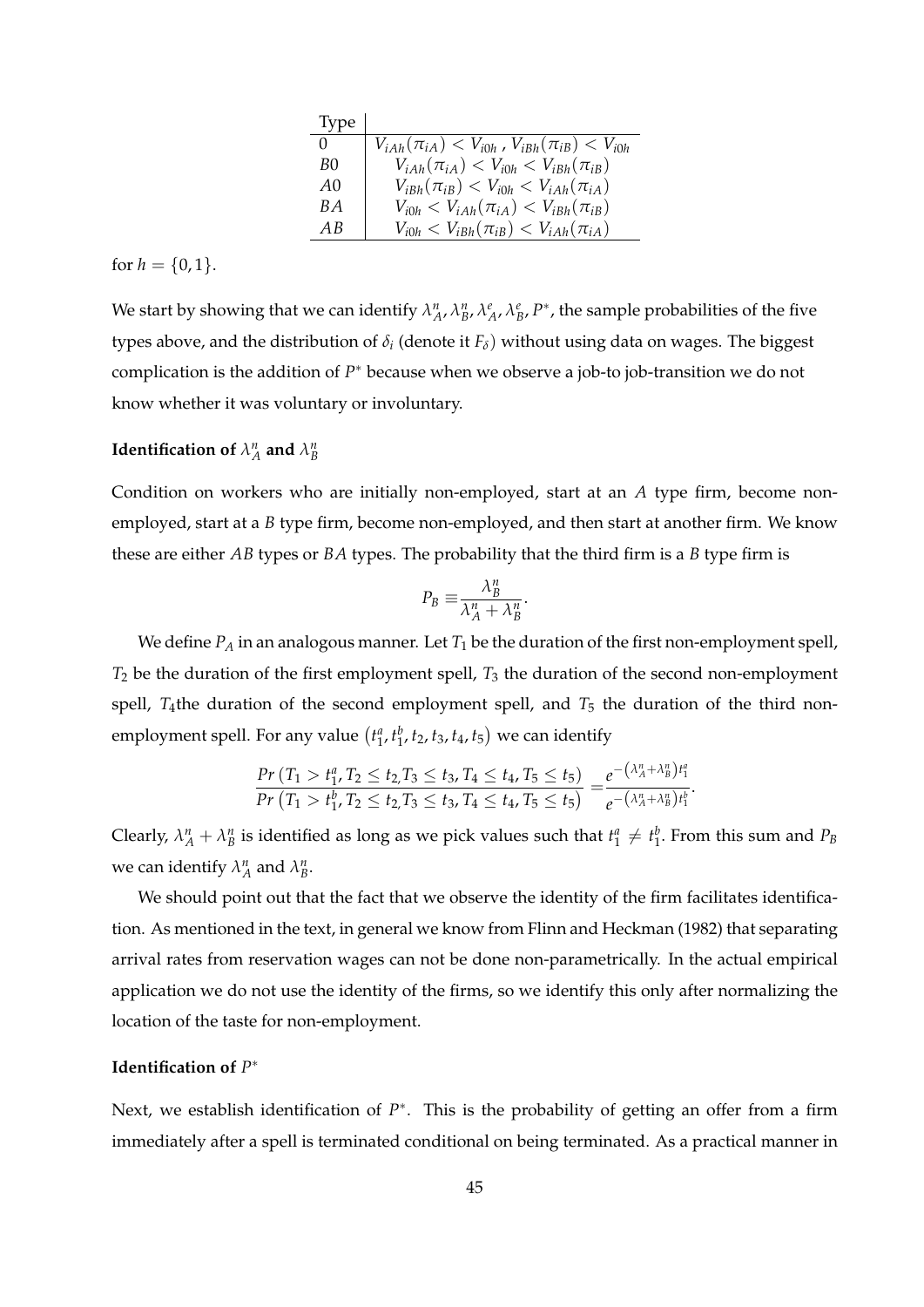the estimation we use additional information as we observe the fraction of job-to-job transitions that are voluntary directly from survey data. Here we show that we can identify *P*<sup>∗</sup> without that knowledge.<sup>41</sup>

This is simplified by conditioning on people who we know are either *AB* types or *BA* types. We do this by conditioning on individuals who start at a type *B* job, leave to non-employment and then start a type  $A$  job at  $t_1$ . We will derive the hazards of those moving from  $A$  to  $B$  and from  $A$ to non-employment at time  $t_1 + \tau$ . Since they have accepted offers from both jobs we know that they are either members of the *AB* group and the *BA* group. The events that put one into this conditioning set are independent of type, so the relative proportion of *AB* types to *BA* types will be the same as it is in the population. We have assumed that the distribution of  $\delta_i$  is independent of types, so it is the same for both the *AB* types and the *BA* types. Since we have conditioned on being at a *B* job beforehand and then leaving to non-employment, we have a selected sample of the distribution of  $\delta_i$  which we define to be  $F_c$ .

Note that *AB* types (preferring A to B and B to non-employment) could move directly from *A* to *B* only if their job was destroyed and they immediately got an offer from a *B* type firm. However, for the *BA* types there are two ways that this transition could happen, either they are laid off and rehired or they receive an offer directly. The other key difference is that the only way that the *BA* types would still be working at the original type *A* firm at time  $t_1 + \tau$  is if they had not received an outside offer from a type *B* firm. Putting these together the hazard rate out of job *A* and into job *B* is

$$
\frac{P\left(AB\right)\int e^{-\delta_i\tau}\delta_iP^*P_BdF_c\left(\delta_i\right)+P\left(BA\right)e^{-\lambda_B^e\tau}\int e^{-\delta_i\tau}\left[\delta_iP^*P_B+\lambda_B^e\right]dF_c\left(\delta_i\right)}{P\left(AB\right)\int e^{-\delta_i\tau}dF_c\left(\delta_i\right)+P\left(BA\right)e^{-\lambda_B\tau}\int e^{-\delta_i\tau}dF_c\left(\delta_i\right)}
$$

We can also identify the conditional hazard of movements to non-employment at time  $t_1 + \tau$ . This is

$$
\frac{P\left(AB\right)\int e^{-\delta_i\tau}\delta_i\left[1-P^*\right]dF_c\left(\delta_i\right)+P\left(BA\right)e^{-\lambda_B^c\tau}\int e^{-\delta_i\tau}\delta_i\left[1-P^*\right]dF_c\left(\delta_i\right)}{P\left(AB\right)\int e^{-\delta_i\tau}dF_c\left(\delta_i\right)+P\left(BA\right)e^{-\lambda_B^c\tau}\int e^{-\delta_i\tau}dF_c\left(\delta_i\right)}
$$

where *P* (*AB*) and *P* (*BA*) are the probabilities of being an *AB* or *BA* type worker, respectively. Intuitively, the model is identified from these equations because our only parameters are essentially  $P^*$ ,  $\lambda_B$ , *P* (*AB*) and *P* (*BA*) (because  $F_c$  is identified if  $P^*$  is known), but we can move  $\tau$  continuously. To show this formally we assume that  $\delta_i$  is bounded from below by  $\delta^{\ell}$  to avoid strange behavior of  $F_\delta$  near  $\delta_i = 0$ .

To see how to identify  $P^*$  we take the ratio of these two hazards and take the limit at  $\tau \to \infty$ 

<sup>&</sup>lt;sup>41</sup>Doing it this way is easier than using the other information as the expression is very complicated.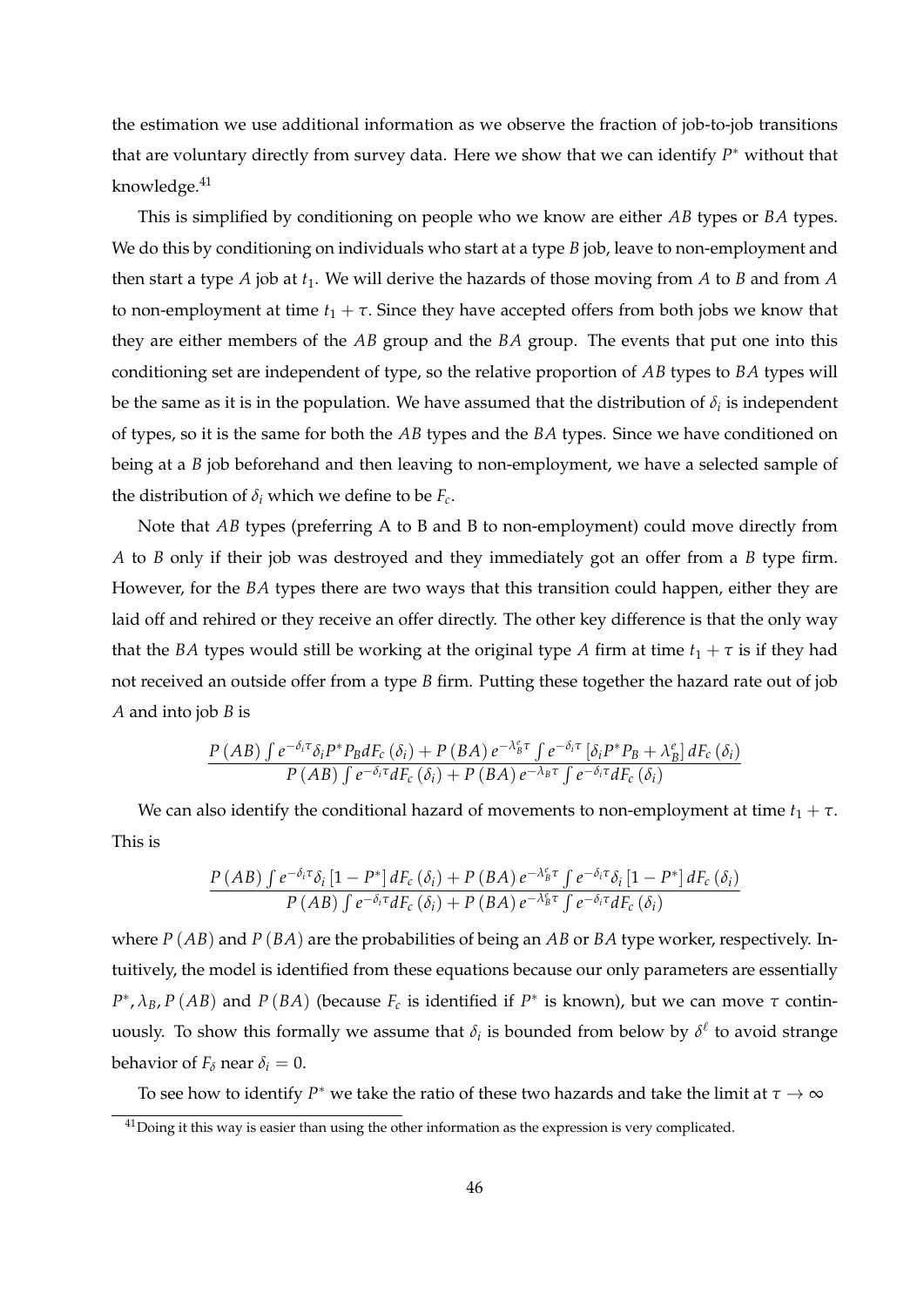$$
\lim_{\tau \to \infty} \frac{P\left(AB\right) \int e^{-\delta_i \tau} \delta_i P^* P_B dF_c \left(\delta_i\right) + P\left(BA\right) e^{-\lambda_B^c \tau} \int e^{-\delta_i \tau} \left[\delta_i P^* P_B + \lambda_B^e\right] dF_c \left(\delta_i\right)}{P\left(AB\right) \int e^{-\delta_i \tau} \delta_i \left[1 - P^*\right] dF_c \left(\delta_i\right) + P\left(BA\right) e^{-\lambda_B^c \tau} \int e^{-\delta_i \tau} \delta_i \left[1 - P^*\right] dF_c \left(\delta_i\right)}
$$
\n
$$
= \lim_{\tau \to \infty} \frac{P\left(AB\right) P^* P_B + P\left(BA\right) P^* P_B e^{-\lambda_b^c \tau} + P\left(BA\right) \lambda_B^e \frac{e^{-\lambda_B^c \tau} \int e^{-\delta_i \tau} dF_c \left(\delta_i\right)}{\int e^{-\delta_i \tau} \delta_i dF_c \left(\delta_i\right)}
$$
\n
$$
= \frac{P^* P_B}{\left[1 - P^*\right]}
$$

Since  $P_B$  is identified,  $P^*$  is identified.<sup>42</sup>

The intuition for this result is that as *τ* gets large all of the *BA* types should have gotten a *B* offer by then so that all that is left is *AB* types and the only way that they make a transition to a *B* firm is through a displacement. Comparing that to their exit rate to non-employment gives P<sup>\*</sup>. As mentioned above, since we need to assume that we do not have right truncated spells for identification of *δ<sup>i</sup>* we use it here for convenience, but the intuition of the argument is that as *τ* gets larger the proportion of *AB* in the sample shrinks making involuntary switches relatively more important which identifies  $P^*$ . It does not need to shrink all the way to zero - it just makes the expression simpler if it does.

# **Identification of**  $P(A B)$  /  $P(B A)$ ,  $\lambda_A^e$ , and  $\lambda_B^e$

Using the same conditioning as above, once  $P^*$  has been identified it is trivial to identify  $F_c$  because the hazard rate to non-employment for this group is  $\delta_i$   $[1 - P^*]$ . Here it is important that we have no right truncated spells in which case we can identify the distribution of the log of length of the employment spell. This distribution is the convolution of the distribution of  $\delta_i$  [1 –  $P^*$ ] and an extreme value distribution (see e.g. Heckman and Honore, 1989, or French and Taber, 2011), so the distribution of  $\delta_i$   $[1 - P^*]$  and thus  $F_c$  is identified.

To identify  $\lambda_B^e$  and  $P(AB)/P(BA)$  note that we can identify the probability that someone is still employed at the type *A* firm at time  $t_1 + \tau$  (all conditional on having worked at a *B* firm). This is

$$
\frac{P\left(AB\right)\int e^{-\delta_i\tau}dF_c\left(\delta_i\right)+P\left(BA\right)e^{-\lambda_B^e\tau}\int e^{-\delta_i\tau}dF_c\left(\delta_i\right)}{P\left(AB\right)+P\left(BA\right)}.
$$

Since  $F_c$  is identified,

$$
\frac{P\left(AB\right) + P\left(BA\right)e^{-\lambda_B^e \tau}}{P\left(AB\right) + P\left(BA\right)}
$$

is as well.

 $^{42}$ We used the fact that  $\delta_i$  is bounded from below for  $0 < \lim_{\tau \to \infty} \frac{e^{-\lambda_B^{\epsilon} \tau} \int e^{-\delta_i \tau} dE_c(\delta_i)}{\int e^{-\delta_i \tau} \delta_i dE_c(\delta_i)}$  $\frac{\lambda_B^e \tau \int e^{-\delta_{\hat l} \tau} dF_c(\delta_i)}{\int e^{-\delta_{\hat l} \tau} \delta_i dF_c(\delta_i)} < \lim_{\tau \to \infty} \frac{e^{-\lambda_B^e \tau} \int e^{-\delta_{\hat l} \tau} dF_c(\delta_i)}{\delta^\ell \int e^{-\delta_{\hat l} \tau} dF_c(\delta_i)}$  $\frac{\partial^{\beta} \int e^{-\delta_i \tau} dF_c(\delta_i)}{\delta^{\ell} \int e^{-\delta_i \tau} dF_c(\delta_i)} = 0.$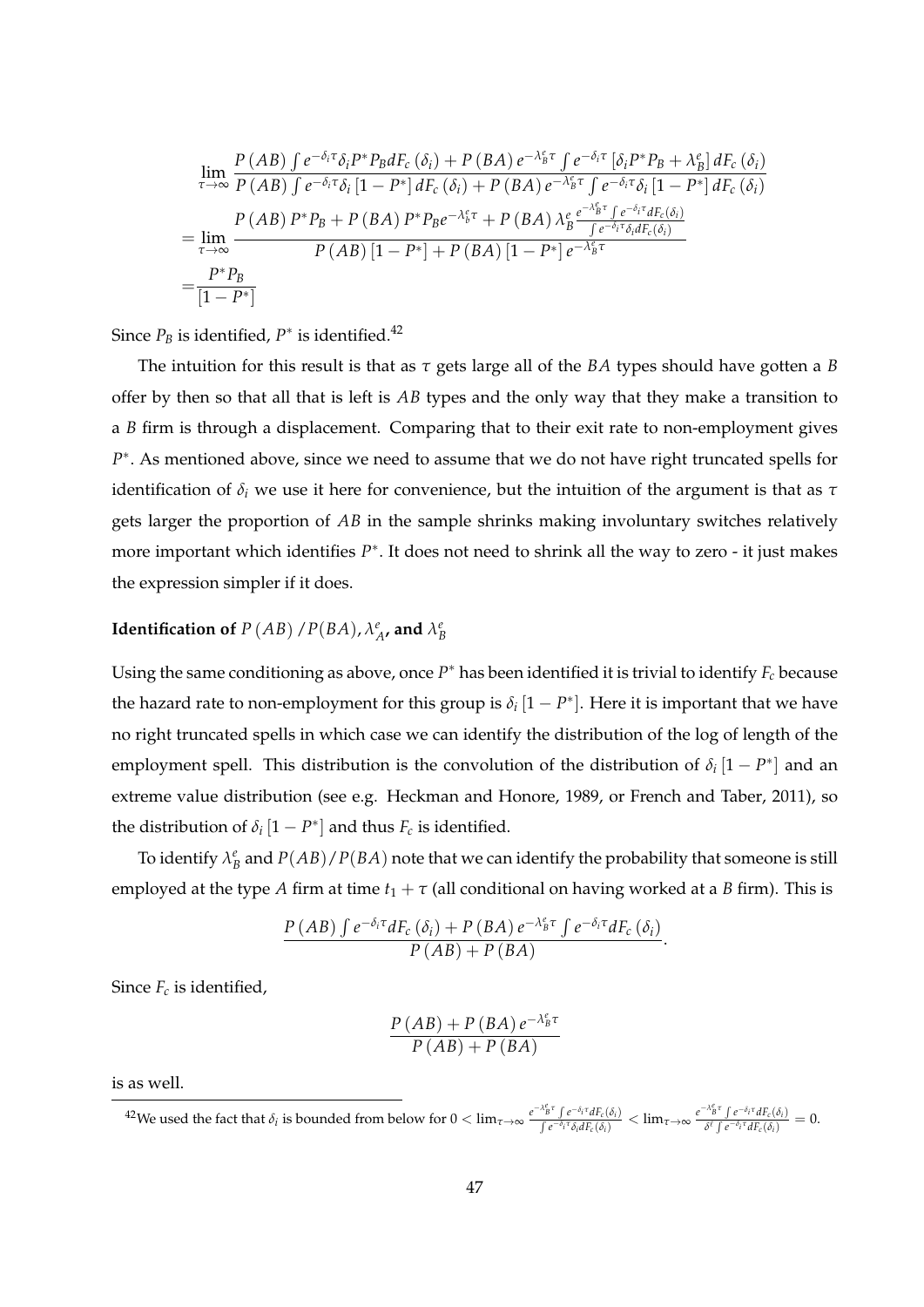Evaluate this letting *τ* go to  $\infty$  and *P*(*AB*) / (*P*(*AB*) + *P*(*BA*)) is identified and thus so is *P* (*BA*) / (*P* (*AB*) + *P* (*BA*)). Given this  $\lambda_B^e$  is identified at any other value of  $\tau$ .

We can identify  $\lambda_A^e$  by using an analogous argument.

**Identification of**  $P(0)$ ,  $P(A0)$ , and  $P(B0)$ 

Note that *P* (0) is identified directly from the data as those that never work.

To identify the *P* (*A*0) group we use the same argument we used for identification of *P* ∗ except that we no longer condition on having a *B* spell prior to the *A* spell. We condition on all individuals who's first spell is a type *A* spell which starts at *t*<sup>1</sup> and condition on how it ends. Now three types can experience the *A* spell.

The hazard rate of moving to *B* at time  $t_1 + \tau$  conditional on starting at an *A* type firm and remaining at that firm is  $43$ 

$$
\frac{P\left(AB\right)P_{A}\int e^{-\delta_{i}\tau}\delta_{i}P^{*}P_{B}dF\left(\delta_{i}\right)+P(BA)P_{A}e^{-\lambda_{B}^{\rho}\tau}\int e^{-\delta_{i}\tau}\left[\delta_{i}P^{*}P_{B}+\lambda_{B}^{\rho}\right]dF\left(\delta_{i}\right)}{P\left(AB\right)P_{A}\int e^{-\delta_{i}\tau}dF\left(\delta_{i}\right)+P(BA)P_{A}e^{-\lambda_{B}^{\rho}\tau}\int e^{-\delta_{i}\tau}dF_{c}\left(\delta_{i}\right)+P\left(AB\right)\int e^{-\delta_{i}\tau}dF_{c}\left(\delta_{i}\right)}.
$$

We can also identify the conditional hazard of movements to non-employment at time  $t_1 + \tau$ . This is

$$
\frac{\left[P\left(AB\right)+P(BA)e^{-\lambda_b^e\tau}\right]P_A\int e^{-\delta_i\tau}\delta_i\left[1-P^*\right]dF\left(\delta_i\right)+P\left(A0\right)\int e^{-\delta_i\tau}\delta_i\left[1-P^*P_A\right]dF\left(\delta_i\right)}{\left[P\left(AB\right)+P(BA)e^{-\lambda_b^e\tau}\right]P_A\int e^{-\delta_i\tau}dF_c\left(\delta_i\right)+P\left(A0\right)\int e^{-\delta_i\tau}dF_c\left(\delta_i\right)}
$$

As above we take the ratio between these and send  $\tau \to \infty$ 

$$
\lim_{\tau \to \infty} \frac{P(AB) P_A \int e^{-\delta_i \tau} \delta_i P^* P_B dF(\delta_i) + P(BA) P_A e^{-\lambda_B^e \tau} \int e^{-\delta_i \tau} \left[ \delta_i P^* P_B + \lambda_B^e \right] dF(\delta_i)}{[P(AB) + P(BA) e^{-\lambda_B^e \tau}] P_A \int e^{-\delta_i \tau} \delta_i [1 - P^*] dF(\delta_i) + P(AD) \int e^{-\delta_i \tau} \delta_i [1 - P^* P_A] dF(\delta_i)}
$$
\n
$$
= \lim_{\tau \to \infty} \frac{P(AB) P_A P^* P_B + P(BA) P_A e^{-\lambda_B^e \tau} + P(BA) P_A \frac{e^{-\lambda_B^e \tau} \int e^{-\delta_i \tau} \lambda_B^e dF(\delta_i)}{\int e^{-\delta_i \tau} \delta_i dF(\delta_i)}
$$
\n
$$
= \frac{P(AB) P_A P^* P_B}{[P(AB) + P(BA) e^{-\lambda_B^e \tau}] P_A [1 - P^*] e^{-\lambda_b \tau} + P(AD) [1 - P^* P_A]}
$$
\n
$$
= \frac{P(AB) P_A P^* P_B}{P(AB) P_A [1 - P^*] + P(AD) [1 - P^* P_A]}
$$

We have shown that everything in this expression apart from  $P(A0)/P(AB)$  is identified, thus *P*(*A*0)/*P* (*AB*) is identified.

An analogous argument gives *P*(*B*0)/*P* (*AB*). Knowledge of *P* (0),*P*(*AB*)/*P*(*BA*), *P*(*A*0)/*P* (*AB*), and  $P(B0)/P(AB)$  is sufficient to identify all of the pieces.

<sup>43</sup>Note that we have used the fact that the probability of being an *AB* type conditional on an original *A* spell is  $P(AB)$  *P<sub>A</sub>* / (*P*(*AB*)  $P_A$  + *P*(*BA*) $P_A$  + *P*(*A0*)) with similar expressions for the conditional probability of being a *BA* type. The denominator in this expression cancels.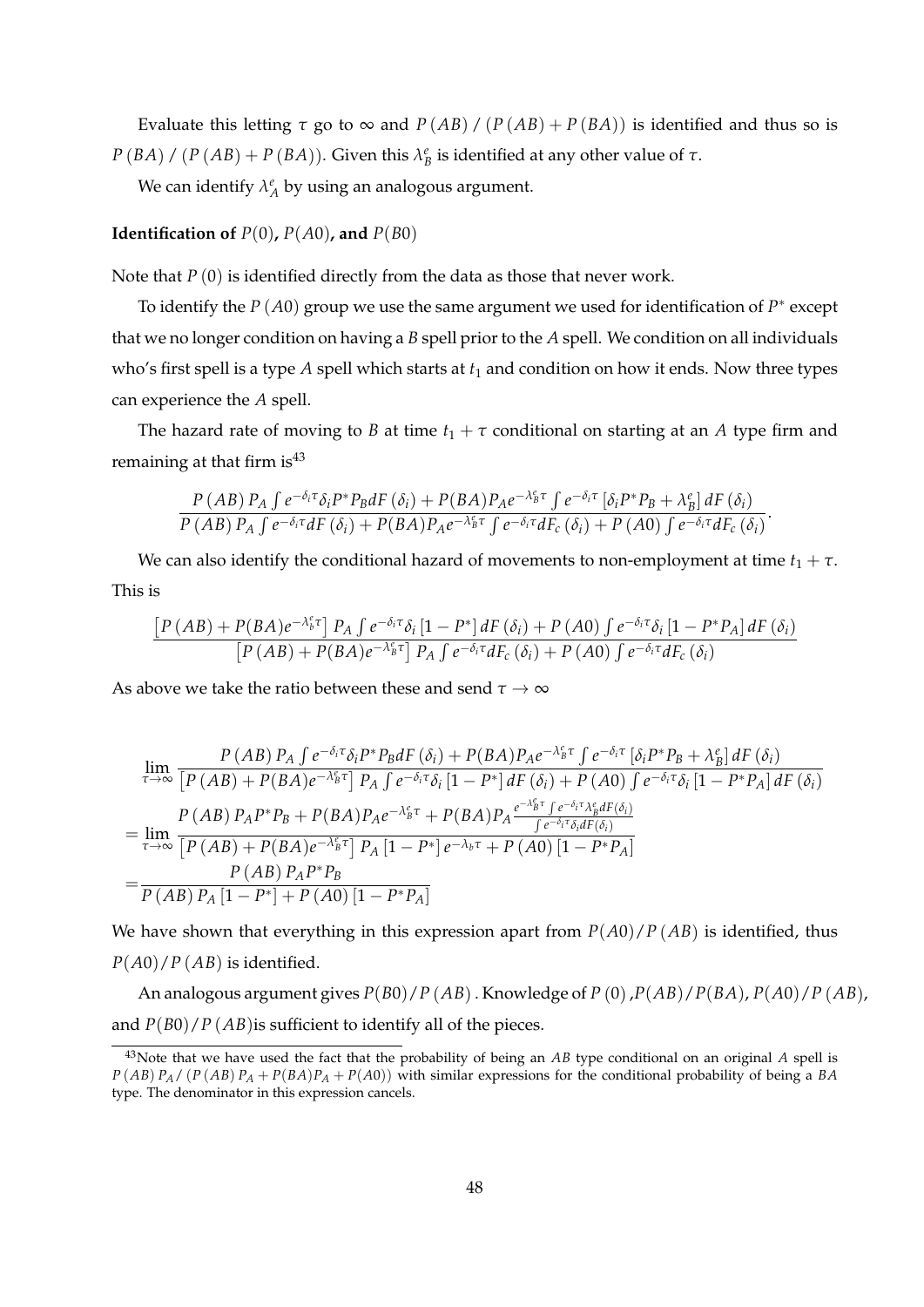#### **Identification of distribution of unconditional distribution of**  $\delta_i$

Continue to condition on individuals whose first spell is *A*. We showed how to identify *F<sup>c</sup>* above, but we need to show identification of the unconditional distribution of  $\delta_i$  using a similar argument. We can identify the distribution of the hazard rates to non-employment and thus the distribution of the logs of the hazard rates to non-employment.<sup>44</sup> Thus, we can identify the distribution of

$$
\frac{P(A0)}{P(A0) + P_A (P(AB) + P(BA))} [\log(\delta_i) + \log(1 - P^*P_A)]
$$
  
+ 
$$
\frac{P_A (P(AB) + P(BA))}{P(A0) + P_A (P(AB) + P(BA))} [\log(\delta_i) + \log(1 - P^*)]
$$

Since everything except  $\delta_i$  in this expression is identified, we can identify the distribution of  $\delta_i$ .

So far we have used only information about turnover and no information about wages. We have shown that with this information we are able to identify transition rates and type probabilities.

## **Identification of Wage Components**

We now incorporate information from wages. As a reminder of the notation, for any worker who is currently working, there are four different states which are relevant for their wages: their current employer, their current human capital, the outside option when their current wage was negotiated, and the level of human capital when the current wage was negotiated. We denote these as functions of the individual and time as  $j(i, t)$ ,  $h(i, t)$ ,  $\ell(i, t)$  and  $h_0(i, t)$ , respectively. We will also use the notation  $r_{ij\ell h} = \log (R_{ij\ell h} \psi_h)$  . Then for each integer *t* at which time the agent is working, we observe

$$
w_{it} \equiv r_{ij(i,t)\ell(i,t)h_0(i,t)} + \log \left(\frac{\psi_{h(i,t)}}{\psi_{h_0(i,t)}}\right) + \xi_{it}
$$

where  $\xi_{it}$  is i.i.d. measurement error. One can see here the distinction between  $h(i, t)$  and  $h_0(i, t)$ .

## **Identification of Distribution of Measurement Error (***ξit***)**

First, we identify the distribution of measurement error and then the arrival rate of human capital, *λh* . We condition on a group who

- Are non-employed until time  $1 d_1$
- Start working in job *A* at time  $1 d_1$  and leaves to non-employment at  $1 + d_2$

<sup>&</sup>lt;sup>44</sup>Note that in this case we are using the distribution of the employment spell only, not the job spell. It is only the hazard rate to non-employment.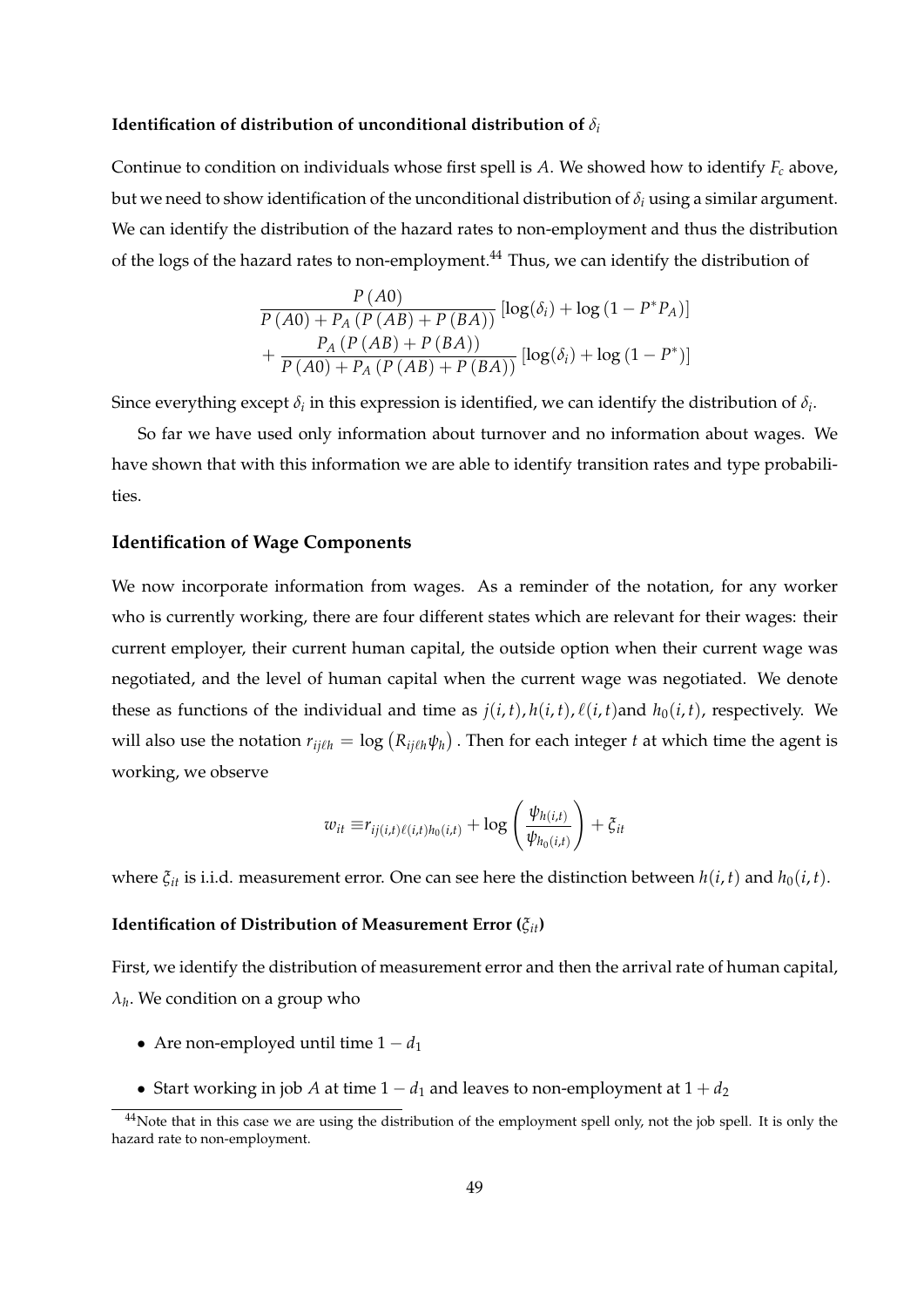• Are non-employed until time 2 − *d*<sup>3</sup> when they start again at a type *A* firm and they stay through period 2

We assume that the  $d_j$ 's are sufficiently small, so spells do not overlap. From this we can identify the joint distribution of

 $(w_{i1}, w_{i2})$ 

conditional on the events above for alternative values of  $d_1, d_2$ , and  $d_3$ .

Taking limits of the above object as  $d_1 \downarrow 0$ ,  $d_2 \downarrow 0$ , and  $d_3 \downarrow 0$ , we can identify the conditional distribution of

$$
(r_{iA00} + \xi_{i1}, r_{iA00} + \xi_{i2})
$$

for our conditioning group. Without the measurement error, both of these wages will correspond to  $r_{iA00}$  because the workers have not had enough time to accumulate human capital or get an outside offer. Notice, that since  $\psi_0 = 1$  then  $R_{iA00} = W_{iA00}$ , i.e. the rental rate is equal to the wage paid. Using Kotlarski's lemma (Kotlarski 1967) we can identify the the marginal distributions of both the measurement error and  $r_{iA00}$ . We need to additionally assume that the characteristic function of the measurement error,  $\phi_{\zeta}(s)$ , does not vanish.

### **Identification of** *λ<sup>h</sup>*

Next, we show how to identify *λ<sup>h</sup>* . To economize on notation we will use *E* (· | *d*) to denote the expectation conditional on the events described above at values of  $d = (d_1, d_2, d_3)$ . We use the same conditioning group as in the Measurement Error section and continue to send  $d_1 \downarrow 0$  and  $d_3 \downarrow 0$ , but allow  $d_2$  to vary. We can identify

$$
\lim_{d_1,d_3\downarrow 0} \frac{E(e^{isw_{i2}} \mid d)}{\phi_{\xi}(s)} = \lim_{d_1,d_3\downarrow 0} \left[ e^{-\lambda_h d_2} E(e^{isr_{iA00}} \mid d) + \left( 1 - e^{-\lambda_h d_2} \right) E(e^{isr_{iA01}} \mid d) \right].
$$

By varying  $d_2$  we can identify  $\lambda_h$ .<sup>45</sup> Intuitively, varying  $d_2$  varies the time that the worker has to get a human capital shock.

$$
\lim_{d_1, d_3 \downarrow 0} \left[ -\lambda_h e^{-\lambda_h d_2} E\left( e^{i s r_{iA00}} \mid d \right) + \lambda_h e^{-\lambda_h d_2} E\left( e^{i s r_{iA01}} \mid d \right) \right] = \lambda_h e^{-\lambda_h d_2} \left[ E\left( e^{i s r_{iA00}} \mid A \right) - E\left( e^{i s r_{iA01}} \mid A \right) \right]
$$
\n
$$
= \lambda_h e^{-\lambda_h d_2} \left[ E\left( e^{i s r_{iA00}} \mid A \right) - E\left( e^{i s r_{iA01}} \mid A \right) \right]
$$

where the notation  $E(\cdot | A)$  means the expected value conditional on taking an A job first. Now take the ratio of this at two different values of  $d_2$  say  $d_2^a$  and  $d_2^b$  then

$$
\Delta(d_2^a, d_2^b) \equiv \frac{\lambda_h e^{-\lambda_h d_2^a} [E (e^{i S r_{iA00}} \mid A) - E (e^{i S r_{iA01}} \mid A)]}{\lambda_h e^{-\lambda_h d_2^b} [E (e^{i S r_{iA00}} \mid A) - E (e^{i S r_{iA01}} \mid A)]}
$$
  
=  $e^{\lambda_h (d_2^b - d_2^a)}$ .

 $^{45}$ To see how, take the ratio of the derivatives of this function in terms of  $d_2$  at two different values of  $d_2$  and it will be a known function of  $\lambda_h$ . First note that the derivative with respect to  $\delta_2$  is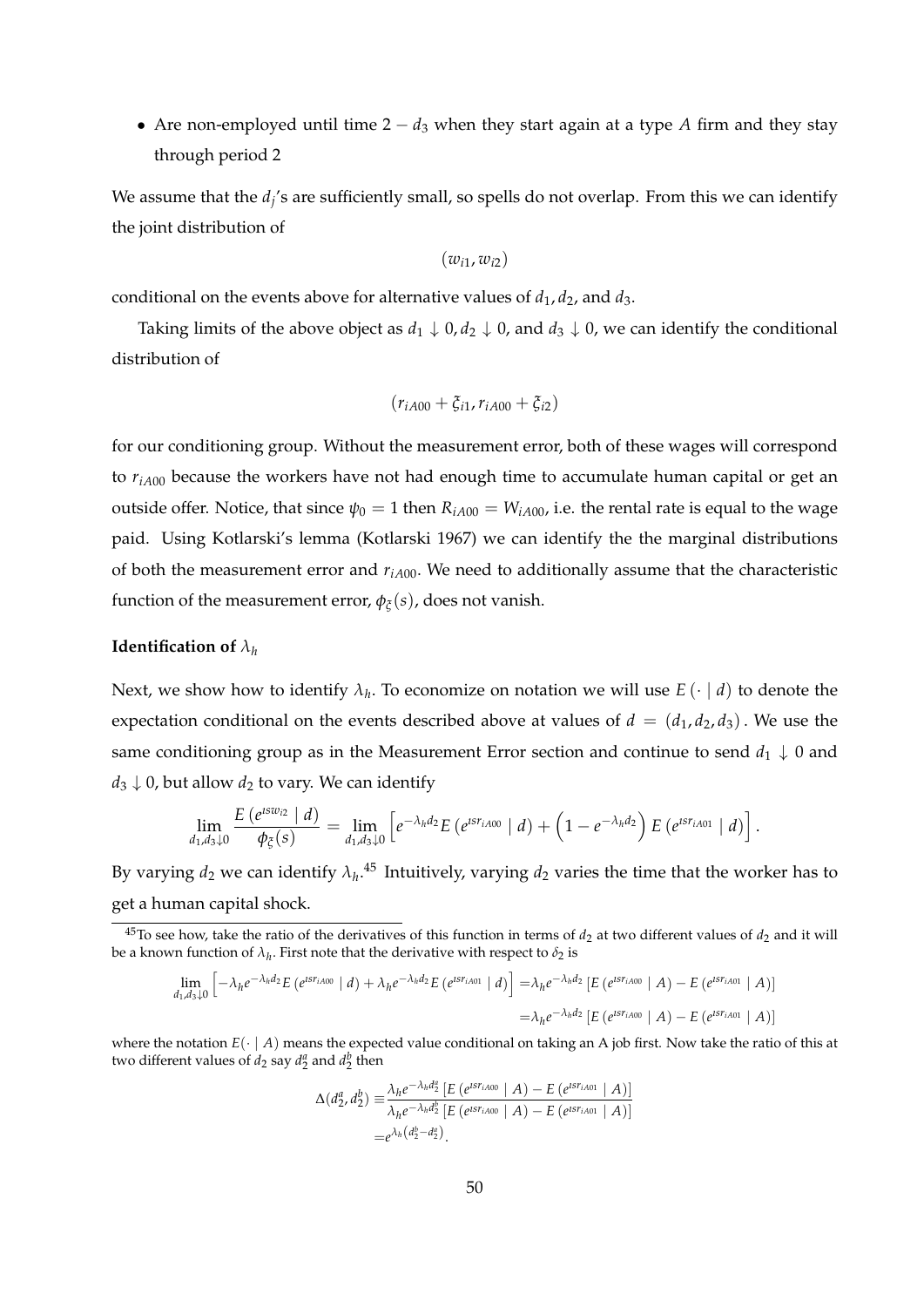## **Identification of** *ψ*<sup>1</sup> **and the Distribution of Wages for the** *AB* **types**

We now consider identification of *ψ*<sup>1</sup> and demonstrate identification of the full wage distribution for the *AB* type. Identification of the ladder is complicated, so we will do this stepwise by showing identification of expanding subsets of the full distribution.

For the *AB* types these are the seventeen different labor market statuses possible

| Table AAT                            |                |             |                |                  |  |
|--------------------------------------|----------------|-------------|----------------|------------------|--|
| Labor Market Statuses for AB workers |                |             |                |                  |  |
| j(i,t)                               | h(i,t)         | $\ell(i,t)$ | $h_0(i,t)$     | Wage             |  |
| A                                    | 0              | 0           | 0              | $R_{iA00}$       |  |
| A                                    | 0              | B           | 0              | $R_{iAB0}$       |  |
| $\overline{A}$                       | 0              | A           | 0              | $\pi_{iA}$       |  |
| $\overline{A}$                       | $\mathbf{1}$   | 0           | 0              | $R_{iA00}\psi_1$ |  |
| A                                    | 1              | B           | 0              | $R_{iAB0}\psi_1$ |  |
| $\overline{A}$                       | 1              | A           | $\overline{0}$ | $\pi_{iA}\psi_1$ |  |
| $\overline{\mathbf{A}}$              | $\mathbf{1}$   | 0           | $\mathbf{1}$   | $R_{iA01}\psi_1$ |  |
| $\overline{A}$                       | $\overline{1}$ | B           | $\overline{1}$ | $R_{iAB1}\psi_1$ |  |
| $\overline{A}$                       | $\mathbf 1$    | A           | $\mathbf{1}$   | $\pi_{iA}\psi_1$ |  |
| B                                    | 0              | 0           | 0              | $R_{iB00}$       |  |
| B                                    | 0              | B           | 0              | $\pi_{iB}$       |  |
| B                                    | $\mathbf 1$    | 0           | 0              | $R_{iB00}\psi_1$ |  |
| B                                    | 1              | B           | 0              | $\pi_{iB}\psi_1$ |  |
| B                                    | 1              | 0           | 1              | $R_{iB01}\psi_1$ |  |
| B                                    | 1              | B           | 1              | $\pi_{iB}\psi_1$ |  |
| $\overline{0}$                       | 0              | <b>NA</b>   | <b>NA</b>      | NA               |  |
| 0                                    | $\overline{1}$ | NA          | <b>NA</b>      | NA               |  |

Table AA1

From the table one can see that for an *AB* worker wages depend on the joint distribution of eight objects (in addition to  $\psi_1$ )

 $(R_{iA00}, R_{iAB0}, \pi_{iA}, R_{iB00}, \pi_{iB}, R_{iA01}, R_{iAB1}, R_{iB01})$ 

While there are multiple ways to show identification, we focus on a particular set of transitions. We assume that workers start their labor market career in non-employed and receive their first job at  $1 - d_1$ . The following table shows the transition path.

 $\Delta(d_2^a, d_2^b)$  is directly identified from the data and

$$
\lambda_h = \frac{\log\left(\Delta(d_2^a, d_2^b)\right)}{d_2^b - d_2^a}
$$

.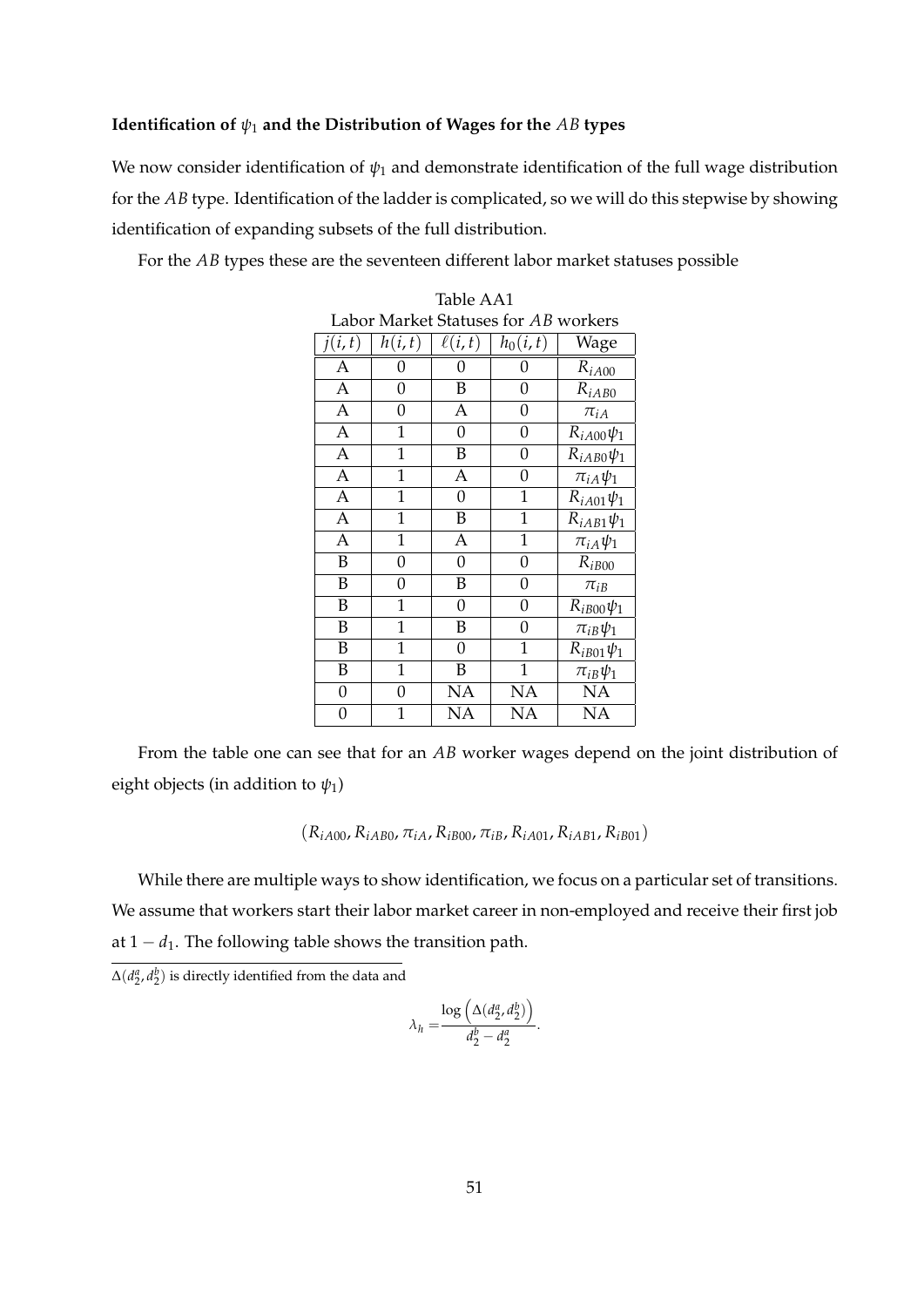| Transition             | Time                  |
|------------------------|-----------------------|
| Start at A             | $1 - d_1$             |
| Move to non-employment | $1+d_2$               |
| Start at B             | $2 - d_3$             |
| Move to non-employment | $2 + d_4$             |
| Start at B             | $3-d_5-d_6$           |
| Move to A              | $3 - d_6$             |
| Move to non-employment | $3 + d_7$             |
| Start at A             | $4-d_8$               |
| Move to non-employment | $4+d_9$               |
| Start at B             | $6 - d_{10}$          |
| Move to non-employment | $6 + d_{11}$          |
| Start at B             | $8 - d_{12} - d_{13}$ |
| Move to A              | $8 - d_{13}$          |
| Move to B              | $8 + d_{14}$          |

with  $d_j \geq 0$  for  $j = 1, ..., 14$ . We also assume that the  $d_j$ 's are sufficiently small such that the above spells do not overlap. The goal here will be to look at the joint distribution of wages conditional on the  $d_j$ 's. Analogous to above, we use the notation  $E[\cdot | d]$  to mean the conditional expectation conditioning on events occurring at times denoted by  $d_1 - d_{14}$ .

In going forward we condition on functions of wages from the first eight periods  $f(w_{i1}, ..., w_{i8})$ . For any function  $f(w_{i1}, ..., w_{i8})$  notice that

$$
E(f(w_{i1},...,w_{i8}) | d) = P[AB | d] E[f(w_{i1},...,w_{i8}) | d, AB]
$$
  
+  $P[BA | d] E[f(w_{i1},...,w_{i8}) | d, BA].$ 

The last value *d*<sup>14</sup> will play a crucial roll in distinguishing between these expressions. As it is not realized until after period 8 it does not affect either  $E[f(w_{i1},...,w_{i8}) | d, AB]$  or  $E[f(w_{i1},...,w_{i8}) | d, BA]$ . However, it does influence *P* [*AB* | *d*] because a *BA* can move from *A* to *B* directly either because they got an outside offer from a *B* firm or because the they were laid off and got an immediate offer. For an *AB* type it can only be due to the latter event. It is straight forward to show that  $P[A|B|A]$  is a known increasing function of  $d_{14}$ .<sup>46</sup> Notice then for any distribution of wages,  $f(\cdot)$ , and any values of  $d_1$ , ...,  $d_{13}$ , by moving  $d_{14}$  we can separately identify  $E[f(w_{i1}, ..., w_{i8}) | d, AB]$ from  $E[f(w_{i1},...,w_{i8}) | d, BA]$ . We refrain from making this argument repeatedly but just condition on types implicitly assuming that  $E[f(w_{i1},...,w_{i8}) | d, AB]$  is identified. In what follows we will

 $46$ It is

$$
P\left[AB \mid d\right] = \frac{P\left(AB\right)E\left(e^{-(\lambda_{A}^{c} + \delta_{i})(d_{5} + d_{12}) - \delta_{i}(d_{13} + d_{14})}\left[\delta_{i}P^{*}P_{A} + \lambda_{A}^{e}\right]^{2}\delta_{i}P^{*}P_{B}\right)}{P\left(AB\right)E\left(e^{-(\lambda_{A}^{c} + \delta_{i})(d_{5} + d_{12}) - \delta_{i}(d_{13} + d_{14})}\left[\delta_{i}P^{*}P_{A} + \lambda_{A}^{e}\right]^{2}\delta_{i}P^{*}P_{B}\right)} + P(BA)E\left(e^{-\delta_{i}(d_{5} + d_{12}) - (\lambda_{B}^{c} + \delta_{i})(d_{13} + d_{14})}\left[\delta_{i}P^{*}P_{A}\right]^{2}\left[\delta_{i}P^{*}P_{B} + \lambda_{B}^{e}\right]\right)
$$

.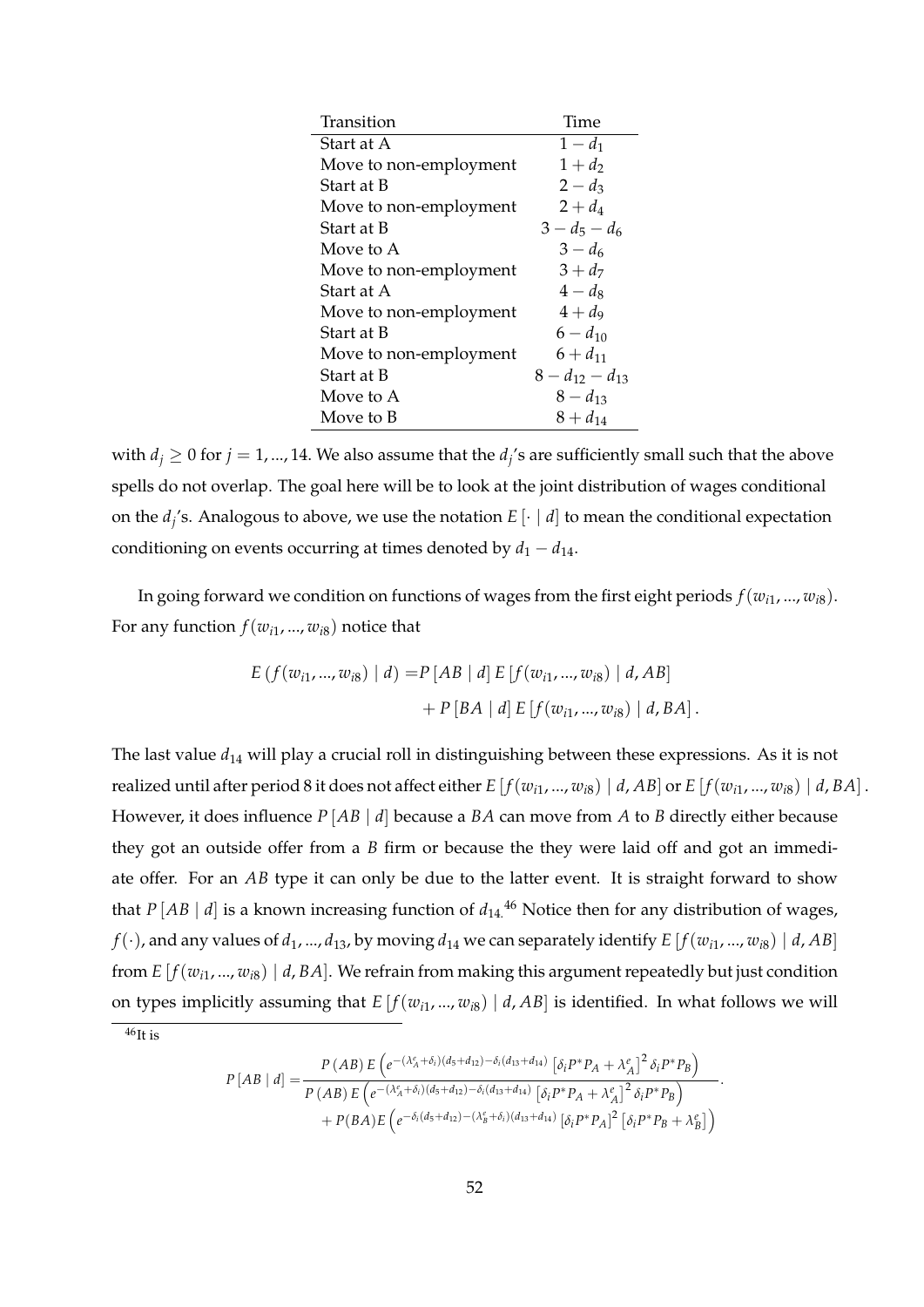start with a subset of the full joint distribution,  $(R_{iA00}, R_{iAB0}, \pi_{iA}, R_{iB00}, \pi_{iB}, R_{iA01}, R_{iAB1}, R_{iB01})$ , and show identification. We will then increase the subset until we reach the full joint distribution.

## *Identification of joint distribution of*  $(R<sub>iA00</sub>, R<sub>iB00</sub>, R<sub>iAB0</sub>)$  *for the AB types*

We start by sending  $d_1...d_{13} \downarrow 0$  and look at the joint distribution of  $(w_{i1}, w_{i2}, w_{i3})$ . A complication is that in period 3, individuals who moved directly from *B* to *A* could have either have gotten an outside offer from an *A* firm or been laid off and found a new job immediate. The probability that it is a voluntary transition (the former case) is defined to be  $\rho_3(d)$  which is a complicated expression involving transition parameters which we have shown are identified. Since  $\rho_3(d)$  is a known expression of parameters we have shown it is identified.

Then for any values of  $s_1 - s_3$  we can identify

$$
\lim_{d_1 \dots, d_{13}\downarrow 0} \frac{E \exp[i(s_1 w_{i1} + s_2 w_{i2} + s_3 w_{i3}) | d, AB]}{\phi_{\xi}(s_1) \phi_{\xi}(s_2) \phi_{\xi}(s_3)}
$$
\n
$$
= \left[ \lim_{d_1 \dots, d_{13}\downarrow 0} \rho_3(d) \right] E \exp[i(s_1 r_{iA00} + s_2 r_{iB00} + s_3 r_{iA00} | AB)]
$$
\n
$$
+ \left[ \lim_{d_1 \dots, d_{13}\downarrow 0} (1 - \rho_3(d)) \right] E \exp[i((s_1 + s_3) r_{iA00} + s_2 r_{iB00} | AB)].
$$

We will use the same basic argument for identification of the model throughout this section. We will be explicit about it here, but not as explicit in what follows (which will involve many more terms).

- 1.  $\lim_{d_1 \dots d_1 \ge 0} \rho_3(d)$  is identified as it is a known function of parameters that we have shown are identified.
- 2. By setting  $s_3 = 0$  we can identify  $E \exp[i(s_1 r_{iA00} + s_2 r_{iB00} | AB)]$  from the expression above.
- 3. Once this is identified,  $E \exp[i((s_1 + s_3) r_{iA00} + s_2 r_{iB00} | AB)]$  is identified as we vary  $s_3$ .
- 4. Everything in the expression above is identified except  $E \exp[i(s_1 r_{iA00} + s_2 r_{iB00} + s_3 r_{iAB0} | AB)]$ so we can solve for this expression as well.
- 5.  $E \exp[i(s_1 r_{iA00} + s_2 r_{iB00} + s_3 r_{iAB0} | AB)]$  is the characteristic function of  $(r_{iA00}, r_{iB00}, r_{iAB0})$ , so if this is identified, the joint distribution of  $(r_{iA00}, r_{iB00}, r_{iAB0})$  is identified.

*Identification of*  $(R_{iA00}, R_{iB00}, R_{iAB0}, R_{A01}, R_{iB01}, R_{iAB1})$  *for the AB types* 

Now we extend the argument to include the joint distribution of

 $(R_{iA00}, R_{iB00}, R_{iAB0}, R_{A01}, R_{iB01}, R_{iAB1})$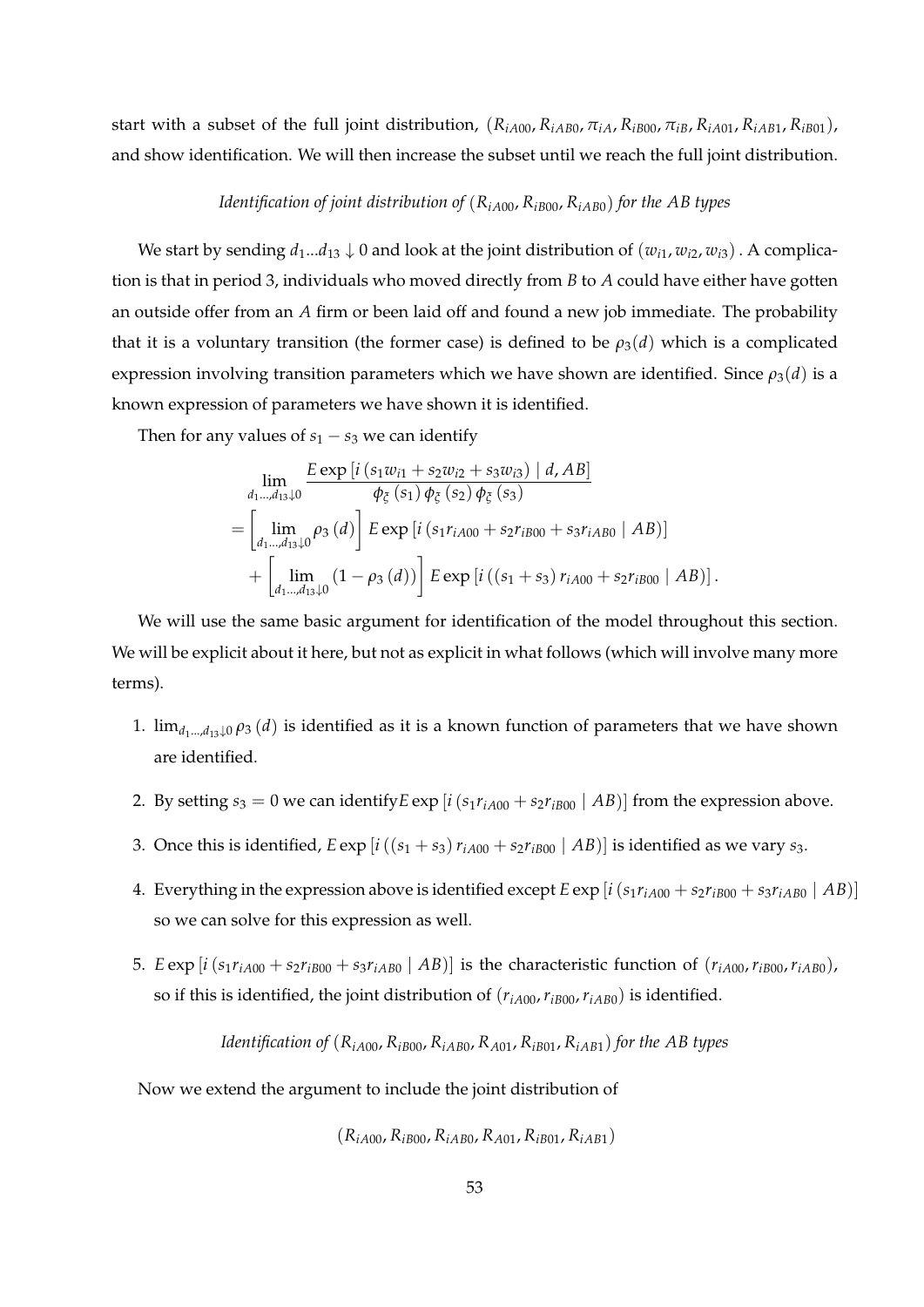for the  $AB$  types by adding periods 4, 6, and 8. The key here is that we will now vary  $d_7$  which will allow the possibility that human capital evolves between time 3 and  $3 + d_7$ . We keep  $d_7 < 1$ . Note that there are now 8 possible events that can occur in the data; (human capital evolves or does not evolve between period 3 and  $3 + d_7$ ) $\times$  (the job-to-job transition to job *A* at time 3 is voluntary/involuntary)  $\times$ (the job-to-job transition to job *A* at time 8 is voluntary/involuntary). Let  $\rho_3(d)$  and  $\rho_8(d)$  be the conditional probability that the job-to-job transitions are voluntary at time 3 and 8, respectively. These are identified as is their limit. To simplify the following expression define

$$
\rho_3^{\ell_1} \equiv \lim_{d_1 \dots, d_6, d_8, \dots, d_{13}\downarrow 0} \rho_3(d)
$$
  

$$
\rho_8^{\ell_1} = \lim_{d_1 \dots, d_6, d_8, \dots, d_{13}\downarrow 0} \rho_8(d)
$$

and note that these values are identified. For any value of  $s_1 - s_6$  we can identify

$$
\lim_{d_1,\ldots,d_6,d_8,\ldots,d_{13}\downarrow 0} \frac{E \exp[i(s_1w_{i1} + s_2w_{i2} + s_3w_{i3} + s_4w_{i4} + s_5w_{i6} + s_6w_{i8}) | d, AB]}{\varphi_{\xi}(s_1)\varphi_{\xi}(s_2)\varphi_{\xi}(s_3)\varphi_{\xi}(s_4)\varphi_{\xi}(s_5)\varphi_{\xi}(s_6)}
$$
\n
$$
= e^{-\lambda_h d_7} \left[ \rho_3^{\ell_1} \rho_8^{\ell_1} \right] E \exp[i((s_1 + s_4) r_{iA00} + (s_2 + s_5) r_{iB00} + (s_3 + s_6) r_{iA00} + (s_2 + s_5) r_{iB00} + s_3r_{iA00}) | AB]
$$
\n
$$
+ e^{-\lambda_h d_7} \left[ \left(1 - \rho_3^{\ell_1}\right) \rho_8^{\ell_1} \right] E \exp[i((s_1 + s_4 + s_6) r_{iA00} + (s_2 + s_5) r_{iB00} + s_3r_{iA00}) | AB]
$$
\n
$$
+ e^{-\lambda_h d_7} \left[ \left(1 - \rho_3^{\ell_1}\right) \left(1 - \rho_8^{\ell_1}\right) \right] E \exp[i((s_1 + s_3 + s_4) r_{iA00} + (s_2 + s_5) r_{iB00} + s_6r_{iA00}) | AB]
$$
\n
$$
+ \left(1 - e^{-\lambda_h d_7}\right) \left[ \rho_3^{\ell_1} \rho_8^{\ell_1} \right] \exp[i(s_1 r_{iA00} + s_2 r_{iB00} + s_3 r_{iA00} + s_4 r_{iA01} + s_5 r_{iB01} + s_6 r_{iA01}) | AB]
$$
\n
$$
+ \left(1 - e^{-\lambda_h d_7}\right) \left[ \rho_3^{\ell_1} \rho_8^{\ell_1} \right] \exp[i(s_1 r_{iA00} + s_2 r_{iB00} + s_3 r_{iA00} + (s_4 + s_6) r_{iA01} + s_5 r_{iB01}) | AB]
$$
\n
$$
+ \left(1
$$

We showed above that the first four expressions are identified. Thus we have four new expressions to identify

$$
(a) E \exp\left[i\left(s_1r_{iA00} + s_2r_{iB00} + s_3r_{iAB0} + s_4r_{iA01} + s_5r_{iB01} + s_6r_{iAB1}\right) | AB\right]
$$
\n
$$
(b) E \exp\left[i\left(s_1r_{iA00} + s_2r_{iB00} + s_3r_{iAB0} + (s_4 + s_6) r_{iA01} + s_5r_{iB01}\right) | AB\right]
$$
\n
$$
(c) E \exp\left[i\left((s_1 + s_3) r_{iA00} + s_2r_{iB00} + s_4r_{iA01} + s_5r_{iB01} + s_6r_{iAB1}\right) | AB\right]
$$
\n
$$
(d) E \exp\left[i\left((s_1 + s_3) r_{iA00} + s_2r_{iB00} + (s_4 + s_6) r_{iA01} + s_5r_{iB01}\right) | AB\right]
$$

We use the same approach as above. If we evaluate at  $s_3 = s_6 = 0$  these expressions are the same and thus  $E[i(s_1r_{iA00} + s_2r_{iB00} + s_4r_{iA01} + s_5r_{iB01} | AB)]$  is identified. This identifies (*d*) for any values of  $s_1 - s_6$ .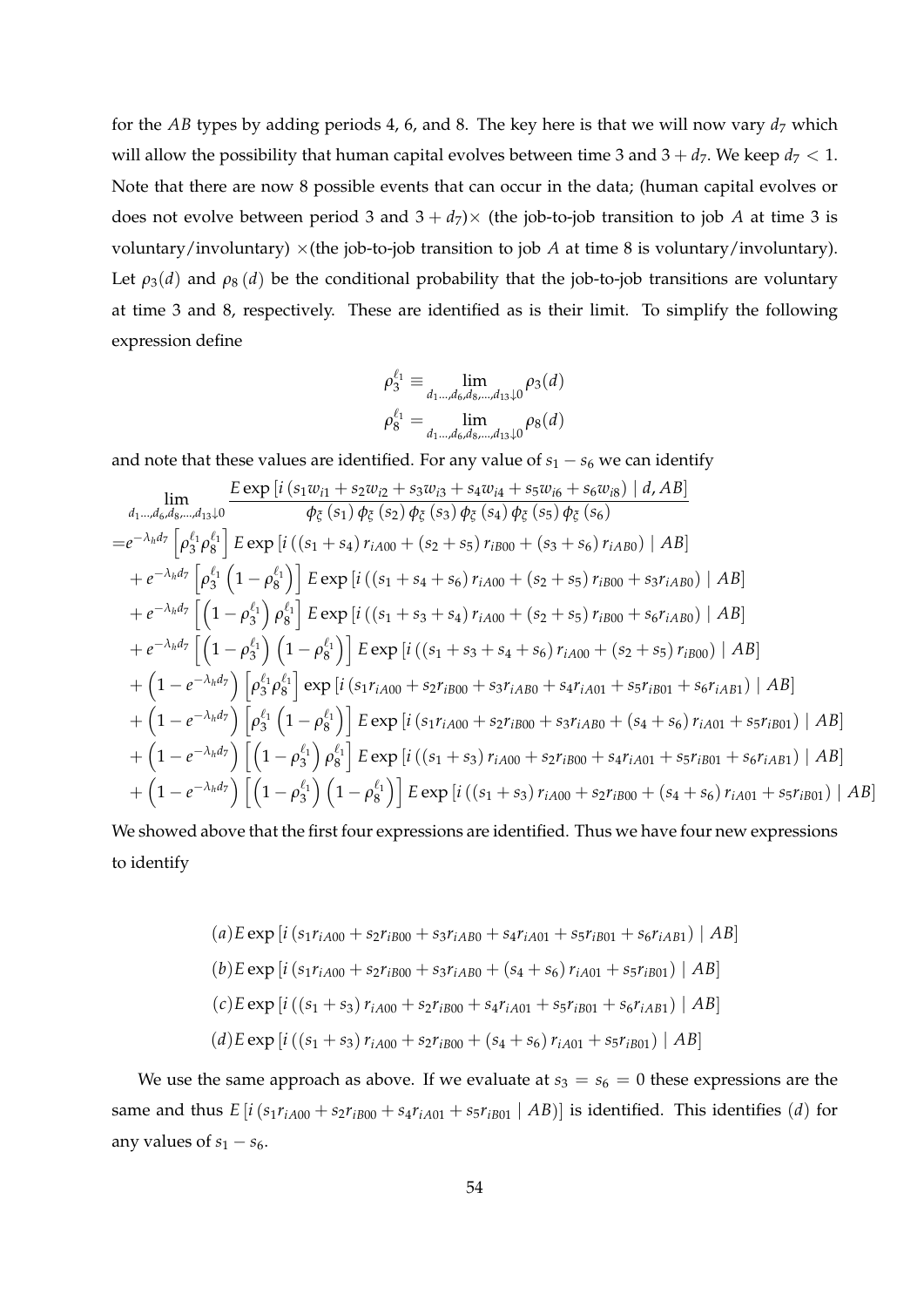Again using the same type of argument, given  $(d)$ , keeping  $s_3 = 0$  but varying the other values of  $s_j$  identifies (*c*) and setting  $s_6 = 0$  but varying the others gives (*b*). Then everything in the large equation above is identified other than (*a*), so it is identified by varying all values of *s<sup>j</sup>* .

## *Identification of ψ*<sup>1</sup>

Next, we consider identification of  $\psi_1$  which we can do from  $E[\log(W_{i7}) | d, AB]$  alone. In order to do this we condition on  $1 < d_{11} < 2$  so that we observe  $w_{i7}$  and we will vary  $d_2$  but send the rest of the  $d_j \downarrow 0$  (except  $d_{14}$  as usual). For this case there are three possibilities: human capital has not evolved before period 7, human capital evolves between time 1 and time  $1 + d_2$ , and human capital evolves between periods 6 and 7.

$$
\lim_{d_1, d_3, \dots, d_{13}\downarrow 0} E\left[\log\left(w_{i7}\right) \mid d, AB\right] =
$$
\n
$$
e^{-\lambda_h \left[1+d_2\right]} \left(e^{-\lambda_B^e} E\left[r_{iB00} \mid AB\right] + \left(1-e^{-\lambda_B^e}\right) E\left[\log\left(\pi_{iB}\right) \mid AB\right]\right)
$$
\n
$$
+ \left(1-e^{-\lambda_h d_2}\right) \left(e^{-\lambda_B^e} E\left[r_{iB01} \mid AB\right] + \left(1-e^{-\lambda_B^e}\right) \left(E\left[\log\left(\pi_{iB}\right) \mid AB\right] + \log\left(\psi_1\right)\right)\right)
$$
\n
$$
+ \left(e^{-\lambda_h d_2} - e^{-\lambda_h \left[1+d_2\right]}\right) \left(e^{-\lambda_B^e} E\left[r_{iB00} \mid AB\right] + \left(1-e^{-\lambda_B^e}\right) E\left[\log\left(\pi_{iB}\right) \mid AB\right] + \log\left(\psi_1\right)\right) + E\left(\xi_{i7}\right)
$$
\n
$$
= e^{-\lambda_h d_2} e^{-\lambda_B^e} E\left[r_{iB00} \mid AB\right] + \left(1-e^{-\lambda_h d_2}\right) e^{-\lambda_B^e} E\left[r_{iB01} \mid AB\right] + E\left(\xi_{i7}\right)
$$
\n
$$
+ \left(1-e^{-\lambda_A}\right) E\left[\log\left(\pi_{iB}\right) \mid AB\right] + \left[\left(1-e^{-\lambda_h d_2}\right) \left(1-e^{-\lambda_B^e}\right) + \left(e^{-\lambda_h d_2} - e^{-\lambda_h \left[1+d_2\right]}\right)\right] \log\left(\psi_1\right)
$$

Everything is known in this expression except *E* [log ( $\pi_{iB}$ ) | *AB*] and log ( $\psi_1$ ), so by varying  $d_2$ they can be separately identified.

## *Identification of*  $(R_{iA00}, R_{iA00}, R_{iB00}, R_{iA01}, R_{iA01}, R_{iB01}, \pi_{iA}, \pi_{iB})$  *conditional on AB*

Now we assume that  $1 < d_{11} < 2$  and  $1 < d_9 < 2$  such that we observe wages at time 5 and 7. Using the same argument as above by varying  $d_7$ , we can identify the expected value of  $f(w_{i1},...,w_{i8})$  conditional on human capital arriving between time 3 and  $3 + d_7$  (write this conditioning as  $H_{i4} = 1$ ). To simplify the notation we define

$$
\omega_{iA} \equiv \log(\pi_{iA})
$$
  

$$
\omega_{iB} \equiv \log(\pi_{iB}).
$$

We will set the rest of the  $d_j$ 's close to zero (other than  $d_7$ ,  $d_{11}$ ,  $d_9$ , and  $d_{14}$ ). Since we condition on human capital arriving between period 3 and  $3 + d_7$ , we know that the wage in the first period will be approximately  $R_{iA00}$ , the second period  $R_{iB00}$ , the fourth  $R_{iA01}$ , and the sixth  $R_{iB01}$ . As before for the third and the eighth period the wage can take two values depending on whether the jobto-job transition was voluntary or not ( $R_{iA00}$  or  $R_{iAB0}$  in 3 and  $R_{iA01}$ or  $R_{iAB1}$  in 8). For period 5 the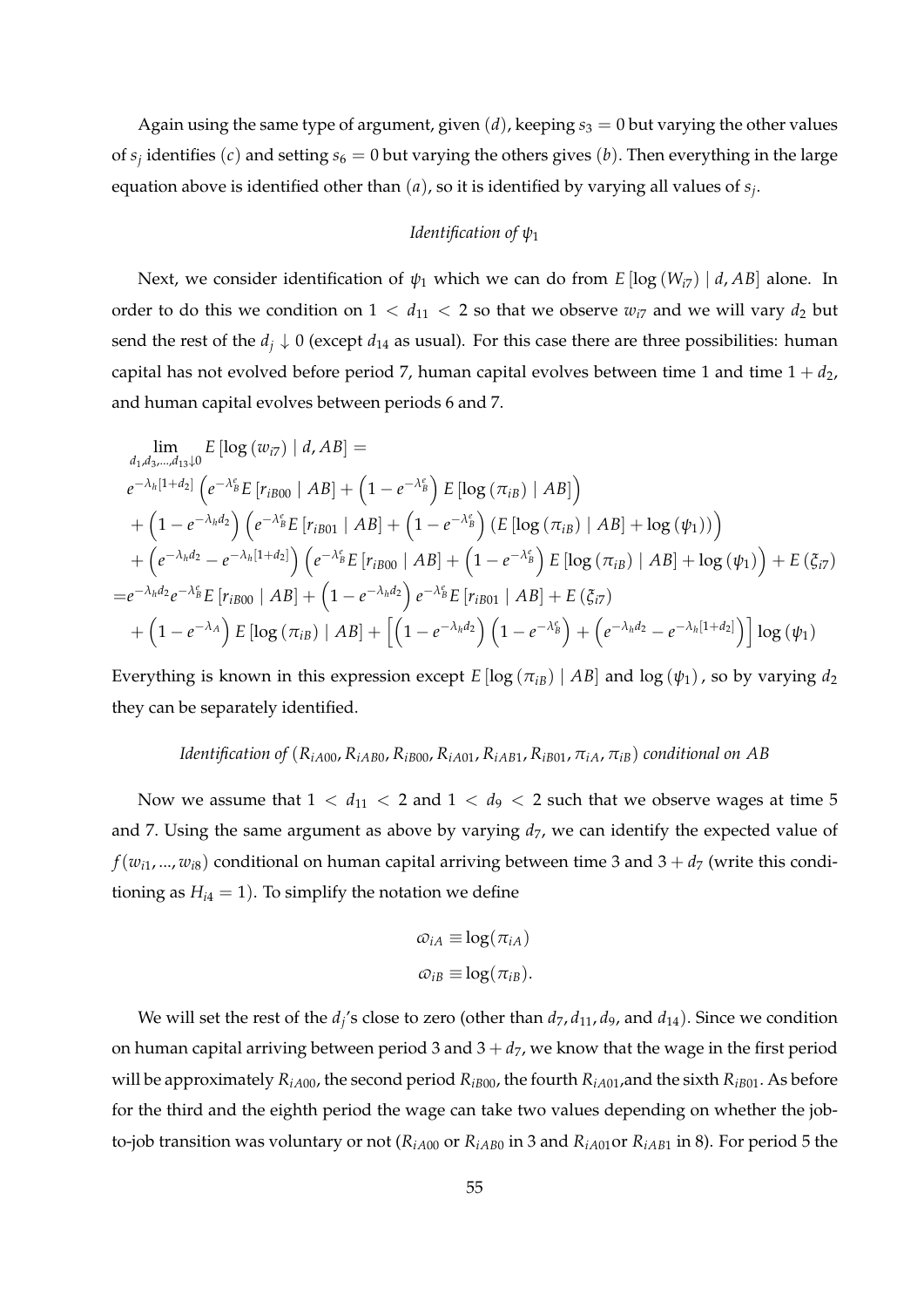wage can take 3 values depending on outside offers either *RiA*<sup>01</sup> if no outside offers, *RiAB*<sup>1</sup> if an offer from a *B* type only, or  $\pi_{iA}$  if an offer from an *A* type. Similarly in period 7 the wage can take 2 values depending on whether there was no outside offer (*RiB*01) or an outside offer from a *B* firm  $(\pi_{iB})$ .<sup>47</sup> This gives a total of  $2 \times 3 \times 2 \times 2 = 24$  different possibilities.

Analogous to above we define

$$
\rho_3^{\ell_2} \equiv \lim_{d_1, \dots, d_6, d_8, d_{10}, d_{12}, d_{13}\downarrow 0} \rho_3(d)
$$
  

$$
\rho_8^{\ell_2} \equiv \lim_{d_1, \dots, d_6, d_8, d_{10}, d_{12}, d_{13}\downarrow 0} \rho_8(d)
$$

Putting this together can identify the complicated expression with the relevant 24 terms.

<sup>&</sup>lt;sup>47</sup>Since we are considering AB types they could not have gotten an offer from an A firm or they would have left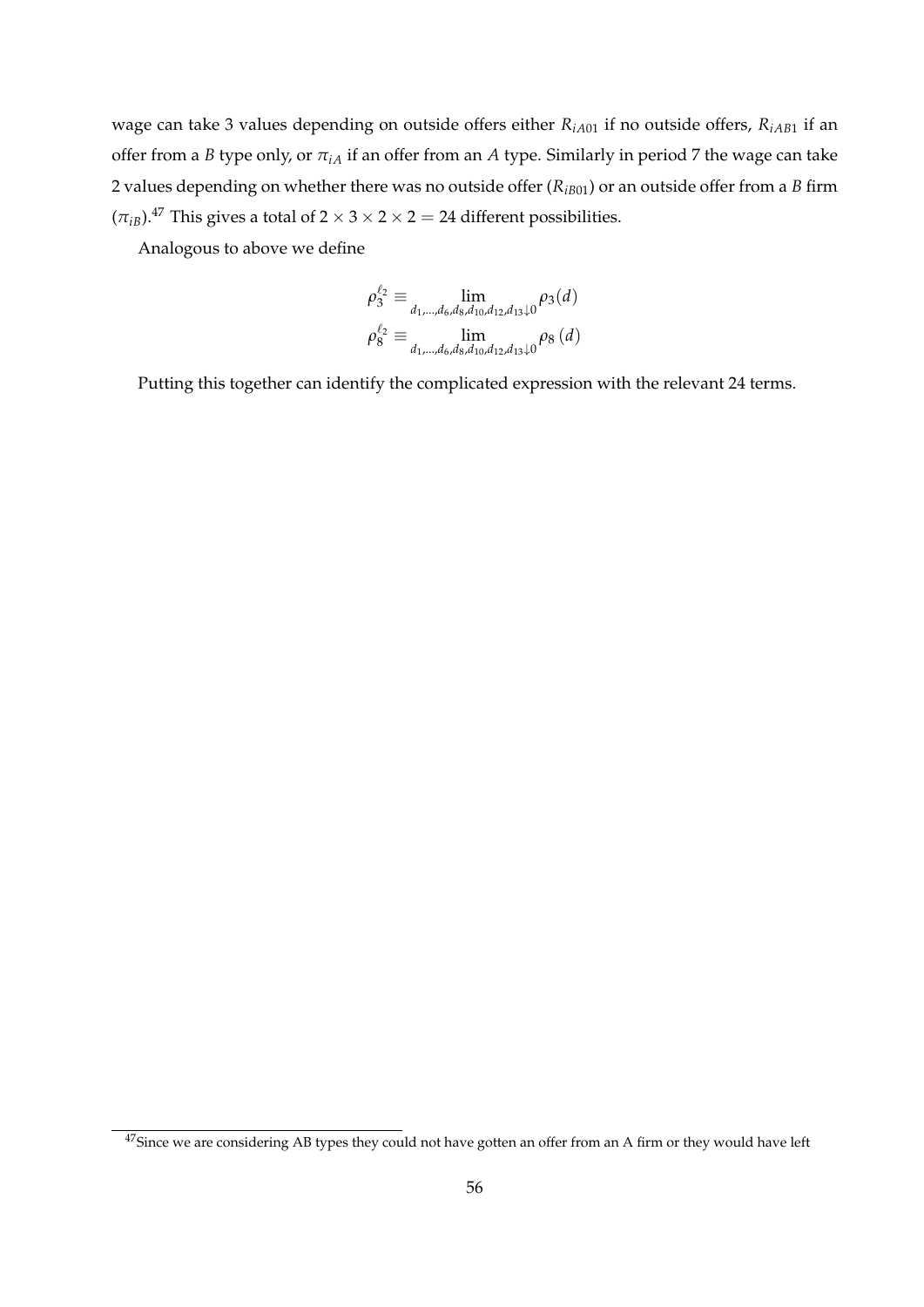| $+e^{-\lambda^s_A}\left(1-e^{-\lambda^s_B}\right)\left(1-e^{-\lambda^s_B}\right)\left[\rho^{e_2}_3\rho^{e_2}_8\right]E\exp\left[i\left(s_1r_{iA00}+s_2r_{iB00}+s_3r_{iAB0}+s_4r_{iA01}+s_6r_{iB01}+s_7\varpi_{iB}+s_8\right)r_{iA B1}\right]\left[AB\right]$<br>$+\left(1-e^{-\lambda_{A}^{e}}\right)\left(1-e^{-\lambda_{B}^{e}}\right)\left[\rho_{3}^{e_{2}}\rho_{8}^{e_{2}}\right]E\exp\left[i\left(s_{1}r_{iA00}+s_{2}r_{iB00}+s_{3}r_{iA00}+s_{4}r_{iA01}+s_{5}\varpi_{iA}+s_{6}r_{iB01}+s_{7}\varpi_{iB}+s_{8}r_{iA}{\rm\bf g}_{1}\right)\right]AB]$<br>$+e^{-(\lambda_ A^e+\lambda_B^e)}\left(1-e^{-\lambda_B^e}\right)\left[\rho_3^{\ell_2}\left(1-\rho_8^{\ell_2}\right)\right]E\exp\left[i\left(s_1r_{iA00}+s_2r_{iB00}+s_3r_{iAB0}+(s_4+s_5+s_8)\;r_{iA01}+s_7\omega_{iB}+s_6r_{iB01}\right)\mid AB\right]$<br>$+e^{-(\lambda_ A^e+\lambda_ B^e)}\left(1-e^{-\lambda_ B^e}\right)\left[\rho_3^{e_2}\rho_8^{e_2}\right]E\exp{[i\left(s_1r_{iA00}+s_2r_{iB00}+s_3r_{iAB0}+(s_4+s_5)\,r_{iA01}+s_6r_{iB01}+s_7\omega_{iB}+s_8r_{iAB1})\mid AB\right]$<br>$+e^{-\lambda \ell _{A}^{\ell }}\left( 1-e^{-\lambda \ell _{B}^{\ell }}\right) e^{-\lambda \ell _{B}^{\ell }}\left[ \rho _{3}^{\ell _{2}}\rho _{8}^{\ell _{2}}\right] E\exp \left[ i\left( s_{1}\textit{r}_{iA00}+s_{2}\textit{r}_{iB00}+s_{3}\textit{r}_{iA00}+s_{4}\textit{r}_{iA01}+\left( s_{6}+s_{7}\right) \textit{r}_{iB01}+\left( s_{5}+s_{8}\right) \textit{r}_{iAB1}\right) \right] AB\right]$<br>$+\left(1-e^{-\lambda_{A}^{s}}\right)e^{-\lambda_{B}^{s}}\left[\rho_{3}^{\ell_{2}}\rho_{8}^{\ell_{2}}\right]E\exp\left[i\left(s_{1}r_{iA00}+s_{2}r_{iB00}+s_{3}r_{iA00}+s_{4}r_{iA01}+s_{5}\omega_{iA}+(s_{6}+s_{7})\,r_{iB01}+s_{8}r_{iAB1}\right)\mid AB\right]$<br>$+e^{-(\lambda_ A^e+\lambda_ B^e)}e^{-\lambda_ B^e}\left[\rho_3^{ \ell_2}\left(1-\rho_8^{ \ell_2}\right)\right]E\exp\left[i\left(s_1r_{iA00}+s_2r_{iB00}+s_3r_{iA B0}+(s_4+s_5+s_8)\,r_{iA01}+(s_6+s_7)\,r_{iB01}\right)\right]AB\Big]$<br>$\hat{e}^{-(\lambda_ A^\prime + \lambda_ B^\prime)} e^{-\lambda_ B^\prime} \left[ \rho_3^\ell \rho_8^{\ell_2} \right] E \exp\left[i\left(s_1 r_{iA00} + s_2 r_{iB00} + s_3 r_{iAB0} + (s_4+s_5) r_{iA01} + (s_6+s_7) r_{iB01} + s_8 r_{iAB1}\right)\right]AB\Big]$<br>$E \exp\left[i\left(s_{1}w_{i1}+s_{2}w_{i2}+s_{3}w_{i3}+s_{4}w_{i4}+s_{5}w_{i5}+s_{6}w_{i6}+s_{7}w_{i7}+s_{8}w_{i8}\right)\mid d, AB, H_{i4}=1\right]$<br>$\phi_{\tilde{\zeta}}\left(s_{1}\right)\phi_{\tilde{\zeta}}\left(s_{2}\right)\phi_{\tilde{\zeta}}\left(s_{3}\right)\phi_{\tilde{\zeta}}\left(s_{4}\right)\phi_{\tilde{\zeta}}\left(s_{5}\right)\phi_{\tilde{\zeta}}\left(s_{6}\right)\phi_{\tilde{\zeta}}\left(s_{7}\right)\phi_{\tilde{\zeta}}\left(s_{8}\right)$<br>$\lim_{d_1,\ldots,d_6,d_8,d_{10},d_{12},d_{13}\downarrow 0}$ | $+e^{-\lambda_A^\ell}\Big(1-e^{-\lambda_B^\ell}\Big)\left(1-e^{-\lambda_B^\ell}\right)\Big[\rho_3^{\ell_2}\left(1-\rho_8^{\ell_2}\right)\Big]E\exp\big[i\left(s_1r_{iA00}+s_2r_{iB00}+s_3r_{iAB0}+(s_4+s_8)\;r_{iA01}+s_5r_{iAB1}+s_6r_{iB01}+s_7\omega_{iB}\right)\big]\,AB\big]$<br>$+\left(1-e^{-\lambda_A^e}\right) \left(1-e^{-\lambda_B^e}\right) \left[\rho_3^{e_2}\left(1-\rho_8^{e_2}\right)\right] E \exp\left[i\left(s_1r_{iA00}+s_2r_{iB00}+s_3r_{iAB0}+(s_4+s_8)\right)r_{iA01}+s_5\omega_{iA}+s_6r_{iB01}+s_7\omega_{iB}\right] \vert\, AB]$<br>$\rho_8^{ \ell_2} \Big _{}^{} E \exp\left[i \left( (s_1 + s_3) \, r_{iA00} + s_2 r_{iB00} + s_4 r_{iA01} + s_5 \omega_{iA} + s_6 r_{iB01} + s_7 \omega_{iB} + s_8 r_{iAB1} \right) \mid AB \right]$<br>$+e^{-\lambda \ell_A'}\Big(1-e^{-\lambda \ell_B'}\Big)e^{-\lambda \ell_B'}\Big[\rho_3^{\ell_2}\Big(1-\rho_8^{\ell_2}\Big)\Big] \,E\exp\big[i\left(s_1r_{iA00}+s_2r_{iB00}+s_3r_{iAB0}+(s_4+s_8)\,r_{iA01}+s_5r_{iAB1}+(s_6+s_7)\,r_{iB01}\right)\big]\,AB\big]$<br>$+e^{-(\lambda_A^e+\lambda_B^e)}\left(1-e^{-\lambda_B^e}\right)\left[\left(1-\rho_3^{e_2}\right)\rho_8^{e_2}\right]E\exp\left[i\left((s_1+s_3)\,r_{iA00}+s_2r_{iB00}+(s_4+s_5)\,r_{iA01}+s_6r_{iB01}+s_7\omega_{iB}+s_8r_{iAB1}\right)\mid AB\right]$<br>$+\left(1-e^{-\lambda_A^e}\right)e^{-\lambda_B^e}\left[\rho_3^{e_2}\left(1-\rho_8^{e_2}\right)\right]E\exp\left[i\left(s_1r_{iA00}+s_2r_{iB00}+s_3r_{iAB0}+(s_4+s_8)\,r_{iA01}+s_5\varpi_{iA}+(s_6+s_7)\,r_{iB01}\right)\right]AB\Big]$<br>$+\left(1-e^{-\lambda_{A}^{e}}\right)e^{-\lambda_{B}^{e}}\left[\left(1-\rho_{3}^{e_{2}}\right)\rho_{8}^{e_{2}}\right]E\exp\left[i\left(\left(s_{1}+s_{3}\right)r_{iA00}+s_{2}r_{iB00}+s_{4}r_{iA01}+s_{5}\omega_{iA}+\left(s_{6}+s_{7}\right)r_{iB01}+s_{8}r_{iAB1}\right)\mid AB\right]$<br>$+e^{-(\lambda_A^e+\lambda_B^e)}e^{-\lambda_B^e}\left[\left(1-\rho_3^{e_2}\right)\rho_8^{e_2}\right]E\exp\left[i\left(\left(s_1+s_3\right)r_{iA00}+s_2r_{iB00}+\left(s_4+s_5\right)r_{iA01}+\left(s_6+s_7\right)r_{iB01}+s_8r_{iAB1}\right)\mid AB\right]$<br>$+\left(1-e^{-\lambda_{A}^{\ell}}\right)\left(1-e^{-\lambda_{B}^{\ell}}\right)\left[\left(1-\rho_{3}^{\ell_{2}}\right)\right]$ |
|------------------------------------------------------------------------------------------------------------------------------------------------------------------------------------------------------------------------------------------------------------------------------------------------------------------------------------------------------------------------------------------------------------------------------------------------------------------------------------------------------------------------------------------------------------------------------------------------------------------------------------------------------------------------------------------------------------------------------------------------------------------------------------------------------------------------------------------------------------------------------------------------------------------------------------------------------------------------------------------------------------------------------------------------------------------------------------------------------------------------------------------------------------------------------------------------------------------------------------------------------------------------------------------------------------------------------------------------------------------------------------------------------------------------------------------------------------------------------------------------------------------------------------------------------------------------------------------------------------------------------------------------------------------------------------------------------------------------------------------------------------------------------------------------------------------------------------------------------------------------------------------------------------------------------------------------------------------------------------------------------------------------------------------------------------------------------------------------------------------------------------------------------------------------------------------------------------------------------------------------------------------------------------------------------------------------------------------------------------------------------------------------------------------------------------------------------------------------------------------------------------------------------------------------------------------------------------------------------------------------------------------------------------------------------------------------------------------------------------------------------------------------------------------------------------------|---------------------------------------------------------------------------------------------------------------------------------------------------------------------------------------------------------------------------------------------------------------------------------------------------------------------------------------------------------------------------------------------------------------------------------------------------------------------------------------------------------------------------------------------------------------------------------------------------------------------------------------------------------------------------------------------------------------------------------------------------------------------------------------------------------------------------------------------------------------------------------------------------------------------------------------------------------------------------------------------------------------------------------------------------------------------------------------------------------------------------------------------------------------------------------------------------------------------------------------------------------------------------------------------------------------------------------------------------------------------------------------------------------------------------------------------------------------------------------------------------------------------------------------------------------------------------------------------------------------------------------------------------------------------------------------------------------------------------------------------------------------------------------------------------------------------------------------------------------------------------------------------------------------------------------------------------------------------------------------------------------------------------------------------------------------------------------------------------------------------------------------------------------------------------------------------------------------------------------------|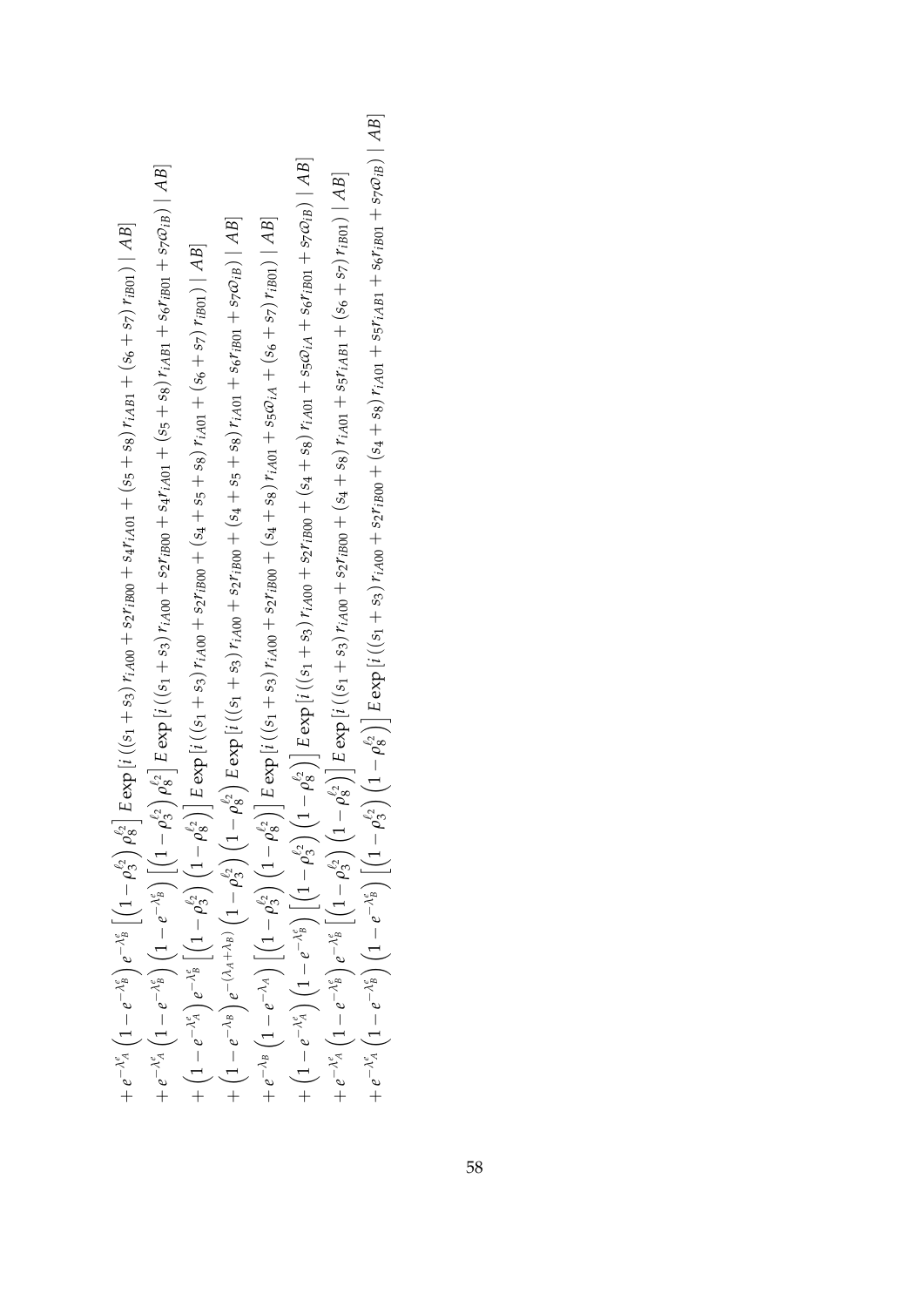We now have sixteen new terms that have not been previously identified.

(a) 
$$
E \exp[i(s_1r_{iA00} + s_2r_{iB00} + s_3r_{iAB0} + (s_4 + s_5) r_{iA01} + s_6r_{iB01} + s_7\omega_{iB} + s_8r_{iAB1}) | AB]
$$
  
\n(b)  $E \exp[i(s_1R_{iA00} + s_2r_{iB00} + s_3r_{iAB0} + s_4r_{iA01} + s_5\omega_{iA} + (s_6 + s_7) r_{iB01} + s_8r_{iAB1}) | AB]$   
\n(c)  $E \exp[i(s_1R_{iA00} + s_2r_{iB00} + s_3r_{iAB0} + s_4r_{iA01} + s_5\omega_{iA} + s_6r_{iB01} + s_7\omega_{iB} + s_8r_{iAB1}) | AB]$   
\n(d)  $E \exp[i(s_1r_{iA00} + s_2r_{iB00} + s_3r_{iAB0} + s_4r_{iA01} + s_6r_{iB01} + s_7\omega_{iB} + (s_5 + s_8) r_{iAB1}) | AB]$   
\n(e)  $E \exp[i(s_1r_{iA00} + s_2r_{iB00} + s_3r_{iAB0} + (s_4 + s_5 + s_8) r_{iA01} + s_7\omega_{iB} + s_6r_{iB01}) | AB]$   
\n(f)  $E \exp[i(s_1r_{iA00} + s_2r_{iB00} + s_3r_{iAB0} + (s_4 + s_8) r_{iA01} + s_5\omega_{iA} + (s_6 + s_7) r_{iB01}) | AB]$   
\n(g)  $E \exp[i(s_1r_{iA00} + s_2r_{iB00} + s_3r_{iAB0} + (s_4 + s_8) r_{iA01} + s_5\omega_{iA} + s_6r_{iB01} + s_7\omega_{iB}) | AB]$   
\n(g)  $E \exp[i(s_1r_{iA00} + s_2r_{iB00} + s_3r_{iAB0} + (s_4 + s_8) r_{iA01} + s_5\omega_{iA} + s_6r_{iB01} + s_7\omega_{iB}) | AB]$   
\n(h)  $E \exp[i((s_$ 

We use the same basic approach as above: we set various values of *s<sup>j</sup>* to zero we can identify the components. To see how to identify all of these terms, setting  $s_3 = s_8 = s_5 = 0$  all of the terms simplify to either

$$
E \exp \left[ i \left( s_1 r_{iA00} + s_2 r_{iB00} + s_4 r_{iA01} + s_6 r_{iB01} + s_7 \omega_{iB} \right) \mid AB \right]
$$

or

$$
E \exp[i(s_1r_{iA00} + s_2r_{iB00} + s_4r_{iA01} + (s_6 + s_7)r_{iB01}) | AB]
$$

However, we have already shown identification of latter of these terms which means the former is identified. Identification of this gives identification of term (*m*). Using a similar argument, setting  $s_3 = s_8 = s_7 = 0$  we can identify term  $(n)$ . Given these setting  $s_3 = s_5 = 0$  we can show that  $(p)$ ,  $(i)$ and (*l*) are identified. Setting  $s_3 = s_8 = 0$  we can identify (*o*),  $s_3 = s_7 = 0$  gives (*j*),  $s_5 = s_8 = 0$ gives (e), and  $s_7 = s_8 = 0$  gives (*f*). Now with these setting  $s_3 = 0$  gives (*k*),  $s_8 = 0$  gives (*g*),  $s_5 = 0$  gives (*a*), (*d*), and (*h*), and  $s_7 = 0$  gives (*b*). This leaves only term (*c*) which is identified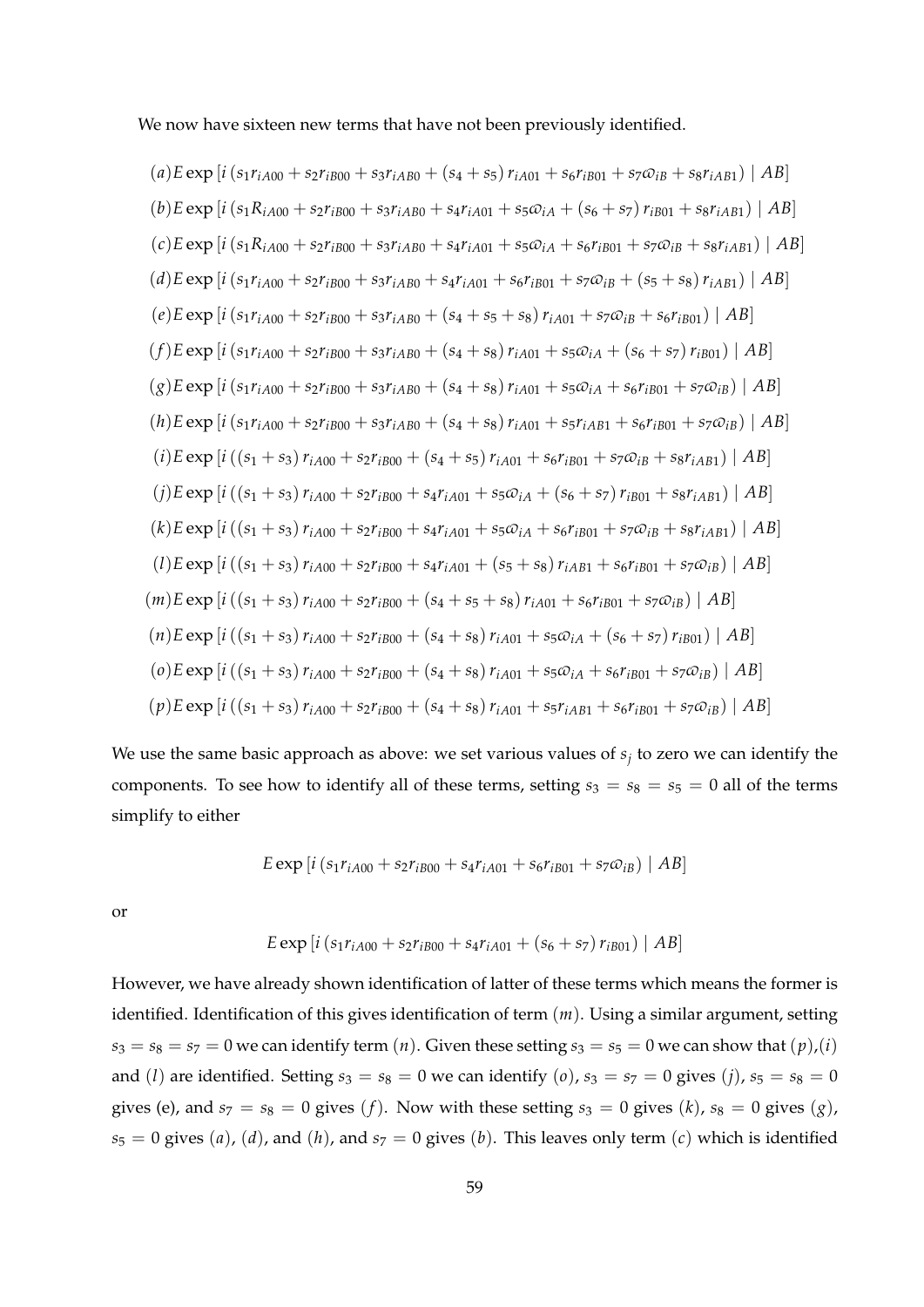by varying all 8 terms given knowledge of all the other terms. This is the characteristic function for the joint distribution. Thus, we have shown that the joint distribution of wages for type *AB* workers can be non-parametrically identified.

## **Identification of the Distribution of Wages for the Other Types**

Using a symmetric argument reversing *A* and *B* we can show that the distribution of

 $(R_{iA00}, \pi_{iA}, R_{iBA0}, R_{iB00}, \pi_{iB}, R_{iA01}, R_{iBA1}, R_{iB01})$ 

for the *BA* types is also identified.

Next consider the *A*0 types. We will use an argument similar to above, though it will be much simpler as there are fewer labor market statuses to worry about.

| Labor Market Statuses for A0 workers |        |             |            |                  |
|--------------------------------------|--------|-------------|------------|------------------|
| j(i,t)                               | h(i,t) | $\ell(i,t)$ | $h_0(i,t)$ | Wage             |
| А                                    |        |             |            | $R_{iA00}$       |
| А                                    |        | A           |            | $\pi_{iA}$       |
| А                                    | 1      | 0           |            | $R_{iA00}\psi_1$ |
| A                                    | 1      | Α           |            | $\pi_{iA}\psi_1$ |
| А                                    | 1      | 0           |            | $R_{iA01}$       |
|                                      |        |             |            | $\pi_{iA}\psi_1$ |

Table AA2 Labor Market Statuses for *A*0 workers

From Table AA2 one can see that for an *A*0 worker wages depend on the joint distribution of just three objects (in addition to  $\psi_1$ )

$$
(R_{iA00}, \pi_{iA}, R_{iA01}).
$$

We consider the following the transition path. People begin non-employed at time zero and we will take  $d_4 > 1$ 

| Transition             | Time      |
|------------------------|-----------|
| Start at A             | $1 - d_1$ |
| Move to non-employment | $1+d_2$   |
| Start at A             | $2 - d_3$ |
| Move to non-employment | $2 + d_4$ |

We can identify

$$
E \exp\left[i\left(s_1w_{i1} + s_2w_{i2} + s_3w_{i3}\right) \mid d\right] = P(AB \mid d)E \exp\left[i\left(s_1w_{i1} + s_2w_{i2} + s_3w_{i3}\right) \mid AB, d\right] \\
+ P(BA \mid d)E \exp\left[i\left(s_1w_{i1} + s_2w_{i2} + s_3w_{i3}\right) \mid BA, d\right] \\
+ P(A0 \mid d)E \exp\left[i\left(s_1w_{i1} + s_2w_{i2} + s_3w_{i3}\right) \mid A0, d\right]
$$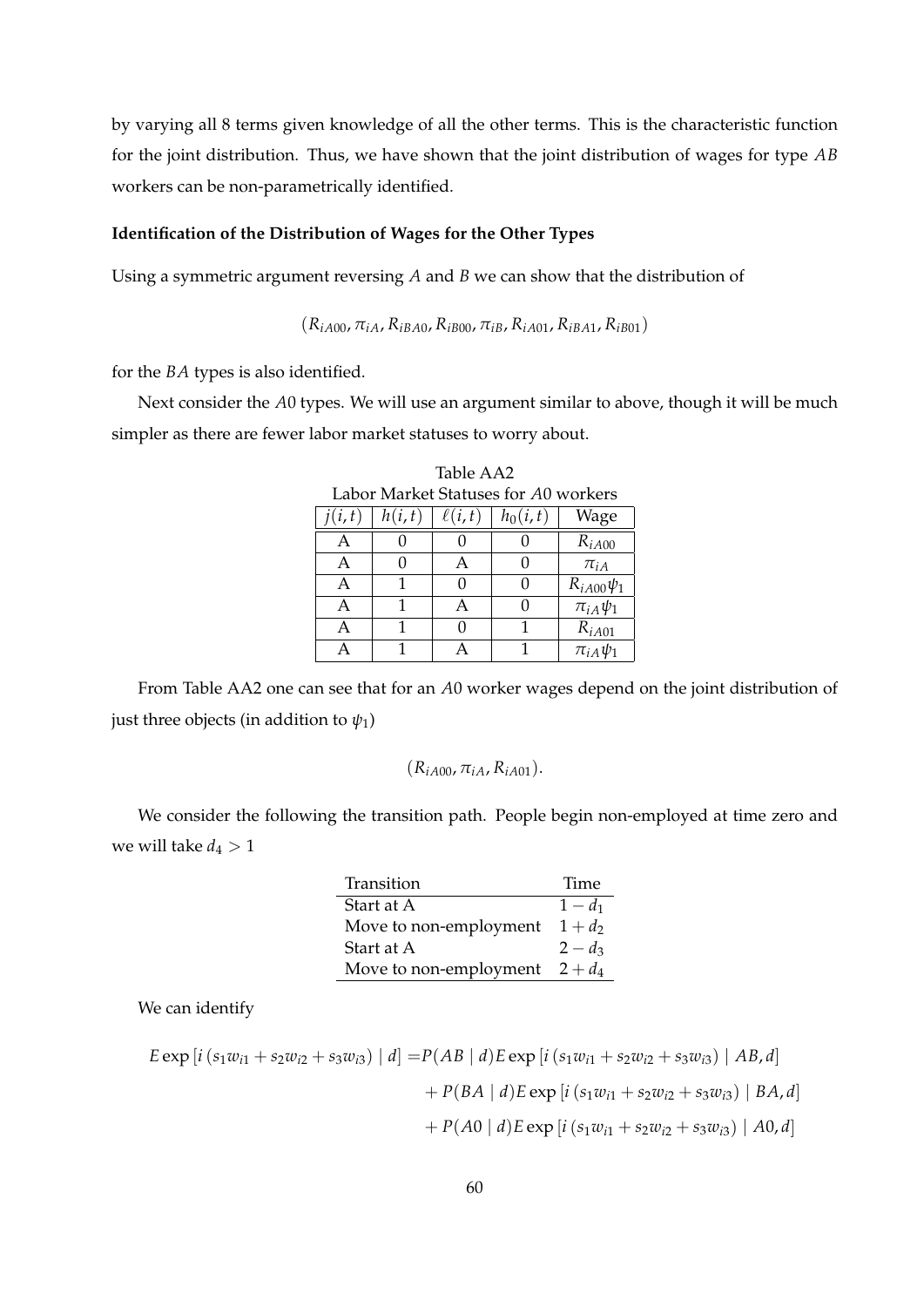Since everything else in this expression is identified, we can identify  $E \exp[i(s_1w_{i1} + s_2w_{i2} + s_3w_{i3}) | A0, d]$ .

Furthermore, analogous to the argument above using  $d_7$ , now by varying  $d_2$ , we can identify the expected value of  $f(w_{i1},..., w_{i3})$  conditional on human capital arriving between time 1 and  $1 + d_2$  (write this conditioning as  $H_{i2} = 1$ ). Then we can identify

$$
E \exp[i(s_1w_{i1} + s_2w_{i2} + s_3w_{i3}) | A0, d, H_{i2} = 1].
$$

Thus taking  $d_1 \downarrow 0$  and  $d_3 \downarrow 0$  we can identify

$$
\lim_{d_1, d_3 \downarrow 0} \frac{E \exp[i(s_1 w_{i1} + s_2 w_{i2} + s_3 w_{i3}) \mid A0, d, H_{i2} = 1]}{\phi_{\xi}(s_1) \phi_{\xi}(s_2) \phi_{\xi}(s_3)}
$$
\n
$$
= e^{-\lambda_A} E \exp[i(s_1 r_{iA00} + [s_2 + s_3] r_{iA01}) \mid A0]
$$
\n
$$
+ (1 - e^{-\lambda_A}) E \exp[i(s_1 r_{iA00} + s_2 r_{iA01} + s_3 \omega_{iA}) \mid A0].
$$

Set  $s_3 = 0$  and we can identify  $E \exp[i(s_1 r_{iA00} + s_2 r_{iA01}) | A0]$ . Knowledge of this gives knowledge of  $E \exp[i(s_1 r_{iA00} + [s_2 + s_3] r_{iA01}) | A0]$  and then allowing  $s_3$  to vary means we can identify  $E \exp[i(s_1 r_{iA00} + s_2 r_{iA01} + s_3 \omega_{iA}) | A0].$ 

An analogous argument gives identification of  $E \exp[i(s_1 r_{iB00} + s_2 r_{iB01} + s_3 \omega_{iB}) | B0]$ .

Thus, we have shown that wages, turnover parameters, and type proportions are identified.

## **Non-Identification of** *β*

The next question is whether we can identify the bargaining parameter *β*. The answer turns out to be no. To see why, suppose that we could observe all of the wages for a particular *AB* worker (which is similar to observing the distribution of wages after filtering out the measurement error). We could observe the 8 wages ( $W_{iA00}$ ,  $\pi_{iA}$ ,  $W_{iAB0}$ ,  $W_{iB00}$ ,  $\pi_{iB}$ ,  $W_{iA01}$ ,  $W_{iAB1}$ ,  $W_{iB01}$ ) and know their *dj* 's. Assume even further that the utility function takes the form

$$
U_{ij}(W) = \log(w) + v_{ij}.
$$

Even in this restrictive case, *β* is not identified. Table AA1 showed that for the *AB* types, there are seventeen different possible labor market statuses. We can write the Bellman equation for each of the seventeen where we impose the restrictions from bargaining (e.g.  $V_{iA0}(R_{iA00}) = \beta V_{iA0}(\pi_{iA}) +$  $(1 - \beta) V_{i00}$ ). We present them in the exact same order as in the table.

The first nine are associated with employment at an *A* firm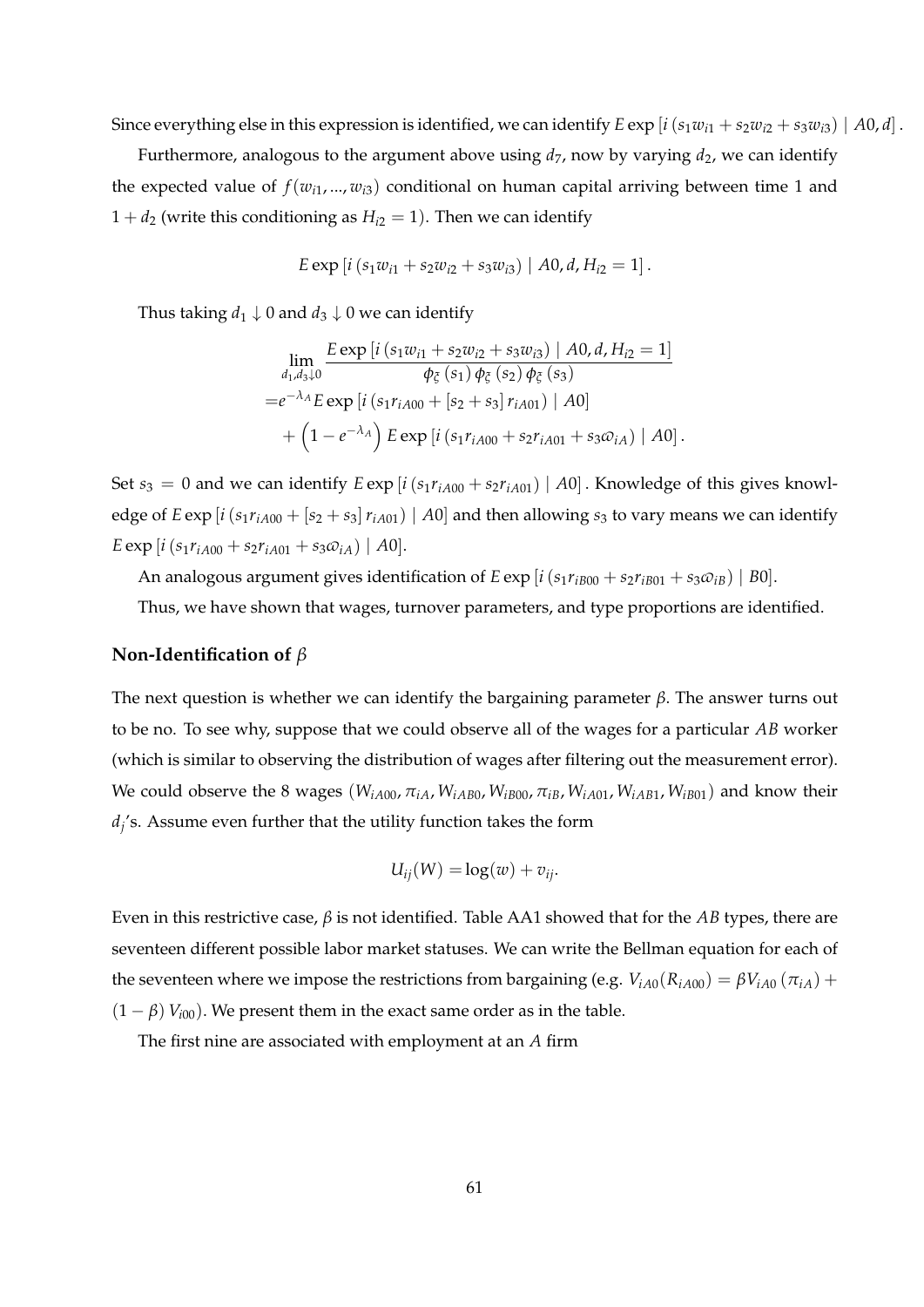$$
(\rho + \delta + \lambda_B^e + \lambda_A^e + \lambda_h) [\beta V_{iA0}(\pi_{iA}) + (1 - \beta) V_{i00}]
$$
\n
$$
= r_{iA00} + v_{iA} + \lambda_A^e V_{iA0}(\pi_{iA})
$$
\n
$$
+ \lambda_B^e [\beta V_{iA0}(\pi_{iA}) + (1 - \beta) V_{iB0}(\pi_{iB})] + \delta_i V_{i00}^* + \lambda_h V_{iA1} (R_{iA00})
$$
\n
$$
(\rho + \delta + \lambda_A^e + \lambda_h) [\beta V_{iA0}(\pi_{iA}) + (1 - \beta) V_{iB0}(\pi_{iB})]]
$$
\n(A-2)

$$
= r_{iAB0} + v_{iA} + \lambda_A^e V_{iA0}(\pi_{iA}) + \delta_i V_{i00}^* + \lambda_h V_{iA1} (R_{iAB0})
$$

$$
(\rho + \delta + \lambda_h) V_{iA0}(\pi_{iA}) = \log (\pi_{iA}) + v_{iA} + \delta_i V_{i00}^* + \lambda_h V_{iA1}(\pi_{iA})
$$
 (A-3)

$$
(\rho + \delta + \lambda_B^e + \lambda_A^e)V_{iA1} (R_{iA00})
$$
 (A-4)

$$
=r_{iA00} + \log(\psi_1) + v_{iA} + \lambda_A^e V_{iA1}(\pi_{iA})
$$

$$
+ \lambda_B^e [\beta V_{iA1}(\pi_{iA}) + (1 - \beta) V_{iB1}(\pi_{iB})] + \delta_i V_{i01}^*
$$

$$
(\rho + \delta + \lambda_B^e + \lambda_A^e) V_{iA1} (R_{iAB0})
$$
  
=  $r_{iAB0} + \log(\psi_1) + v_{iA} + \lambda_A^e V_{iA1}(\pi_{iA})$  (A-5)

$$
+ \lambda_B^e \max \{ V_{iA1} (R_{iAB0} \psi_1), V_{iA1} (R_{iAB1}) \} + \delta_i V_{i01}
$$
  

$$
(\rho + \delta) V_{iA1} (\pi_{iA}) = \log (\pi_{iA}) + \log(\psi_1) + v_{iA} + \delta_i V_{i01}^*
$$
 (A-6)

$$
\left(\rho + \delta + \lambda_B^e + \lambda_A^e\right) \left[\beta V_{iA1}(\pi_{iA}) + (1 - \beta) V_{i01}\right]
$$
\n(A-7)

$$
=r_{iA01} + v_{iA} + \lambda_A^e V_{iA1}(\pi_{iA})
$$
  
+  $\lambda_B^e [\beta V_{iA1}(\pi_{iA}) + (1 - \beta) V_{iB1}(\pi_{iB})] + \delta_i V_{i01}^*$   

$$
(\rho + \delta + \lambda_A^e) [\beta V_{iA1}(\pi_{iA}) + (1 - \beta) V_{iB1}(\pi_{iB})]
$$
  

$$
=r_{iAB1} + v_{iA} + \lambda_A^e V_{iA1}(\pi_{iA}) + \delta_i V_{i01}^*
$$
 (A-8)

$$
(\rho + \delta) V_{iA1}(\pi_{iA}) = \log (\pi_{iA}) + \log(\psi_1) + v_{iA} + \delta_i V_{i01}^*
$$
\n(A-9)

The next six are associated with employment at a *B* type firm.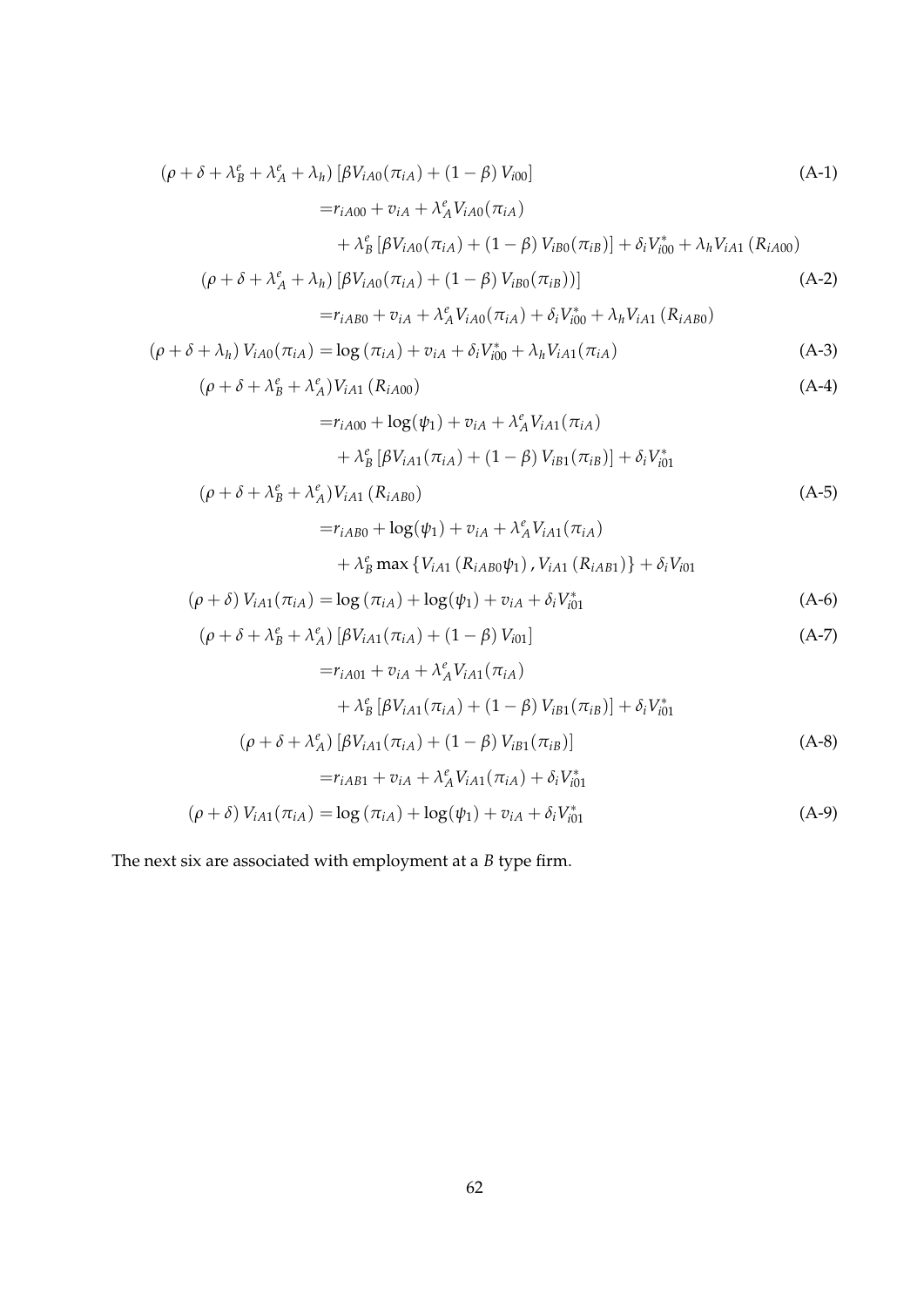$$
(\rho + \delta + \lambda_B^e + \lambda_A^e + \lambda_h) [\beta V_{iB0}(\pi_{iA}) + (1 - \beta) V_{i00}]
$$
\n
$$
= r_{iB00} + v_{iB} + \lambda_A^e [\beta V_{iA0}(\pi_{iA}) + (1 - \beta) V_{iB0}(\pi_{iB})]
$$
\n
$$
+ \lambda_B^e V_{iB0}(\pi_{iB}) + \delta_i V_{i00}^* + \lambda_h V_{iB1} (R_{iB00})
$$
\n
$$
(\rho + \delta + \lambda_A + \lambda_h) V_{iB0}(\pi_{iB}) = \log (\pi_{iB}) + v_{iB} + \lambda_A^e [\beta V_{iA0}(\pi_{iA}) + (1 - \beta) V_{iB0}(\pi_{iB})]
$$
\n
$$
+ \delta_i V_{i00}^* + \lambda_h V_{iB1}(\pi_{iB})
$$
\n(A-11)

$$
(\rho + \delta + \lambda_B^e + \lambda_A^e) V_{iB1} (R_{iB00})
$$
\n
$$
= r_{iB00} + \log(\psi_1) + v_{iB} + \lambda_A^e [\beta V_{iA1} (\pi_{iA}) + (1 - \beta) V_{iB1} (\pi_{iB})]
$$
\n
$$
+ \lambda_B^e V_{iB1} (\pi_{iB}) + \delta_i V_{i01}^*
$$
\n
$$
(\rho + \delta + \lambda_A^e) V_{iB1} (\pi_{iB}) = \log (\pi_{iB}) + \log(\psi_1) + v_{iB}
$$
\n
$$
+ \lambda_A^e [\beta V_{iA1} (\pi_{iA}) + (1 - \beta) V_{iB1} (\pi_{iB}))] + \delta_i V_{i01}^*
$$
\n
$$
(\rho + \delta + \lambda_B^e + \lambda_A^e) [\beta V_{iB1} (\pi_{iA}) + (1 - \beta) V_{i01}]
$$
\n(A-14)

$$
=r_{iB01} + v_{iB} + \lambda_A^e [\beta V_{iA1}(\pi_{iA}) + (1 - \beta) V_{iB1}(\pi_{iB})]
$$
  

$$
+ \lambda_B^e V_{iB1}(\pi_{iB}) + \delta_i V_{i01}^*
$$
  

$$
(\rho + \delta + \lambda_A^e) V_{iB1}(\pi_{iB}) = \log (\pi_{iB}) + \log(\psi_1) + v_{iB}
$$
  

$$
+ \lambda_A^e [\beta V_{iA1}(\pi_{iA}) + (1 - \beta) V_{iB1}(\pi_{iB})] + \delta_i V_{i01}^*
$$
 (A-15)

Finally, workers can be non-employed with two different levels of human capital. This leads to four more equations because of the distinction between  $V_{i00}$  and  $V_{i00}^*$ 

$$
(\rho + \lambda_A^n + \lambda_B^n) V_{i00} = U_{i00} + \lambda_A^n [\beta V_{iA0}(\pi_{iA}) + (1 - \beta) V_{i00}]
$$
\n
$$
+ \lambda_B^n [\beta V_{iB0}(\pi_{iB}) + (1 - \beta) V_{i00}]
$$
\n
$$
V_{i00}^* = P^* \frac{\lambda_A^n [\beta V_{iA0}(\pi_{iA}) + (1 - \beta) V_{i00}] + \lambda_B^n [\beta V_{iB0}(\pi_{iA}) + (1 - \beta) V_{i00}]}{\lambda_A^n + \lambda_A^n} + (1 - P^*) V_{i00}
$$
\n
$$
(\rho + \lambda_A^n + \lambda_B^n) V_{i01} = U_{i01} + \lambda_A^n [\beta V_{iA1}(\pi_{iA}) + (1 - \beta) V_{i01}]
$$
\n(A-18)

+ 
$$
\lambda_{B}^{n} [\beta V_{iB1}(\pi_{iB}) + (1 - \beta) V_{i01}]
$$
  
\n
$$
V_{i01}^{*} = P^{*} \frac{\lambda_{A}^{n} [\beta V_{iA1}(\pi_{iA}) + (1 - \beta) V_{i01}] + \lambda_{B}^{n} [\beta V_{iB1}(\pi_{iA}) + (1 - \beta) V_{i01}]}{\lambda_{A}^{n} + \lambda_{A}^{n}}
$$
\n(A-19)

Note that equations (A-6) and (A-9) are identical as are (A-13) and (A-15). Thus we have 17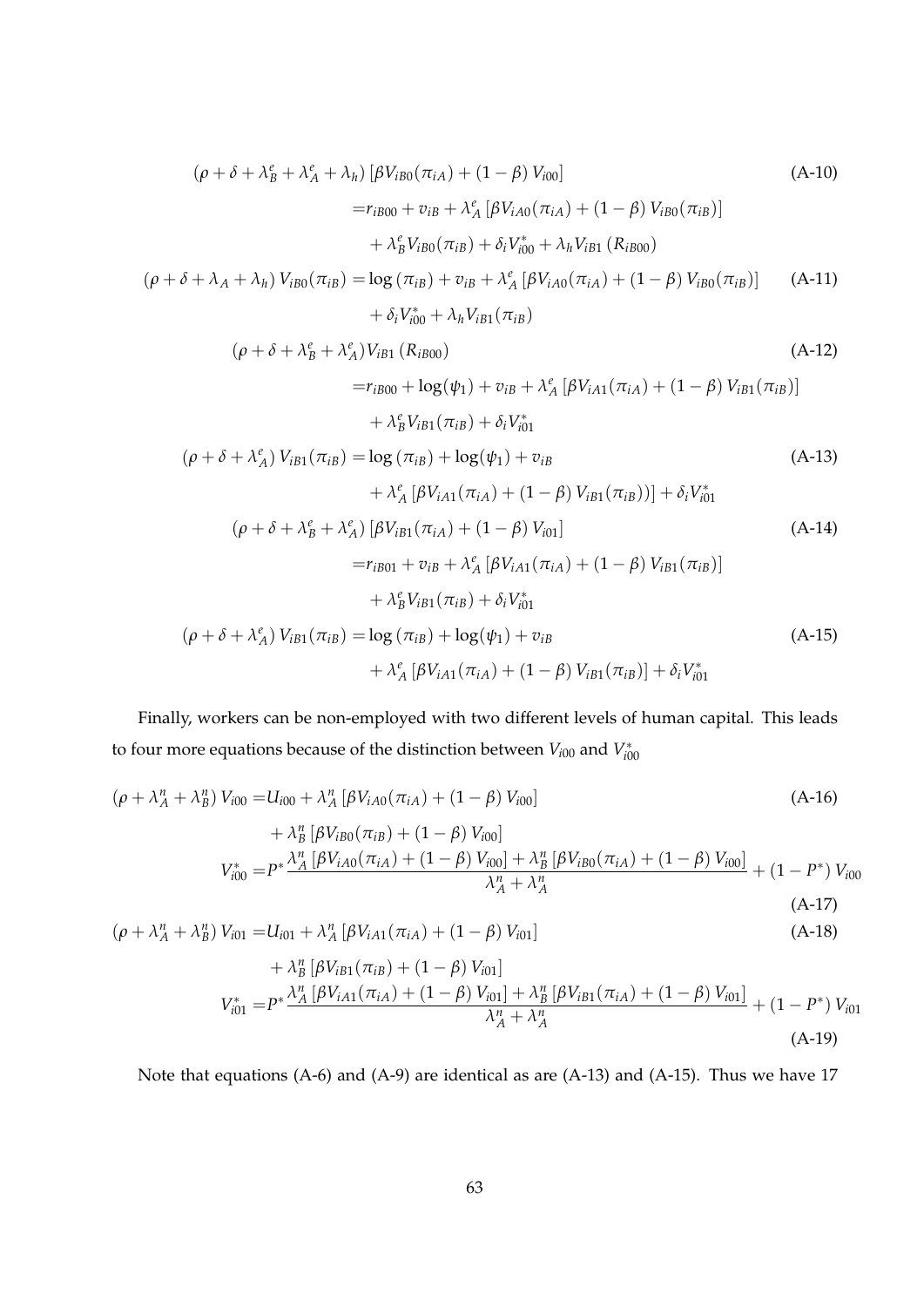equations in 16 unknowns:

$$
(V_{iA0}(\pi_{iA}), V_{i00}, V_{i00}^*, v_{iA}, V_{iB0}(\pi_{iB}), V_{iA1} (R_{iA00}), V_{iA1} (R_{iAB0}), V_{i01}, V_{i01}^*, V_{iA1} (\pi_{iA}), v_{iB}, V_{iB1} (R_{iB00}), U_{i00}, U_{i01}, \beta).
$$

We can also normalize  $U_{i00} = 0$  as a location normalization leaving 17 equations in 15 unknowns. However working through the algebra, one can show that these equations are linearly dependent. Specifically the following three linear relationships exists.

$$
r_{iAB1} + (r_{iB01} - r_{iA01}) = \log (\pi_{iB}) + \log (\psi_1)
$$

$$
r_{iAB0} + (r_{iB00} - r_{iA00}) = \log (\pi_{iB})
$$

$$
r_{iAB1} - r_{iAB0} = \log (\psi_1)
$$

This leaves 12 linear equations and 13 unknowns, so *β* is not separately identified from *viA* and  $v_{iB}$ . The basic reason is that revealed preferences can only identify the ordering of jobs, but not the cardinal utility associated with each of them.

## **Appendix B: Data**

**Data Selection** We define labor market entry to be the month of graduation from the highest completed education recorded.<sup>48</sup> We disregard spells that are before this date. We disregard workers who are observed in education after the date of highest completed education. For example, if the highest recorded education for a worker is high school and he graduated in 2001 and we later observe him in education, say in 2003 then we delete him. Workers with changing codes for highest completed education and where age minus education length is less than 5 years are also disregarded. We censor workers after age 55.

Temporary non-employment (unemployment and non-participation) spells shorter than 13 weeks where the previous and next establishment id are the same as one employment spell, i.e. unemployment and non-participation spells are treated as one type of spells. Short unemployment or non-participation spells between two employment spells shorter than 3 weeks are allocated to the last of the two employment spells.

We censor workers when they enter a self-employment state. We delete workers that have gaps in their spell histories. This could arise if the worker for some reason have missing IDA data

<sup>&</sup>lt;sup>48</sup>We have information on highest completed education back to 1971, so highest completed education is missing for workers who took it before 1974. Also, immigrants and workers who never finished primary school have missing values. We keep these workers since we suspect that the problems with immigrants and workers who never finished primary school are quit small, and workers who took there education before 1971 have entered the labor market.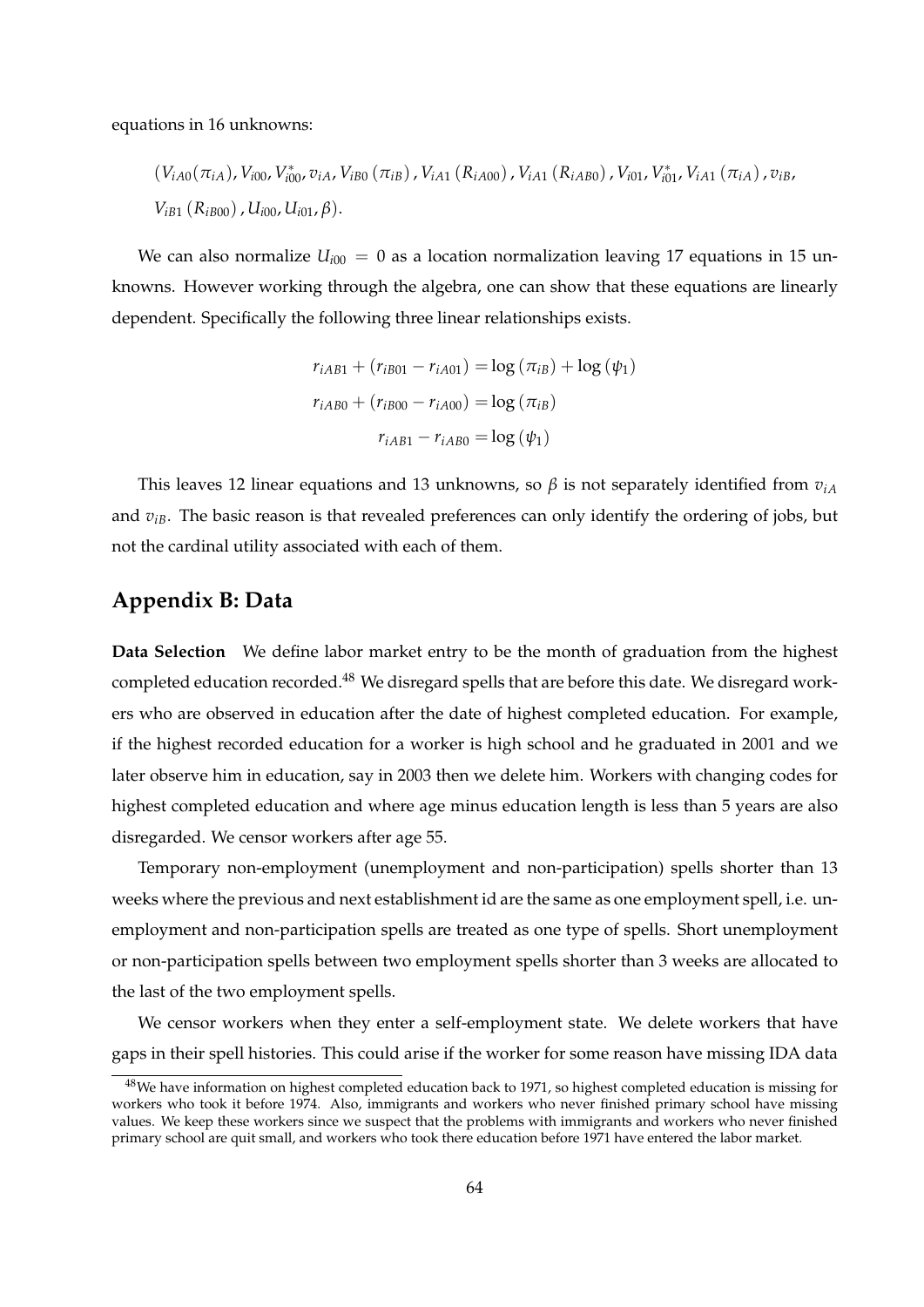in a given year. Wages are detrended in logs (but not trimmed). We label the states unemployment, retirement and non-participation as non-employment. For some of the employed workers in the final sample we do not observe the establishment ID. However, this is a relatively small fraction, see Table 2. In the calculations of the moments we will take this into account, and only use observations for which we do observe the establishment. E.g. if a transition happens from establishment 1 to an unknown establishment we will not count this as a transition. Likewise, if a transition from an unknown establishment to firm 1 will not be counted as a transition.

In the identification strategy we heavily rely on the fact that observed job-to-job transitions are likely to be voluntary. One might suspect that workers in closing establishments might move to a new establishment without actually preferring it compared to the old one. In order to avoid drawing inference from such observations we do not count job-to-job transitions from an establishment in the year that it closes. E.g. if a workers is employed in establishment 1 in week 1 to 40 in 1995 (and we do not observe the establishment in the data after 1995) and in week 41 he is employment in establishment 2 then we do not count that as job-to-job separation for establishment 1 nor a jobto-job hire in establishment 2, although we will count them as a separation and a hire. However, if the worker had transitioned into non-employment we would have counted a job destruction. Likewise, we also ignore job-to-job transitions from mass layoffs. A mass lay-off is defined as the establishment having more than 15 workers in year *t* and less than 30 percent left in year *t* + 1. We define an establishment to be closing if we do not observe it in the data any longer. We calculate calculate establishment closings and mass lay-offs from the raw data without imposing any of our sample selection criteria.

**Estimating Labor Market Entry:** We observe graduation times from 1971 and forward. Our sample starts in 1985 which means that we observe some individuals with labor market entry before 1971 (around 1/3 of all workers). We therefore need to approximate the entry year. We use population data (not just those in our sample) graduating in 1971 and 1972 to derive the age distribution at graduation time by gender-education group. This gives us around 70 groups. However a few workers in the sample cannot be matched, so we use a more rough groups for those. We now use the gender-education specific graduation age distribution conditional on the fact that we know the individual did not graduate after 1970. If the minimum age in the estimated distribution implies entry after 1970 we set entry to 1970. This is the case for 1 percent of the workers we approximate.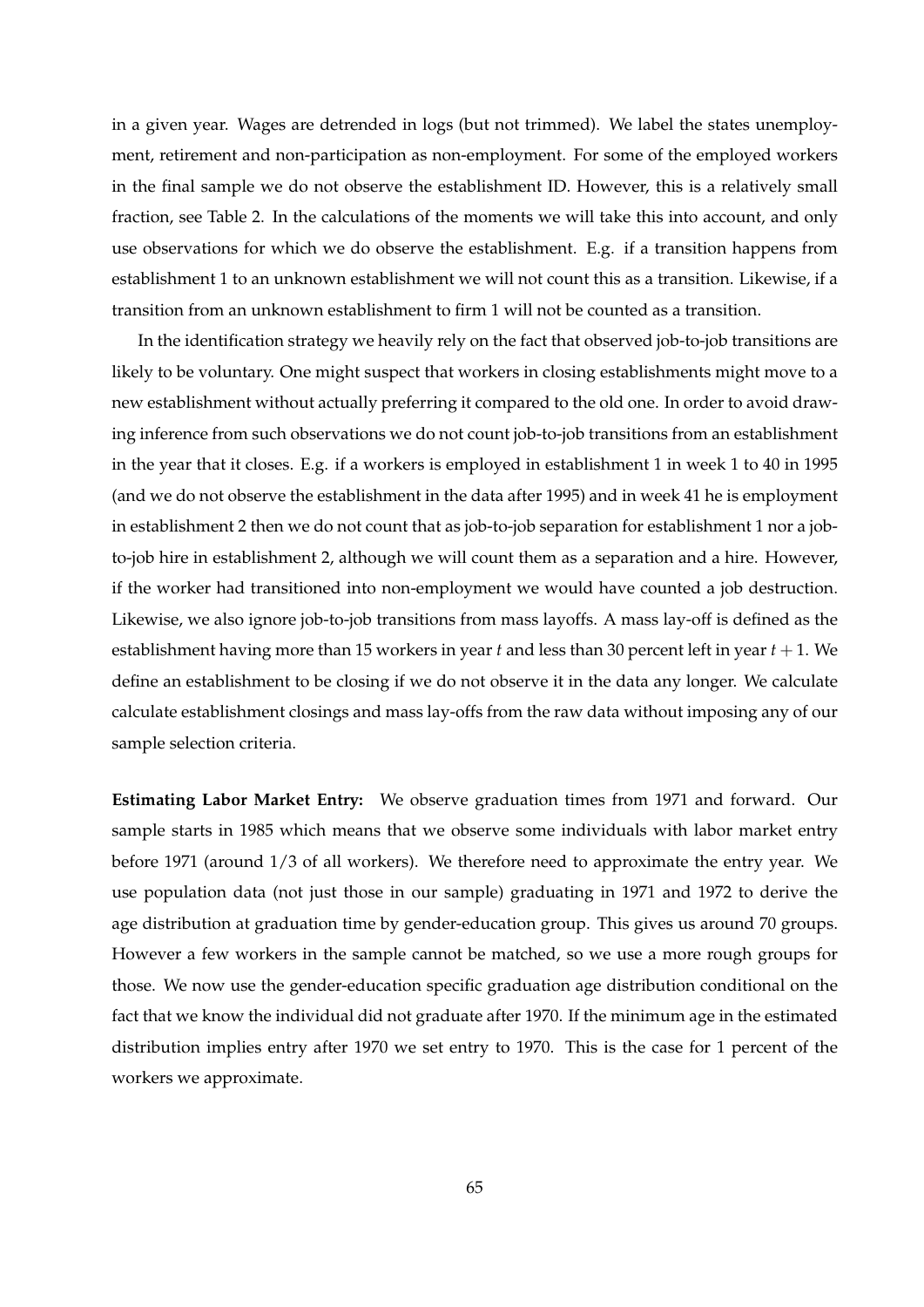**Estimating Experience** Experience is observed yearly from 1964 (although with different degrees of precision). We define experience to be experience accumulated from labor market entry. Given that we have approximated entry time we need to approximate experience up to 1970. To do this, we again use those entering the labor market in 1971 and 1972. There are several ways to do this. However, one of the simplest is to calculate the yearly mean experience increase. Assuming that individuals either work full time or not at all we approximate experience up to 1970 using a binomial distribution with probability estimated by gender-education-time since entry groups. We thus divide workers into 4 groups based on time since entry. These are 1-5, 6-10, 11-15, and above 15 years since entry. An example of a group could be female Kindergarten teachers with 1 to 5 years in the labor market.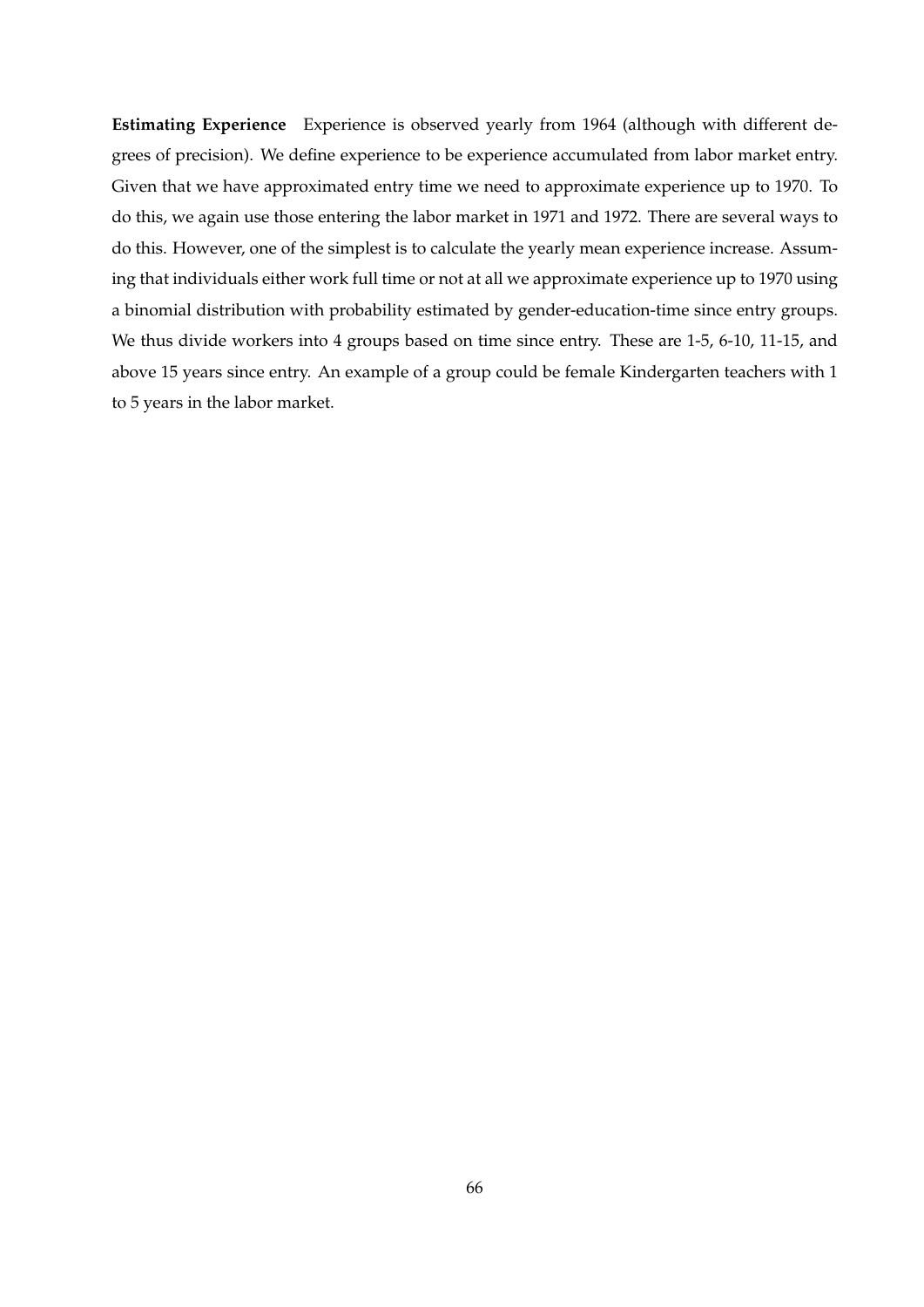|                                    |                   | Table 1: Overview of data creation |                  |                          |                   |
|------------------------------------|-------------------|------------------------------------|------------------|--------------------------|-------------------|
| In total                           | Number of workers | Number of Firms                    | Number of Spells | Number of Establishments | Fraction Employed |
| Merged data                        | 5,116,625         | 455,054                            | 60,914,366       | 610,130                  |                   |
| Censoring at age 56                | 4,348,157         | 446,957                            | 56,090,810       | 596,777                  |                   |
| Delete workers with all missing    |                   |                                    |                  |                          |                   |
| educational variables (hffsp)      | 4,147,463         | 445,298                            | 54,714,582       | 594,070                  |                   |
| Delete workers with gaps in        |                   |                                    |                  |                          |                   |
| educational variables (hffsp)      | 4,147,463         | 445,298                            | 54,714,582       | 594,070                  |                   |
| Delete obs. below age 19           | 3,967,419         | 420,223                            | 51,494,700       | 550,388                  |                   |
| Labor market entry                 | 3,967,419         | 400,670                            | 43,406,322       | 517,710                  |                   |
| Delete under education             | 3,461,332         | 386,894                            | 37,007,709       | 496,792                  |                   |
| Changing htfsp codes               | 3,346,165         | 385,833                            | 36,778,315       | 495,453                  |                   |
| To early labor market entry        | 3,322,994         | 385,289                            | 36,540,726       | 494,727                  |                   |
| Clean for temporary                |                   |                                    |                  |                          |                   |
| non-employment                     | 3,313,246         | 384,988                            | 29,495,476       | 494,275                  |                   |
| Censoring self-employment          | 3,118,361         | 368,839                            | 26,920,923       | 472,219                  |                   |
| Censoring retirement               | 3,041,336         | 368,747                            | 26,462,593       | 472,095                  |                   |
| Delete workers with gabs           | 2,969,454         | 365,959                            | 25,630,532       | 467,983                  |                   |
| Average over yearly cross-sections |                   |                                    |                  |                          |                   |
| Merged data                        | 3,717,692         | 129,506                            | 3,717,692        | 167,882                  | 0.60              |
| Censoring at age 56                | 2,955,775         | 124,698                            | 2,955,775        | 161,952                  | 0.68              |
| Delete workers with all missing    |                   |                                    |                  |                          |                   |
| educational variables (hffsp)      | 2,894,716         | 124,084                            | 2,894,716        | 161,285                  | 0.69              |
| Delete workers with gaps in        |                   |                                    |                  |                          |                   |
| educational variables (hffsp)      | 2,894,716         | 124,084                            | 2,894,716        | 161,285                  | 0.69              |
| Delete obs. below age 19           | 2,700,370         | 116,688                            | 2,700,370        | 153,681                  | 0.70              |
| Labor market entry                 | 2,375,046         | 110,346                            | 2,375,046        | 146,898                  | 0.71              |
| Delete under education             | 2,143,752         | 106,593                            | 2,143,752        | 142,682                  | 0.72              |
| Changing hffsp codes               | 2,137,499         | 106,470                            | 2,137,499        | 142,548                  | 0.72              |
| To early labor market entry        | 2,127,965         | 106,353                            | 2,127,965        | 142,423                  | 0.72              |
| Clean for temporary                |                   |                                    |                  |                          |                   |
| non-employment                     | 2,120,247         | 106,635                            | 2,120,247        | 142,777                  | 0.72              |
| Censoring self-employment          | 1,872,217         | 100,595                            | 1,872,217        | 136,301                  | 0.78              |
| Censoring retirement               | 1,763,850         | 100,568                            | 1,763,850        | 136,269                  | 0.83              |
| Delete workers with gabs           | 1,722,319         | 99,802                             | 1,722,319        | 135,375                  | 0.83              |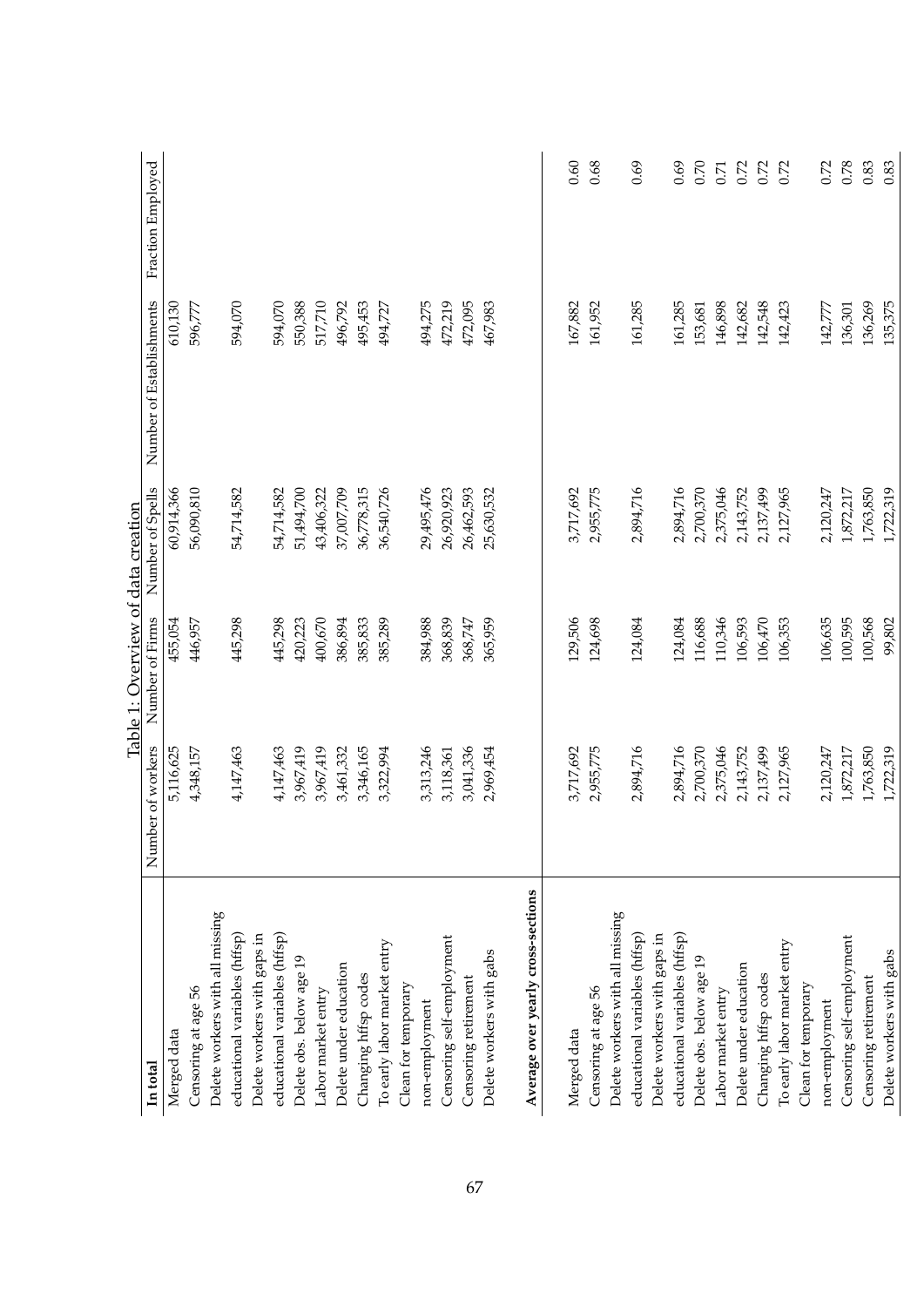|                                                 | Mean  | Std. Dev. |  |
|-------------------------------------------------|-------|-----------|--|
| Number of years in sample                       | 11.06 | 6.27      |  |
|                                                 |       |           |  |
| Number of Establishments per worker             | 2.70  | 1.85      |  |
|                                                 |       |           |  |
| Female                                          | 0.49  |           |  |
|                                                 |       |           |  |
| Preparatory educations                          | 0.30  |           |  |
| Highschool                                      | 0.04  |           |  |
| Vocational education                            | 0.42  |           |  |
| Short further education                         | 0.04  |           |  |
| Medium-length further education/Bachelor-degree | 0.14  |           |  |
| Master-degree and PhD                           | 0.05  |           |  |
|                                                 |       |           |  |
| Average years of education                      | 11.69 | 3.18      |  |
| Age                                             | 38.31 | 9.63      |  |
|                                                 |       |           |  |
| Employed                                        | 0.83  |           |  |
| Public Employed                                 | 0.32  |           |  |
| Missing Establishment ID                        | 0.01  |           |  |
|                                                 |       |           |  |
| Real Experience in Years                        | 13.46 | 9.47      |  |
| Log Hourly Wages                                | 4.50  | 0.35      |  |
|                                                 |       |           |  |

Table 2: Summery Statistics: Pooled Cross-sections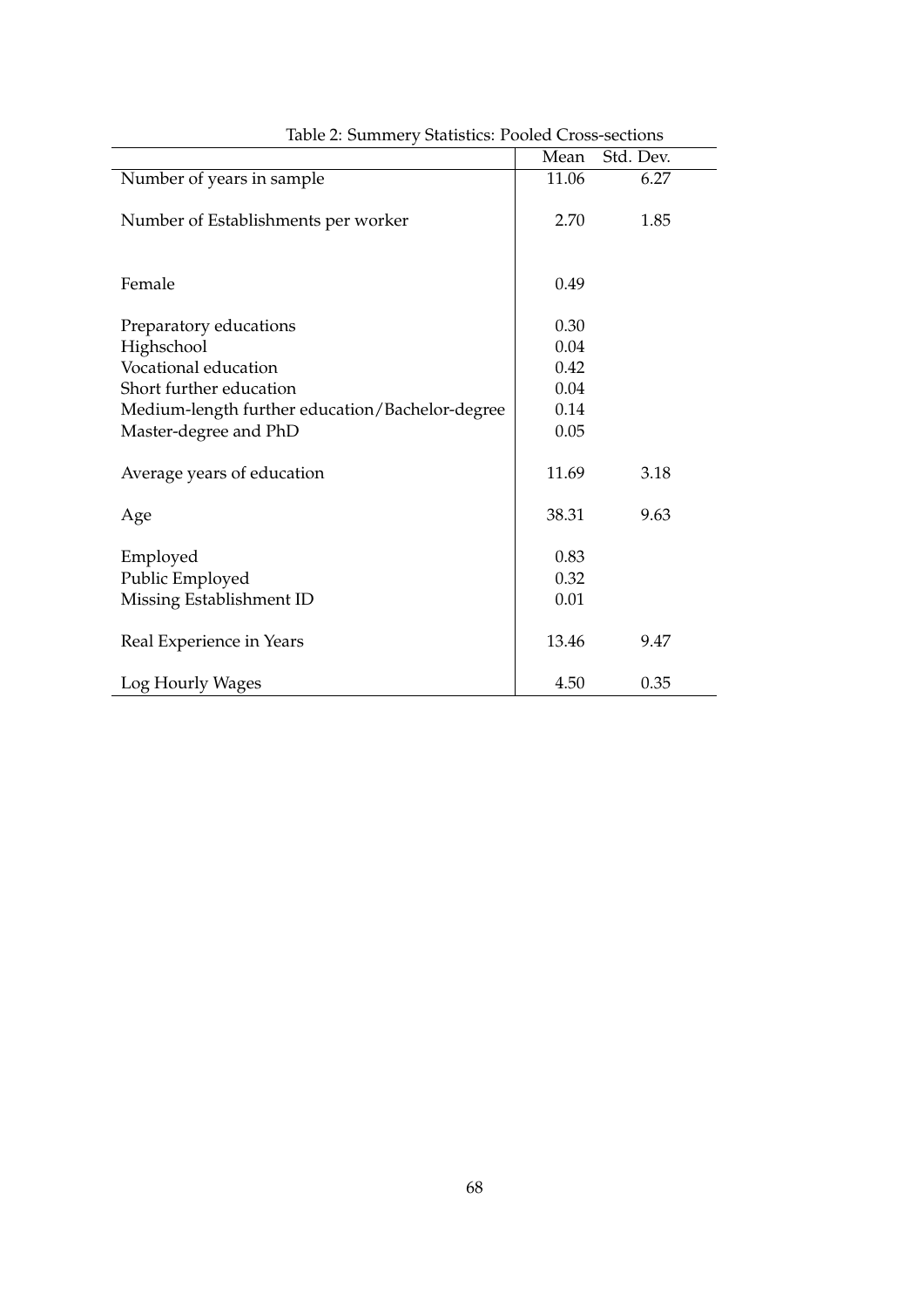| radie 9. Auxiliai y iviouei and Estimates. Fun Jampit<br>Moment  | Data             | Model    |
|------------------------------------------------------------------|------------------|----------|
| Avg. Length Emp. Spell                                           | $\overline{377}$ | 382      |
|                                                                  | (0.202)          |          |
| Avg. Length Nonnemp. Spell                                       | 91.4             | 91.5     |
|                                                                  | (0.086)          |          |
| Avg. Length Job                                                  | 108              | 107      |
|                                                                  | (0.101)          |          |
| $E(\widetilde{S}_{i\ell j} \widetilde{h}_{-i\ell j}) \times 100$ | 1.53             | 1.51     |
|                                                                  | (0.003)          |          |
| Between Persons × 100                                            | 8.03             | 8.02     |
|                                                                  | (0.012)          |          |
| Between Jobs × 100                                               | 2.87             | 2.89     |
|                                                                  | (0.006)          |          |
| Within $Job \times 100$                                          | 1.49             | 1.49     |
|                                                                  | (0.003)          |          |
| Sample mean $w_{it}$                                             | 4.50             | 4.50     |
|                                                                  | (0.000)          |          |
| $E(\widetilde{w}_{it}\widetilde{w}_{-it})\times 100$             | 0.284            | 0.284    |
|                                                                  | (0.002)          |          |
| $E(\widetilde{w}_{it} \widetilde{h}_{-it}) \times 100$           | 0.108            | 0.108    |
|                                                                  | (0.001)          |          |
| <b>Fraction Wage Drops</b>                                       | 0.400            | 0.408    |
|                                                                  | (0.000)          |          |
| Coeff Exper×100                                                  | 2.48             | 2.44     |
|                                                                  | (0.008)          |          |
| Coeff Exper <sup>2</sup> $\times$ 1000                           | $-0.291$         | $-0.295$ |
|                                                                  | (0.002)          |          |
| Coef Tenure <sup>2</sup> $\times$ 1000                           | $-0.460$         | $-0.462$ |
|                                                                  | (0.005)          |          |
| Var(Nonemployment)                                               | 16000            | 15992    |
|                                                                  | (47.472)         |          |
| $\text{Cov}(\overline{w}_i, \text{Non-emptyment})$               | $-3.42$          | $-3.43$  |
|                                                                  | (0.013)          |          |
| Var(Employment Dur)                                              | 102000           | 99688    |
|                                                                  | (71.434)         |          |
| Invol Job to Job                                                 | 0.205            | 0.205    |
|                                                                  | (0.011)          |          |

Table 3: Auxiliary Model and Estimates: Full Sample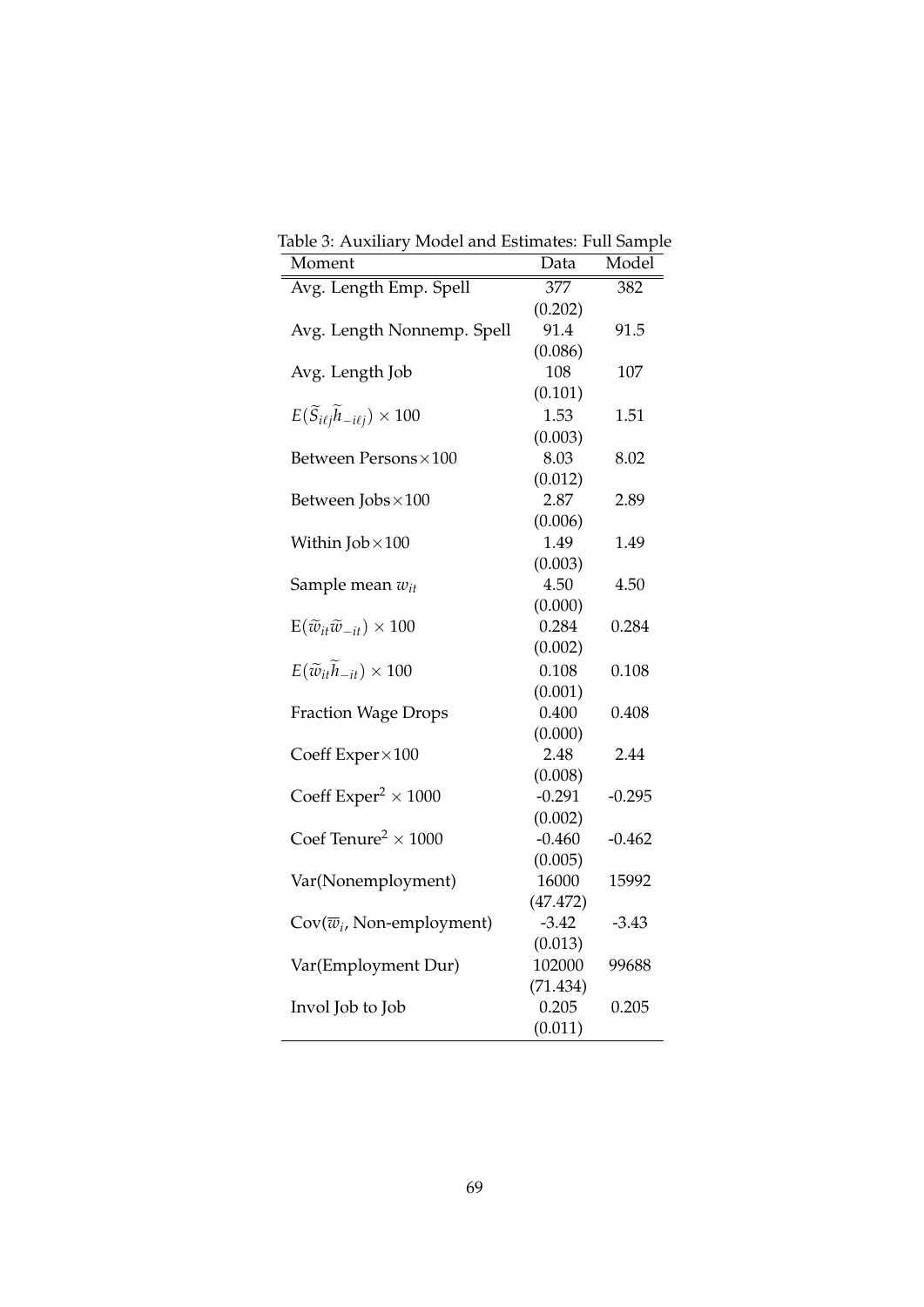| Parameter         | Estimate            |
|-------------------|---------------------|
| $d_0$             | $-2.89$             |
|                   | (0.035)             |
| $\lambda^n$       | 0.98                |
|                   | (0.007)             |
| $\lambda^e$       | 2.07                |
|                   | (0.061)             |
| $E_{\theta}$      | 4.34                |
|                   | (0.013)             |
| $\sigma_{\theta}$ | 0.231               |
|                   | (0.002)             |
| $\sigma_{\xi}$    | 0.134               |
|                   | (0.001)             |
| $f_1$             | 2.207               |
|                   | (0.139)             |
| f <sub>2</sub>    | 0.122               |
|                   | (0.001)             |
| $f_3$             | $-0.000$            |
|                   | (0.009)             |
| $\sigma_{v}$      | 0.197               |
|                   | (0.003)             |
| $\alpha$          | 2.82                |
|                   | (0.123)             |
| $b_1$             | 0.019               |
|                   | (0.001)             |
| $b_2$             | $-0.001$            |
|                   | (0.000)             |
| $\beta$           | 0.812               |
|                   | (0.008)             |
| $P^*$             | 0.435               |
|                   | (0.019)             |
| $\sigma_{\nu_0}$  | 0.434               |
|                   | (0.003)<br>$-0.387$ |
| $\gamma_\theta$   | (0.025)             |
|                   | 1.99                |
| $\sigma_d$        | (0.026)             |
|                   |                     |

Table 4: Parameter Estimates: Full Sample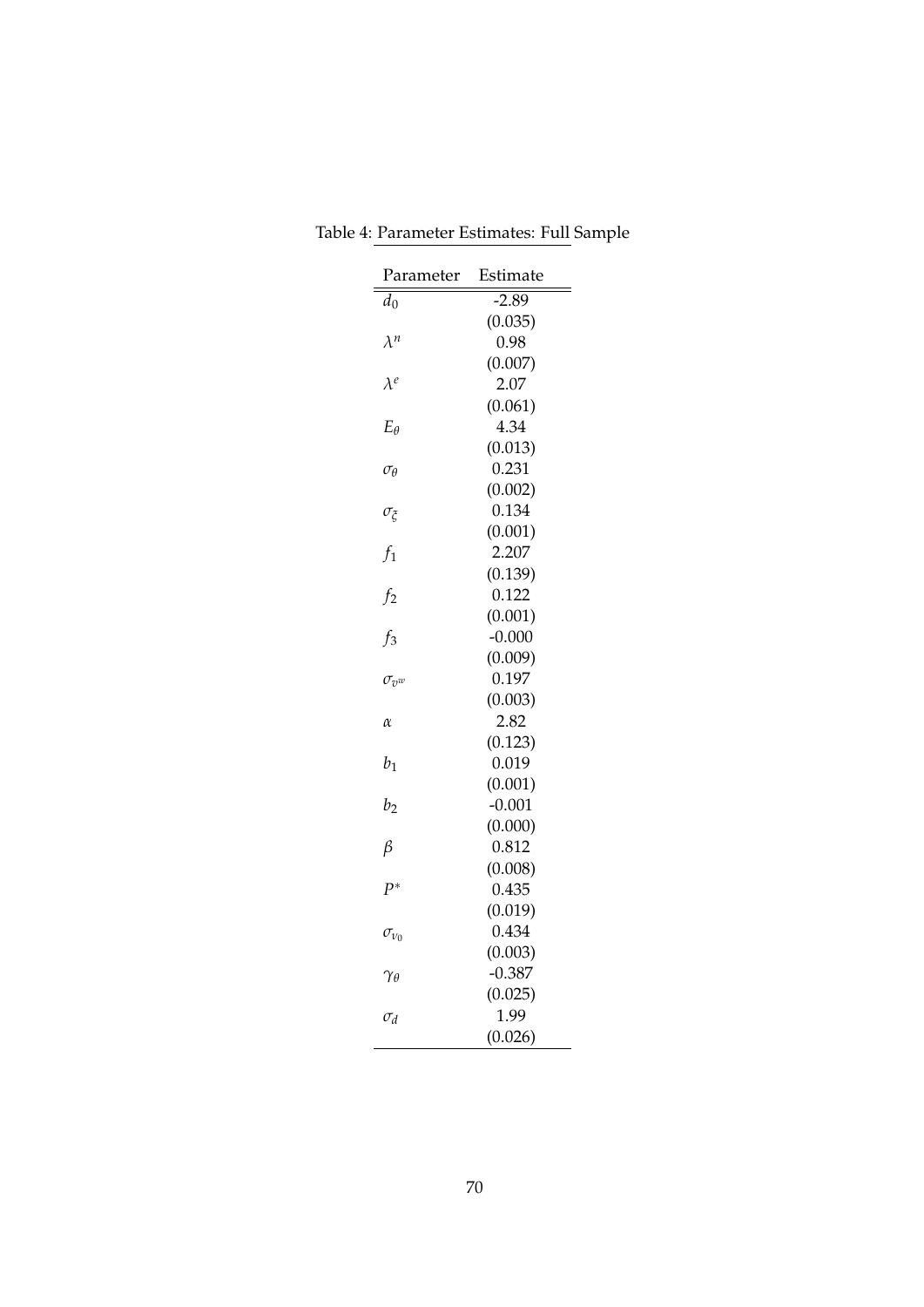| (B)<br>(A)<br>(C)<br>(D)<br>Total<br>$0.106$   Total<br>$0.106$ Total<br>0.106<br>Total | Table 5. Model Decompositions. Variance of log wages, Full Sample |  |  |  |  |  |  |       |
|-----------------------------------------------------------------------------------------|-------------------------------------------------------------------|--|--|--|--|--|--|-------|
|                                                                                         |                                                                   |  |  |  |  |  |  |       |
|                                                                                         |                                                                   |  |  |  |  |  |  | 0.106 |
| $0.101$   No HC $0.101$   No HC $0.101$   No HC                                         | No HC                                                             |  |  |  |  |  |  | 0.101 |
| No Monop $0.093$   No Monop $0.093$   No Monop $0.093$   No Monop<br>0.093              |                                                                   |  |  |  |  |  |  |       |
| No Roy $0.006 \mid$ No Search $0.090 \mid$ No Comp $0.089 \mid$ No Comp<br>0.087        |                                                                   |  |  |  |  |  |  |       |
| No Search $0.005 \mid$ No Roy $0.005 \mid$ No Search $0.068 \mid$ No Roy                |                                                                   |  |  |  |  |  |  | 0.002 |

Table 5: Model Decompositions: Variance of log wages, Full Sample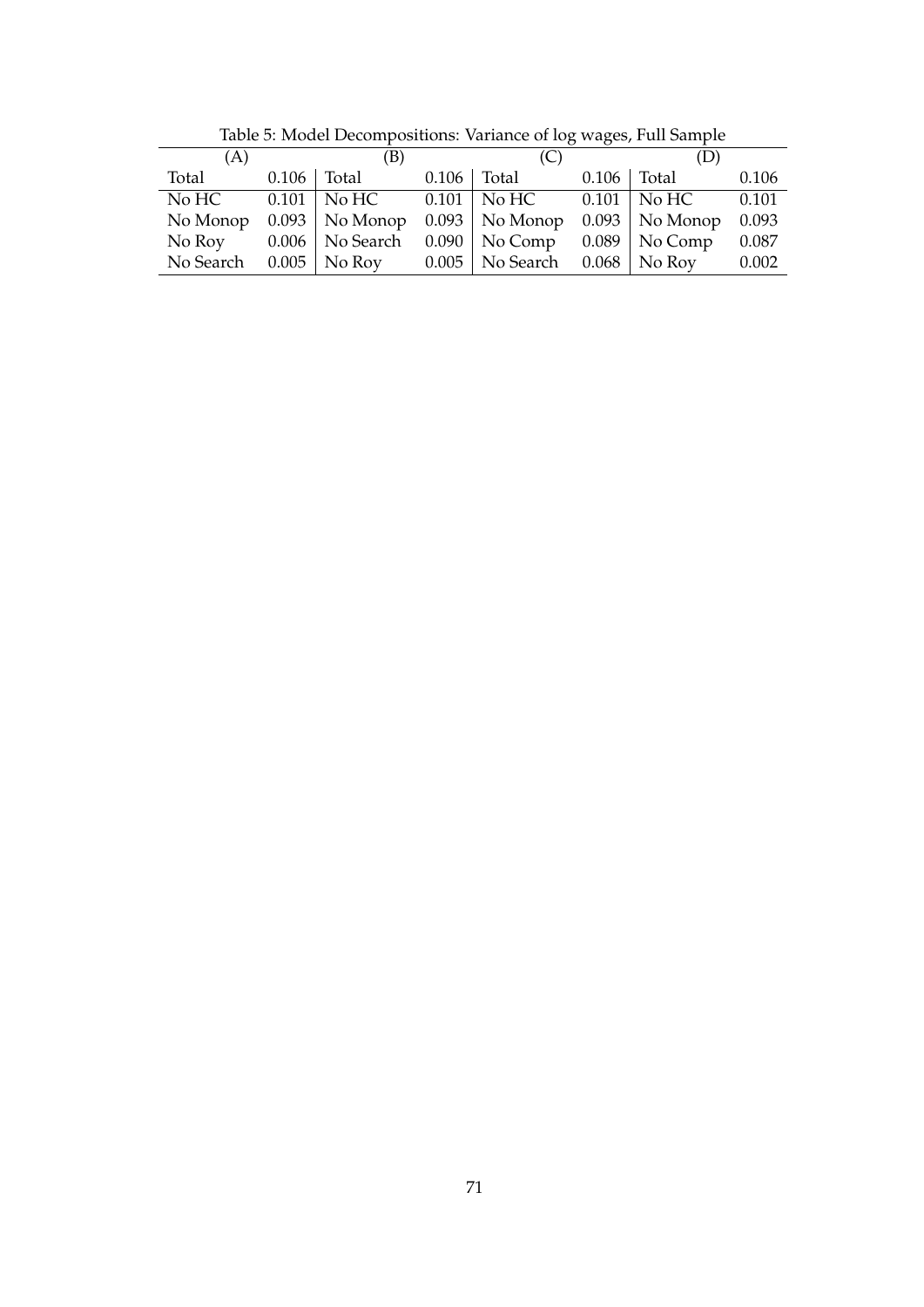| (D)                                                              |  |
|------------------------------------------------------------------|--|
| 0.315                                                            |  |
| $0.303 \mid$ No HC $0.303 \mid$ No HC $0.303 \mid$ No HC $0.303$ |  |
| 0.284                                                            |  |
| 0.087                                                            |  |
| 0.002                                                            |  |
|                                                                  |  |

Table 6: Model Decompositions: Variance of flow utility, Full Sample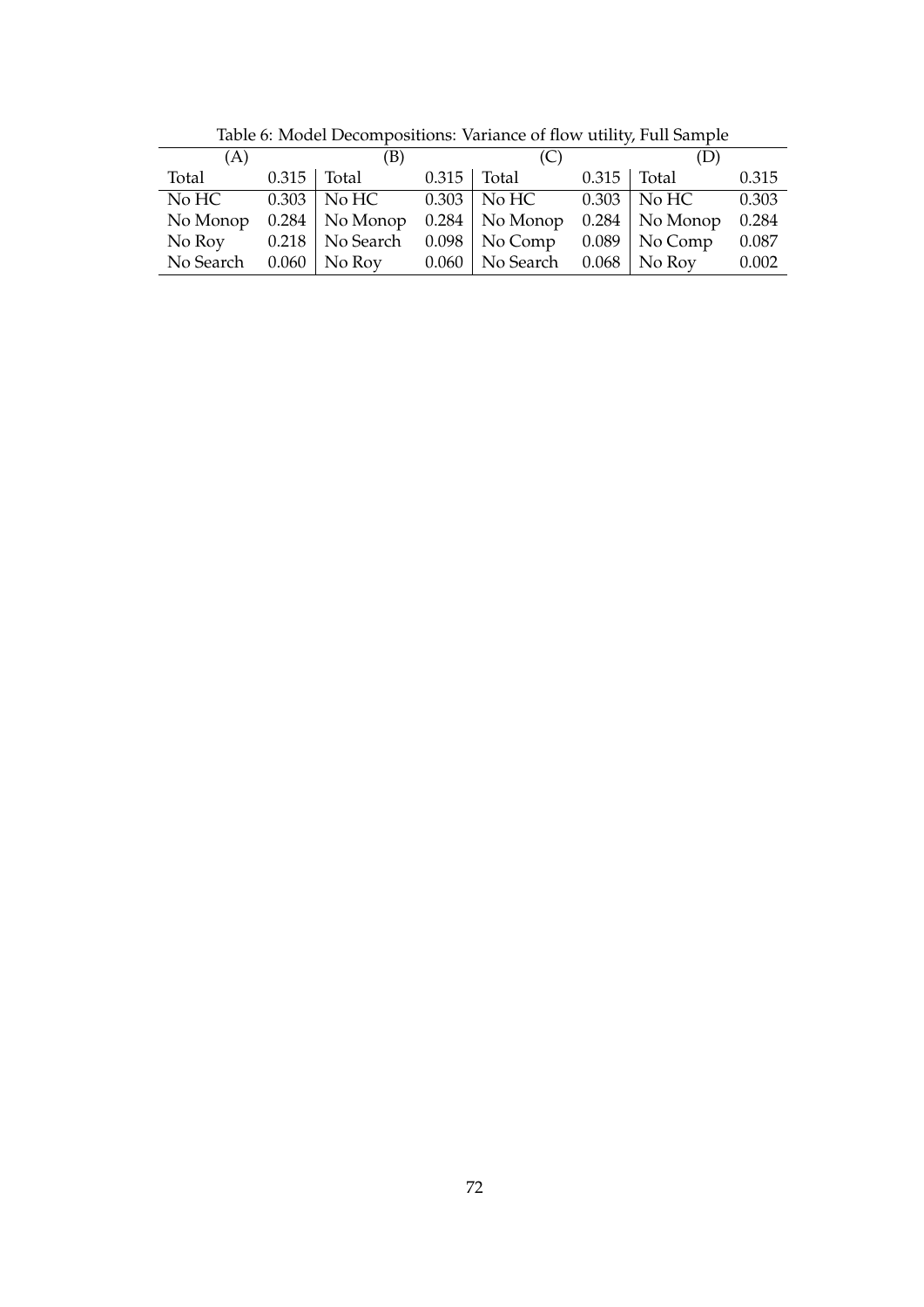|                                                                  | Col      |          |          | radic 7. Traxilary inouer and Louillates. Demographic Groups<br><b>HS</b> |          | <b>HS</b><br>Col |          |          |
|------------------------------------------------------------------|----------|----------|----------|---------------------------------------------------------------------------|----------|------------------|----------|----------|
|                                                                  | Men      |          | Men      |                                                                           | Women    |                  | Women    |          |
| Moment                                                           | Data     | Model    | Data     | Model                                                                     | Data     | Model            | Data     | Model    |
| Avg. Length Emp. Spell                                           | 430      | 435      | 379      | 382                                                                       | 392      | 391              | 346      | 348      |
|                                                                  | (0.173)  |          | (0.200)  |                                                                           | (0.165)  |                  | (0.175)  |          |
| Avg. Length Nonnemp. Spell                                       | 60.1     | 60.3     | 80       | 80                                                                        | 63       | 63               | 119      | 119      |
|                                                                  | (0.073)  |          | (0.086)  |                                                                           | (0.072)  |                  | (0.104)  |          |
| Avg. Length Job                                                  | 119      | 120      | 104      | 103                                                                       | 109      | 109              | 109      | 109      |
|                                                                  | (0.087)  |          | (0.091)  |                                                                           | (0.081)  |                  | (0.098)  |          |
| $E(\widetilde{S}_{i\ell j} \widetilde{h}_{-i\ell j}) \times 100$ | 1.59     | 1.61     | 1.45     | 1.44                                                                      | 1.08     | 1.08             | 1.68     | 1.67     |
|                                                                  | (0.004)  |          | (0.003)  |                                                                           | (0.003)  |                  | (0.003)  |          |
| Between Persons×100                                              | 9.88     | 9.92     | 6.20     | 6.23                                                                      | 5.05     | 5.04             | 4.49     | 4.50     |
|                                                                  | (0.013)  |          | (0.010)  |                                                                           | (0.008)  |                  | (0.008)  |          |
| Between Jobs × 100                                               | 3.21     | 3.21     | 3.13     | 3.11                                                                      | 2.55     | 2.55             | 2.57     | 2.55     |
|                                                                  | (0.007)  |          | (0.006)  |                                                                           | (0.006)  |                  | (0.006)  |          |
| Within $Job \times 100$                                          | 1.83     | 1.83     | 1.39     | 1.39                                                                      | 1.44     | 1.44             | 1.50     | 1.50     |
|                                                                  | (0.004)  |          | (0.003)  |                                                                           | (0.014)  |                  | (0.003)  |          |
| Sample mean $w_{it}$                                             | 4.78     | 4.78     | 4.56     | 4.56                                                                      | 4.48     | 4.48             | 4.33     | 4.33     |
|                                                                  | (0.000)  |          | (0.000)  |                                                                           | (0.000)  |                  | (0.000)  |          |
| $E(\widetilde{w}_{it}\widetilde{w}_{-it})\times 100$             | 4.60     | 4.61     | 0.407    | 0.407                                                                     | 0.203    | 0.203            | 1.81     | 1.81     |
|                                                                  | (0.004)  |          | (0.002)  |                                                                           | (0.002)  |                  | (0.002)  |          |
| $E(\widetilde{w}_{it} \widetilde{h}_{-it}) \times 100$           | 1.74     | 1.74     | 0.113    | 0.113                                                                     | 0.083    | 0.083            | 0.726    | 0.726    |
|                                                                  | (0.001)  |          | (0.001)  |                                                                           | (0.001)  |                  | (0.001)  |          |
| <b>Fraction Wage Drops</b>                                       | 0.335    | 0.342    | 0.408    | 0.410                                                                     | 0.409    | 0.404            | 0.414    | 0.494    |
|                                                                  | (0.000)  |          | (0.000)  |                                                                           | (0.000)  |                  | (0.000)  |          |
| Coeff Exper $\times 100$                                         | 4.26     | 4.38     | 2.34     | 2.40                                                                      | 2.62     | 2.57             | 1.83     | 1.79     |
|                                                                  | (0.008)  |          | (0.009)  |                                                                           | (0.007)  |                  | (0.010)  |          |
| Coeff $Expert \times 1000$                                       | $-0.640$ | $-0.648$ | $-0.259$ | $-0.259$                                                                  | $-0.352$ | $-0.356$         | $-0.207$ | $-0.211$ |
|                                                                  | (0.002)  |          | (0.002)  |                                                                           | (0.002)  |                  | (0.002)  |          |
| Coef Tenure <sup>2</sup> $\times$ 1000                           | $-0.793$ | $-0.759$ | $-0.470$ | $-0.468$                                                                  | $-0.493$ | $-0.498$         | $-0.286$ | $-0.287$ |
|                                                                  | (0.005)  |          | (0.006)  |                                                                           | (0.005)  |                  | (0.006)  |          |
| Var(Nonemployment)                                               | 7830     | 7775     | 12057    | 12000                                                                     | 8571     | 8550             | 22800    | 22231    |
|                                                                  | (33.52)  |          | (43.23)  |                                                                           | (35.92)  |                  | (54.97)  |          |
| $\text{Cov}(\overline{w}_i, \text{Non-emptyment})$               | $-1.96$  | $-1.96$  | $-3.02$  | $-3.02$                                                                   | $-1.38$  | $-1.38$          | $-1.43$  | $-1.43$  |
|                                                                  | (0.005)  |          | (0.008)  |                                                                           | (0.003)  |                  | (0.007)  |          |
| Var(Employment Dur)                                              | 102000   | 98663    | 106032   | 107000                                                                    | 96283    | 98100            | 94700    | 90903    |
|                                                                  | (54.24)  |          | (71.39)  |                                                                           | (65.26)  |                  | (69.65)  |          |
| Invol Job to Job                                                 | 0.182    | 0.182    | 0.243    | 0.243                                                                     | 0.086    | 0.086            | 0.218    | 0.218    |
|                                                                  | (0.010)  |          | (0.011)  |                                                                           | (0.007)  |                  | (0.012)  |          |
|                                                                  |          |          |          |                                                                           |          |                  |          |          |

Table 7: Auxliary Model and Estimates: Demographic Groups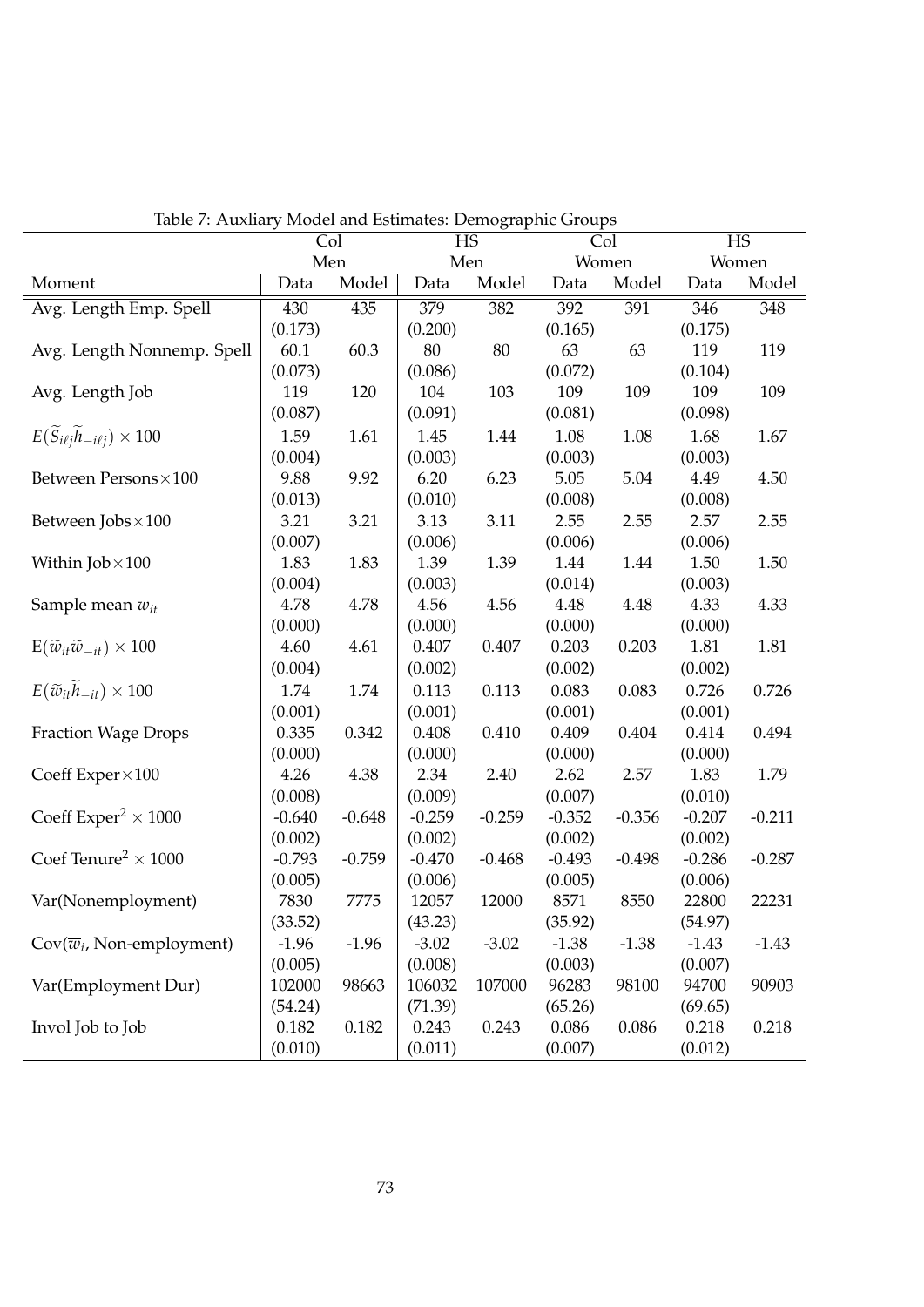|                   | $\overline{\text{Col}}$ | <b>HS</b> | $\overline{\text{Col}}$ | <b>HS</b> |
|-------------------|-------------------------|-----------|-------------------------|-----------|
| Parameter         | Men                     | Men       | Women                   | Women     |
| $d_0$             | $-4.38$                 | $-2.76$   | $-3.57$                 | $-2.41$   |
|                   | (0.131)                 | (0.026)   | (0.018)                 | (0.022)   |
| $\lambda^n$       | 1.92                    | 1.14      | 1.78                    | 0.737     |
|                   | (0.011)                 | (0.016)   | (0.036)                 | (0.006)   |
| $\lambda^e$       | 2.59                    | 2.35      | 2.34                    | 1.57      |
|                   | (0.039)                 | (0.015)   | (0.037)                 | (0.093)   |
| $E_{\theta}$      | 4.64                    | 4.41      | 4.35                    | 4.169     |
|                   | (0.009)                 | (0.009)   | (0.006)                 | (0.012)   |
| $\sigma_{\theta}$ | 0.264                   | 0.181     | 0.150                   | 0.134     |
|                   | (0.005)                 | (0.003)   | (0.001)                 | (0.001)   |
| $\sigma_{\xi}$    | 0.095                   | 0.128     | 0.124                   | 0.143     |
|                   | (0.011)                 | (0.001)   | (0.000)                 | (0.001)   |
| $f_1$             | 5.067                   | 2.85      | 0.91                    | 2.92      |
|                   | (0.199)                 | (0.198)   | (0.007)                 | (0.394)   |
| f <sub>2</sub>    | 0.202                   | 0.145     | 0.121                   | 0.103     |
|                   | (0.006)                 | (0.002)   | (0.003)                 | (0.001)   |
| $f_3$             | $-0.043$                | $-0.015$  | 0.095                   | 0.044     |
|                   | (0.088)                 | (0.010)   | (0.006)                 | (0.008)   |
| $\sigma_{v^w}$    | 0.177                   | 0.202     | 0.201                   | 0.198     |
|                   | (0.014)                 | (0.002)   | (0.002)                 | (0.003)   |
| $\alpha$          | 15.85                   | 3.07      | 2.64                    | 4.61      |
|                   | (1.00)                  | (0.067)   | (0.123)                 | (0.312)   |
| $b_1$             | 0.015                   | 0.012     | 0.041                   | $-0.001$  |
|                   | (0.033)                 | (0.001)   | (0.007)                 | (0.003)   |
| $b_2 \times 10$   | $-0.021$                | $-0.005$  | $-0.006$                | 0.008     |
|                   | (0.053)                 | (0.001)   | (0.002)                 | (0.002)   |
| $\beta$           | 0.310                   | 0.791     | 0.665                   | 0.845     |
|                   | (0.047)                 | (0.009)   | (0.009)                 | (0.018)   |
| $P^*$             | 0.691                   | 0.451     | 0.258                   | 0.409     |
|                   | (0.057)                 | (0.020)   | (0.018)                 | (0.018)   |
| $\sigma_{v_0}$    | 0.188                   | 0.358     | 0.331                   | 0.366     |
|                   | (0.015)                 | (0.053)   | (0.024)                 | (0.013)   |
| $\gamma_\theta$   | 0.583                   | $-1.221$  | $-0.357$                | $-0.595$  |
|                   | (0.021)                 | (0.182)   | (0.050)                 | (0.041)   |
| $\sigma_d$        | 2.42                    | 2.25      | 2.05                    | 1.65      |
|                   | (0.053)                 | (0.014)   | (0.013)                 | (0.024)   |

Table 8: Parameter Estimates By Group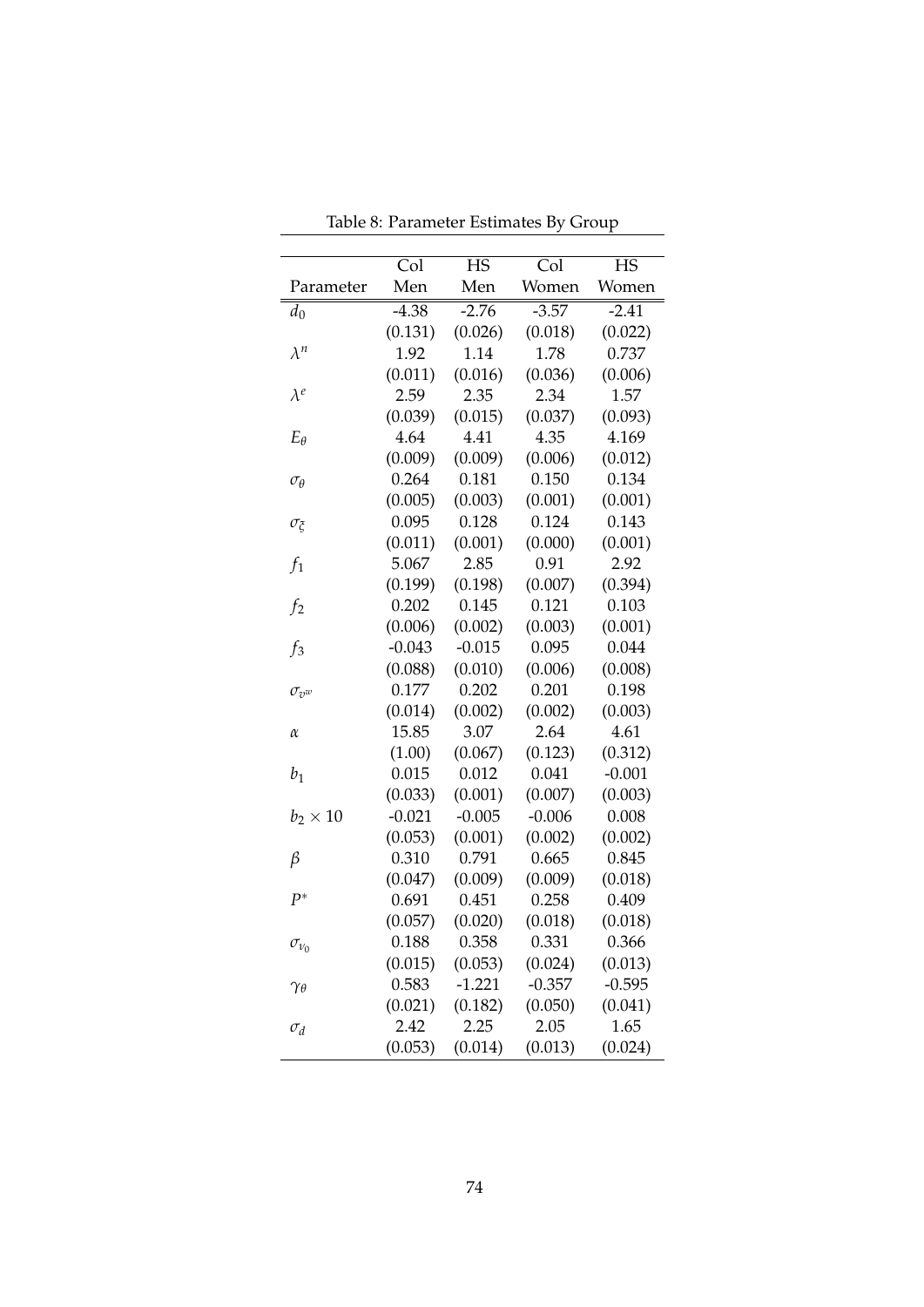|                | Col   | HS    | Col   | HS    |
|----------------|-------|-------|-------|-------|
|                | Men   | Men   | Women | Women |
| Total          | 0.141 | 0.091 | 0.075 | 0.065 |
| No HC          | 0.140 | 0.087 | 0.073 | 0.061 |
| No Monop       | 0.099 | 0.076 | 0.063 | 0.057 |
| No Roy         | 0.011 | 0.008 | 0.006 | 0.004 |
| No Search      | 0.086 | 0.071 | 0.060 | 0.047 |
| No Comp        | 0.095 | 0.071 | 0.056 | 0.053 |
| No Roy/Search  | 0.006 | 0.007 | 0.005 | 0.003 |
| No Roy/Comp    | 0.004 | 0.003 | 0.002 | 0.002 |
| No Search/Comp | 0.080 | 0.047 | 0.036 | 0.029 |

Table 9: Model Decompositions: Variance of log wages by Demographic Groups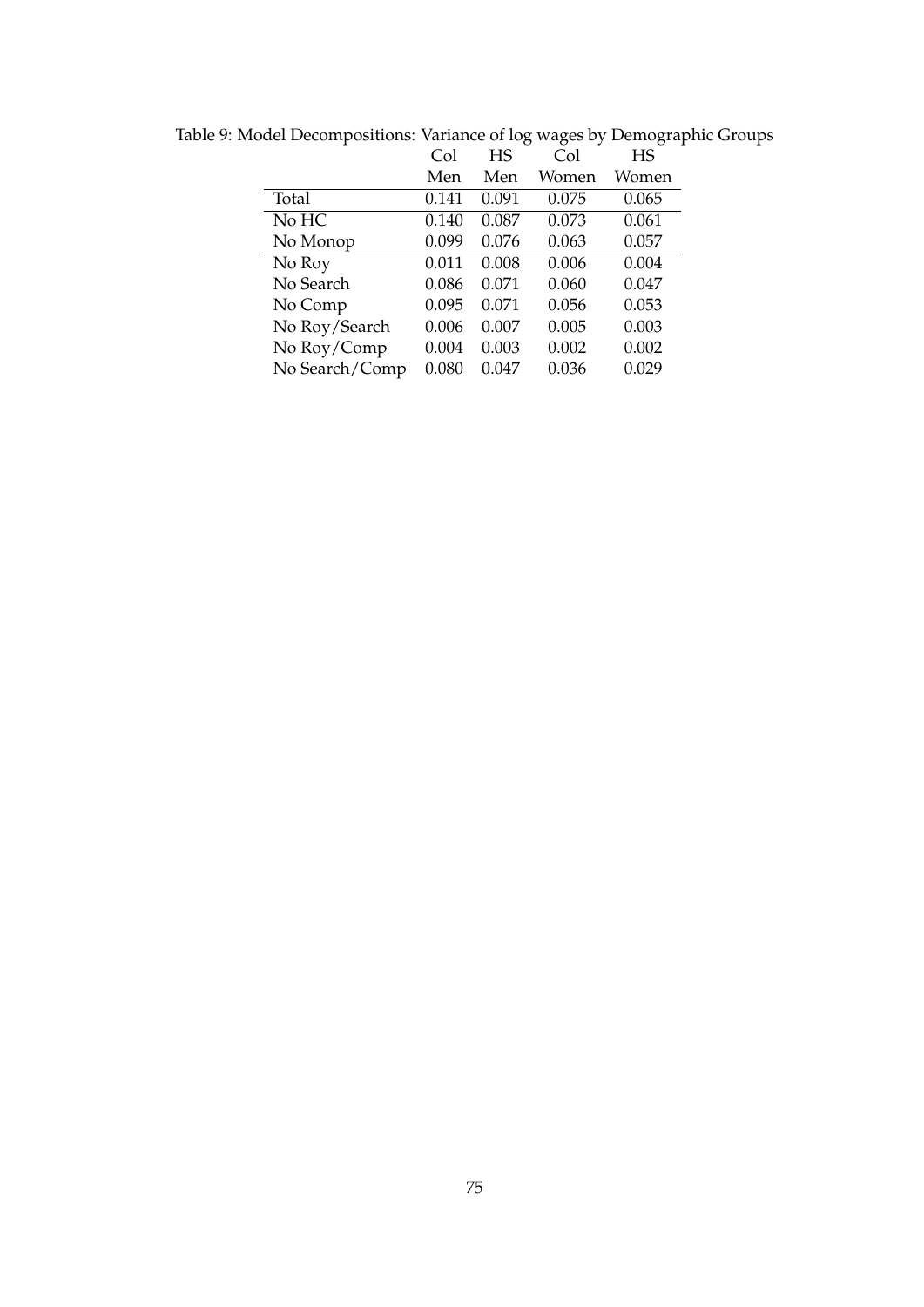

Figure 1: KAPLAN-MEIER SURVIVAL ESTIMATES